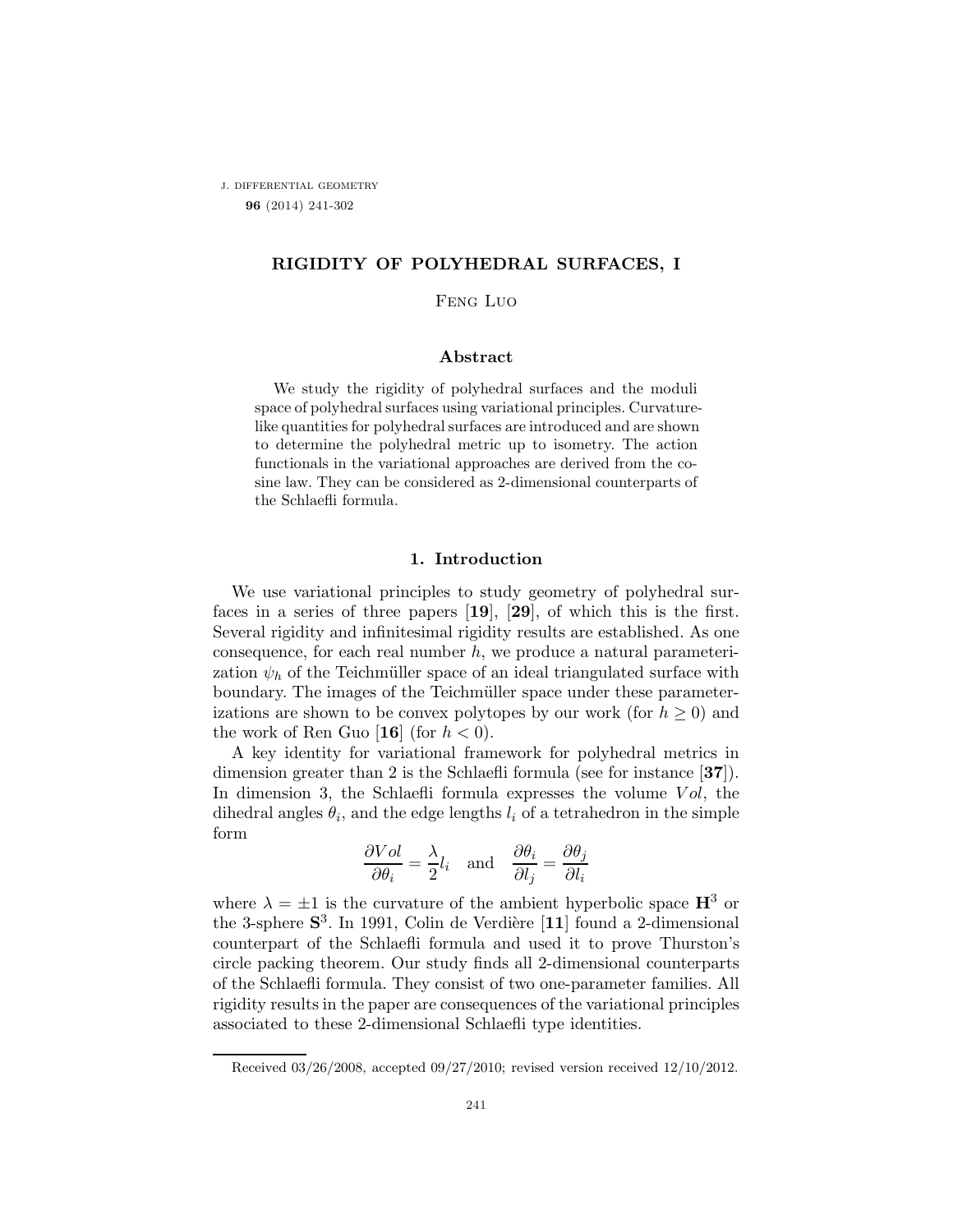1.1. Polyhedral surfaces, their curvatures, and the main results. Recall that a *closed triangulated surface*  $(S, \mathcal{T})$  is the quotient of a finite disjoint union of Euclidean triangles by identifying all edges of triangles in pairs by homeomorphisms. The simplices in the triangulation  $\mathcal T$  are the quotients of vertices, edges, and triangles in the disjoint union. We use  $V, E, T$  to denote the sets of all vertices, edges, and triangles in  $\mathcal{T}$ . Let  $\mathbf{H}^n$ ,  $\mathbf{E}^n$ , and  $\mathbf{S}^n$  be the *n*-dimensional space of hyperbolic, Euclidean, and spherical geometries and  $\mathbf{R}_{>0}$  be the set of all positive real numbers.

Definition 1.1. (Polyhedral surfaces) Given a triangulated surface  $(S,\mathcal{T})$  and  $K^2 = \mathbf{H}^2, \mathbf{S}^2$ , or  $\mathbf{E}^2$ , a  $K^2$ -polyhedral metric on  $(S,\mathcal{T})$  is a map  $l: E \to \mathbf{R}_{>0}$  so that if  $e_1, e_2, e_2$  are edges of a triangle, then  $l(e_1) + l(e_2) > l(e_3)$  and if  $K^2 = \mathbf{S}^2$ ,  $l(e_1) + l(e_2) + l(e_3) < 2\pi$ . A Euclidean (or spherical or hyperbolic) polyhedral surface is the triple  $(S, \mathcal{T}, l)$  where l is an  $\mathbf{E}^2$  (or  $\mathbf{S}^2$ , or  $\mathbf{H}^2$ ) polyhedral metric.

Intuitively, a polyhedral surface is an isometric gluing of geometric triangles along pairs of edges. The boundary of a generic compact convex polytope in the 3-dimensional space  $\mathbf{E}^3$ ,  $\mathbf{S}^3$ , or  $\mathbf{H}^3$  is a polyhedral surface. We emphasize that the triangulation  $\mathcal T$  is an intrinsic part of a polyhedral surface in our study. Two polyhedral surfaces  $(S, \mathcal{T}, l)$  and  $(S', \mathcal{T}', l')$  are triangulation preserving isometric if there is an isomorphism h between the triangulations  $\mathcal{T}$  and  $\mathcal{T}'$  so that  $l = l' \circ h$ . The (classical) discrete curvature  $k_0 : V \to \mathbf{R}$  of a polyhedral surface  $(S, \mathcal{T}, l)$ is the function assigning each vertex  $2\pi$  less the sum of the inner angles of triangles at the vertex.

A basic problem on polyhedral geometry is to understand the relationship between the metric and its curvature. For a polyhedral surface, the metric is the edge lengths, and discrete curvature comes from the inner angles of triangles. The metric-curvature relation is governed by the cosine law for triangles. Using inner angles, we introduce three families of curvature-like quantities and study the relationships between these curvature-like quantities and the metrics.

**Definition 1.2.** (Curvatures) Let  $K^2$  be  $\mathbf{E}^2$ , or  $\mathbf{S}^2$  or  $\mathbf{H}^2$ , and  $h \in \mathbb{R}$ **R**. Given a  $K^2$  polyhedral metric l on  $(S, \mathcal{T})$ , the  $\phi_h$  curvature of the polyhedral metric l is the function  $\phi_h : E \to \mathbf{R}$  sending an edge e to:

(1.1) 
$$
\phi_h(e) = \int_a^{\pi/2} \sin^h(t)dt + \int_{a'}^{\pi/2} \sin^h(t)dt
$$

where  $a, a'$  are the inner angles facing the edge  $e$ . See figure 1.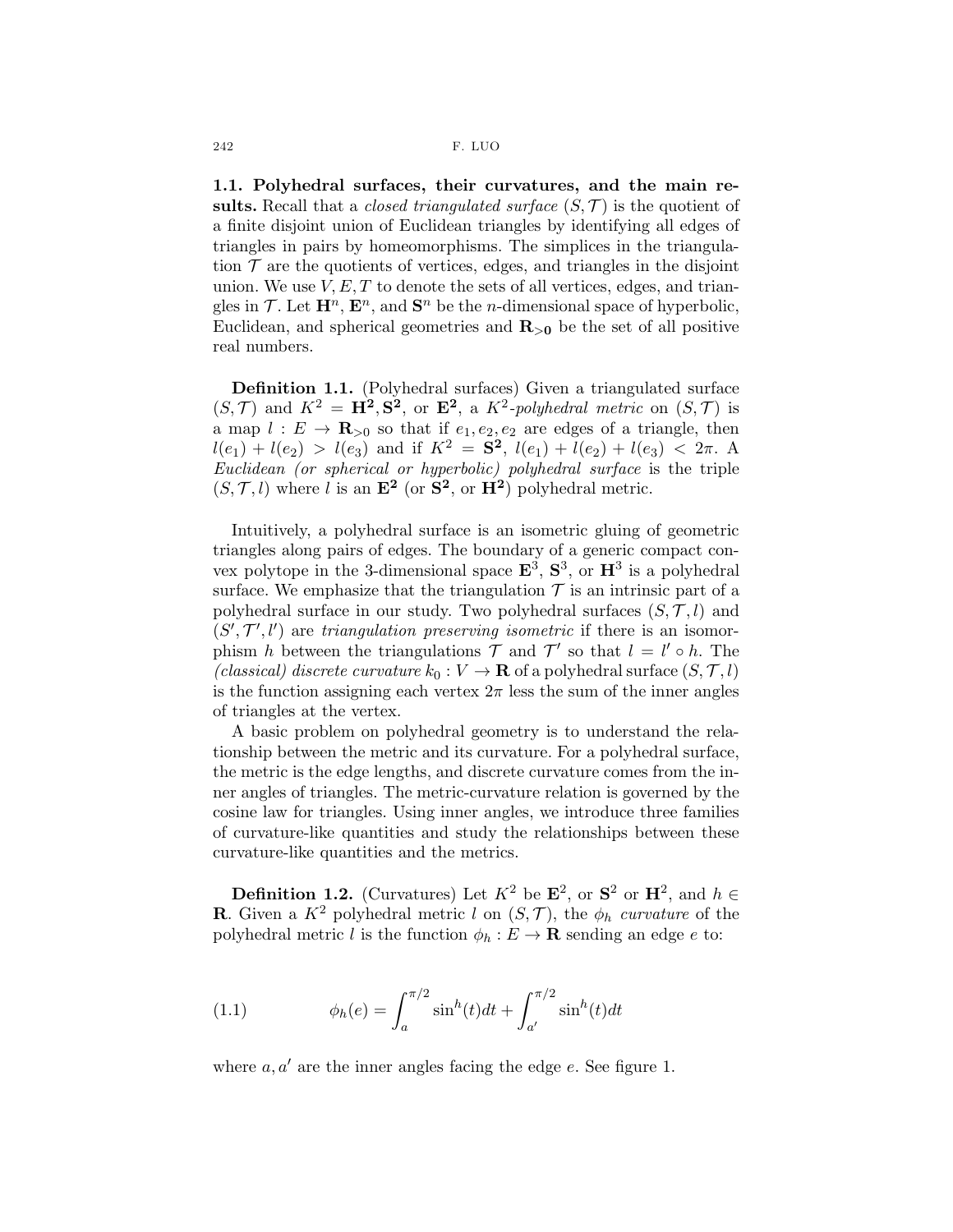The  $\psi_h$  curvature of the metric l is the function  $\psi_h : E \to \mathbf{R}$  sending an edge e to

(1.2) 
$$
\psi_h(e) = \int_0^{\frac{b+c-a}{2}} \cos^h(t)dt + \int_0^{\frac{b'+c'-a'}{2}} \cos^h(t)dt
$$

where  $b, b', c, c'$  are inner angles adjacent to the edge e and  $a, a'$  are the angles facing the edge e. See figure 1.



### Figure 1

The h-th discrete curvature  $k_h$  of the metric l is the function  $k_h$ :  $V \to \mathbf{R}$  sending a vertex v to

(1.3) 
$$
k_h(v) = (2 - \frac{m}{2})\pi - \sum_{i=1}^m \int_{\pi/2}^{\theta_i} \tan^h(t/2) dt
$$

where the vertex v has degree m and  $\theta_1, \ldots, \theta_m$  are all inner angles at v. See figure 1.

REMARK 1.3. The curvatures  $\phi_0$  and  $\psi_0$  were first introduced by I. Rivin [36] and G. Leibon [25] respectively. The geometric meaning of them is related to the dihedral angle along edges of a hyperbolic polyhedron associated to the polyhedral surface. In particular, a Euclidean polyhedral surface is Delaunay if and only if  $\phi_0(e) \geq 0$  for all  $e \in E$ , and a hyperbolic polyhedral surface is Delaunay if and only if  $\psi_0(e) \geq 0$ for all e.

REMARK 1.4. The positivity of the curvatures  $\phi_h$  and  $\psi_h$  is independent of h. To be more precise, due to  $(x+y)(\int_0^x \cos^h(t)dt + \int_0^y \cos^h(t)dt) \ge$ 0 for  $x, y \in [-\pi/2, \pi/2]$ , we have  $\psi_h(e) \geq 0$  (or  $\phi_h(e) \geq 0$ ) if and only if  $\psi_0(e) \geq 0$  (or  $\phi_h(e) \geq 0$ ). Thus the geometric meaning of positive  $\psi_h$ curvature is the same Delaunay condition (i.e.,  $\psi_0 > 0$ ) for polyhedral metrics.

REMARK 1.5. The curvature  $\phi_{-2}(e) = \cot(a) + \cot(a')$  has appeared in the finite element method approximation of the smooth Beltrami-Laplace operator. It is called the discrete cotangent Laplace operator. See for instance Pinkall and Polthier's work [35].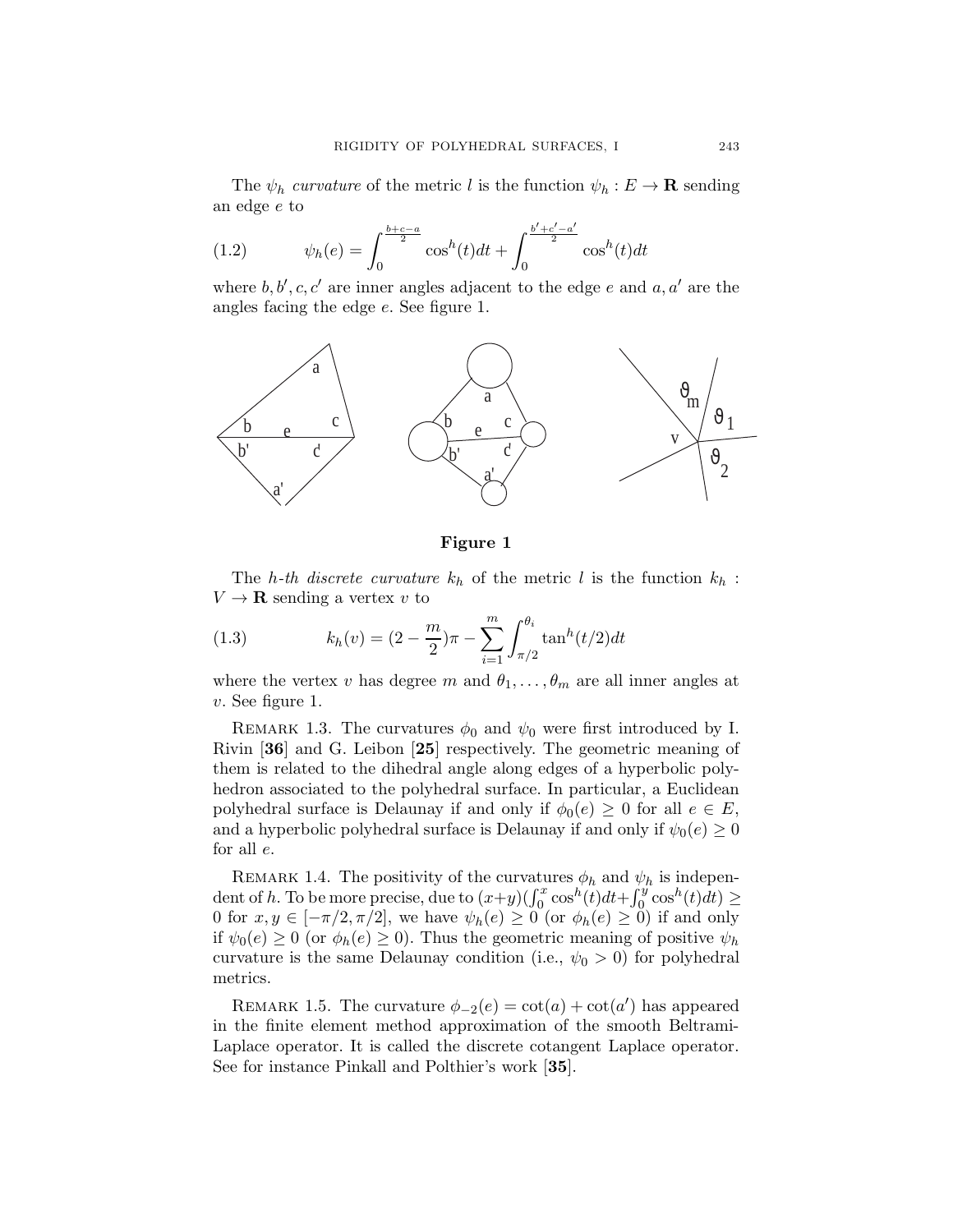REMARK 1.6. The 0-th discrete curvature  $k_0 = 2\pi - \sum_{i=1}^m \theta_i$  is the (classical) discrete curvature.

Recall that a *circle packing metric* on  $(S, \mathcal{T})$  is a polyhedral metric  $l: E \to \mathbf{R}_{>0}$  so that there is a map, called the radius assignment,  $r: V$  $\rightarrow \mathbf{R}_{>0}$  with  $l(vv') = r(v) + r(v')$  whenever the edge vv' has end points  $v$  and  $v'$ .

One of the main results in the series of the papers is:

**Theorem 1.7.** Let  $h \in \mathbf{R}$  and  $(S, \mathcal{T})$  be a closed triangulated surface.

- (a) A Euclidean circle packing metric on  $(S,\mathcal{T})$  is determined up to isometry and scaling by the  $k_h$  discrete curvature.
- (b) A hyperbolic circle packing metric on  $(S, \mathcal{T})$  is determined up to isometry by the  $k_h$  discrete curvature.
- (c) A Euclidean polyhedral metric on  $(S, \mathcal{T})$  is determined up to isometry and scaling by the  $\phi_h$  curvature.
- (d) A spherical polyhedral metric on  $(S, \mathcal{T})$  is determined up to isometry by the  $\phi_h$  curvature.
- (e) A hyperbolic polyhedral surface metric on  $(S,\mathcal{T})$  is determined up to isometry by the  $\psi_h$  curvature.

Furthermore, the corresponding infinitesimal rigidity results hold.

We remark that Andreev [1] and Thurston [43] first proved Theorem 1.7(a) for  $h = 0$ . Theorem 1.7(b) for  $h = 0$  was first proved by Thurston [43]. Theorem 1.7(c) for  $h = 0$  was first proved by Rivin [36] and Theorem 1.7(d) for  $h = 0$  was first proved by Leibon [25]. Theorem 1.7(a),(d) for  $h = -2$  shows that the discrete Laplace operator determines the Euclidean and spherical polyhedral metrics.

In this paper, we will prove Theorem  $1.7(a)$ , (b) and the corresponding infinitesimal rigidity results (see Theorem 4.1). Theorem  $1.7(c)$ , (d), (e) is proved in [29] using the machinery built in this paper.

A counterpart of Theorem 1.7(e) for hyperbolic metrics with totally geodesic boundary on an ideal triangulated compact surface is the following. Recall that an *ideal triangulated compact surface* with boundary  $(S, \mathcal{T})$  is obtained by removing a small open regular neighborhood of the vertices of a triangulated closed surface. The edges of an ideal triangulation  $\mathcal T$  correspond bijectively to the edges of the triangulation of the closed surface. Given a hyperbolic metric l with geodesic boundary on an ideal triangulated surface  $(S, \mathcal{T})$ , the triangulation  $\mathcal{T}$  is isotopic to a unique geometric ideal triangulation  $\mathcal{T}^*$  so that all its edges are geodesics orthogonal to the boundary. The edges in  $\mathcal{T}^*$  decompose the surface into hyperbolic right-angled hexagons. The  $\psi_h$  curvature of the hyperbolic metric l is defined to be the map  $\Psi_h$  : { all edges in  $\mathcal{T}\}\to\mathbf{R}$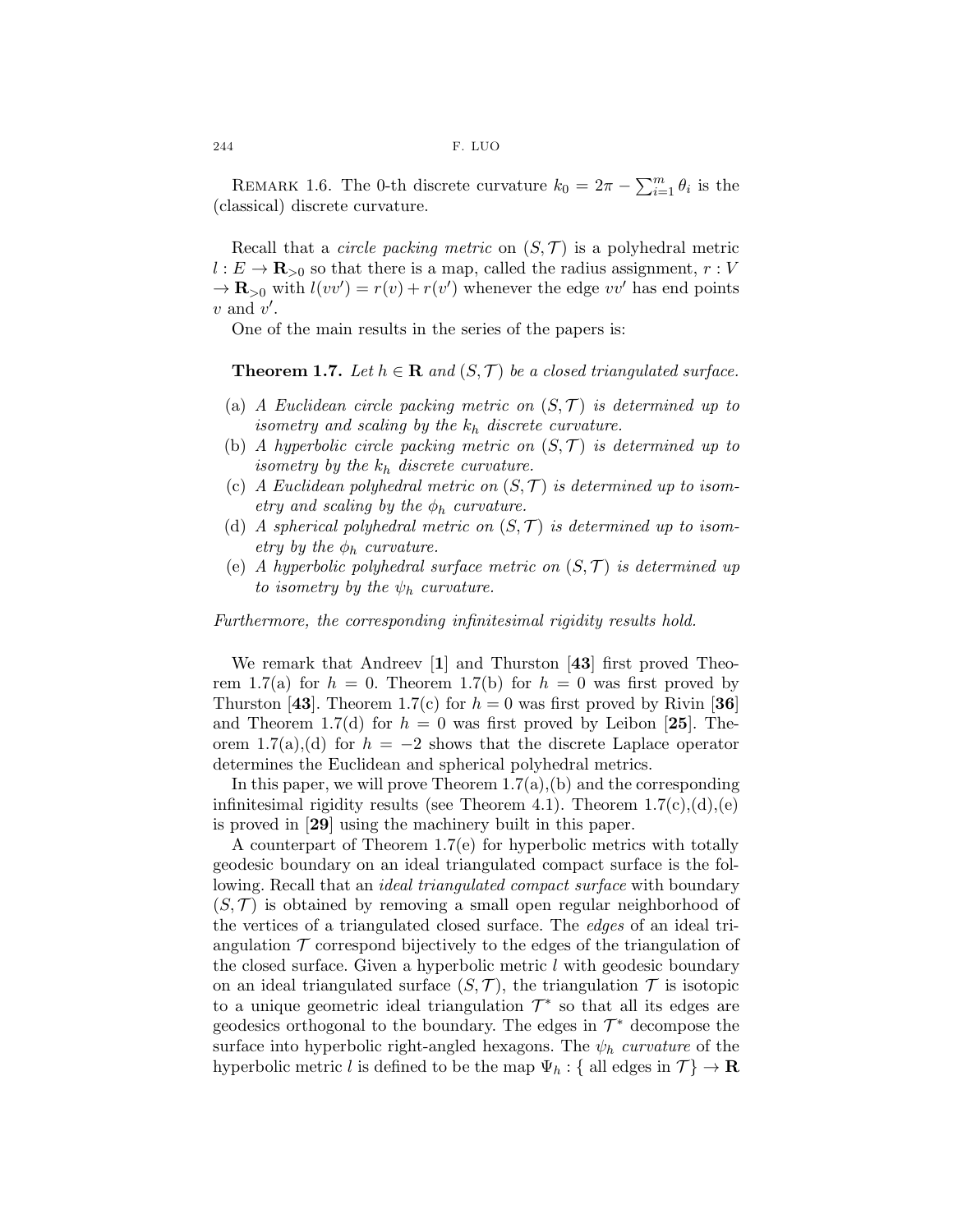sending each edge e to

(1.4) 
$$
\psi_h(e) = \int_0^{\frac{b+c-a}{2}} \cosh^h(t)dt + \int_0^{\frac{b'+c'-a'}{2}} \cosh^h(t)dt
$$

where  $a, a'$  are lengths of arcs in the boundary (in the ideal triangulation  $\mathcal{T}^*$ ) facing the edge and  $b, b', c, c',$  are the lengths of arcs in the boundary adjacent to the edge so that  $a, b, c$  lie in a hexagon. See figure 1.

Theorem 1.8. A hyperbolic metric with totally geodesic boundary on an ideal triangulated compact surface is determined by its  $\psi_h$ -curvature. Furthermore, if  $h \geq 0$ , then the set of all  $\psi_h$  curvatures on a fixed ideal triangulated surface is an explicit open convex polytope  $P_h$  in a Euclidean space so that  $P_h = P_0$ .

The case when  $h < 0$  has been recently established by Ren Guo [16]. He proved that:

Theorem 1.9. Under the same assumption as in Theorem 1.8, if  $h < 0$ , the set of all  $\psi_h$  curvatures on a fixed ideal triangulated surface is an explicit bounded open convex polytope  $P_h$  in a Euclidean space. Furthermore, if  $h < h'$ , then  $P_h \subset P_{h'}$ .

Theorem 1.7 shows that polyhedral metrics are determined by their curvatures. It is natural to investigate the spaces of all curvatures on a given triangulated surface  $(S, \mathcal{T})$ . A major portion of the paper  $(\S_5, \S_6, \S_7)$ §7) studies this problem. The important work of Thurston, Rivin, and Leibon shows that the spaces of  $k_0$ ,  $\phi_0$ , and  $\psi_0$  curvatures of Delaunay polyhedral metrics and circle packing metrics on  $(S, \mathcal{T})$  are convex polytopes. Our results in  $\S 6$  and  $\S 7$  (Theorems 6.1, 6.4, 6.7, 7.1) generalize their work to all polyhedral metrics and to curvatures  $\phi_h$ ,  $\psi_h$ , and  $k_h$ for  $h \leq -1$  and  $h = 0$ .

A summary of main results in the subsequent papers [19] and [29] is as follows. In [29], we prove the global rigidity part of Theorem 1.7 and investigate the inversive circle packings introduced by P. L. Bowers and K. Stephenson. We prove a rigidity conjecture of Bowers-Stephenson that the  $k_0$  curvature determines Euclidean and hyperbolic inversive distance circle packing metrics. The case of spherical inversive distance circle packing remains open. Our proof uses a variational principle established by Ren Guo [18] for inversive distance circle packing which is valid for Euclidean, spherical, and hyperbolic geometry.

In [19], we study various generalized cosine laws for nontriangular regions bounded by three possibly disjoint geodesics in the hyperbolic plane. We establish several variational principles for the corresponding polyhedral surfaces. As a consequence, the work of Penner, Bobenko and Springborn, and Thurston on rigidity of polyhedral surfaces and circle patterns is extended to a very general context.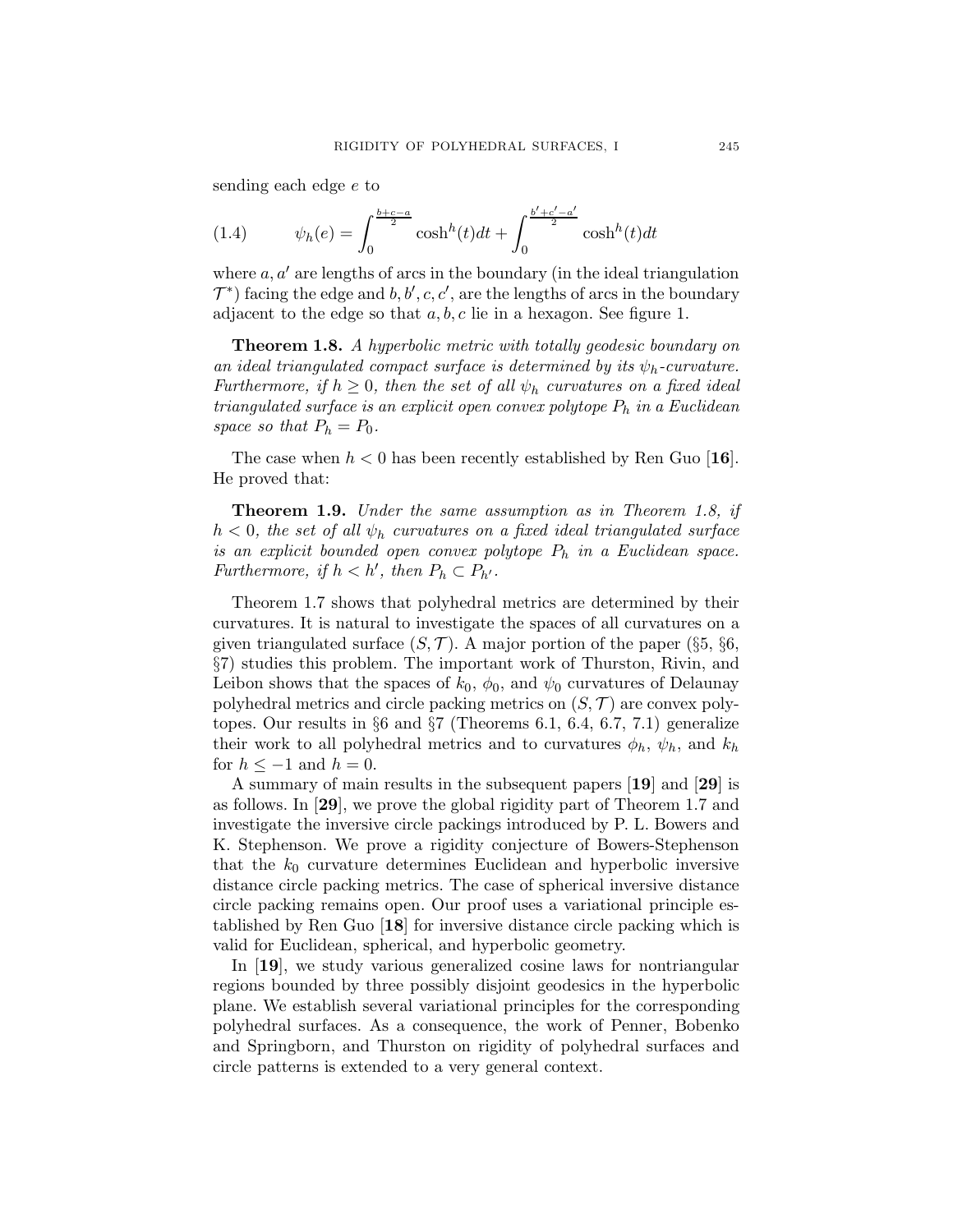1.2. The method of proofs and the derivative cosine law. The proofs of the above theorems use variational principles. The use of variational principles on triangulated surfaces in recent time appeared in the seminal work of Colin de Verdière  $[11]$  in 1991 and I. Rivin [36] in 1994. Variational principles on triangulated surfaces have also appeared in  $[5]$ ,  $[25]$ ,  $[9]$ ,  $[7]$ ,  $[39]$ , and others. The energy functions used in  $[11]$ , [36], [5], [25], [9] are related to the 3-dimensional volume, the Schlaefli formula, or its Legendre transform. Even in the work of [11], Colin de Verdière's energy was motivated by the 3-dimensional Schlaefli volume formula [12]. In 2004, motivated by the discrete 2-dimensional integrable system, Bobenko and Springborn [7] discovered a new collection of energies for triangulated surfaces.

We observe that all energy functions used in  $[11]$ ,  $[5]$ ,  $[36]$ ,  $[9]$ ,  $[25]$ ,  $[7]$ are derived from the cosine law and the Legendre transformation. Furthermore, we show that these known energy functions are special cases of two one-parameter families of energy functions derived from the cosine law. These energies functionals can be considered as 2-dimensional analogs of the Schlaefli formula.

Our study is motivated by discretization of 2-dimensional Riemannian geometry. In the discrete setting, the smooth metric is replaced by the polyhedral metric and the Gaussian curvature is replaced by the discrete curvature  $k_0$ . The relationship between a polyhedral metric and its curvature is the cosine law for triangles. Thus, the cosine law should be considered as a metric-curvature relation. Just like in Riemannian geometry, it is natural to study the infinitesimal dependence of curvature (inner angles) on the metric (edge lengths). The result is a collection of identities which we call the derivative cosine law. Among the most interesting ones are the following. Suppose a triangle in  $S^2$ ,  $E^2$ , or  $H^2$ has inner angles  $\theta_1, \theta_2, \theta_3$  and opposite edge lengths  $l_1, l_2, l_3$ . Consider  $\theta_i$  as a function of  $(l_1, l_2, l_3)$ ; then for  $i, j, k$  distinct,

(1.5) 
$$
\frac{\partial \theta_i/\partial l_j}{\partial \theta_j/\partial l_i} = \frac{\sin \theta_i}{\sin \theta_j} \quad \text{and} \quad \frac{\partial \theta_i/\partial l_j}{\partial \theta_i/\partial l_i} = -\cos \theta_k.
$$

1.3. An example. We illustrate the use of these identities by an example. It shows the main techniques and methods used in our papers. Given a Euclidean triangle of edge lengths  $l_1, l_2, l_3$  and opposite angles  $\theta_1, \theta_2, \theta_3$ , the cosine law relating them states

$$
\cos\theta_i = \frac{l_j^2 + l_k^2 - l_i^2}{2l_jl_k},
$$

where  $i \neq j \neq k \neq i$ . Consider  $\theta_i = \theta_i(l_1, l_2, l_3)$  as a smooth function of  $l = (l_1, l_2, l_3)$ . Then identity (1.5) shows that the differential 1-form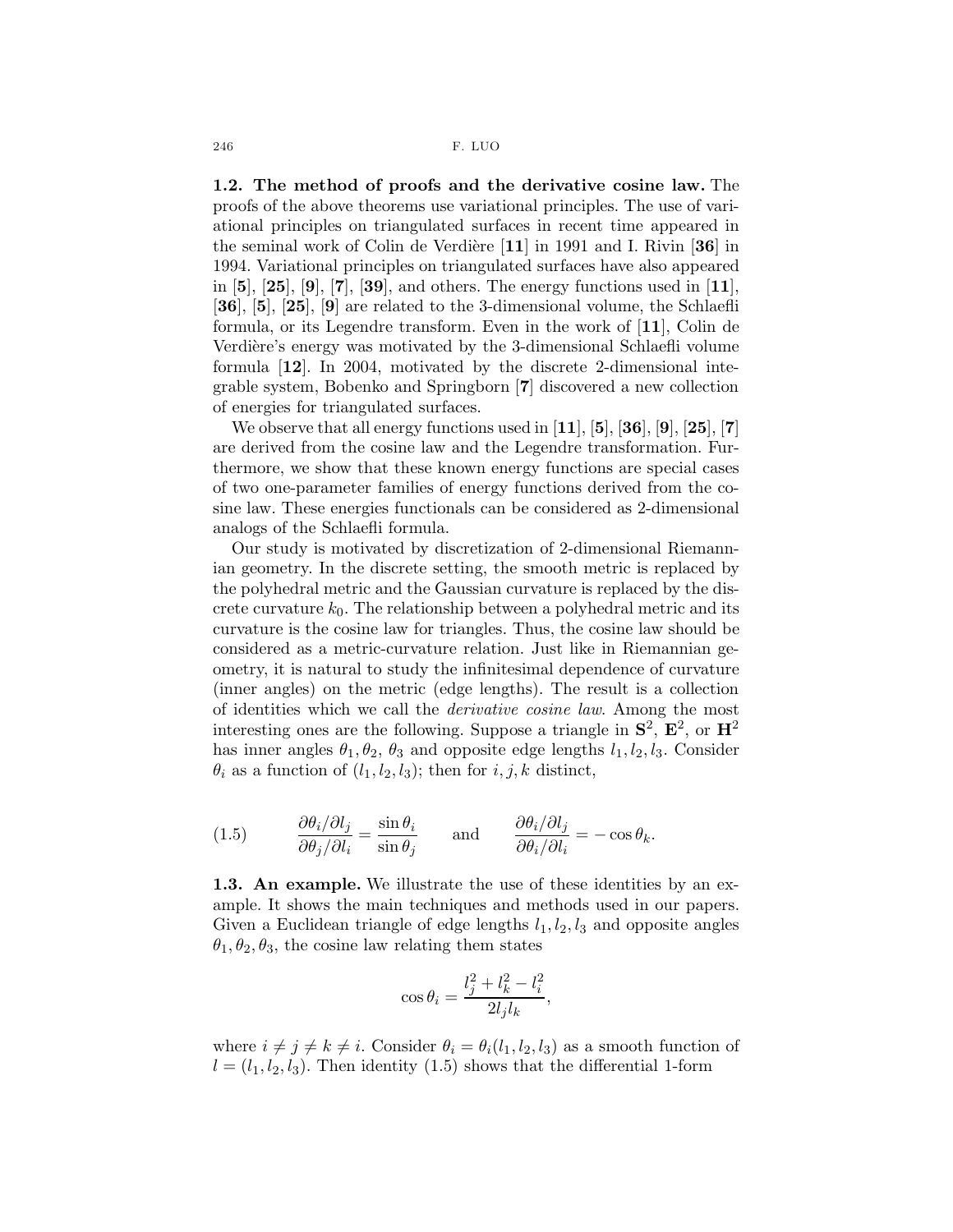$$
\omega = \sum_{i=1}^{3} \ln \tan \left( \frac{\theta_i}{2} \right) dl_i
$$

is closed. This closed smooth 1-form is defined on the space  $\mathbf{E}^2(3) =$  $\{(l_1, l_2, l_3)|l_i + l_j > l_k\}$  of all Euclidean triangles parameterized by the edge lengths. Since the space  $\mathbf{E}^2(3)$  is convex and therefore simply connected, the integral  $F(l) = \int_{(1,1,1)}^{l} \omega$  defines a smooth function on the  $\mathbf{E}^2(3)$ . By definition, this function F satisfies

(1.6) 
$$
\frac{\partial F}{\partial l_i} = \ln \tan \left( \frac{\theta_i}{2} \right).
$$

Its Hessian matrix  $\left[\frac{\partial^2 F}{\partial l_0 \partial l_1}\right]$  $\frac{\partial^2 F}{\partial l_r \partial l_s}$ ]<sub>3×3</sub> =  $\left[\frac{1}{\sin \theta_r}\right]$  $\partial \theta_r$  $\frac{\partial \theta_r}{\partial l_s}$ <sub>3×3</sub> can be shown to be congruent to the Gram matrix of the triangle. Thus the Hessian matrix is positive semi-definite. It follows that the function F is convex on  $\mathbf{E}^2(3)$ . Property  $(1.6)$  says the partial derivative with respect to the *i*-th edge length (i.e., the metric) of the function  $F$  depends only on the opposite angle  $\theta_i$  (i.e., the curvature). This is similar to the Schlaefli identity. A function with property (1.6) is very useful for variational framework on polyhedral surfaces. We call  $F(l_1, l_2, l_3)$  the F-energy of the triangle  $(l_1, l_2, l_3)$ . Let a Euclidean polyhedral surface  $(S, \mathcal{T}, l)$  be given so that E and T are the sets of edges and triangles and  $l : E \to \mathbf{R}$  is a metric, also called an *edge length function*. Define an "energy"  $W(l)$ of the metric  $l$  to be the sum of the  $F$ -energies of its triangles, i.e.,  $W(l) = \sum_{\{e_1, e_2, e_3\} \in T} F(l(e_1), l(e_2), l(e_3))$ . Then the function  $W(l)$  is convex in  $l$  since it is the sum of convex functions. Furthermore, by property (1.6), we have

(1.7) 
$$
\frac{\partial W(l)}{\partial l_i} = \ln\left(\tan\left(\frac{a}{2}\right)\right) + \ln\left(\tan\left(\frac{a'}{2}\right)\right) = -\phi_{-1}(e_i)
$$

where a and  $a'$  are the two inner angles facing the *i*-th edge  $e_i$ . Identities (1.1) and (1.7) show that the gradient of the convex function W is  $-\phi_{-1}$ , i.e.,  $\bigtriangledown W = -\phi_{-1}$ .

On the other hand, we have the following well known fact:

**Lemma 1.10.** If  $U : \Omega \to \mathbf{R}$  is a smooth function of positive definite Hessian matrix defined on an open convex set  $\Omega$  in  $\mathbb{R}^n$ , then the gradient  $map \ \nabla U : \Omega \to \mathbf{R}^n$  is a smooth embedding.

The function  $W$  is not strictly convex. Using the lemma and a little extra work, we prove that the gradient  $\nabla W$  is injective up to scaling, i.e., the  $\phi_{-1}$  curvature determines the metric l up to scaling. This is Theorem 1.7(c) for  $h = -1$ . Indeed, Theorem 1.7(c) is proved in exactly the same way by using a special collection of closed 1-forms on the space of all Euclidean triangles.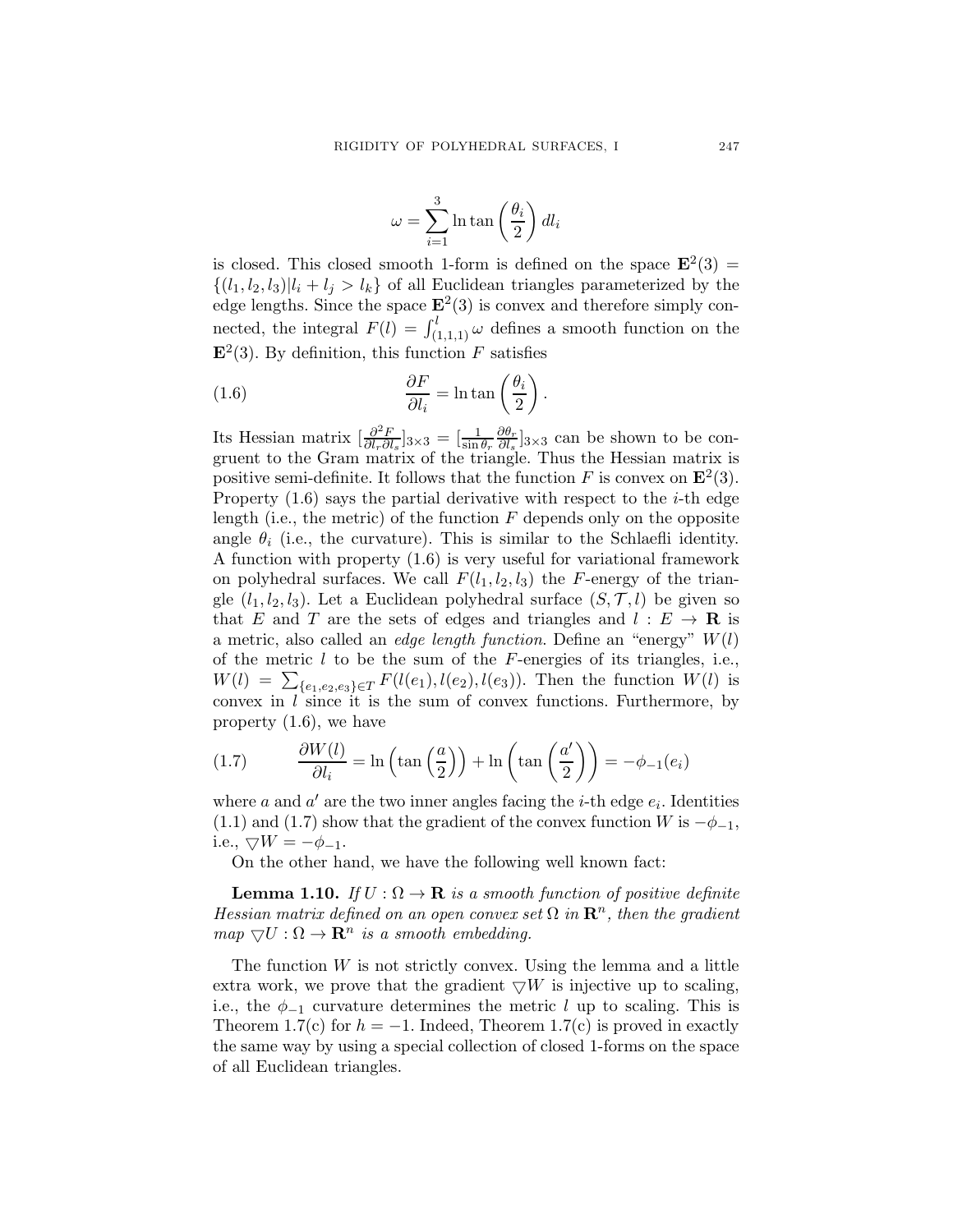1.4. 2-dimensional Schlaefli formula. The most general form of the cosine law can be stated as follows. Suppose a function  $y = y(x)$  where  $y = (y_1, y_2, y_3) \in \mathbb{C}^3$  and  $x = (x_1, x_2, x_3)$  is in some open connected set in  $\mathbb{C}^3$  so that  $x_i$ 's and  $y_i$ 's are related by

(1.8) 
$$
\cos(y_i) = \frac{\cos x_i + \cos x_j \cos x_k}{\sin(x_j)\sin(x_k)}
$$

where  $\{i, j, k\} = \{1, 2, 3\}$ . We say  $y = y(x)$  is a cosine law function and write it as  $y = CL(x)$ . Let  $r_i = \frac{1}{2}$  $\frac{1}{2}(x_j + x_k - x_i)$ . Then  $r = (r_1, r_2, r_3)$  is a new parameterization so that  $x_i = r_j + r_k$ .

**Theorem 1.11.** For a cosine law function  $(y_1, y_2, y_3) = CL(x_1, x_2, y_3)$  $(x_3)$ , all closed 1-forms of the form  $w = \sum_{i=1}^{3} f(y_i) dg(x_i)$  where  $f, g$ are two non-constant smooth functions are up to scaling and complex conjugation,

$$
\omega_h = \sum_{i=1}^3 \int^{y_i} \sin^h(t) dt d\left(\int^{x_i} \sin^{-h-1}(t) dt\right) = \sum_{i=1}^3 \frac{\int^{y_i} \sin^h(t) dt}{\sin^{h+1}(x_i)} dx_i
$$

for some  $h \in \mathbf{C}$ , i.e.,  $f'(t) = \sin^h(t)$  and  $g'(t) = \sin^{-h-1}(t)$ . In particular, all closed 1-forms of this type are holomorphic or anti-holomorphic.

All closed 1-forms of the form  $\sum_{i=1}^{3} f(y_i) dg(r_i)$  where  $f, g$  are two non-constant smooth functions are up to scaling and complex conjugation,

$$
\eta_h = \sum_{i=1}^3 \int^{y_i} \tan^h(t/2) dt d\left(\int^{r_i} \cos^{-h-1}(t) dt\right) = \sum_{i=1}^3 \frac{\int^{y_i} \tan^h(t/2) dt}{\cos^{h+1}(r_i)} dr_i
$$

for some  $h \in \mathbf{C}$ , i.e.,  $f'(t) = \tan^h(\frac{t}{2})$  $\frac{t}{2}$ ) and  $g'(t) = \cos^{-h-1}(t)$ . In particular, all closed 1-forms of this type are holomorphic or anti-holomorphic.

This theorem can be considered as finding all 2-dimensional analogs of the Schlaefli identity. Recall that if a spherical or hyperbolic tetrahedron has dihedral angle  $\theta_i$  and edge length  $l_i$  at the *i*-th edge, then the Schlaefli formula says that the 1-form  $\omega = \sum_i l_i d\theta_i$  is closed. Its integration  $\int \omega$  is 2λV ol where  $\lambda = \pm 1$  is the curvature of the space  $S<sup>3</sup>$  or  $H<sup>3</sup>$  and  $Vol$  is the volume of the tetrahedron. By specializing Theorem 1.11 to various cases of  $S^2$ ,  $E^2$ , and  $H^2$  and integrating the 1-forms, we obtain various energy functionals for variational framework on triangulated surfaces. Theorems 3.2 and 3.4 identify all those convex or concave energies constructed in this way.

1.5. Surfaces with boundary. The results obtained in this paper can be generalized without difficulty to compact triangulated surfaces with boundary by doubling across the boundary. The notions of  $k_h$ ,  $\phi_h$ , and  $\psi_h$  curvatures can now be defined for polyhedral metrics on  $(S, \mathcal{T})$  by using the corresponding concepts on the closed surface. For simplicity, we will not state the results for triangulated surfaces with boundary.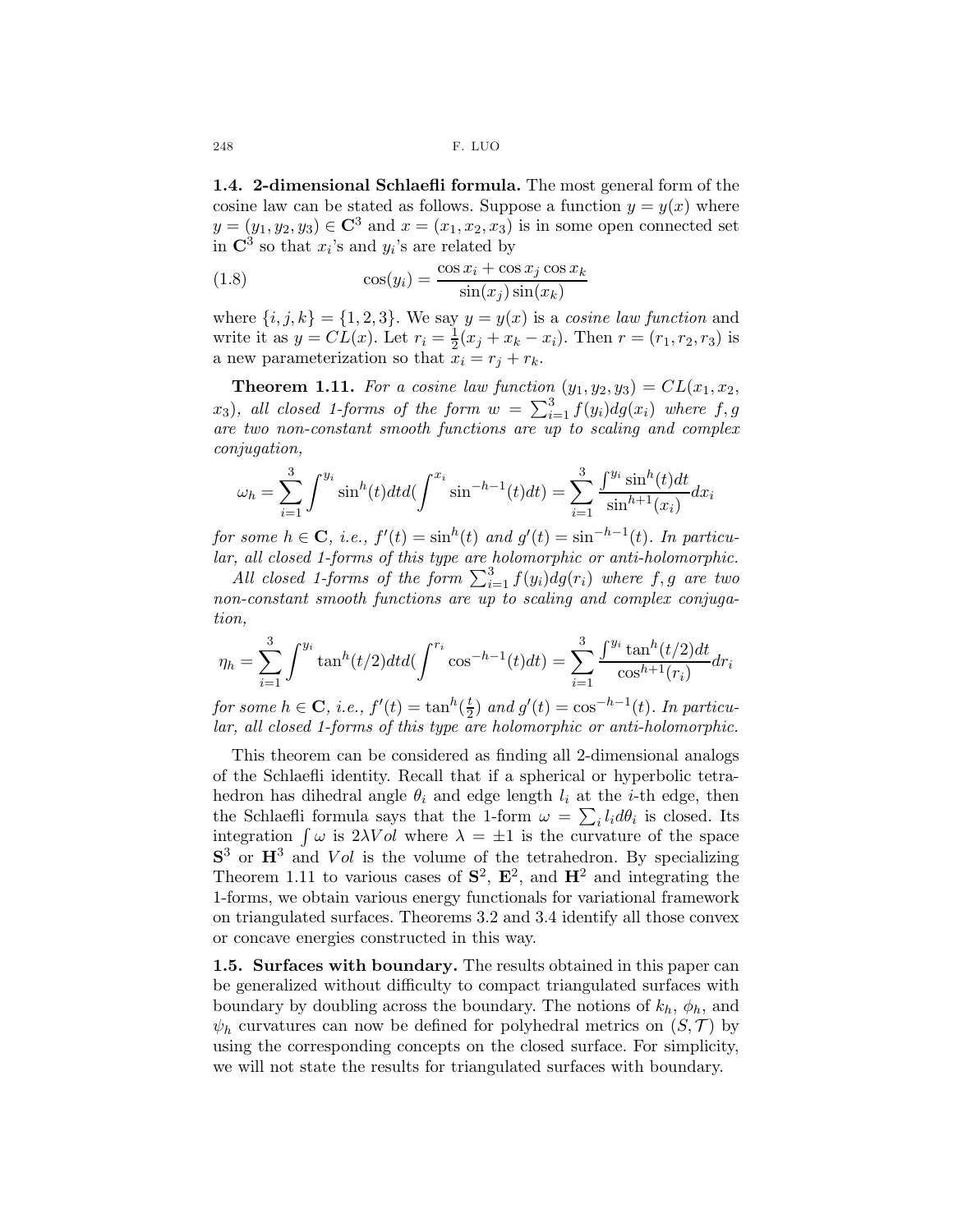1.6. The organization of the paper. In section 2, we list some of the properties of the derivatives of the cosine law and prove the part of Theorem 1.11 showing that the listed 1-forms are closed. The proof that the list contains all of the closed 1-form is deferred to Appendix A. In section 3, we deduce various consequences of Theorem 1.11 and identify all convex and concave action functionals derived from the cosine law (Theorems 3.2, 3.4). In §4, we prove the infinitesimal rigidity part of main Theorem 1.7. In  $\S5$ , we study the shapes of the Teichmüller space in  $\psi_h$ -coordinates and prove Theorem 1.8. In §6, we investigate spaces of all  $\phi_h$  and  $\psi_h$  curvatures for closed triangulated surfaces, generalizing the main work of Rivin [36] and Leibon [25]. In  $\S7$ , we study the space of all  $k_h$  discrete curvatures of circle packing metrics. In §8, we discuss some open problems and conjectures. In the appendices, we give a proof of the uniqueness of the energy functions, derive the derivative cosine law of the second kind, and recall known relationships of some energy functions with the Lobachevsky functions.

Acknowledgments. We would like to thank David Gu, Ren Guo, and G. Ziegler for discussions. We thank the referees for their suggestions and comments. Part of the work was carried out when we participated in the Oberwolfach workshop on discrete differential geometry.

The work is supported in part by an NSF grants 1105808 and 1222663.

#### 2. The derivative cosine law

We call a smooth function defined in an open set in  $\mathbb{R}^n$  locally convex (or locally strictly convex) if its Hessian matrix is positive semi-definite (or positive definite) at each point. Note that the definition of strictly convex is not the standard one. Let  $\{i, j, k\} = \{1, 2, 3\}$  in this section. **2.1.** The derivative cosine law. Given a triangle in  $\mathbf{H}^2$ ,  $\mathbf{E}^2$ , or  $\mathbf{S}^2$  of inner angles  $\theta_1, \theta_2, \theta_3$  and edge lengths  $l_1, l_2, l_3$  so that  $\theta_i$  is facing the  $l_i$ -th edge, the cosine law expressing length  $l_i$  in terms of the angles  $\theta_r$  is

(2.1) 
$$
\cos\left(\sqrt{\lambda}l_i\right) = \frac{\cos\theta_i + \cos\theta_j\cos\theta_k}{\sin\theta_j\sin\theta_k}
$$

where  $\lambda = 1, -1, 0$  is the curvature of the space  $S^2$ ,  $H^2$ , or  $E^2$ . Another related cosine law is

(2.2) 
$$
\cosh(l_i) = \frac{\cosh\theta_i + \cosh\theta_j \cosh\theta_k}{\sinh\theta_j \sinh\theta_k}
$$

for a right-angle hyperbolic hexagon with three non-adjacent edge lengths  $l_1, l_2, l_3$  and their opposite edge lengths  $\theta_1, \theta_2, \theta_3$ . Note that (2.2) can be considered the same as (2.1) applied to a triangle in the extension of the hyperbolic plane by the de Sitter plane.

Identities (2.1) and (2.2) show that the cosine laws are specializations of the cosine law function  $y = y(x)$  defined by (1.8). The following was proved in [28].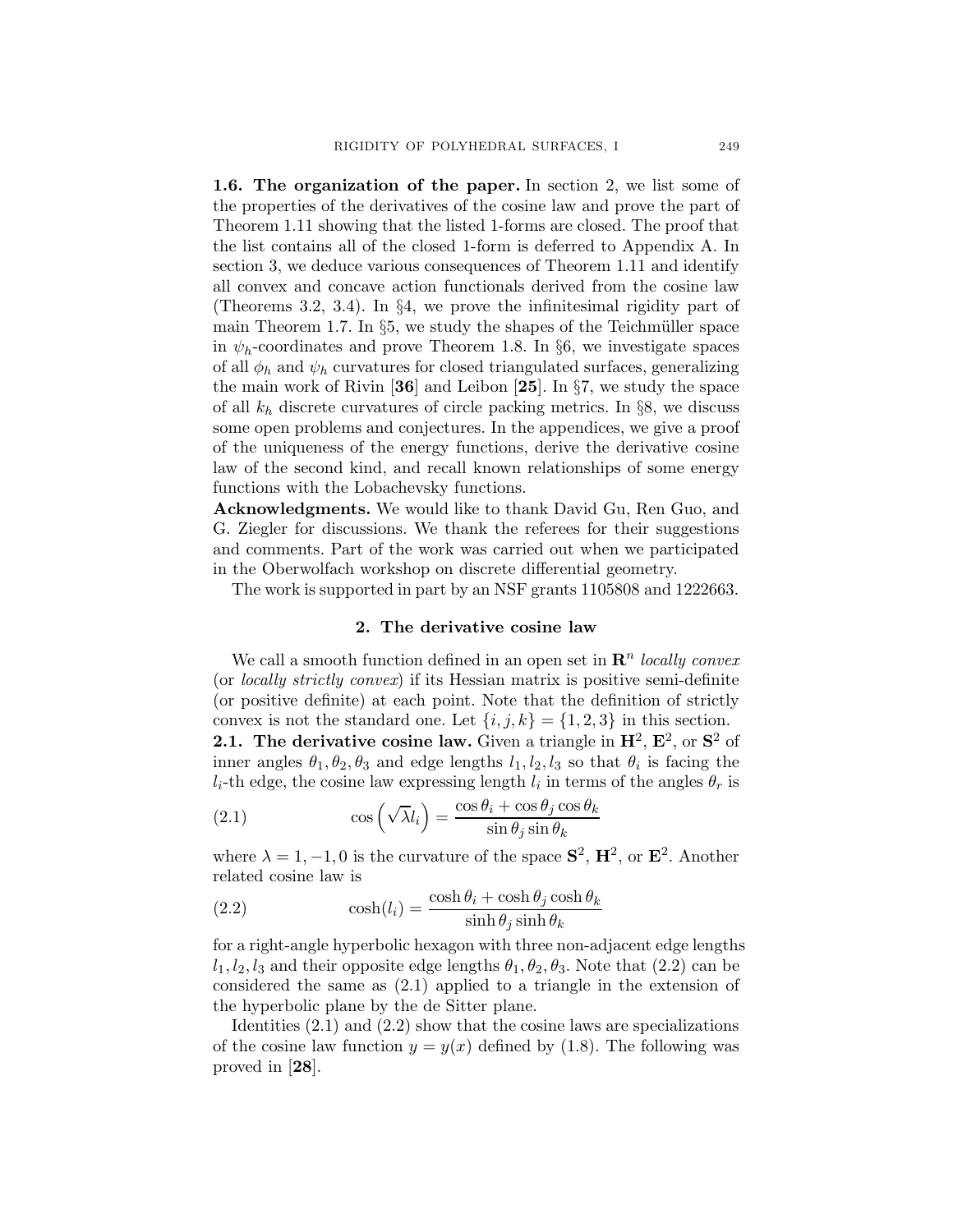**Theorem 2.1.** Suppose the cosine law function  $y = y(x)$  is defined on an open connected set in  $\mathbb{C}^3$  which contains a point  $(a, a, a)$  so that  $y(a, a, a) = (b, b, b)$ . Let  $A_{ijk} = \sin y_i \sin x_j \sin x_k$  where  $\{i, j, k\} =$  ${1, 2, 3}.$  Then

(2.3) 
$$
A_{ijk} = A_{jki} = A_{123}.
$$

(2.4) 
$$
A_{ijk}^2 = 1 - \cos^2 x_i - \cos^2 x_j - \cos^2 x_k - 2\cos x_i \cos x_j \cos x_k.
$$

At a point x where  $A_{ijk} \neq 0$ , then,

(2.5) 
$$
\frac{\partial y_i}{\partial x_i} = \frac{\sin x_i}{A_{ijk}},
$$

(2.6) 
$$
\frac{\partial y_i}{\partial x_j} = \frac{\partial y_i}{\partial x_i} \cos y_k,
$$

(2.7) 
$$
\cos(x_i) = \frac{\cos y_i - \cos y_j \cos y_k}{\sin y_j \sin y_k}.
$$

REMARK 2.2. Formula (2.3) shows that  $\frac{\sin y_i}{\sin x_i}$  is independent of the index i. It is the sine law.

REMARK 2.3. Identity  $(2.7)$  can be written in the symmetric form as

(2.8) 
$$
\cos(\pi - x_i) = \frac{\cos(\pi - y_i) + \cos(\pi - y_j)\cos(\pi - y_k)}{\sin(\pi - y_j)\sin(\pi - y_k)}.
$$

This reflects the duality of the spherical triangles. Namely, the dual triangle of a spherical triangle has edge lengths  $\pi - \theta_i$  and inner angles  $\pi - l_i$ . In particular, by (2.6) applied to (2.8), we obtain

(2.9) 
$$
\frac{\partial x_i}{\partial y_j} = -\frac{\partial x_i}{\partial y_i} \cos x_k.
$$

REMARK 2.4. Identity  $(1.5)$  follows from  $(2.6)$  and  $(2.9)$ .

REMARK 2.5. If we consider  $(y_i, x_j, x_k)$  as a function of  $(y_j, y_k, x_i)$  in the cosine law, there are similar derivative identities which we call the derivative cosine laws of second kind. See appendix B.

2.2. The tangent law and the radius parameterization. Many geometric problems (circle packing, etc.) prompt us to parameterize a triangle whose *i*-th edge length (or angle)  $x_i$  is by  $r_j + r_k$ , i.e., one uses  $(r_1, r_2, r_3)$  to parameterize  $(x_1, x_2, x_3)$  where  $r_i = \frac{1}{2}$  $\frac{1}{2}(x_j+x_k-x_i)$ . If the  $x_i$  are the edge lengths, then the  $r_i$  are the radii of the pairwise tangent circles whose centers are the vertices of the triangle. If the  $x_i$  are the inner angles, then  $r_i$  is  $\pi/2$  less the angle between the i-th edge and the circumcircle.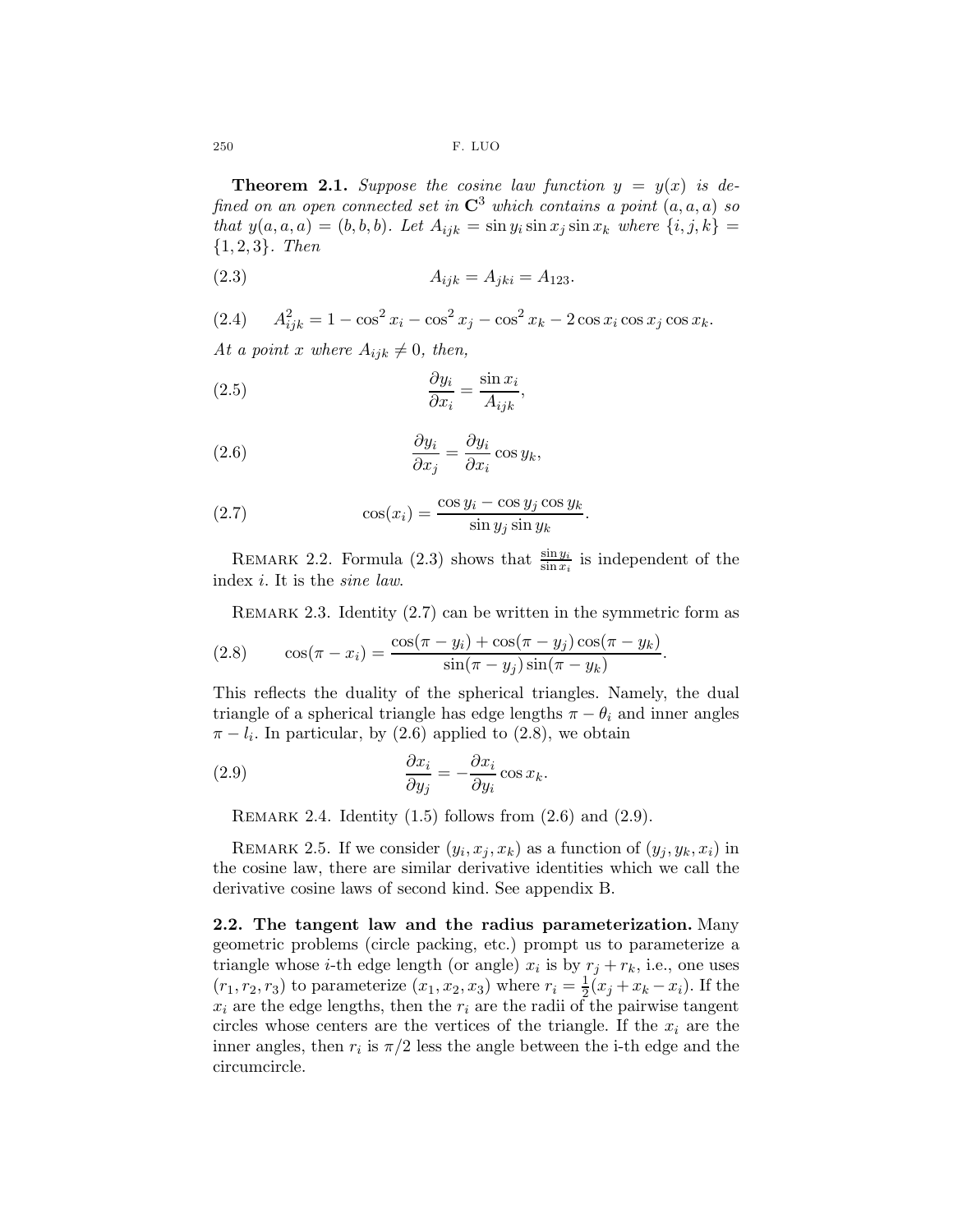

Figure 2

**Lemma 2.6.** For the cosine law function  $y = y(x)$ , write  $x_i = r_j + r_k$ , or  $r_i = \frac{1}{2}$  $\frac{1}{2}(x_j + x_k - x_i)$ ; under the same assumption as in Theorem 2.1, the following expression is independent of the indices:

(2.10) 
$$
\frac{\tan^2(y_i/2)}{\cos^2(r_i)} = -\frac{\cos(r_1 + r_2 + r_3)}{\cos(r_1)\cos(r_2)\cos(r_3)}
$$

Furthermore, there is a quantity  $A = sin(y_i) sin(x_j) sin(x_k)$  independent of indices so that

.

(2.11) 
$$
\frac{1}{\cos(r_i)} \frac{\partial y_i}{\partial r_j} = \frac{2 \cos(r_k)}{A \sin(x_k)}
$$

and

$$
\frac{\partial y_i}{\partial r_i} = \frac{2\sin(x_j + x_k)\cos(r_j)\cos(r_k)}{A\sin(x_j)\sin(x_k)}.
$$

In particular,

(2.12) 
$$
\frac{\partial y_i/\partial r_j}{\partial y_j/\partial r_i} = \frac{\cos(r_i)}{\cos(r_j)} = \frac{\tan(y_i/2)}{\tan(y_j/2)}
$$

We call identity (2.10) the *tangent law*. In the case of a Euclidean triangle of edge lengths  $r_i + r_j$  and opposite angle  $\theta_k$ , identity (2.10) says that  $r_i \tan(\theta_i/2)$  is independent of the index i (the common value is the radius of the inscribed circle).

*Proof.* To see (2.10), let us calculate  $\tan^2(y_i/2)$ . It is

$$
\tan^2(y_i/2) = \frac{1 - \cos(y_i)}{1 + \cos(y_i)}
$$
  
= 
$$
\frac{\sin(x_j)\sin(x_k) - \cos(x_i) - \cos(x_j)\cos(x_k)}{\sin(x_j)\sin(x_k) + \cos(x_i) + \cos(x_j)\cos(x_k)}
$$
  
= 
$$
-\frac{\cos(x_i) + \cos(x_j + x_k)}{\cos(x_i) + \cos(x_j - x_k)}
$$
  
= 
$$
-\frac{\cos(r_i)\cos(r_1 + r_2 + r_3)}{\cos(r_j)\cos(r_k)}
$$
  
= 
$$
-\frac{\cos^2(r_i)\cos(r_1 + r_2 + r_3)}{\cos(r_1)\cos(r_2)\cos(r_3)}
$$
.

Thus (2.10) follows.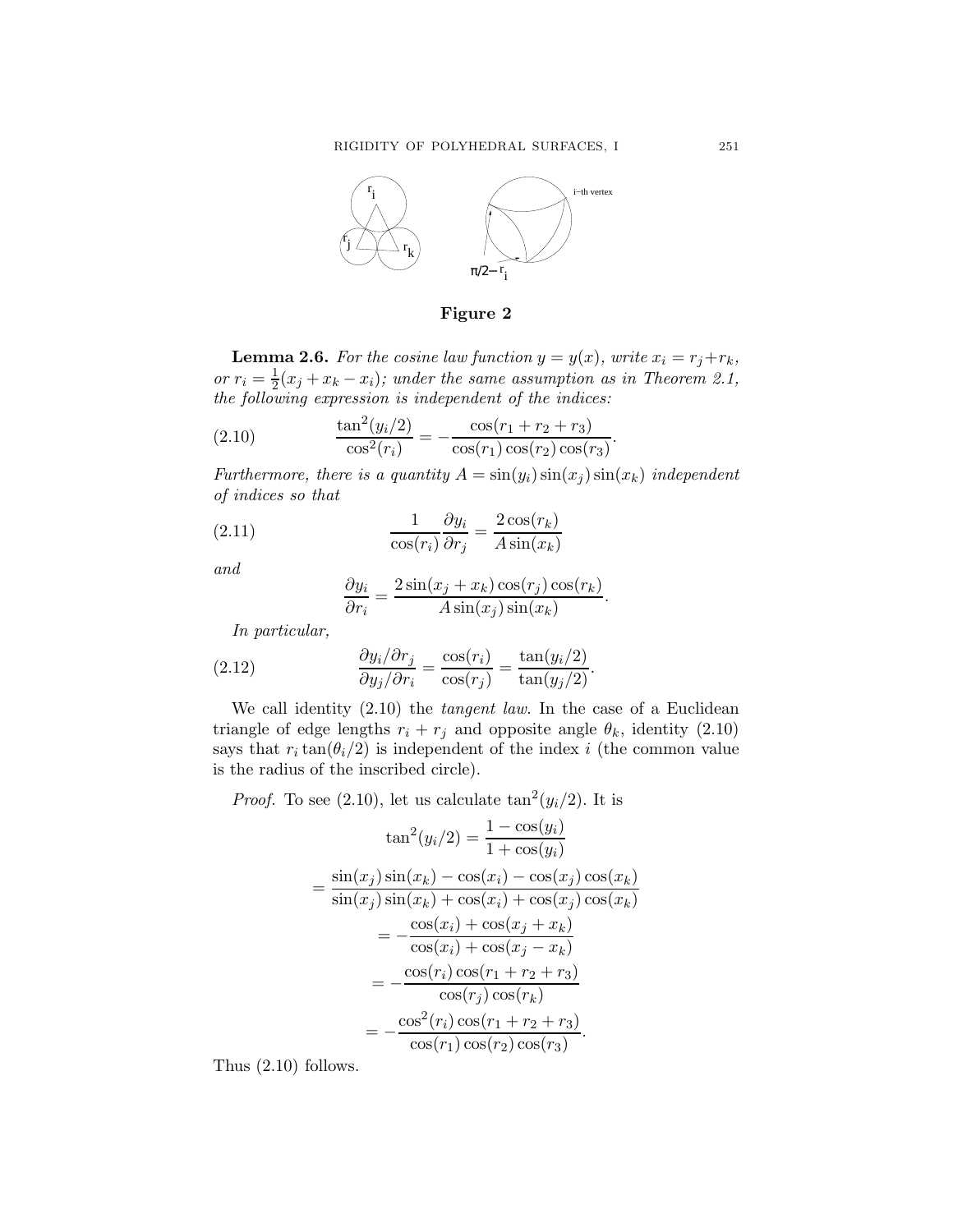Next, let us calculate  $\frac{\partial y_i}{\partial r_j}$  for  $i \neq j$ . Note that due to  $x_i = r_j + r_k$ , we have  $\frac{\partial}{\partial r_j} = \frac{\partial}{\partial x_i} + \frac{\partial}{\partial x_k}$ . Thus

$$
\frac{\partial y_i}{\partial r_j} = \frac{\partial y_i}{\partial x_i} + \frac{\partial y_i}{\partial x_k}
$$

$$
= \frac{\partial y_i}{\partial x_i} (1 + \cos(y_j))
$$

$$
= \frac{\sin(x_i)}{A} \left( \frac{\cos(x_j) + \cos(x_i - x_k)}{\sin(x_i)\sin(x_k)} \right)
$$

$$
= \frac{2\cos(r_i)\cos(r_k)}{A\sin(x_k)}.
$$

This establishes (2.11).

To see  $\frac{\partial y_i}{\partial r_i}$ , we have

$$
\frac{\partial y_i}{\partial r_i} = \frac{\partial y_i}{\partial x_j} + \frac{\partial y_i}{\partial x_k}
$$

$$
= \frac{\partial y_i}{\partial x_i}(\cos(y_k) + \cos(y_j))
$$

$$
= \frac{\sin(x_i)}{A} \left( \frac{\cos(x_k) + \cos(x_i)\cos(x_j)}{\sin(x_i)\sin(x_j)} + \frac{\cos(x_j) + \cos(x_i)\cos(x_k)}{\sin(x_i)\sin(x_k)} \right)
$$

$$
= \frac{\sin(x_j)\cos(x_j) + \sin(x_k)\cos(x_k) + \cos(x_i)(\cos(x_j)\sin(x_k) + \cos(x_k)\sin(x_j))}{A\sin(x_j)\sin(x_k)}
$$

$$
= \frac{\sin(x_j + x_k)\cos(x_j - x_k) + \cos(x_i)\sin(x_j + x_k)}{A\sin(x_j)\sin(x_k)}
$$

$$
= \frac{2\sin(x_j + x_k)\cos(r_j)\cos(r_k)}{A\sin(x_j)\sin(x_k)}
$$
q.e.d.

2.3. A proof of Theorem 1.11. We prove that the 1-forms in the list are closed. Indeed, a holomorphic 1-form  $\omega_h = \sum_{i=1}^3 f(y_i)g'(x_i)dx_i$  is closed if and only if  $\frac{\partial (f(y_i)g'(x_i))}{\partial x_i}$  $\frac{\partial g_{ij}(x_i))}{\partial x_j}=f'(y_i)g'(x_i)\frac{\partial y_i}{\partial x_j}$  $\frac{\partial y_i}{\partial x_j}$  is symmetric in *i*, *j*. For  $\omega_h$  where  $f'(t) = \sin^h(t)$  and  $g'(t) = \sin^{-h-1}(t)$ , we have

$$
\frac{\partial (f(y_i)g'(x_i))}{\partial x_j} = f'(y_i)g'(x_i)\frac{\partial y_i}{\partial x_j} = \frac{1}{A}f'(y_i)g'(x_i)\sin(x_i)\cos(y_k)
$$

$$
= \frac{1}{A} \left(\frac{\sin(y_i)}{\sin(x_i)}\right)^h \cos(y_k)
$$

where  $A$  is independent of the indices by Theorem 2.1. The above expression is clearly symmetric in  $i, j$  due to the sine law. Thus the closedness follows.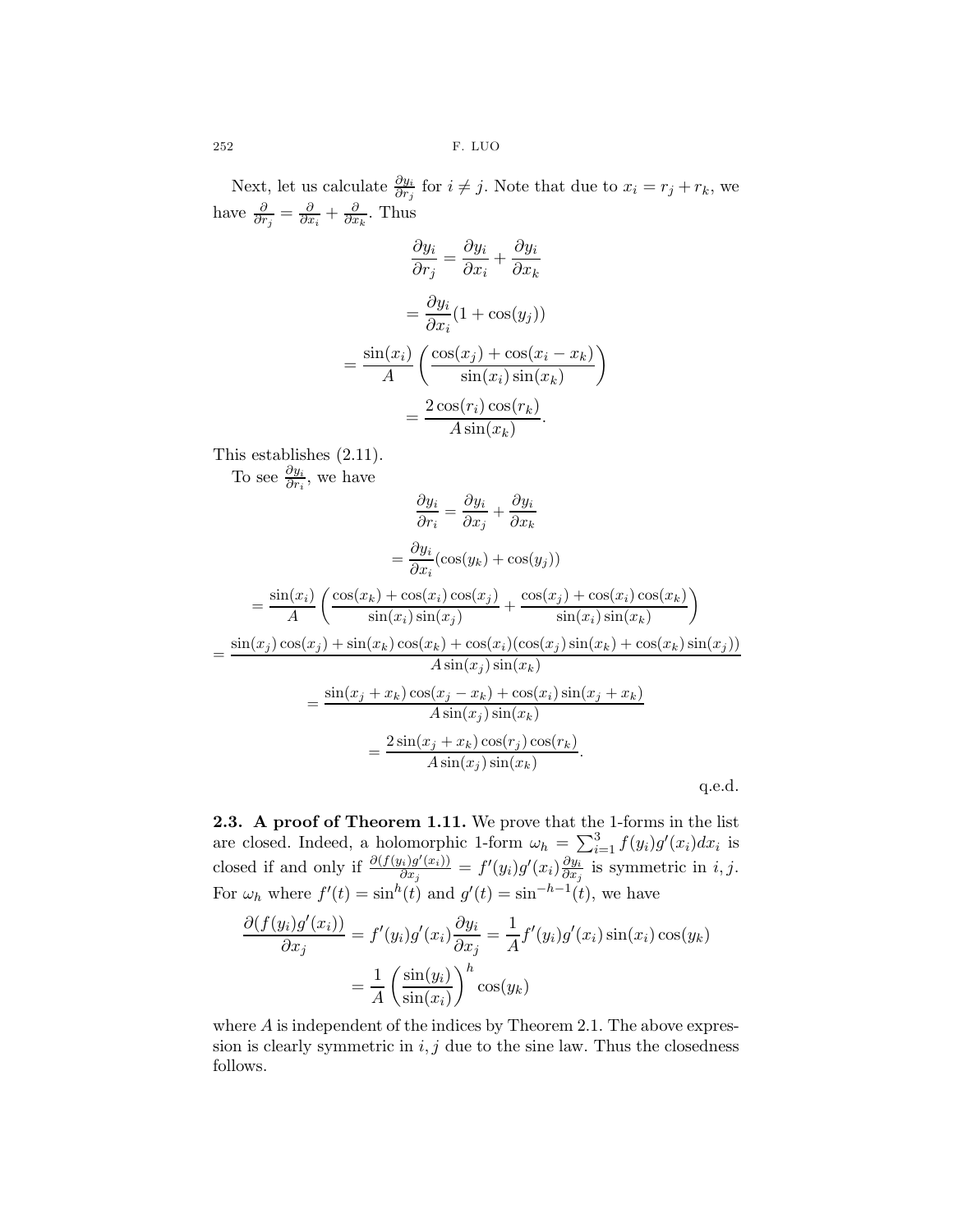To see the holomorphic 1-form  $\eta_h = \sum_{i=1}^3 f(y_i) dg(r_i)$  is closed, we check if the quantity  $f'(y_i)g'(r_i)\frac{\partial y_i}{\partial r_i}$  $\frac{\partial y_i}{\partial r_j}$  is symmetric in *i*, *j* for  $f'(t) =$  $\tan^{h}(t/2)$  and  $g'(t) = \cos^{-h-1}(t)$ . Indeed, it is equal to

$$
\frac{\tan^h(y_i/2)}{\cos^{h+1}(r_i)} \frac{\partial y_i}{\partial r_j} = \left(\frac{\tan(y_i/2)}{\cos(r_i)}\right)^h \left(\frac{1}{\cos(r_i)} \frac{\partial y_i}{\partial r_j}\right)
$$

where  $\frac{1}{\cos(r_i)}$  $\partial y_i$  $\frac{\partial y_i}{\partial r_j}$  is symmetric in *i*, *j* by (2.11) and  $\frac{\tan(y_i/2)}{\cos(r_i)}$  is independent of i by the tangent law. This shows the closedness.

The proof that these are all closed 1-forms is relatively long and the techniques used will not be used anywhere in the paper. We defer it to Appendix A.

2.4. Hessian matrices of the energy functions. In Theorem 1.11, let  $u_i = \int^{x_i} \sin^{-h-1}(t) dt$  in the case of  $w_h$  and  $u_i = \int^{r_i} \cos^{-h-1}(t) dt$  for  $\eta_h$ ; then the closed 1-forms are  $w_h = \sum_{i=1}^3 \int^{y_i} \sin^h(t) dt du_i$  and  $\eta_h =$  $\sum_{i=1}^3 \int^{y_i} \tan^h(t/2) dt du_i.$ 

**Lemma 2.7.** For any two  $h, h'$ ,

- (a) the Hessian matrices of the two functions  $\int^u w_h$  and  $\int^u w_{h'}$  are congruent;
- (b) the Hessian matrices of the two functions  $\int^u \eta_h$  and  $\int^u \eta_{h'}$  are congruent.

*Proof.* In the case of  $w_h$ , the Hessian of the function  $F(u) = \int^u w_h$ is  $\left[\partial^2 F/\partial u_s \partial u_t\right]$  where

$$
\frac{\partial^2 F}{\partial u_s \partial u_t} = \sin^h(y_t) \frac{\partial y_t}{\partial x_s} \frac{\partial x_s}{\partial u_s}
$$

$$
= \sin^h(y_t) \sin^{h+1}(x_s) \frac{\partial y_t}{\partial x_s}
$$

$$
= \left(\sin(y_t)\right)^h (\sin(x_s) \sin(x_s))^h (\sin(x_s) \frac{\partial y_s}{\partial u_s})
$$

(2.13) = 
$$
\left(\frac{\sin(y_t)}{\sin(x_t)}\right) (\sin(x_t)\sin(x_s))^h \left(\sin(x_s)\frac{U_s}{\partial x_t}\right)
$$
.  
Let  $q = (\frac{\sin(y_t)}{\sin(x_t)})^h$  be the function which is independent of index *t* due to

the sine law and D be the  $3 \times 3$  diagonal matrix whose  $(i, i)$ -th entry is  $\sin^{h}(x_i)$ . Then (2.13) shows that the Hessian matrix is  $qD[\sin(x_s)\frac{\partial y_s}{\partial x_s}]$  $\frac{\partial y_s}{\partial x_t}$ ]D. It follows that the Hessian matrices for different h's are congruent.

By the same calculation using the tangent law instead of the sine law, for the integration of  $\eta_h$ , we see that the  $(s, t)$ -th entry of the Hessian matrix is

$$
\left(\frac{\tan(y_t/2)}{\cos(r_t)}\right)^h \left(\cos(r_s)\cos(r_t)\right)^h \left(\cos(r_t)\frac{\partial y_t}{\partial r_s}\right).
$$

This shows that the Hessian matrices for different h's are congruent. q.e.d.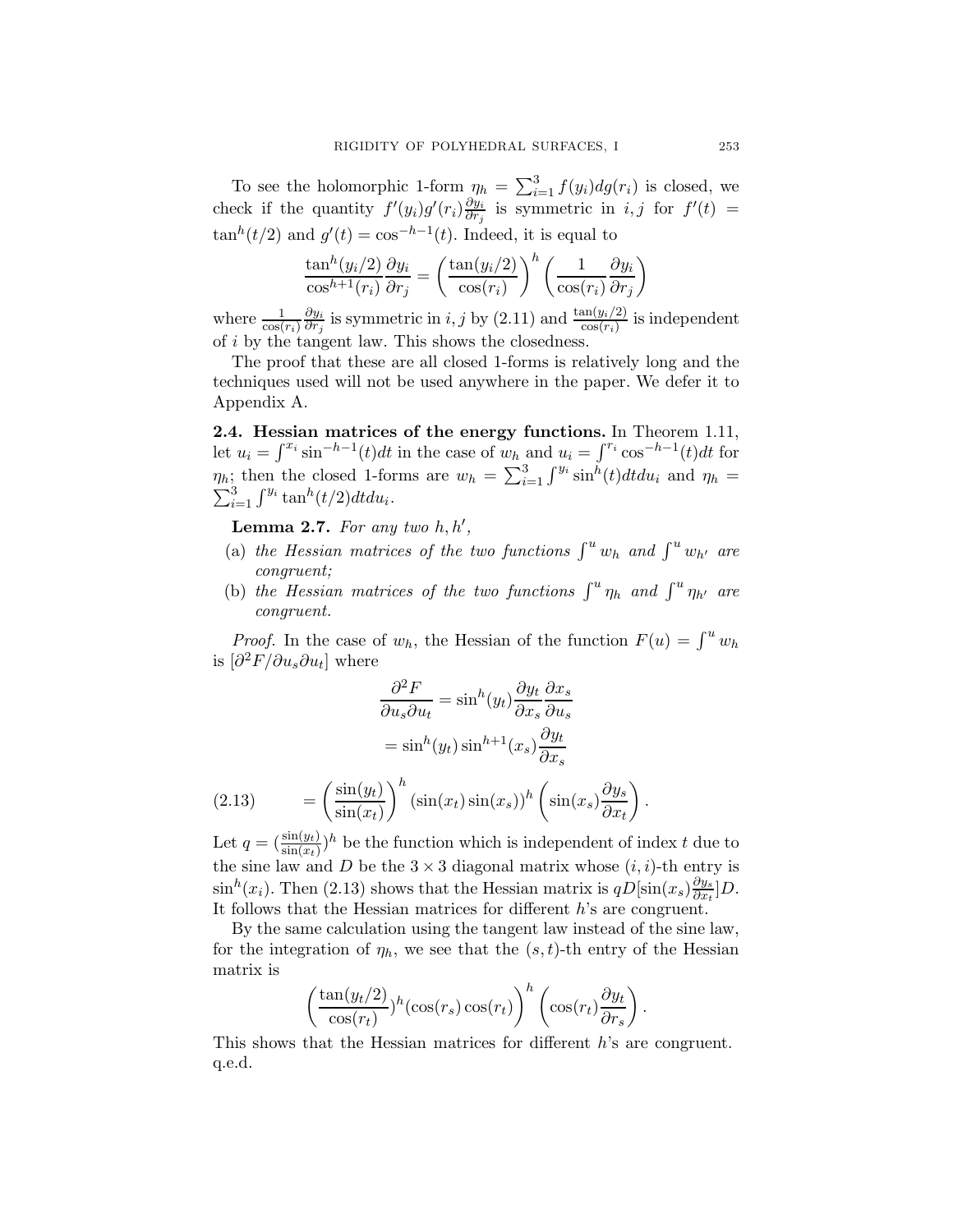**2.5. The Legendre transformation.** The integrals  $\int w_h$  in Theorem 1.11 are not independent. In fact  $\int w_h$  and  $\int w_{-h-1}$  are Legendre transformations of each other.

Let us recall briefly the Legendre transforms. Suppose  $U$  and  $V$  are diffeomorphic connected open sets in  $\mathbb{R}^n$  so that the first de Rham cohomology group  $H_{dR}^1(U) = 0$ . Let  $x = (x_1, \ldots, x_n) \in U$  and  $y =$  $(y_1, \ldots, y_n) \in V$  and  $y = y(x) : U \to V$  be a diffeomorphism so that its Jacobian matrix is symmetric, i.e.,

$$
\frac{\partial y_i}{\partial x_j} = \frac{\partial y_j}{\partial x_i}.
$$

Then the differential 1-forms  $w_U = \sum_{i=1}^n y_i dx_i$  and  $w_V = \sum_{i=1}^n x_i dy_i$ are closed in U and V respectively. Their integrations  $f(x) = \int_a^x w \, du$ and  $g(y) = \int_b^y w_V + (a, b)$  where  $b = y(a)$  and  $(a, b)$  is the dot product are well defined due to  $H_{dR}^1(U) = H_{dR}^1(V) = 0$ . We call  $g(y)$  the Legendre transformation of  $f(x)$  (and vice versa). By the construction, the Hessian matrices of f and g are inverses of each other. Therefore the Legendre transform of a strictly convex (or concave) function is strictly convex (or concave).

**Proposition 2.8.** Let  $f_h(x) = \int_{(\pi/2, \pi/2, \pi/2)}^x \sum_{i=1}^3$  $\int_{\pi/2}^{y_i} \sinh(t) dt$  $\frac{\sin^{h+1}(x_i)}{\sin^{h+1}(x_i)} dx_i$ . Then the Legendre transformation of  $f_h(x)$  is  $f_{-h-1}(x) - f_{-h-1}(0)$ . In particular, the Legendre transform of  $f_{-1/2}(x)$  is  $f_{-1/2}(x)$  up to adding a constant.

*Proof.* Let  $g_h(y)$  be the Legendre transformation of  $f_h(x)$ . Then,

$$
g_h(y) = \int_{(\pi/2, \pi/2, \pi/2)}^y \sum_{i=1}^3 \left( \int_{\pi/2}^{x_i} \sin^{-h-1}(t) dt \right) d\left( \int_{\pi/2}^{y_i} \sin^h(t) dt \right) + c
$$

where  $c = g_h(0, 0, 0) - g_h(\pi/2, \pi/2, \pi/2)$ . In the above identity, x and y are related by the cosine law (1.8) which we denote by  $y = CL(x)$ . Let  $w = (w_1, w_2, w_3)$  and  $v = (v_1, v_2, v_3)$  so that  $w_i = \pi - y_i$  and  $v_i = \pi - x_i$ . Then by (2.8), we have  $v = CL(w)$ . Making a change of variables  $x_i = \pi - v_i$  and  $y_i = \pi - w_i$  in the integral of  $g_h$ , we obtain

$$
g_h(y) = \int_{(\pi/2, \pi/2, \pi/2)}^{(\pi-w_1, \pi-w_2, \pi-w_3)} \sum_{i=1}^3 \left( \int_{\pi/2}^{\pi-x_i} \sin^{-h-1}(\pi-t) d(\pi-t) \right)
$$
  
\n
$$
\sin^h(\pi-w_i) d(\pi-w_i) + c
$$
  
\n
$$
= \int_{(\pi/2, \pi/2, \pi/2)}^{(\pi-w_1, \pi-w_2, \pi-w_3)} \sum_{i=1}^3 \left( \int_{\pi/2}^{v_i} \sin^{-h-1}(t) dt \right) \sin^h(w_i) dw_i + c
$$
  
\n
$$
= f_{-h-1}(y) + c
$$
  
\n
$$
= c L(w).
$$
 Thus  $g_h(y) = f_{-h-1}(y) - f_{-h-1}(0).$ 

since  $v = CL(w)$ . Thus  $g_h(y) = J_{-h-1}(y) - J_{-h-1}(y)$ .

q.e.d.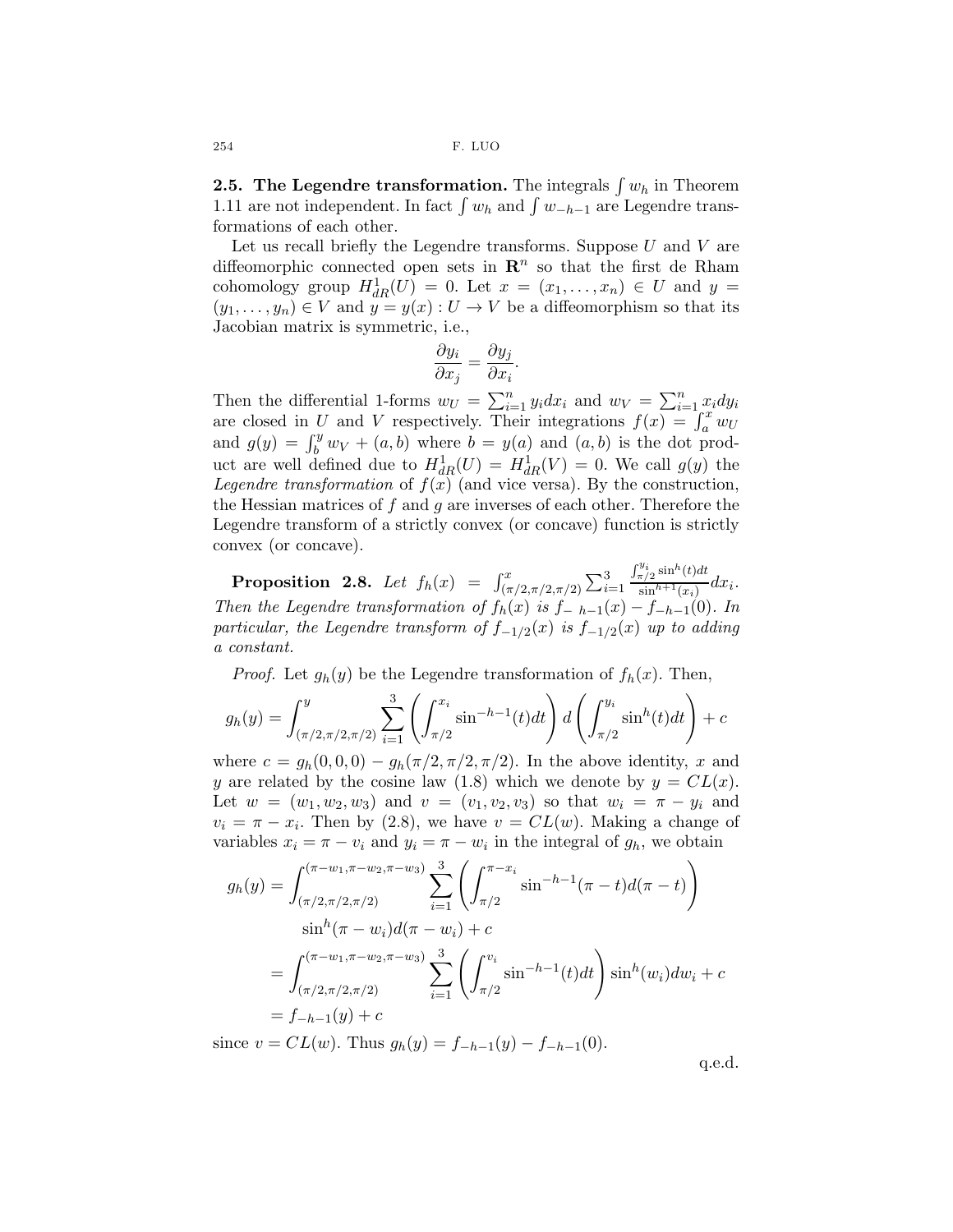## 3. Energy functionals on the moduli spaces of geometric triangles

In this section, we consider 1-forms in Theorem 1.11 defined on the moduli spaces of geometric triangles and determine the convexity of the integrals of the 1-forms.

3.1. Derivative cosine laws for geometric triangles. Take  $(x_1, x_2, x_3)$  and  $(y_1, y_2, y_3)$  in Theorem 2.1 to be the inner angles  $(\theta_1, \theta_2, \theta_3)$ and edge lengths  $(l_1, l_2, l_3)$  of a triangle in  $\mathbf{E}^2$ ,  $\mathbf{H}^2$ , or  $\mathbf{S}^2$ . Then:

Corollary 3.1. Let  $\{i, j, k\} = \{1, 2, 3\}$ . There is a positive quantity A independent of indices so that

(a)  $([10])$ 

$$
\frac{\partial \theta_i}{\partial l_j} = -\frac{\partial \theta_i}{\partial l_i} \cos(\theta_k) \quad \text{and} \quad \frac{\partial \theta_i}{\partial l_i} = \frac{\sin(\theta_i)}{A} > 0.
$$

(b) For spherical triangles,

$$
\frac{\partial l_i}{\partial \theta_j} = \frac{\partial l_i}{\partial \theta_i} \cos(l_k) \quad and \quad \frac{\partial l_i}{\partial \theta_i} = \frac{\sin(l_i)}{A} > 0.
$$

(c) For hyperbolic triangles,

$$
\frac{\partial l_i}{\partial \theta_j} = \frac{\partial l_i}{\partial \theta_i} \cosh(l_k) \quad \text{and} \quad \frac{\partial l_i}{\partial \theta_i} = -\frac{\sinh(l_i)}{A} < 0.
$$

(d) For a hyperbolic right-angled hexagon of three non-pairwise adjacent edge lengths  $l_1, l_2, l_3$  and opposite edge lengths  $\theta_1, \theta_2, \theta_3$ ,

$$
\frac{\partial \theta_i}{\partial l_j} = -\frac{\partial \theta_i}{\partial l_i} \cosh(\theta_k) \quad \text{and} \quad \frac{\partial \theta_i}{\partial l_i} = \frac{\sinh(\theta_i)}{A} > 0.
$$

The proof uses Theorem 2.1 by taking care of the curvature factor  $\lambda = \pm 1.0$  that appeared in (2.1). Note that  $\cos(\sqrt{-1}x) = \cosh(x)$ ,  $\sin(\sqrt{-1}x) = \sqrt{-1} \sinh(x)$ , and  $\sinh(\sqrt{-1}x) = \sqrt{-1} \sin(x)$ . Using these relations, part (a) follows from (2.9) where  $x_i = \theta_i$  and  $y_i = \sqrt{\lambda}l_i$  for  $\lambda = \pm 1$ . Part (a) for a Euclidean triangle was established in [10] and can be checked directly. Parts (b) and (c) follow from Theorem 2.1. To see part (d), note that the cosine law for hexagon can be written as

$$
\cos(\pi - \sqrt{-1}\theta_i) = \frac{\cos(\sqrt{-1}l_i) + \cos(\sqrt{-1}l_j)\cos(\sqrt{-1}l_k)}{\sin(\sqrt{-1}l_j)\sin(\sqrt{-1}l_k)}.
$$

Thus part (d) follows from Theorem 2.1.

3.2. Closed 1-forms on the space of triangles parameterized by edge lengths. Using Corollary 3.1 and Theorem 1.11, we obtain,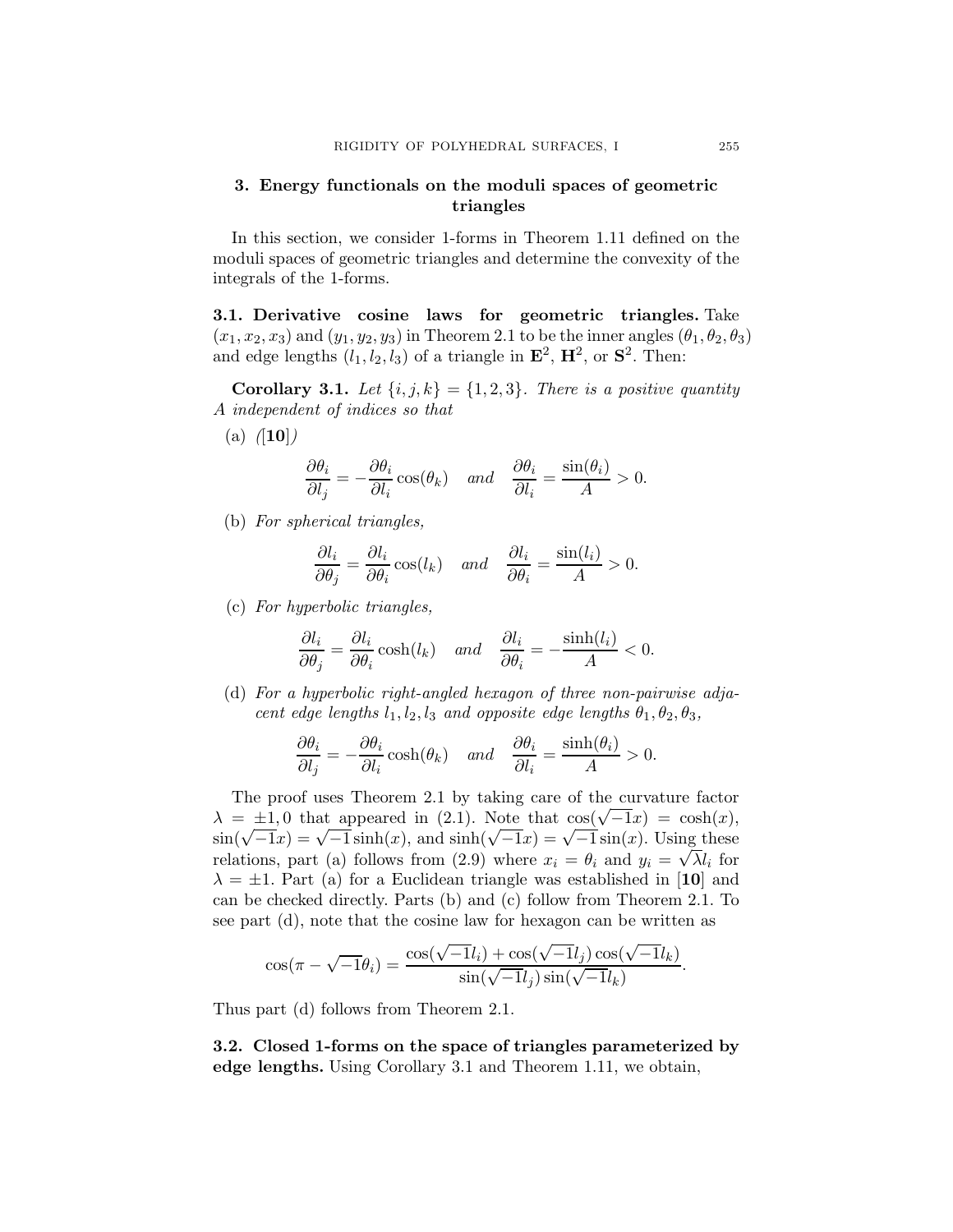256 F. LUO

**Theorem 3.2.** Let a triangle in  $\mathbf{E}^2$ ,  $\mathbf{H}^2$ , or  $\mathbf{S}^2$  have inner angles  $\theta_1, \theta_2, \theta_3$  and opposite edge lengths  $l_1, l_2, l_3$ . The following is the complete list, up to scaling, of all closed real-valued 1-forms (in variables  $l_1, l_2, l_3$ ) of the form  $\sum_{i=1}^{3} f(\theta_i) dg(l_i)$  for some non-constant smooth functions f, g. Let  $h \in \mathbf{R}$  and  $u = (u_1, u_2, u_3)$ .

(a) For a Euclidean triangle,

$$
w_h = \sum_{i=1}^{3} \frac{\int^{\theta_i} \sin^h(t)dt}{l_i^{h+1}} dl_i,
$$

*i.e.*,  $f'(t) = \sinh(t)$  and  $g'(t) = t^{-h-1}$ . Furthermore, its integral  $\int^u w_h$  has a positive semidefinite Hessian matrix in variable u where  $u_i = \int_1^{l_i} t^{-h-1} dt$ .

(b) For a spherical triangle,

$$
w_h = \sum_{i=1}^3 \frac{\int_{0}^{\theta_i} \sin^h(t) dt}{\sin^{h+1}(l_i)} dl_i,
$$

*i.e.*,  $f'(t) = \sinh(t)$  and  $g'(t) = \sinh^{-h-1}(t)$ . The integral  $\int^u w_h$  has a positive definite Hessian matrix in u where  $u_i = \int_{\pi/2}^{l_i} \sin^{-h-1}(t) dt$ .

(c) For a hyperbolic triangle,

$$
w_h = \sum_{i=1}^3 \frac{\int^{\theta_i} \sin^h(t)dt}{\sinh^{h+1}(l_i)}dl_i,
$$

i.e., 
$$
f'(t) = \sin^h(t)
$$
 and  $g'(t) = \sinh^{-h-1}(t)$ .  
(d) For a hyperbolic right-angled hexagon,

$$
w_h = \sum_{i=1}^{3} \frac{\int^{\theta_i} \sinh^h(t)dt}{\sinh^{h+1}(l_i)} dl_i,
$$

*i.e.*, 
$$
f'(t) = \sinh^{h}(t)
$$
 and  $g'(t) = \sinh^{-h-1}(t)$ .

In the cases of  $(b)$ ,  $(c)$ ,  $(d)$ , by taking the Legendre transformation, we also obtain the complete list of all closed 1-forms o f the form  $\sum_{i=1}^{3} g(l_i) df(\theta_i)$ .

Proof. The closedness of these 1-forms is evident due to Theorem 1.11 and Corollary 3.1 except in the case of Euclidean triangles. In the case of  $\mathbf{E}^2$ , we need to verify that the expression

(3.1) 
$$
\frac{\partial}{\partial l_j} \left( \frac{\int^{\theta_i} \sin^h(t) dt}{l_i^{h+1}} \right)
$$

is symmetric in *i*, *j*. By Corollary 3.1 that  $\frac{\partial \theta_i}{\partial l_j} = -\frac{\partial \theta_i}{\partial l_i}$  $\frac{\partial \theta_i}{\partial l_i} \cos(\theta_k) =$  $-\frac{\sin(\theta_i)}{A}$  $\frac{\partial h_i}{\partial A}$  cos( $\theta_k$ ), the expression (3.1) is equal to  $\frac{1}{l_i^{h+1}}\sinh(\theta_i)\frac{\partial \theta_i}{\partial l_j}$  $\frac{\partial \theta_i}{\partial l_j}$  =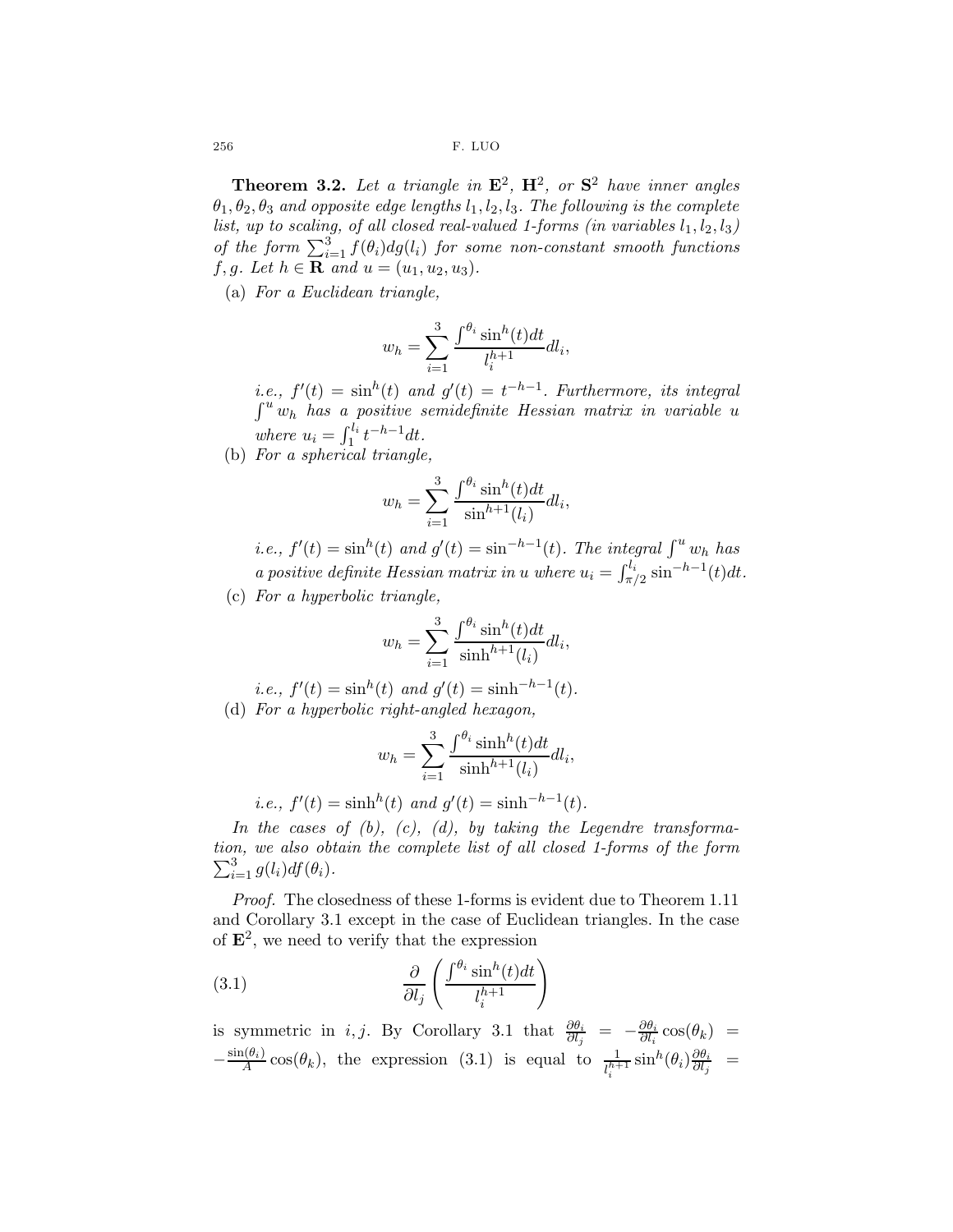$-(\frac{\sin(\theta_i)}{l_i})$  $\frac{\mu(\theta_i)}{l_i}$   $h+1 \frac{\cos(\theta_k)}{A}$  where A is independent of indices. It is symmetric in  $i, j$  due to the sine law.

To verify the convexity, note that if  $u_i = g(l_i)$  and  $w = \sum_{i=1}^{3} f(\theta_i) du_i$ is closed, then the Hessian of the function  $F(u) = \int^u w$  is  $\left[\frac{\partial^2 F}{\partial u \cdot \partial v}\right]$  $\frac{\partial^2 F}{\partial u_r \partial u_s}$ ] =  $\left[\frac{f'(\theta_r)}{a'(1)}\right]$  $\frac{f'(\theta_r)}{g'(l_s)} \frac{\partial \theta_r}{\partial l_s}$  $\frac{\partial \theta_r}{\partial l_s}$ .

In the cases (a)–(d), by the sine law and the choice of  $f, g, f'(\theta_i)$  $\sin(\theta_i)g'(l_i) = q$  is a positive function independent of the indices. Thus the  $(r, s)$ -th entry of the Hessian matrix  $\left[\frac{\partial^2 F}{\partial u_0 \partial v_0}\right]$  $\frac{\partial^2 F}{\partial u_r \partial u_s}$  can be written as

$$
\frac{f'(\theta_r)}{g'(l_s)} \frac{\partial \theta_r}{\partial l_s} = (f'(\theta_r) \sin(\theta_r) g'(l_r)) \left(\frac{1}{g'(l_r)g'(l_s)}\right) \left(\frac{1}{\sin(\theta_r)} \frac{\partial \theta_r}{\partial l_s}\right)
$$

$$
= \left(\frac{q}{g'(l_r)g'(l_s)}\right) \left(\frac{1}{\sin(\theta_r)} \frac{\partial \theta_r}{\partial l_s}\right).
$$

This shows that the Hessian matrix can be written as  $qDLD$  where D is the positive diagonal matrix whose  $(i, i)$ -th entry is  $\frac{1}{g(l_i)}$  and  $L =$  $\left[\frac{1}{\sin \theta}\right]$  $\sin(\theta_r)$  $\partial \theta_r$  $\frac{\partial \theta_r}{\partial l_s}$ <sub>3×3</sub>. Recall that given a triangle with inner angles  $\theta_1, \theta_2, \theta_3$ , its (angle) Gram matrix  $[a_{rs}]_{3\times 3}$  satisfies  $a_{ii} = 1$  and  $a_{ij} = -\cos(\theta_k)$  $({i, j, k} = {1, 2, 3})$ . On the other hand, by Corollary 3.1(a), the matrix L is equal to the Gram matrix multiplied by the positive function  $1/A$ . As a consequence, the Hessian of the integral of the 1-forms in (a)-(d) is congruent to the Gram matrix of the triangle. It is well known that the Gram matrix of a Euclidean triangle is positive semi-definite of rank 2 and the Gram matrix of a spherical triangle is positive definite. (See for instance [28] for proofs.) Thus the local convexity of the integrations for Euclidean and spherical triangles follows.  $q.e.d.$ 

**Corollary 3.3.** In Theorem  $3.2(a)$ , the null space of the Hessian matrix  $Hess(F)$  of  $F = \int^u w_h$  at a point u is generated by the vector u if  $h \neq 0$  and is generated by  $(1, 1, 1)$  if  $h = 0$ .

Indeed, if  $v = (v_1, v_2, v_3)$  is in the kernel of the Hessian, then by definition and the calculation above, we have

$$
\sum_{r,s \in \{i,j,k\}} \frac{v_r v_s}{g'(l_r)g'(l_s)} a_{rs} = 0
$$

where  $[a_{rs}]_{3\times 3}$  is the Gram matrix of the Euclidean triangle. Due to  $l_i - l_j \cos(\theta_k) - l_k \cos(\theta_j) = 0$ , the null space of the Gram matrix of a Euclidean triangle of edge lengths  $(l_i, l_j, l_k)$  is generated by the length vector  $(l_i, l_j, l_k)$ . It follows that there is a constant  $c \in \mathbf{R}$  so that  $v_r =$  $cl_r g'(l_r) = cl_r^{-h}$  for  $r = i, j, k$ . On the other hand, for  $h \neq 0, u_r = -\frac{1}{h}$  $\frac{1}{h}l_r^{-h}$ . Therefore, if  $h \neq 0$ ,  $v = -(ch)u$  and if  $h = 0$ ,  $v = c(1, 1, 1)$ .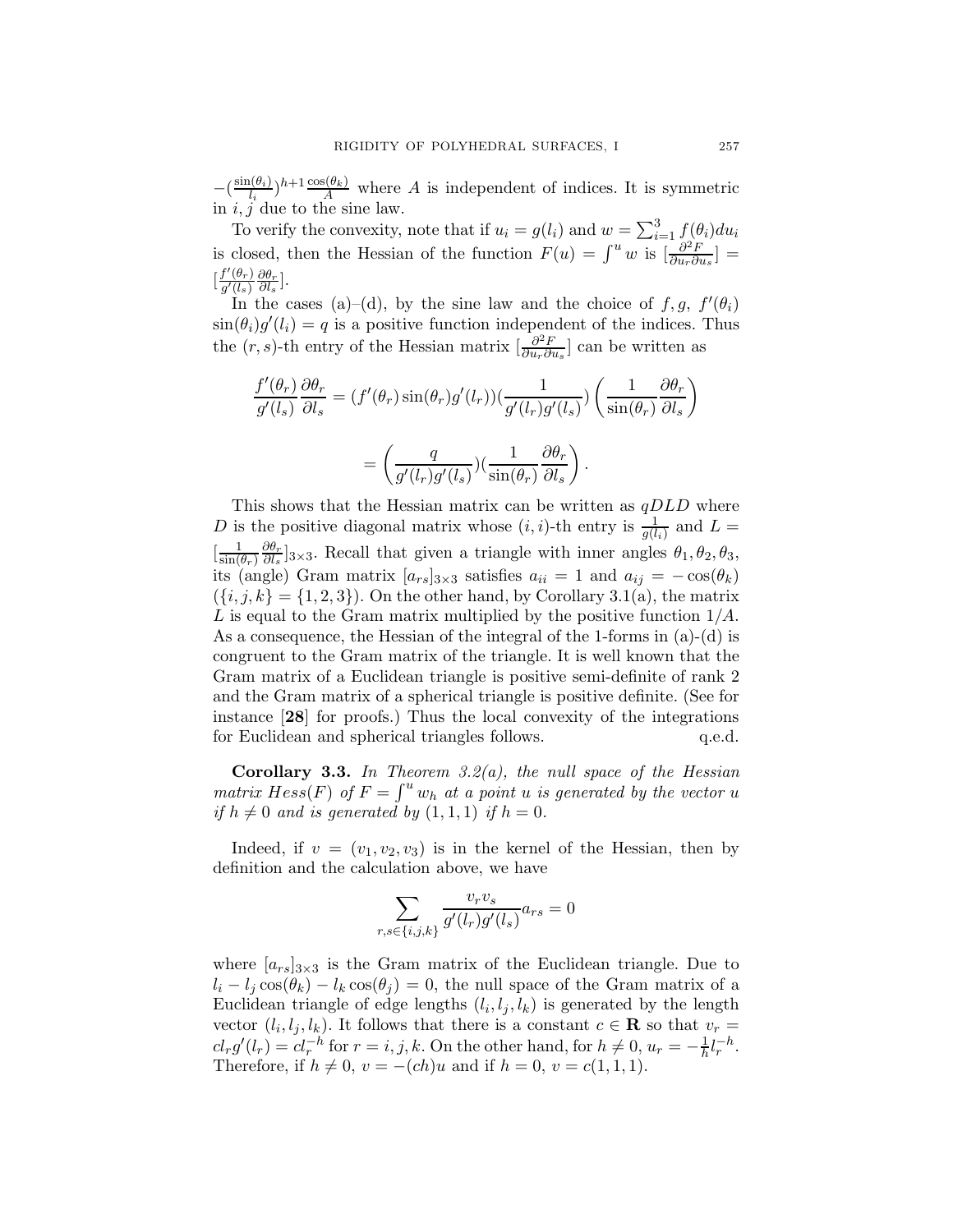3.3. Closed 1-forms on the space of triangles parameterized by radii. In this section, we establish the counterpart of Theorem 3.2 for triangles parameterized by the radii. There are two cases to be discussed: (1) the edge lengths are  $l_k = r_i + r_j$  and opposite angles are  $\theta_k$  and (2) edge lengths are  $l_i$  and the opposite angles  $\theta_i = r_j + r_k$ . Let  $\{i, j, k\}$  $\{1, 2, 3\}$  in this subsection.

Theorem 3.4. The following are the complete list, up to scaling, of all closed real-valued 1-forms of the form  $\sum_{i=1}^{3} f(l_i) dg(r_i)$  (where  $\theta_i = r_j + r_k)$  and  $\sum_{i=1}^3 f(\theta_i) dg(r_i)$  (where  $l_i = r_j + r_k$ ) for some nonconstant smooth functions f, g. Let  $h \in \mathbf{R}$  and  $u = (u_1, u_2, u_3)$ .

(a) For a Euclidean triangle of angles  $\theta_i$  and opposite edge lengths  $r_i + r_k$ 

$$
\eta_h = \sum_{i=1}^3 \frac{\int^{\theta_i} \cot^h(t/2) dt}{r_i^{h+1}} dr_i,
$$

*i.e.*,  $f'(t) = \cot^{h}(t/2)$  and  $g'(t) = t^{-h-1}$ . Its integral  $\int^{u} \eta_h$  has a negative semi-definite Hessian matrix in  $u = (u_1, u_2, u_3)$  where  $u_i = \int_1^{r_i} t^{-h-1} dt.$ 

(b) For a hyperbolic triangle of angles  $\theta_i$  and opposite edge lengths  $r_j + r_k$ 

$$
\eta_h = \sum_{i=1}^3 \frac{\int^{\theta_i} \cot^h(t/2) dt}{\sinh^{h+1}(r_i)} dr_i,
$$

*i.e.*,  $f'(t) = \cot^{h}(t/2)$  and  $g'(t) = \sinh^{-h-1}(t)$ . Its integral  $\int^{u} \eta_h$ has a negative semi-definite Hessian matrix in  $u$  where  $u_i =$  $\int_1^{r_i} \sinh^{-\tilde{h}-1}(t) dt.$ 

(c) For a spherical triangle of angles  $\theta_i$  and opposite edge lengths  $r_j +$  $r_k$ ,

$$
\eta_h = \sum_{i=1}^3 \frac{\int^{\theta_i} \cot^h(t/2)dt}{\sin^{h+1}(r_i)} dr_i,
$$

*i.e.*,  $f'(t) = \cot^{h}(t/2)$  and  $g'(t) = \sin^{-h-1}(t)$ .

(d) For a hyperbolic triangle of edge lengths  $l_i$  and opposite angles  $r_j + r_k$ 

$$
\eta_h = \sum_{i=1}^3 \frac{\int^{l_i} \tanh^h(t/2) dt}{\cos^{h+1}(r_i)} dr_i,
$$

*i.e.*,  $f'(t) = \tanh^{h}(t/2)$  and  $g'(t) = \cos^{-h-1}(t)$ . Its integral  $\int^{u} \eta_h$  $has$  a positive definite Hessian matrix in  $u$  where  $u_i =$  $\int_1^{r_i}$  $\int_1^{r_i} \cos^{-h-1}(t)dt$ .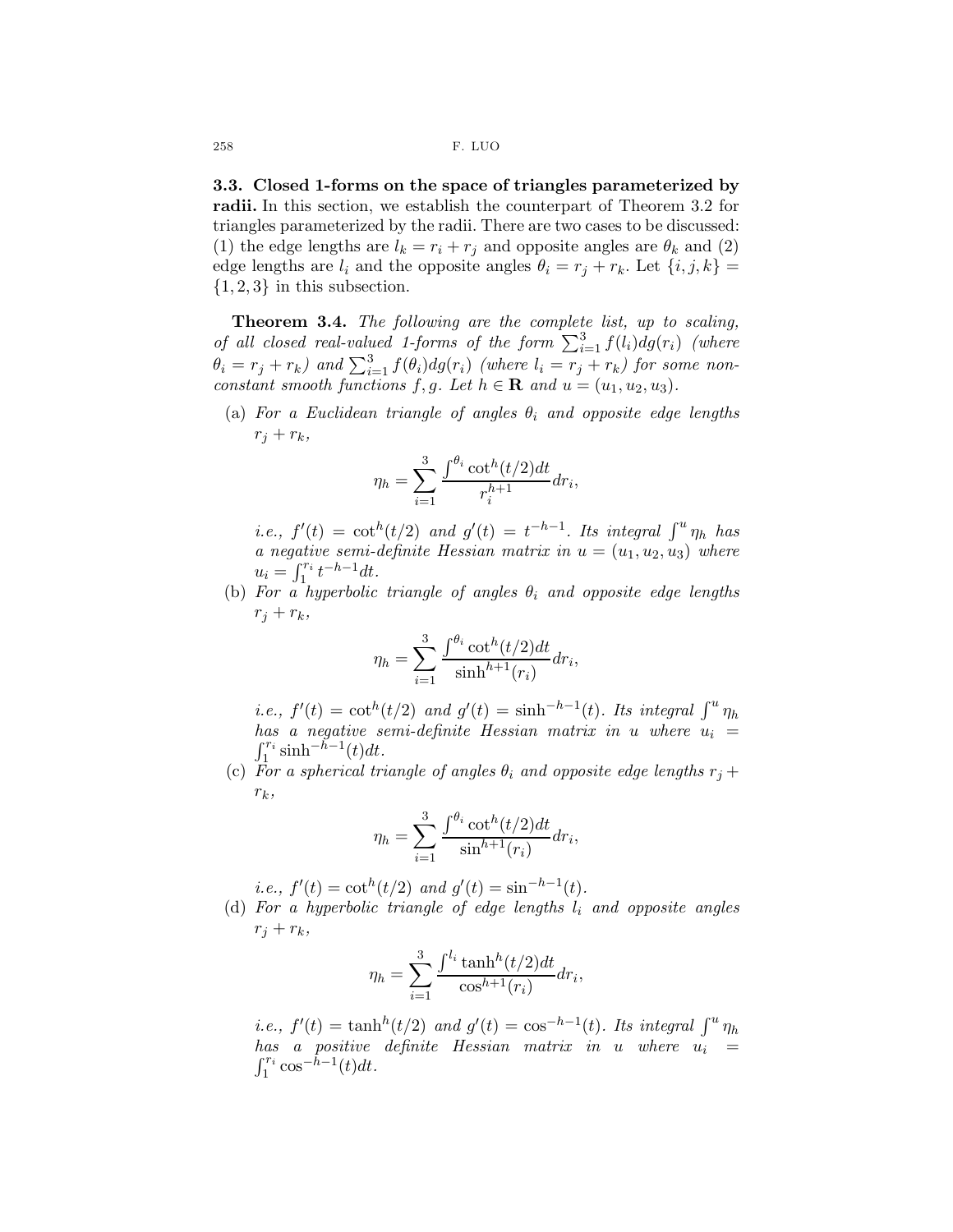(e) For a spherical triangle of edge lengths  $l_i$  and opposite angles  $r_i +$  $r_k$ ,

$$
\eta_h = \sum_{i=1}^3 \frac{\int_{-i}^{l_i} \tan^h(t/2) dt}{\cos^{h+1}(r_i)} dr_i,
$$

- $f'(t) = \tan^{h}(t/2)$  and  $g'(t) = \cos^{-h-1}(t)$ .
- (f) For a hyperbolic right-angled hexagon of three non-pairwise adjacent edge lengths  $l_i$  and opposite edge lengths  $r_j + r_k$ ,

$$
\eta_h = \sum_{i=1}^{3} \frac{\int^{l_i} \coth^h(t/2) dt}{\cosh^{h+1}(r_i)} dr_i,
$$

*i.e.*,  $f'(t) = \coth^{h}(t/2)$  and  $g'(t) = \cosh^{-h-1}(t)$ . Its integral  $\int^{u} \eta_h$  $has$  a negative definite Hessian matrix in u where  $u_i =$  $\int_1^{r_i} \cosh^{-h-1}(t) dt$ .

Proof. The proof of the uniqueness is essentially the same as that of Theorem 1.11 and will be omitted (see appendix A). The proof of closedness of the 1-forms follows from Theorem 1.11 by taking care of the curvature factors. Indeed, for (b) and (c), we take  $y_i = \pi - \theta_i$  and  $x_i = \pi - \sqrt{\delta}l_i$  in Theorem 1.11 where  $\delta = \pm 1$  is the curvature of the space  $S^2$  or  $H^2$ . For (d) and (e), we take  $y_i = \sqrt{\delta}l_i$  and  $x_i = \theta_i$ . For (f), we take  $y_i = \pi - \sqrt{-1}l_i$  and  $x_i = \sqrt{-1}\theta_i$  in Theorem 1.11.

It remains to prove the closedness in case (a). The closedness of the 1-form means  $\frac{\partial (f(\theta_i)g'(r_i))}{\partial r_i}$  $\frac{i\{g(r_i)\}}{\partial r_j}$  is symmetric in i, j. Let the R be the radius of the inscribed circle given by  $R = r_i \tan(\theta_i/2)$ . By Corollary 3.1(a), we have

$$
\frac{\partial \theta_i}{\partial r_j} = \frac{\partial \theta_i}{\partial l_i} + \frac{\partial \theta_i}{\partial l_k} = \frac{\partial \theta_i}{\partial l_i} (1 - \cos(\theta_j)) = \frac{2 \sin(\theta_i) \sin^2(\theta_j/2)}{A}
$$
  
(3.2)  

$$
= \frac{4r_i \sin^2(\theta_i/2) \sin^2(\theta_j/2)}{AR}.
$$

Using (3.2),  $f'(t) = \cot^{h}(t/2)$  and  $g'(t) = r^{-h-1}$ , we obtain

$$
\frac{\partial (f(\theta_i)g'(r_i))}{\partial r_j} = f'(\theta_i)g'(r_i)\frac{\partial \theta_i}{\partial r_j}
$$
\n(3.3)\n
$$
= (r_i \tan(\theta_i/2))^{-h} \left(r_i^{-1} \frac{\partial \theta_i}{\partial r_j}\right) = R^{-h} \left(r_i^{-1} \frac{\partial \theta_i}{\partial r_j}\right)
$$

(3.4) 
$$
= \frac{4R^{-h-1}}{A} \sin^2(\theta_i/2) \sin^2(\theta_j/2)
$$

is symmetric in *i*, *j*, i.e., the 1-form  $\eta_h = \sum_i f(\theta_i) dg(r_i)$  in case (a) is closed.

The convexity or concavity of the functions in cases  $(b)$ ,  $(d)$ ,  $(f)$  is proved as follows. By Lemma 2.7, for any two  $h$  and  $h'$ , the Hessian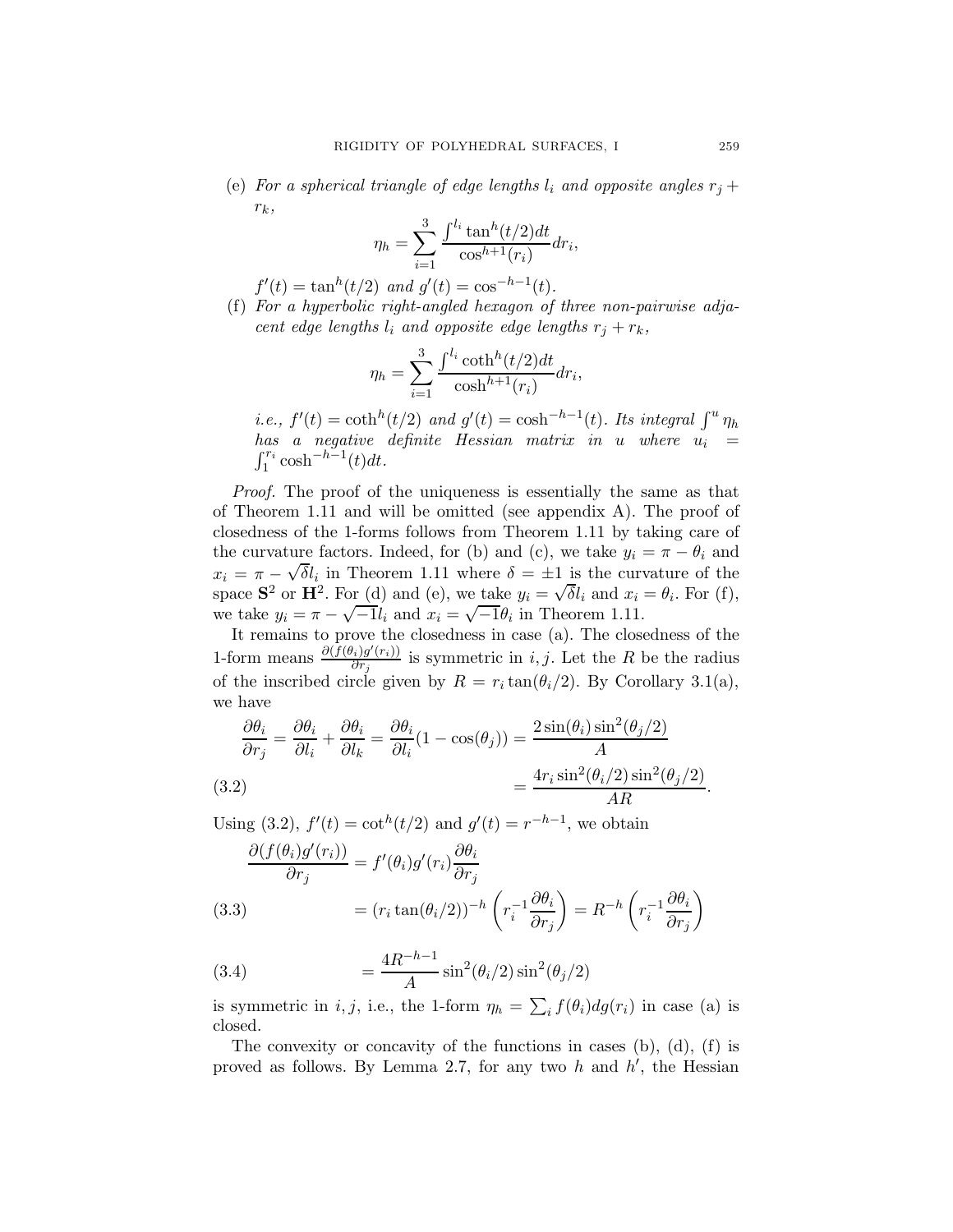matrices of the associated functions  $\int^u \eta_h$  and  $\int^u \eta_{h'}$  in each case of (b)–(f) are congruent. Thus, to check the convexity or concavity in cases  $(b)$ ,  $(d)$ , and  $(f)$ , it suffices to verify it for a specific value of h. These special cases were established by various authors. For cases (a), (b) and  $h = 0$ , Colin de Verdière [11] proved the concavity of the function  $\int^u \eta_0$ . In case (d), Leibon [25] proved the strict convexity for  $h = 0$ . In case (f), we proved it for  $h = 0$  in [27]. Finally, to verify the concavity of case (a), we note that (3.3) (which holds even for  $i = j$ ) shows the Hessian matrices of the functions  $\int^u \eta_h$  and  $\int^u \eta_0$  are congruent. Since  $\int^u \eta_0$  is shown in [11] to be concave, it follows that  $\int^u \eta_h$  is concave in u. q.e.d.

**Corollary 3.5.** (See also [11]). In Theorem 3.4(a), for a Euclidean triangle of edge lengths  $l_i = r_j + r_k$ , the null space of the Hessian Hess $(F)$ where  $F(u) = \int^u \eta_h$  at a point u is generated by the vector u for  $h \neq 0$ and by  $(1, 1, 1)$  if  $h = 0$ .

Indeed, we first note that the null space of the symmetric  $3 \times 3$  matrix  $[a_{st}]$  contains  $(1, 1, 1)$  due to the equality  $a_{ii}+a_{ij}+a_{ik}=0$ . Next, we note that the rank of  $[a_{st}]$  is 2, due to the fact that  $|a_{ii}| > |a_{ij}|$ , for all  $i \neq j$ . Thus the null space of  $[a_{st}]$  is generated by  $(1, 1, 1)$ . Now the Hessian matrix H is  $R^{-h}[r_s^h r_t^h a_{st}]$  by the calculation above. It follows that the null space of H is generated by  $(1, 1, 1)$  if  $h = 0$  or by  $\frac{1}{h}(r_1^{-h}, r_2^{-h}, r_3^{-h}) =$ u if  $h \neq 0$ .

#### 4. Infinitesimal and global rigidity of polyhedral surfaces

Suppose  $(S, \mathcal{T})$  is a closed triangulated surface so that V, E, and T are the sets of all vertices, edges, and triangles. Let  $K^2 = \mathbf{H}^2$ ,  $S^2$ , or  $\mathbf{E}^2$ . The *moduli space* of all  $K^2$ -polyhedral metrics on  $(S, \mathcal{T})$ , denoted by  $P_{K^2}(S, \mathcal{T})$ , is the set of all polyhedral metrics  $l : E \to \mathbf{R}_{>0}$  so that  $l(e_i) + l(e_j) > l(e_k)$  whenever  $e_i, e_j, e_k$  are edges of a triangle and if  $K^2 = S^2$ , one requires further that  $l(e_i) + l(e_j) + l(e_k) < 2\pi$ . By definition, the space  $P_{K^2}(S, \mathcal{T})$  is a convex polytope in the Euclidean space  $\mathbf{R}^E$ . Define three maps  $\Phi_h, \Psi_h$ , and  $K_h$  on  $P_{K^2}(S, \mathcal{T})$  as follows. The map  $\Phi_h$ :  $P_{K^2}(S,\mathcal{T}) \rightarrow \mathbf{R}^E$  sends a metric to its  $\phi_h$  curvature defined by (1.1). The map  $\Psi_h: P_{K^2}(S, \mathcal{T}) \to \mathbf{R}^E$  sends a metric l to its  $\psi_h$  curvature defined by (1.2). The map  $K_h: P_{K^2}(S, \mathcal{T}) \to \mathbf{R}^V$  sends a polyhedral metric  $l$  to its  $k_h$  discrete curvature defined by (1.3). Let  $\mathbf{R}_{>0}$  act on  $\mathbf{R}^E$  by multiplication. Then  $P_{E^2}(S, \mathcal{T}) \subset \mathbf{R}^E$  is invariant under the action. The orbit space, denoted by  $P_{E^2}(S, \mathcal{T})/\mathbf{R}_{>0}$ , is the set of all Euclidean polyhedral metrics on  $(S, \mathcal{T})$  modulo scaling. By definition, all maps  $\Phi_h$ ,  $\Psi_h$ , and  $K_h$  defined on  $P_{E^2}(S, \mathcal{T})$  are invariant under the action, i.e., they satisfy the equation  $\phi(kx) = \phi(x)$  for all  $k \in \mathbf{R}_{>0}$ . We use the same notations  $\Phi_h$ ,  $\Psi_h$ , and  $K_h$  to denote the induced maps from  $P_{E^2}(S,\mathcal{T})/\mathbf{R}_{>0}$  to  $\mathbf{R}^E$  or  $\mathbf{R}^V$ . We use  $CP_{K^2}(S,\mathcal{T})$ to denote the space of all  $K^2$  circle packing metrics on  $(S,T)$  for  $K^2 =$  $\mathbf{E}^2, \mathbf{H}^2$ , or  $\mathbf{S}^2$ . In particular, if  $K^2 = \mathbf{H}^2, \mathbf{E}^2$ , then  $CP_{K^2}(S, \mathcal{T}) = \mathbf{R}_{>0}^V$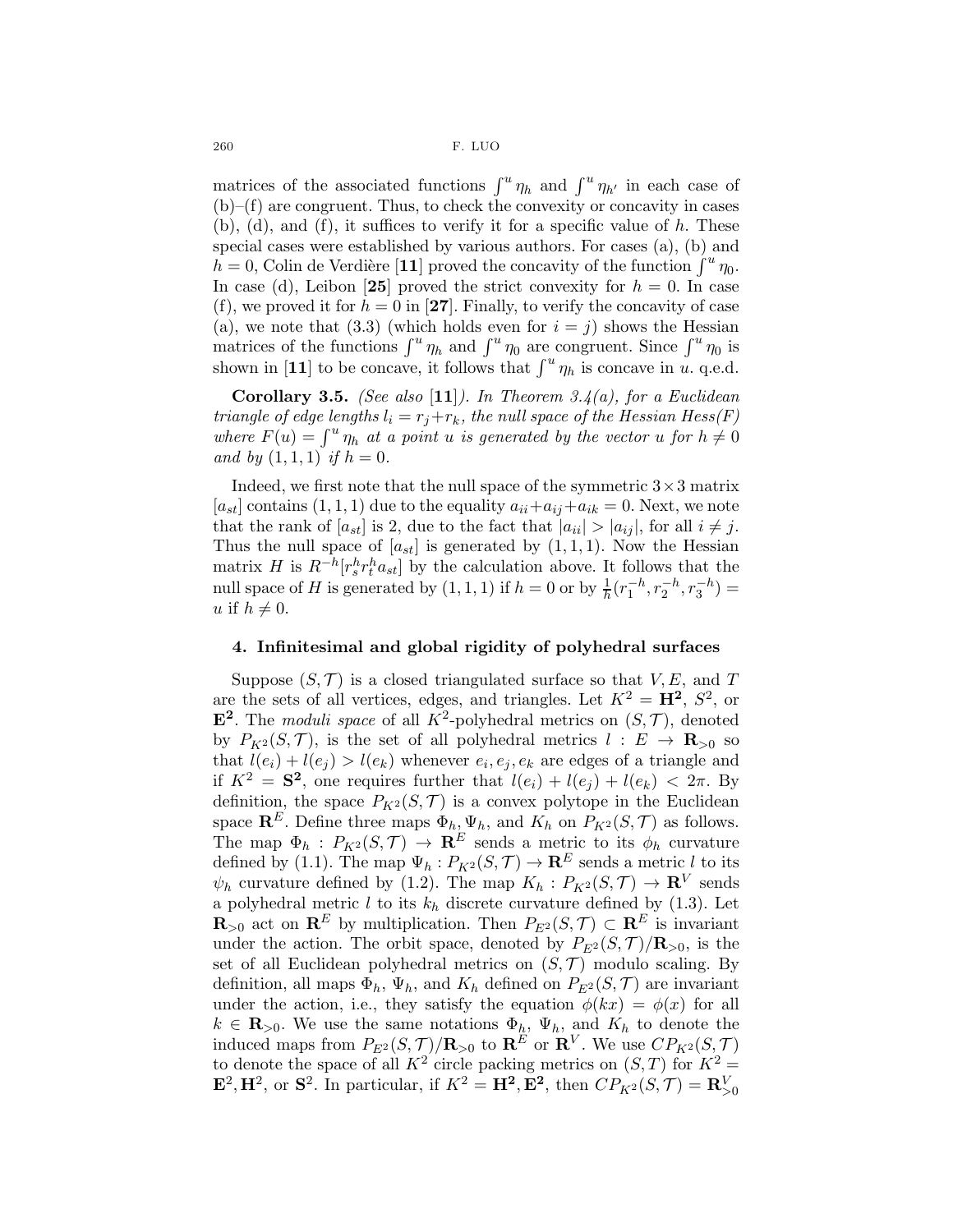and  $CP_{\mathbf{S}^2}(S, \mathcal{T}) = \{r \in \mathbf{R}_{>0}^V | r(v_1) + r(v_2) + r(v_3) < \pi \text{ if } v_1, v_2, v_3 \text{ are }$ vertices of a triangle}. The space of all Euclidean circle packing metrics modulo scaling is denoted by  $CP_{E^2}(S, \mathcal{T})/\mathbf{R}_{>0}$ .

4.1. The main results. The relationship between the metric l and its various curvatures is encoded by these maps  $K_h, \Phi_h$ , and  $\Psi_h$ . For instance, the rigidity theorem that the  $\phi_h$  curvature determines the metric means that the map  $\Phi_h$  is injective. The corresponding infinitesimal rigidity theorem says that  $\Phi_h$  is a local diffeomorphism. Our main result, which implies Theorem 1.7, is

**Theorem 4.1.** Suppose  $(S, \mathcal{T})$  is a triangulated closed surface and  $h \in \mathbf{R}$ .

- (a) The map  $\Phi_h : P_{S^2}(S, \mathcal{T}) \to \mathbf{R}^E$  is a smooth embedding.
- (b) The map  $\Phi_h : P_{E^2}(S, \mathcal{T})/R_{>0} \to \mathbb{R}^E$  is a smooth embedding.
- (c) The map  $K_h: CP_{H^2}(S, \mathcal{T}) \to \mathbf{R}^V$  is a smooth embedding.
- (d) The map  $K_h: CP_{E^2}(S,\mathcal{T})/\mathbf{R}_{\geq 0} \to \mathbf{R}^V$  is a smooth embedding.
- (e) The map  $\Psi_h : P_{H^2}(S, \mathcal{T}) \to \mathbf{R}^E$  is a smooth embedding.

In particular, in cases  $(a)$ ,  $(c)$ ,  $(e)$ , the maps are local diffeomorphisms.

In this paper, we will prove parts  $(c)$ ,  $(d)$  and the infinitesimal rigidity part of (a), (b), (e) of Theorem 4.1, i.e., the derivatives of the maps in Theorem 4.1 are injective. The injectivity of the maps in parts (a), (b), (e) are proved in [29].

The proof uses Lemma 1.10 and the convex or concave energy functions in Theorems 3.2 and 3.4. The following convention will be used. Let  $E = \{e_1, \ldots, e_n\}$  be the set of all edges in the triangulation  $\mathcal{T}$ . If  $x: E \to X$ , then  $x_i$  denotes  $x(e_i)$ .

4.2. Proof of infinitesimal rigidity part of Theorem 4.1(a) and **4.1(e).** Let  $f(t) = \int_{\pi/2}^{t} \sin^{-h-1}(x) dx$  for  $t \in (0, \pi)$ . Then  $f'(t) > 0$  on  $(0, \pi)$  and  $f(t)$  is strictly increasing. Given  $l \in P_{S^2}(S, \mathcal{T})$  with  $l_i = l(e_i)$ , define  $u : E \to \mathbf{R}$  by  $u_i = f(l_i)$  and write  $u = (u_1, \dots, u_n)$ . Then the map  $u = u(l)$ :  $P_{S^2}(S,T) \rightarrow \mathbb{R}^E$  is a smooth embedding. Let  $\Omega =$  $u(P_{S^2}(S,T))$  which is open in  $\mathbb{R}^E$ . Recall from Theorem 3.2 that if  $l_i, l_j, l_k$  are the edge lengths of a spherical triangle with opposite angles  $\theta_i, \theta_j, \theta_k$ , then the differential 1-form

$$
w_h = \int_{\pi/2}^{\theta_i} \sin^h(t) dt du_i + \int_{\pi/2}^{\theta_j} \sin^h(t) dt du_j + \int_{\pi/2}^{\theta_k} \sin^h(t) dt du_k
$$

is closed and its integral  $F(u_i, u_j, u_k) = \int_{(\pi/2, \pi/2, \pi/2)}^{(u_i, u_j, u_k)} w_h$  has a positive definite Hessian matrix. Define an energy function  $W : \Omega \to \mathbf{R}$  by

$$
W(u) = \sum_{\{e_a, e_b, e_c\} \in T} F(u_a, u_b, u_c)
$$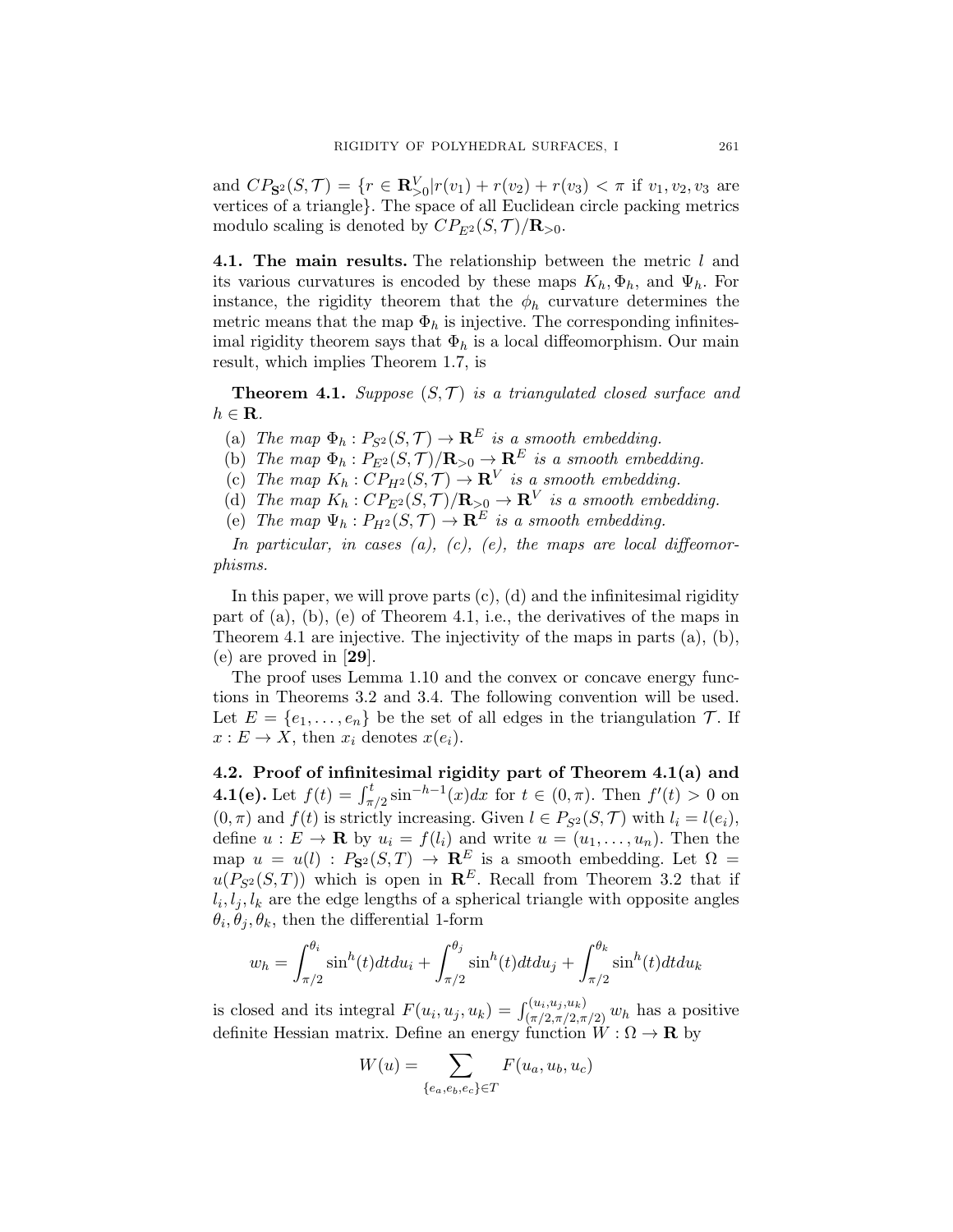where the sum is over all triangles whose edges are  $\{e_a, e_b, e_c\}$ . By the construction,

$$
\frac{\partial W}{\partial u_i} = \int_{\pi/2}^{\alpha} \sin^h(t)dt + \int_{\pi/2}^{\beta} \sin^h(t)dt
$$

where  $\alpha, \beta$  are the angles facing the edge  $e_i$ , i.e.,

$$
\bigtriangledown W = -(\phi_h(e_1), \ldots, \phi_h(e_n)).
$$

We claim that the Hessian  $Hess(W)$  of W is positive definite. Indeed, take a non-zero vector  $v = (v_1, \ldots, v_n) \in \mathbb{R}^n$  and let  $v^t$  be the transpose of  $v$ . By definition of  $W$ ,  $(4.1)$ 

$$
v \cdot Hess(W) \cdot v^t = \sum_{\{e_a,e_b,e_c\} \in T} (v_a, v_b, v_c) \cdot Hess(F)|_{(u_a, u_b, u_c)} \cdot (v_a, v_b, v_c)^t > 0
$$

since each summand above is non-negative and one of the summand

(4.2) 
$$
(v_a, v_b, v_c) \cdot Hess(F) \cdot (v_a, v_b, v_c)^t > 0
$$

due to  $(v_a, v_b, v_c) \neq 0$  for some  $(v_a, v_b, v_c)$ .

By Lemma 1.10 applied to W on  $\Omega$ , we conclude that  $\Phi_h$  is a local diffeomorphism.

Exactly the same argument shows the infinitesimal rigidity in part 4.1(e). We use the strict convexity of the Legendre transform of the function in Theorem 3.4(b).

4.3. Proofs of infinitesimal rigidity part of Theorem 4.1(b). For an  $\mathbf{E}^2$  polyhedral metric  $l : E \to \mathbf{R}_{>0}$ , let  $u_i = f(l_i)$  where  $u_i = -\frac{1}{h}$  $\frac{1}{h}l_i^{-h}$ if  $h \neq 0$  and  $u_i = \ln(l_i)$  if  $h = 0$ . The space of all  $\mathbf{E}^2$  polyhedral metrics on  $(S, T)$ , parameterized by the edge length function, is the open convex polytope  $P_{E^2}(S,T)$  in  $\mathbf{R}_{>0}^E$ . The map  $u = u(l)$  sends  $P_{E^2}(S,T)$  onto an open set  $\Omega \subset \mathbf{R}^E$ . Since  $f(\mu l_i) = \mu^{-h} f(l_i)$  for  $h \neq 0$  and  $f(\mu l_i) =$  $f(l_i) + \ln(\mu)$  for  $h = 0$ , the space  $\Omega$  has the following property. If  $h \neq 0$ , then for any positive number  $c \in \mathbb{R}_{>0}$ ,  $c\Omega = \{cx | x \in \Omega\} = \Omega$ . If  $h = 0$ , then for any  $c \in \mathbf{R}, \, \Omega + c(1, 1, \dots, 1) = \{x + c(1, 1, \dots, 1)|x \in \Omega\} = \Omega.$ It follows that the space  $P_{E^2}(S,T)/\mathbf{R}_{>0}$  of all Euclidean polyhedral metrics modulo scaling is diffeomorphic, under the map  $u = u(l)$ , to the set  $\Omega \cap P_h$  where  $P_h = \{u = (u_1, \ldots, u_n) \in \mathbb{R}^E | \sum_{i=1}^n u_i = -h\}.$ 

By Theorem 3.2(a), if  $l_i, l_j, l_k$  are the edge lengths of a Euclidean triangle with opposite angles  $\theta_i, \theta_j, \theta_k$ , then the differential 1-form

$$
\omega_h = \int_{\pi/2}^{\theta_i} \sin^h(t) dt du_i + \int_{\pi/2}^{\theta_j} \sin^h(t) dt du_j + \int_{\pi/2}^{\theta_k} \sin^h(t) dt du_k
$$

is closed and its integral  $F(u_i, u_j, u_k) = \int_{(\pi/2, \pi/2, \pi/2)}^{(u_i, u_j, u_k)} \omega_h$  has a positive semidefinite Hessian matrix whose null space is generated by  $(u_i, u_j, u_k)$ if  $h \neq 0$  and by  $(1, 1, 1)$  if  $h = 0$ .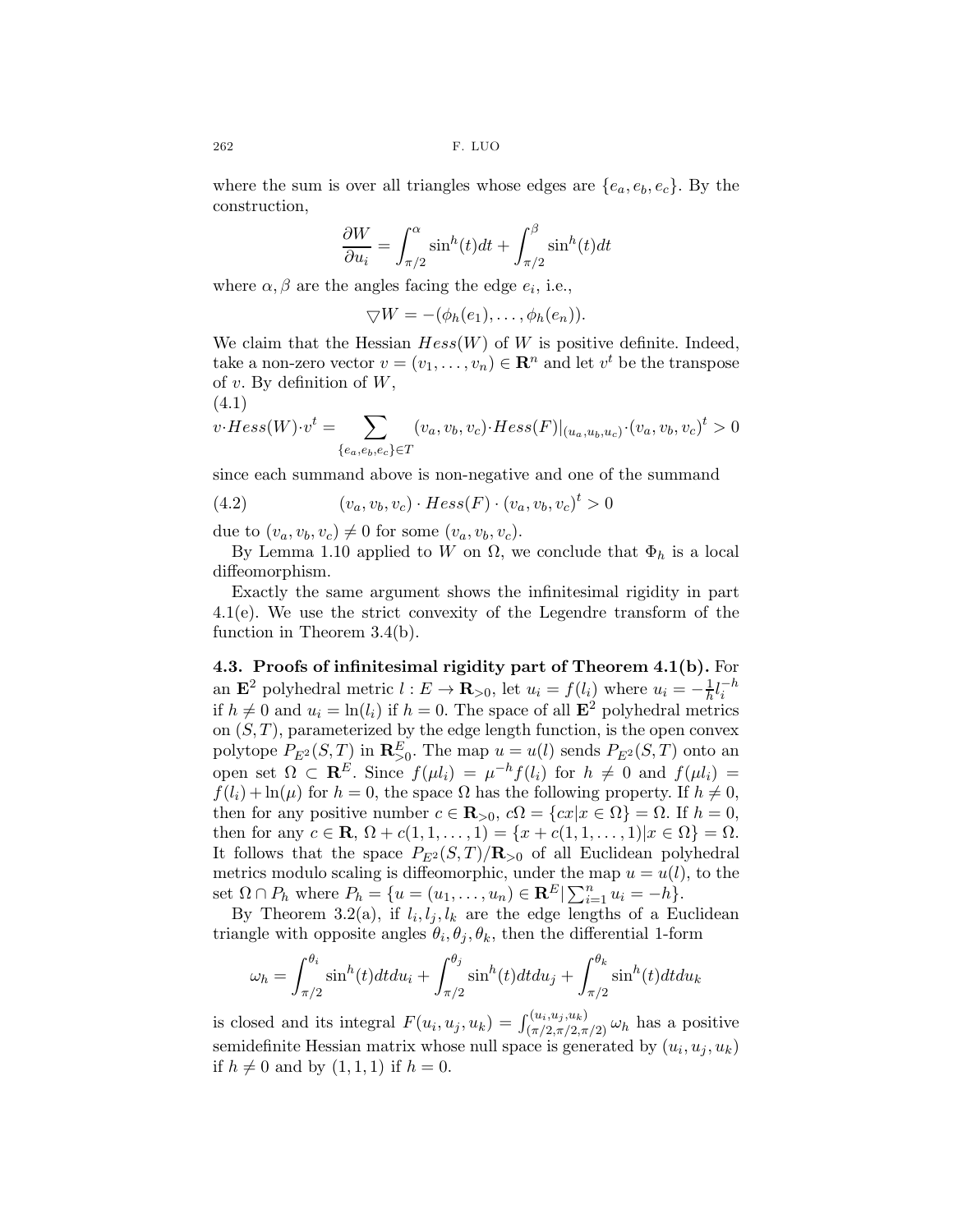Now for  $u = (u_1, \ldots, u_n) \in \Omega$ , define the energy function

$$
W(u) = \sum_{\{e_a, e_b, e_c\} \in T} F(u_a, u_b, u_c)
$$

where the sum is over all triangles  $\{e_a, e_b, e_c\}$  in T with edges  $e_a, e_b, e_c$ . By the construction, the function  $W : \Omega \to \mathbf{R}$  has a positive semidefinite Hessian matrix so that the gradient of W is the  $-\phi_h$  curvature. To establish Theorem  $4.1(b)$ , it suffices to prove that the gradient map  $\bigtriangledown W$  restricted to  $\Omega \cap P_h$  is an immersion.

**Lemma 4.2.** The restriction map  $W$  :  $\Omega \cap P_h \to \mathbf{R}$  has a positive definite Hessian matrix. In particular, the associated gradient map  $\bigtriangledown(W|): \Omega \cap P_h \to P_0 = \mathbf{R}^{n-1}$  is a local diffeomorphism.

*Proof.* Let  $A: \mathbb{R}^n \to P_0$  be the orthogonal projection. Then by definition,  $\bigtriangledown(W) = A(\bigtriangledown(W))$  on the subspace  $\Omega \cap P_h$ . Furthermore, the restriction of the Hessian  $Hess(W)$  to  $P_0 \times P_0$  is the Hessian matrix  $Hess(W)$  of W. Thus it suffices to show that the null space of the Hessian  $Hess(W)$  at a point u is transverse to the plane  $P_0$ . To see this, take a vector  $v = (v_1, \ldots, v_n) \in \mathbb{R}^n$  so that

$$
vHess(W)|_uv^t = 0
$$

where  $v^t$  is the transpose of the row vector v. By the definition of the function  $W$ , the above identity is equivalent to

$$
\sum_{\{e_a,e_b,e_c\} \in T} (v_a,v_b,v_c)Hess(F)|_{(u_a,u_b,u_c)}(v_a,v_b,v_c)^t = 0.
$$

Each term in the summation is non-negative due to the convexity of  $F$ . It follows that all terms are vanishing, i.e.,

$$
(v_a, v_b, v_c) Hess(F)|_{(u_a, u_b, u_c)} (v_a, v_b, v_c)^t = 0.
$$

By Corollary 3.3, there is a constant  $C_{\{a,b,c\}}$  depending only on the triangle  $\{e_a, e_b, e_c\}$  so that if  $h \neq 0$ ,

(4.3) 
$$
(v_a, v_b, v_c) = C_{\{a,b,c\}}(u_a, u_b, u_c)
$$

and if  $h = 0$ ,

(4.4) 
$$
(v_a, v_b, v_c) = C_{\{a, b, c\}}(1, 1, 1).
$$

Take two triangles sharing the same edge  $e_a$ ; say these triangles are  ${e_a, e_b, e_c}$  and  ${e_a, e_i, e_j}$ . Then (4.3) and (4.4) hold for both triangles. In the case  $h \neq 0$ , by (4.3), we obtain  $C_{\{a,b,c\}}u_a = C_{\{a,i,j\}}u_a = v_a$ . Since  $u_a \neq 0$  for  $h \neq 0$ , this implies that  $C_{\{a,b,c\}} = C_{\{a,i,j\}}$ . On the other hand, the surface is assumed to be connected. Thus there is a constant  $C$  so that  $C_{\{a,b,c\}} = C$  for all triangles  $\{e_a, e_b, e_c\}$ . By the same argument using (4.4), we conclude that for  $h = 0$ ,  $C_{\{a,b,c\}}$  is again a constant. In summary, we have  $v = Cu$  if  $h \neq 0$  and  $v = C(1, 1, \ldots, 1)$  if  $h = 0$ . Since the vector v is not in the subspace  $P_0$  unless  $v = 0$ , this shows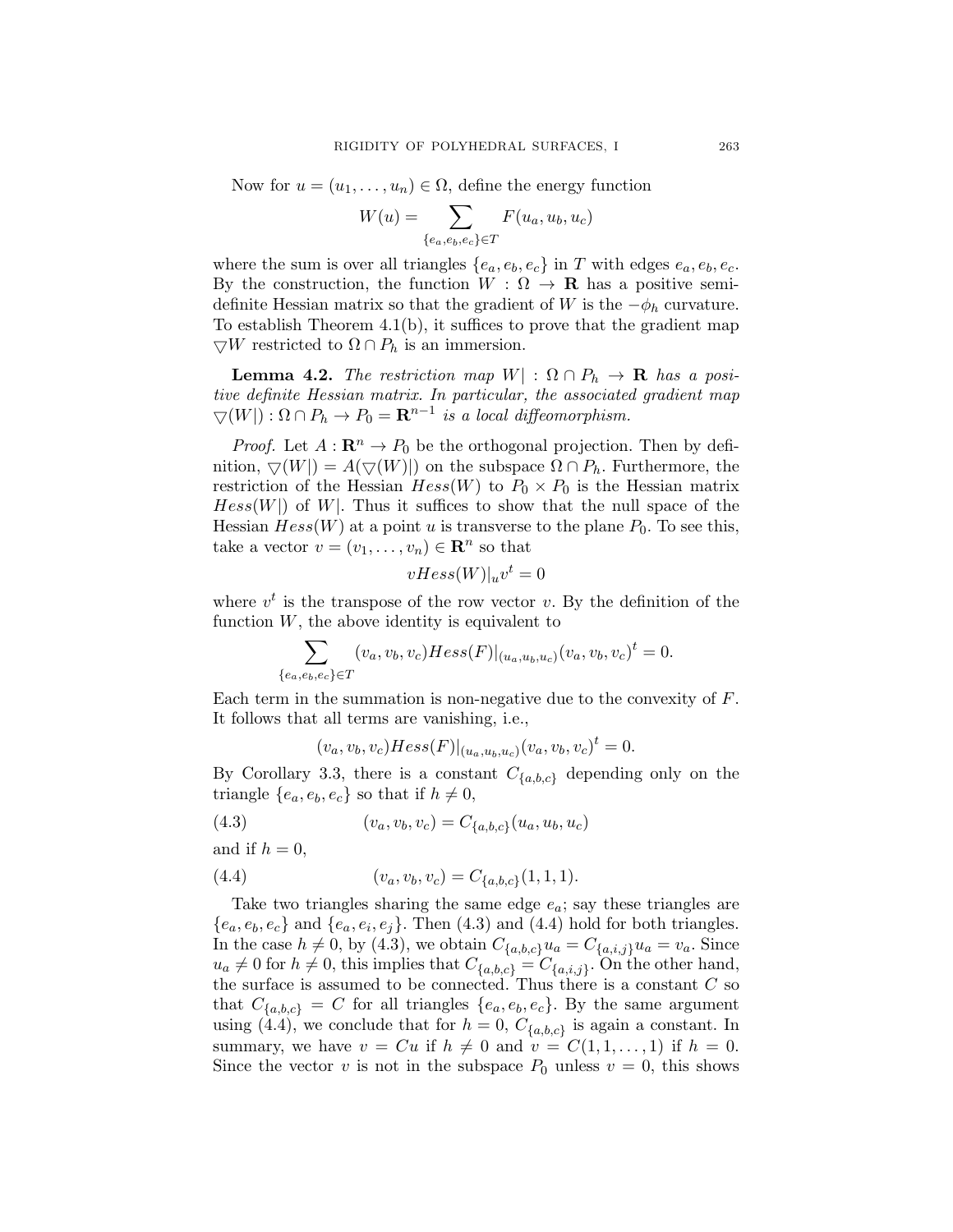that  $W | : \Omega \cap P_h \to \mathbf{R}$  has a positive definite Hessian matrix. By Lemma 1.10, it follows that  $\bigtriangledown(W) | : \Omega \cap P_h \to \mathbf{R}^n$  is an immersion. q.e.d. 1.10, it follows that  $\bigtriangledown(W) : \Omega \cap P_h \to \mathbf{R}^n$  is an immersion. q.e.d.

4.4. A proof of Theorem  $4.1(c)$ . The proof is straightforward due to the strict convexity of the energy functional in Theorem 3.4(b) (by replacing h by  $-h$ ). Namely, given a hyperbolic triangle of edge lengths  $l_k = r_i + r_j$ ,  $\{i, j, k\} = \{1, 2, 3\}$ , and opposite angles  $\theta_k$ , the differential 1-form

$$
\eta_h = \sum_{i=1}^3 \int_{\pi/2}^{\theta_i} \tan^h(t/2) dt du_i
$$

is closed where  $u_i = \int_1^{r_i} \sinh^{h-1}(t) dt$ . Furthermore, the Hessian matrix of the function  $F(u_1, u_2, u_3) = \int^u \eta_h$  is positive definite. By definition, we have

$$
\frac{\partial F}{\partial u_i} = \int_{\pi/2}^{\theta_i} \tan^h(t) dt.
$$

Let  $V = \{v_1, \ldots, v_m\}$  be the set of all vertices in the triangulation. For a hyperbolic circle packing metric  $r : V \to \mathbf{R}_{>0}$ , define  $u = u(r)$ :  $V \to \mathbf{R}$  by  $u_i = f(r(v_i))$  where  $f(x) = \int_1^x \sinh^{h-1}(t) dt$ . The image of  $\mathbf{R}_{\geq 0}^V$  under the map  $u = u(r)$  is the open cube  $J^V$  where  $J = f(\mathbf{R}_{\geq 0})$ . Define a smooth function  $W$  on  $J^V$  by

(4.5) 
$$
W(u_1, ..., u_m) = \sum_{\{v_a, v_b, v_c\} \in T} F(u_a, u_b, u_c)
$$

where the sum is over all triangles with vertices  $v_a, v_b, v_c$ .

By the construction, W has a positive definite Hessian matrix and its gradient is the h-th discrete curvature  $k_h$ .

Thus Theorem 4.1(d) follows from Lemma 1.10 applied to the energy function W.

REMARK 4.3. For  $h = 0$ , the above proof was first given by Colin de Verdière  $[11]$ .

4.5. A proof of Theorem 4.1(d). The proof of part  $(d)$  is essentially the same as that of parts (b), (c). We sketch the main steps. First, by Theorem 3.4(a) (by replacing h by  $-h$ ), the integral  $F(u) = \int^u \eta$  of the closed 1-form

$$
\eta = \sum_{i=1}^{3} \int^{\theta_i} \tan^h(t/2) dt du_i
$$

is locally concave where  $u_i = \frac{1}{h}$  $\frac{1}{h}r_i^h$  for  $h \neq 0$  and  $u_i = \ln r_i$  for  $h = 0$ . Furthermore, by Corollary 3.5, the null space of the Hessian of  $F(u)$  at a point u is generated by u if  $h \neq 0$  and by  $(1, 1, 1)$  if  $h = 0$ . Now for a Euclidean circle packing metric  $r : V \to \mathbf{R}_{>0}$ , define a new function  $u: V \to \mathbf{R}$  by  $u_i = f(r_i)$  where  $f(t) = \frac{1}{h}t^h$  for  $h \neq 0$  and  $f(t) = \ln(t)$ for  $h = 0$ . We write  $u = (u_1(r), \ldots, u_m(r)) \in \mathbb{R}^V$ . The image of  $\mathbb{R}_{>0}^V$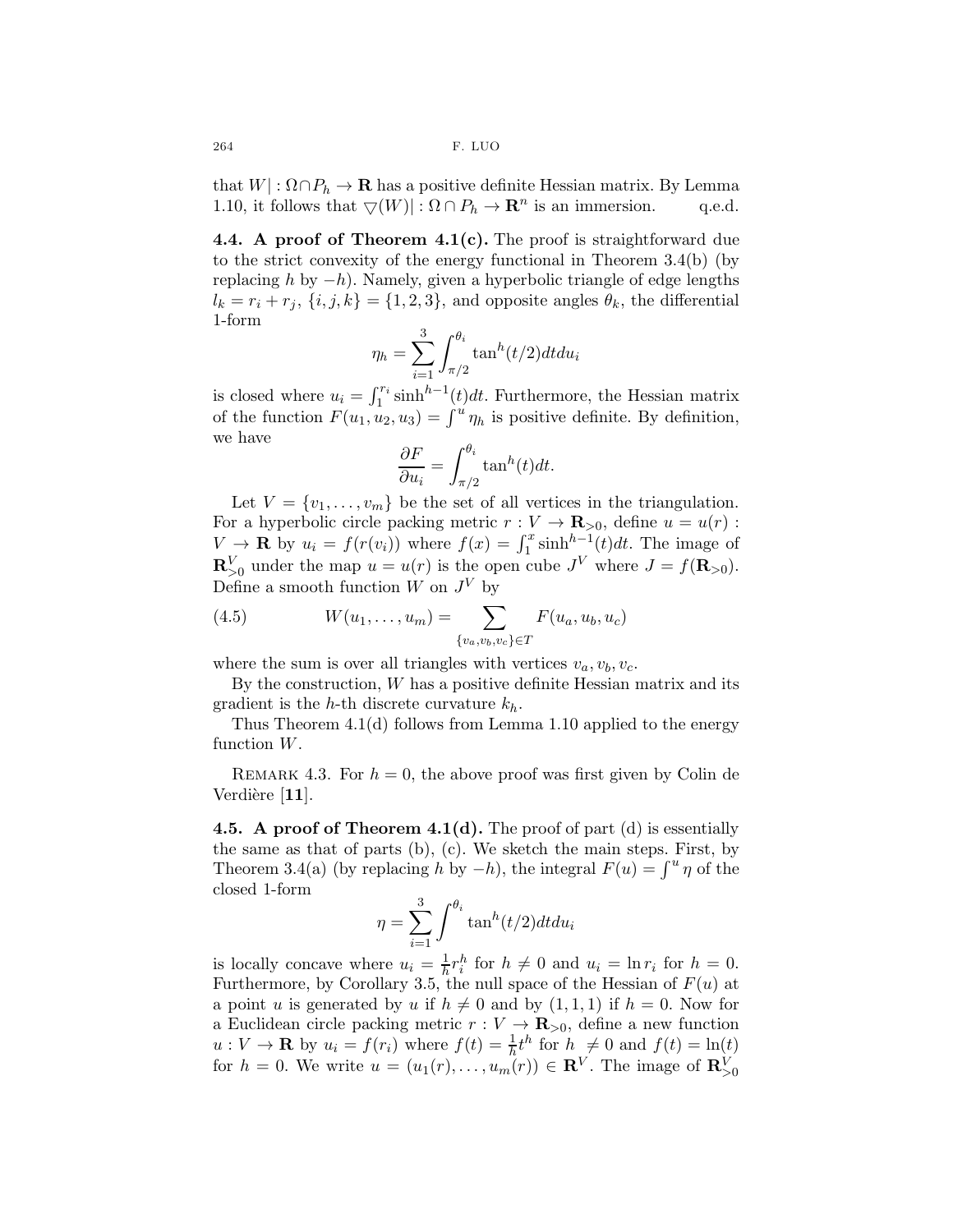under  $u = u(r)$  is an open convex cube  $I^V$  where  $I = f(\mathbf{R}_{>0})$ . Define a function W on  $I^V$  by the same formula (4.5). Then this function W is concave with gradient  $\nabla W$  equal to the h-th discrete curvature. The space  $CP_{E^2}(S, \mathcal{T})/R_{>0}$  of all circle packing metrics modulo scaling is homeomorphic to  $I^V \cap P_h$  where  $P_h = \{(u_1, \ldots, u_m) \in \mathbf{R} \mid \sum_{i=1}^k u_i = h\}$ under  $u = u(l)$ . Now due to Corollary 3.5 and by the same argument as in §4.3, the function  $W: I^V \cap P_h \to \mathbf{R}$  is strictly concave. Thus by the convexity of  $I^V \cap P_h$ , the map  $\bigtriangledown W \mid : I^V \cap P_h \to \mathbf{R}^V$  is an embedding.

# 5. Parameterizations of the Teichmüller Space of a Surface with Boundary

5.1. Ideal triangulated surfaces. An ideal triangulation of a compact surface is defined as follows. Take a closed triangulated surface  $(X, \mathcal{T}^*)$  with vertex set V. Let  $N(V)$  be a small open regular neighborhood of V. Then  $S = X - N(V)$  is a compact surface with an ideal triangulation  $\mathcal{T} = {\sigma \cap S | \sigma \in \mathcal{T}^*}.$  It is well known that each compact surface S with  $\partial S \neq \emptyset$  and negative Euler characteristic admits an ideal triangulation. We use E to denote the set of all edges in  $\mathcal{T}$ , i.e.,  $E = \{e \cap S | e$  an edge in  $T^*\}$ . If  $\sigma$  is a triangle in  $\mathcal{T}^*$ , we call  $\sigma \cap S$  a hexagon (a 2-cell) in  $\mathcal T$  and we use T to denote the set of all hexagons in  $\mathcal{T}$ .

The geometric realization of a hexagon is the right-angled hyperbolic hexagon. The following is a well known result. See  $[6]$ ,  $[22]$  for a proof.

**Lemma 5.1.** For any  $l_1, l_2, l_3 \in \mathbb{R}_{>0}$ , there exists a hyperbolic rightangled hexagon, unique up to isometry, whose three pairwise non-adjacent edges have lengths  $l_1, l_2, l_3$ .

5.2. Coordinates for Teichmüller spaces and the main results. Suppose  $(S, \mathcal{T})$  is an ideal triangulated compact surface with boundary. For each  $h \in \mathbf{R}$ , we produce a parameterization  $\psi_h$  of the Teichmüller space of the surface S in this section. For  $h = 0$ , this parameterization was first found in [27].

Let  $E = \{e_1, \ldots, e_m\}$  be the set of all edges in  $\mathcal T$ . As a convention, if  $x: E \to X$  is a function, we use  $x_i$  to denote  $x(e_i)$ . Given  $\mathcal T$  and any  $l: E \to \mathbf{R}_{>0}$ , we produce a hyperbolic metric with geodesic boundary on S by making each hexagon in  $\mathcal T$  a right-angled hexagon of given length  $l(e)$ 's (using Lemma 5.1) and gluing them isometrically along edges. Thus each vector  $l \in \mathbb{R}^E_{\geq 0}$  produces a hyperbolic metric with geodesic boundary, still denoted by  $l$ , on  $S$ . It is known that each hyperbolic metric with geodesic boundary on  $S$  is Teichmüller equivalent to exactly one such metric l. (See for instance [44], [27] for a proof.) This gives a parameterization of the Teichmüller space  $Teich(S)$  of S by  $\mathbb{R}^E_{\geq 0}$ .

Let  $g_h(x) = \int_0^x \cosh^h(t)dt$ . For a hyperbolic metric with geodesic boundary l on S, recall that the  $\psi_h$  curvature of the metric is defined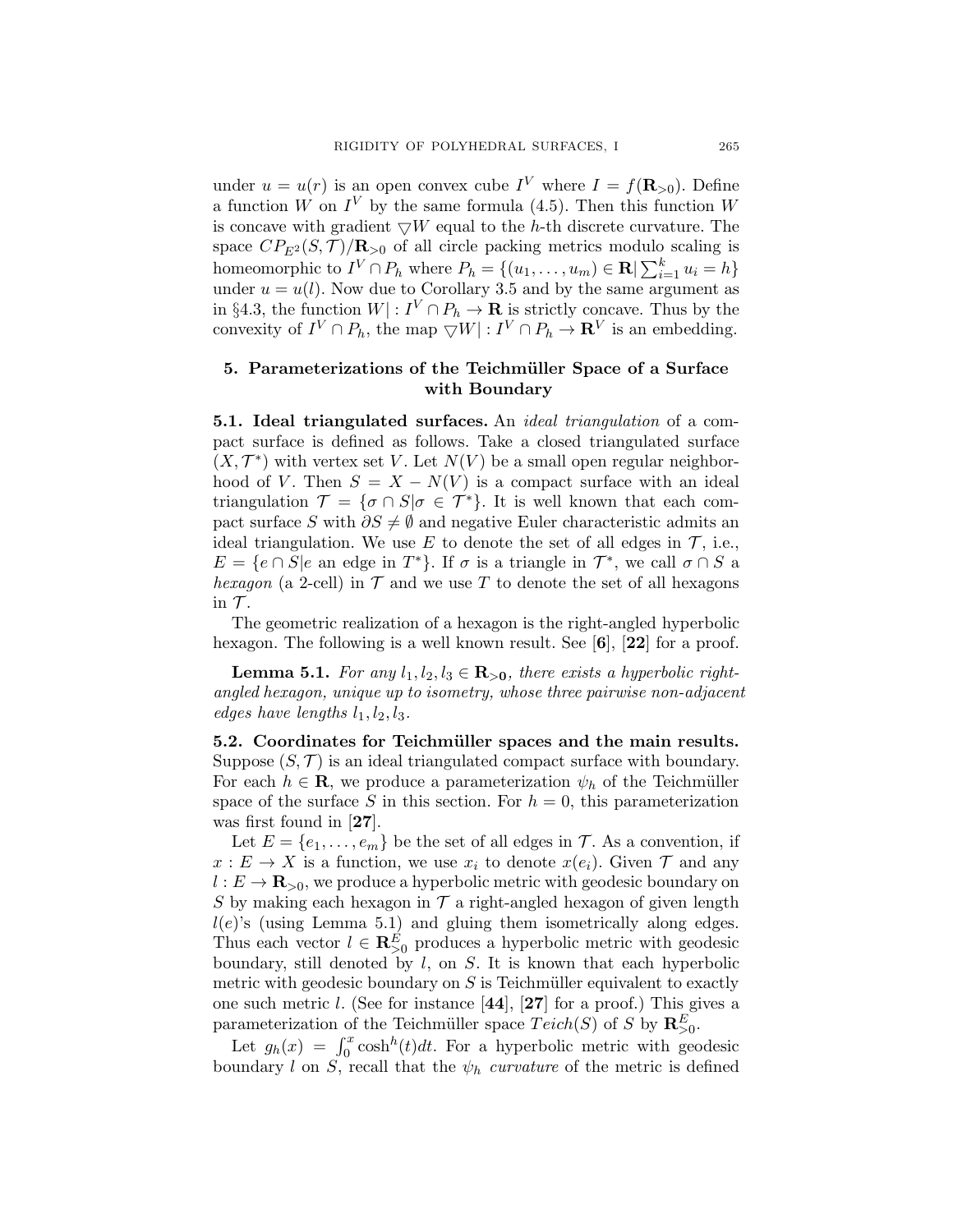to be

$$
\psi_h(e) = g_h\left(\frac{b+c-a}{2}\right) + g_h\left(\frac{b'+c'-a'}{2}\right)
$$

where  $b, c, b', c'$  are the lengths of the edges (in  $\partial S$ ) adjacent to the edge e and  $a, a'$  are the lengths of the edges (in  $\partial S$ ) facing the edge e. See figure 1. Denote  $\Psi_h: \mathbf{R}_{>0}^E \to \mathbf{R}^E$  the map sending a metric l to its  $\psi_h$ curvature.

**Theorem 5.2.** For any  $h \in \mathbf{R}$  and an ideal triangulated surface  $(S,\mathcal{T})$ , the map  $\Psi_h: Teich(S) \to \mathbf{R}^E$  is a smooth embedding.

An edge cycle in  $(S, \mathcal{T})$  is an edge loop in the 1-skeleton of the dual cellular decomposition of  $(S, T)$ . To be more precise, an edge cycle consists of edges  $\{e_{i_1}, \ldots, e_{i_r}\}$  in E and hexagons  $\{H_1, \ldots, H_r\}$  in T so that for all indices s,  $e_{i_s}$  and  $e_{i_{s+1}}$  are adjacent to a hexagon  $H_i$  where  $e_{i_{r+1}} = e_{i_1}.$ 

**Theorem 5.3.** For any  $h \in \mathbf{R}$  and an ideal triangulated surface  $(S, \mathcal{T}), \Psi_h(T \text{eich}(S)) = \Psi_0(T \text{eich}(S)) = \{z \in \mathbb{R}^E | \text{ for each edge cycle } \}$  ${e_{i_1}, \ldots, e_{i_m}}$ ,  $\sum_{s=1}^m z(e_{i_s}) > 0$ . Furthermore, the image  $\Psi_h(Teeich(S))$ is an open convex polytope independent of the parameter  $h \geq 0$ .

For  $h < 0$ , we conjecture that a similar result holds, i.e., if  $h < h' < 0$ , then  $\Psi_h(T\acute{e}ich(S)) \subset \Psi_{h'}(Teich(S))$  and each  $\Psi_h(T\acute{e}ich(S))$  is an open convex polytope. This has been established by Ren Guo [16].

REMARK 5.4. (a) Theorems 5.2 and 5.3 were proved for  $h = 0$  in [27].

- (b) Whether these new coordinates are related to the quantum Teichmüller space  $([14], [23], [3], [42])$  is an interesting question.
- (c) An edge cycle  $\{e_{i_1}, \ldots, e_{i_m}\}$  is called *fundamental* if each edge appears at most twice. It is proved in [27] that the convex set  ${z \in \mathbf{R}^E \vert \text{ for each edge cycle } \{e_{i_1}, \ldots, e_{i_m}\}, \sum_{s=1}^m z(e_{i_s}) > 0\}$  is defined by a finite set of linear inequalities  $\sum_{s=1}^{m} z(e_{i_s}) > 0$  where  ${e_{i_1}, \ldots, e_{i_m}}$  is a fundamental edge cycle. Thus,  $\Psi_h(Teich(S))$  is an open convex polytope in  $\mathbb{R}^E$ .

5.3. A proof of Theorem 5.2. The proof of Theorem 5.2 is very similar to that of Theorem  $4.1(c)$  and is a simple application of the strict convexity of the energy functions introduced in §3. By Theorem  $3.4(f)$ (by replacing h by  $-h-1$ ) and Legendre transformation, for a hyperbolic right-angled hexagon of three non-adjacent edge lengths  $l_i, l_j, l_k$  and opposite edge lengths  $\theta_i$ ,  $\theta_j$ ,  $\theta_k$  where  $\theta_i = r_j + r_k$ ,  $i \neq j \neq k \neq i$ , the following 1-form

$$
\omega = \sum_{i=1}^{3} \int_0^{r_i} \cosh^h(t) dt d(\int_1^{l_i} \tanh^{h+1}(t/2) dt)
$$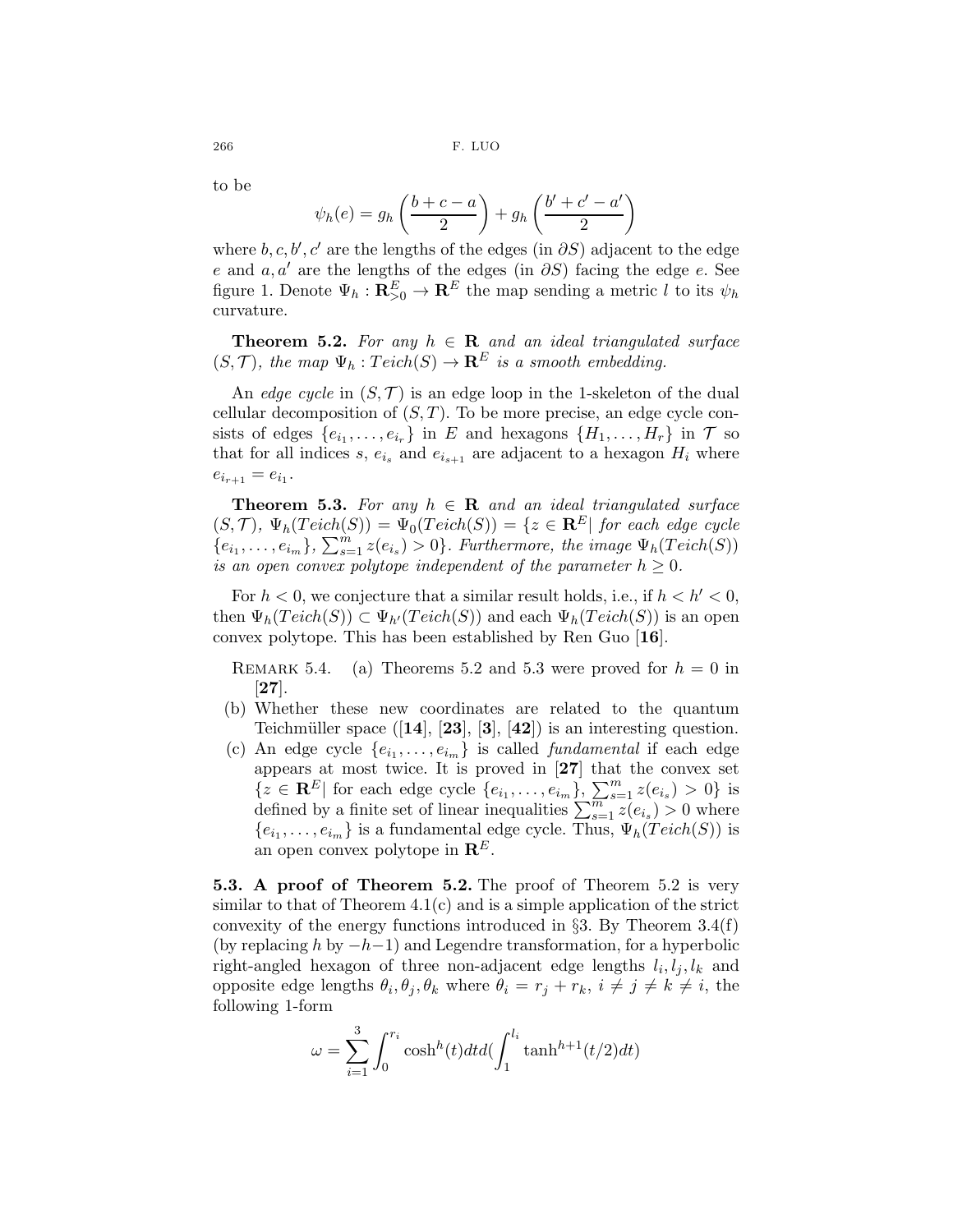is closed. Let  $u_i = \int_1^{l_i} \tanh^{h+1}(t/2)dt$  and  $u = (u_1, u_2, u_3)$ . Then

$$
w = \sum_{i=1}^{3} \int_0^{r_i} \cosh^h(t) dt du_i,
$$

and the integral  $F(u) = \int_{(1,1,1)}^u w$  has a negative definite Hessian matrix in  $J^3$  where  $J = f(\mathbf{R}_{>0})$  and  $f(x) = \int_1^x \tanh^{h+1}(t/2)dt$ . Furthermore, ∂F  $\frac{\partial F}{\partial u_i} = \int_0^{r_i} \cosh^h(t) dt.$ 

For a hyperbolic metric  $l : E \to \mathbf{R}_{>0}$  on  $(S, \mathcal{T})$ , let  $u : E \to \mathbf{R}$  be  $u_i = \int_1^{l(e_i)} \tanh^{h+1}(t/2)dt$ . Then the set of all possible values of u forms 1 the open convex cube  $J^E$ . Define an energy function  $W: J^E \to \mathbf{R}$  by

$$
W(u) = \sum_{\{e_a, e_b, e_c\} \in T} F(u_a, u_b, u_c)
$$

where the sum is over all hexagons with edges  $e_a, e_b, e_c$ . By definition and exactly the same argument as in  $\S 4.2$ , W has a negative definite Hessian matrix. Furthermore, by the construction of  $F$ ,

$$
\frac{\partial W}{\partial u_i} = \psi_h(e_i)
$$

i.e.,  $\bigtriangledown W = \Psi_h$ . By Lemma 1.10, we conclude that the map  $\bigtriangledown W : J^E \to$  $\mathbf{R}^E$  is a smooth embedding. This proves Theorem 5.2.

5.4. Degenerations of hyperbolic hexagons. Suppose a hyperbolic right-angled hexagon has three non-pairwise adjacent edge lengths  $l_1, l_2, l_3$ and opposite edge lengths  $\theta_1, \theta_2, \theta_3$  so that the edge of length  $\theta_i$  is opposite to the edge of length  $l_i$ . Let  $r_i$  be  $\frac{1}{2}(\theta_j + \theta_k - \theta_i)$   $(i, j, k$  distinct) and call  $r_i$  the *r*-coordinate at the edge of length  $\theta_i$ . Note that  $\theta_i = r_j + r_k$ .

- **Lemma 5.5.** (a) If  $i \neq j$ , then  $l_j \geq \cosh^{-1}(\coth(\theta_i))$ . In particular,  $\lim_{\theta_i\to 0} l_i(\theta_1,\theta_2,\theta_3) = \infty$  so that the convergence is uniform in  $\theta = (\theta_1, \theta_2, \theta_3).$
- (b)  $|r_i| \geq \cosh^{-1}(\frac{1}{2})$  $\frac{1}{2}\coth(\frac{l_i}{2})$ ). In particular,  $\lim_{l_i\to 0} |r_i(l_1, l_2, l_3)| = \infty$ so that the convergence is uniform in l.
- (c) Suppose a sequence of hexagons satisfies that  $|r_1|, |r_2|, |r_3|$  are uniformly bounded. Then  $\lim_{l_i\to\infty} \theta_j(l)\theta_k(l) = 0$  so that the convergence is uniform in l.

Proof. For (a), we use the cosine law that

$$
\cosh(l_j) = \frac{\cosh(\theta_j) + \cosh(\theta_i)\cosh(\theta_k)}{\sinh(\theta_i)\sinh(\theta_k)}
$$

$$
\geq \frac{\cosh(\theta_i)\cosh(\theta_k)}{\sinh(\theta_i)\sinh(\theta_k)}
$$

$$
\geq \coth(\theta_i).
$$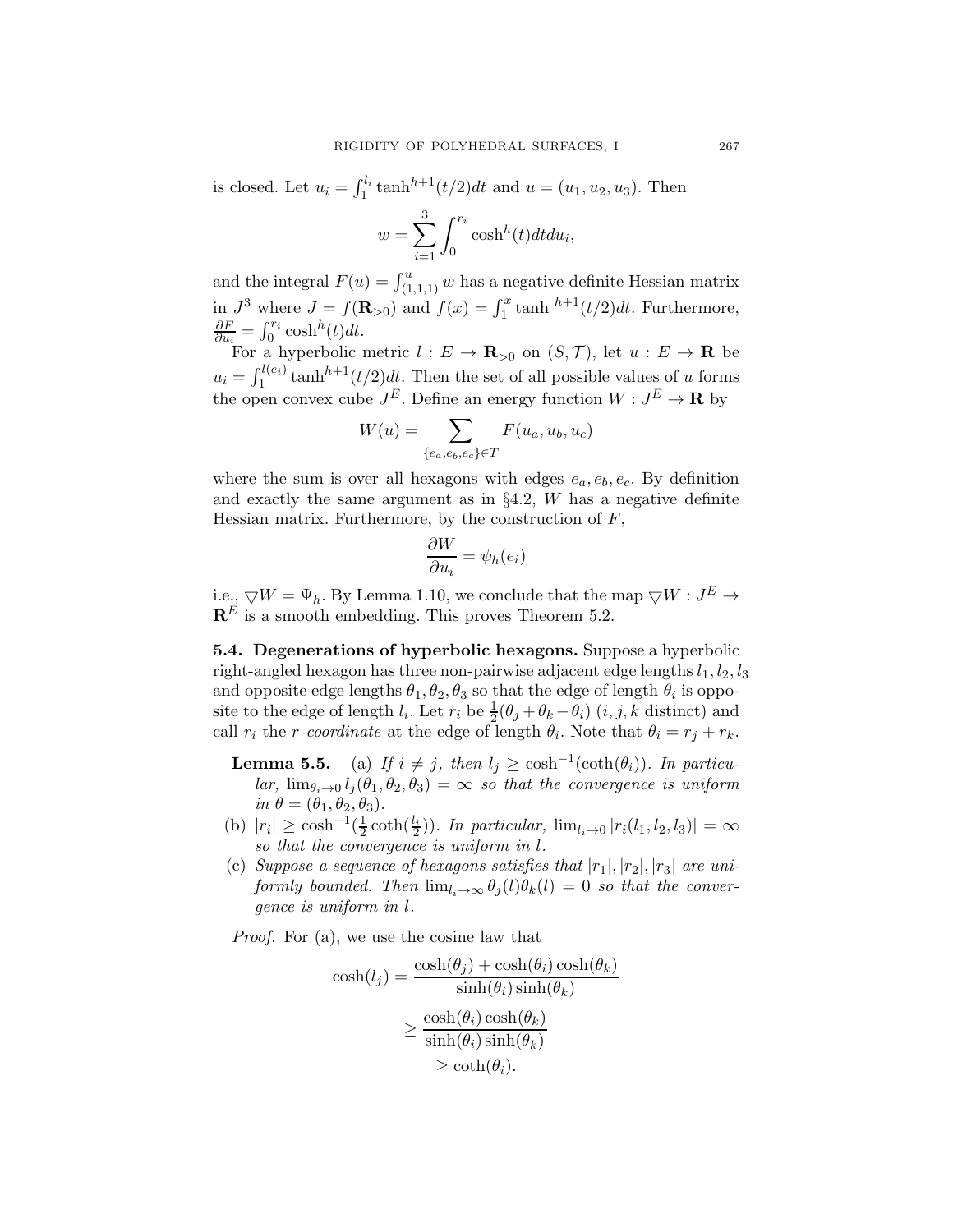Since  $\lim_{\theta_i\to 0} \coth(\theta_i) = \infty$ , it follows that  $\lim_{\theta_i\to 0} l_i = \infty$  and the convergence is uniform in  $\theta_i$ .

For (b), we use the tangent law (2.10) for hexagons that

$$
\tanh^2(l_i/2) = \frac{\cosh(r_j)\cosh(r_k)}{\cosh(r_i)\cosh(r_i + r_j + r_k)}
$$

$$
= \frac{1}{\cosh(r_i)[\cosh(r_i)(1 + \tanh(r_j)\tanh(r_k)) + \sinh(r_i)(\tanh(r_j) + \tanh(r_k))]}
$$

$$
\geq \frac{1}{\cosh(r_i)[\cosh(r_i)(1 + 1) + |\sinh(r_i)|(1 + 1)]}
$$

$$
\geq \frac{1}{4\cosh^2(r_i)}.
$$

It follows that  $\cosh^2(r_i) \geq \frac{1}{4 \tanh^2(l_i/2)}$ . Thus part (b) follows and the convergence is uniform in l.

For part (c), by the assumption that  $|r_i|$ 's are uniformly bounded, it follows that  $\theta_i = r_j + r_k$  are uniformly bounded from above. Now the cosine law says that

$$
\cosh(l_i) = \frac{\cosh(\theta_i) + \cosh(\theta_j)\cosh(\theta_k)}{\sinh(\theta_j)\sinh(\theta_k)}
$$

$$
\leq \frac{C}{\sinh(\theta_j)\sinh(\theta_k)}
$$

for some constant C. Thus  $sinh(\theta_j) sinh(\theta_k) \leq \frac{C}{cosh}$  $\frac{C}{\cosh(l_i)}$ . Since  $\sinh(t) \geq t$ for  $t \geq 0$ , it follows that  $\lim_{l_i \to \infty} \theta_j \theta_k = 0$  and the convergence is uniform in l. in  $l$ .  $q.e.d.$ 

**5.5.** A proof of Theorem 5.3. Recall that  $\Psi_h : \mathbf{R}_{>0}^E \to \mathbf{R}^E$  is the map sending a hyperbolic metric  $l \in \mathbb{R}^E_{>0}$  to its  $\psi_h$  curvature. Let  $\Omega$ be the convex set  $\{z \in \mathbf{R}^E | \text{ whenever } e_{i_1}, \ldots, e_{i_k} \text{ form an edge cycle,}\}$  $\sum_{j=1}^{k} z(e_{i_j}) > 0$ . We will prove the theorem in two steps. First, we show  $\Psi_h(\mathbf{R}_{>0}^E) \subset \Omega$ . Then, we show  $\Psi_h(\mathbf{R}_{>0}^E)$  is a closed subset of  $\Omega$ . Since Theorem 5.2 shows that  $\Psi_h(\mathbf{R}_{>0}^E)$  is open in  $\Omega$ , it follows from the connectivity of  $\Omega$  that  $\Psi_h(\mathbf{R}_{>0}^E) = \Omega$ .

To see  $\Psi_h(\mathbf{R}_{>0}^E) \subset \Omega$ , take a hyperbolic metric  $l \in \mathbf{R}_{>0}^E$  and an edge cycle  $\{e_{n_1}, \ldots, e_{n_k}\}\$  with associated hexagons  $\{H_1, \ldots, H_k\}\$ . Let  $z = \Psi_h(l)$  and  $a_i$  be the length of the edge in the hexagon  $H_i$  adjacent to both  $e_{n_i}$  and  $e_{n_{i+1}}$ . Denote the lengths of the edges in  $H_i$  opposite to  $e_{n_i}$  and  $e_{n_{i+1}}$  by  $b_i$  and  $c_i$ . Then by definition,  $\sum_{i=1}^{m} z(e_{n_i}) =$  $\sum_{i=1}^k \left(\int_0^{\frac{a_i+b_i-c_i}{2}} \cosh^h(t)dt + \int_0^{\frac{a_i+c_i-b_i}{2}} \cosh^h(t)dt\right)$  where we have rearranged the sum according to the hexagon  $H_i$ . Now each term in the above summation is positive due to  $\int_0^{t+c} \cosh^h(s)ds + \int_0^{t-c} \cosh^h(s)ds >$ 0 for any  $t > 0$ . It follows that the sum  $\sum_{i=1}^{k} z(e_{n_i}) > 0$ .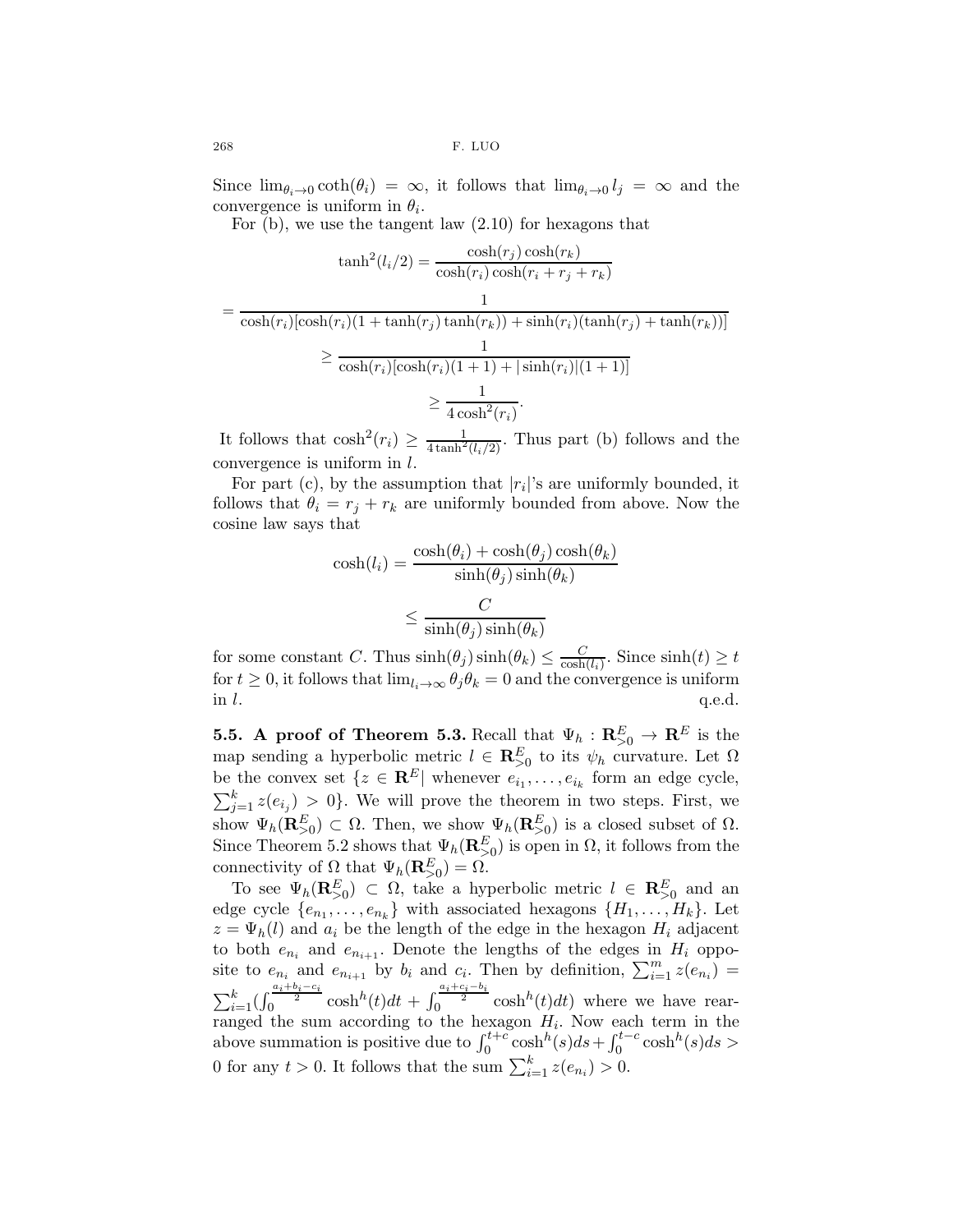To see that  $\Psi_h(\mathbf{R}_{>0}^E)$  is closed in  $\Omega$ , take a sequence  $l^{(m)} \in \mathbf{R}_{>0}^E$  so that  $\Psi_h(l^{(m)})$  converges to a point  $b \in \Omega$ . We claim that  $l^{(m)}$  contains a subsequence converging to a point  $a \in \mathbb{R}_{\geq 0}^E$ . By taking a subsequence, we may assume that  $\lim_{m\to\infty} l^{(m)} = a \in [0,\infty]^E$ . The goal is to use  $b \in \Omega$  to show that for each edge  $e \in E$ ,  $a(e) \in (0,\infty)$ .

Suppose otherwise that there is an edge  $e \in E$  so that  $a(e) \in \{0, \infty\}.$ We will derive a contradiction for the two cases  $a(e) = 0$  and  $a(e) = \infty$ .

Call an edge of a hexagon in  $\mathcal T$  which appears in  $\partial S$  a boundary arc. The *r-coordinate* of a boundary arc *s* is the *r*-coordinate (introduced in  $\S5.4$ ) of s in the unique hexagon containing it.

**Case 1.**  $a(e) = 0$  for some  $e \in E$ , i.e.,  $\lim_{m \to \infty} l^{(m)}(e) = 0$ . Let  $H, H'$  be the hexagons containing  $e$  and  $r_m$ ,  $r'_m$  be the *r*-coordinates of boundary arcs in  $H, H'$  (in metric  $l^{(m)}$ ) opposite to e. By Lemma 5.5(b), we have  $\lim_{m\to\infty}|r_m|=\lim_{m\to\infty}|r_m'|=\infty.$  Due to the assumption that  $b\in\Omega$ ,

$$
z_m(e) = \int_0^{r_m} \cosh^h(t)dt + \int_0^{r'_m} \cosh^h(t)dt
$$

is bounded in m. On the other hand,  $h \geq 0$  implies that  $\int_0^\infty \cosh^h(t)dt =$  $\infty$ . It follows that one of the limits  $\lim_{m\to\infty} r_m$  or  $\lim_{m\to\infty} r'_m$  is  $\infty$  and other one is  $-\infty$ . Say  $\lim_{m\to\infty} r_m = -\infty$ . Let  $r''_m$  and  $r'''_m$  be the rcoordinates of the other two boundary arcs of  $H$  (in metric  $l^{(m)}$ ). Since  $r_m + r''_m$  and  $r_m + r'''_m$  are both non-negative (being the length of an edge), we obtain  $\lim_{m\to\infty} r''_m = \infty$  and  $\lim_{m\to\infty} r'''_m = \infty$ .

We summarize the above discussion to two rules governing the rcoordinates of boundary arcs in hexagons in the metrics  $l^{(m)}$ .

Rule I. If the r-coordinate of a boundary arc converges to  $-\infty$ , then the r-coordinates of the other two boundary arcs in the same hexagon converge to  $\infty$ .

*Rule II.* If  $x$  and  $y$  are two boundary arcs opposite to an edge so that the r-coordinate of x converges to  $\pm \infty$ , then the r-coordinate of y converges to ∓∞.



Figure 3

We claim that these two rules are contradicting to each other on  $(S, \mathcal{T})$ . Indeed, since  $a(e) = 0$ , there exists a boundary arc whose rcoordinates converge to  $\pm \infty$ . Now use Rule II to find a boundary arc,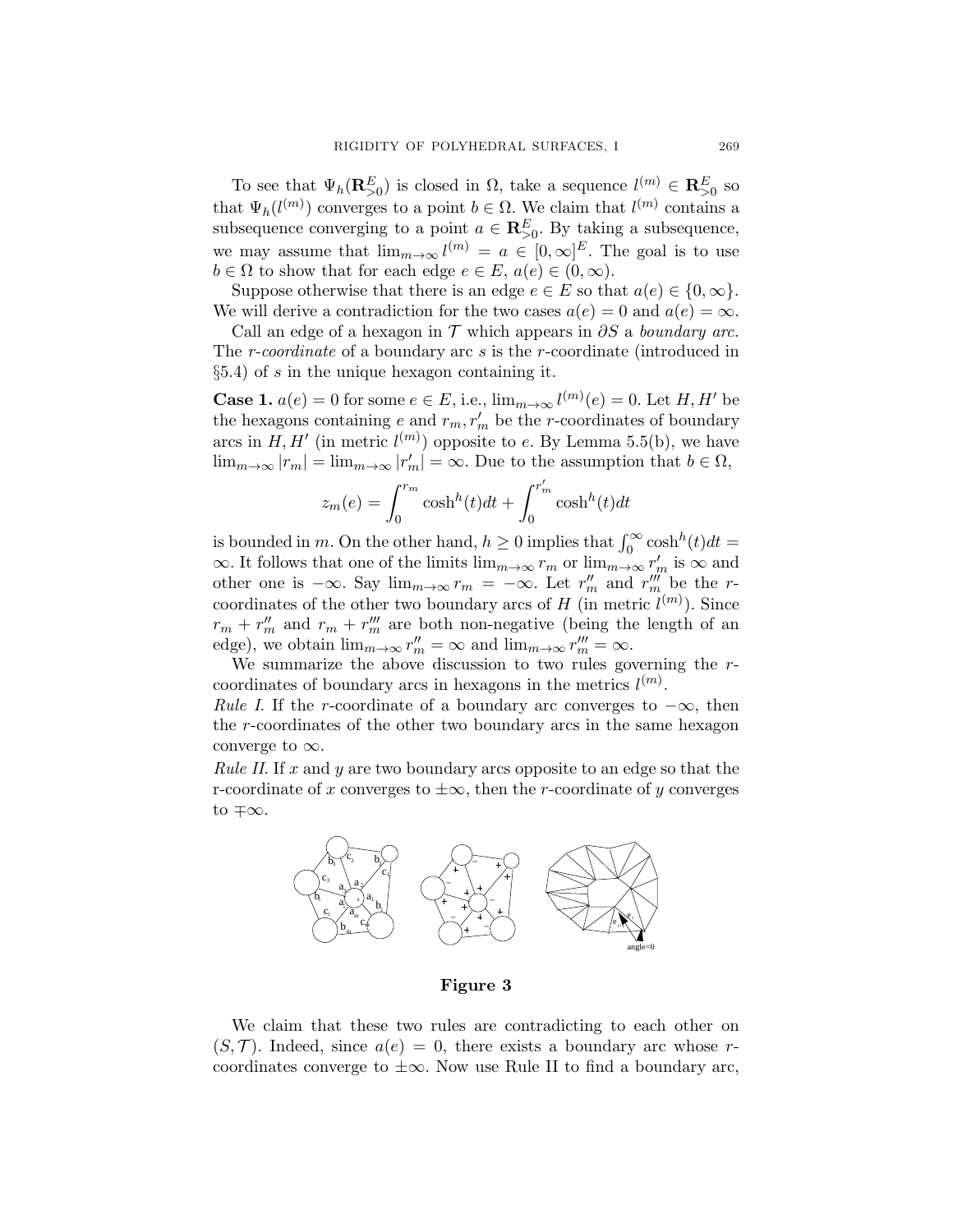denoted by  $a_1$ , whose r-coordinates converge to  $-\infty$ . Say this boundary arc lies in the boundary component s of  $\partial S$ . See figure 3. Label all boundary arcs in s by  $a_1, a_2, \ldots, a_n$  in a cyclic order so that  $a_i$  is in the hexagon  $H_i$ . Let the other two boundary arcs in  $H_i$  be  $b_i$  and  $c_i$  so that  $c_i$  and  $b_{i-1}$  are opposite to the same edge in  $\mathcal T$ . Assign a boundary arc + (or -) if its r-coordinates converge to  $\infty$  (or  $-\infty$ ) as  $m \to \infty$ . In particular,  $a_1$  is assigned −. Rule I says both  $b_1$  and  $c_1$  are assigned +. Now applying Rule II to  $c_2, b_1$ , we see that  $c_2$  is assigned −. Now applying Rule I to  $c_2$  and  $H_2$ , we see that  $b_2$  and  $a_2$  are assigned  $+$ . Repeating this, we see that  $b_i$  are assigned + and  $c_i$  are assigned -. Therefore  $a_i$  are assigned +. However,  $a_{n+1} = a_1$  is assigned – by the choice of  $a_1$ . This is a contradiction.

The above argument shows that if the  $r$ -coordinates of a boundary arc in the metrics  $l^{(m)}$  are not bounded, then we obtain a contradiction. Therefore, we may assume r-coordinates of all boundary arcs are bounded.

**Case 2.** There exists an edge e so that  $a(e) = \infty$ , i.e.,  $\lim_{n \to \infty} l^{(m)}(e) = 0$ , and all r-coordinates of boundary arcs in the metrics  $l^{(m)}$  are bounded. Let  $H$  be a hexagon containing the edge  $e$ . By the assumption  $\lim_{m} l^{(m)}(e) = \infty$  and Lemma 5.5(a), (c), there exists an edge e' in  $H$  and a boundary arc  $x$  in  $H$  adjacent to  $e$  and  $e'$  so that

- 1) The length of x in  $l^{(m)}$  tends to 0 as m tends to  $\infty$  (by Lemma 5.5(c) applied to  $l^{(m)}(e) \to \infty$ , and
- 2)  $\lim_{m} l^{(m)}(e') = \infty$  (by Lemma 5.5(a) applied to  $l^{(m)}(x) \to 0$ ).

By repeatedly using these two properties, we obtain a cycle of edges, say  $\{e_{n_1}, \ldots, e_{n_k}\}$  so that

- 1)  $\lim_{m} l^{(m)}(e_{n_i}) = \infty,$
- 2)  $e_{n_i}$  and  $e_{n_{i+1}}$  lie in a hexagon  $H_i$  so that  $e_{n_{k+1}} = e_{n_1}$  for  $i =$  $1, 2, \ldots, k,$
- 3) the length  $a_i^{(m)}$  $\binom{m}{i}$  of the boundary arc in  $H_i$  adjacent to  $e_{n_i}$  and  $e_{n_{i+1}}$ converges to 0 (in the metrics  $l^{(m)}$ ).

By definition, the sum of the  $\psi_h$  curvature at  $e_{n_1}, \ldots, e_{n_k}$  in metric  $l^{(m)}$  is

(5.1) 
$$
\sum_{i=1}^{k} z^{(m)}(e_{n_i}) = \sum_{i=1}^{k} \int_{0}^{\frac{a_i^{(m)} + b_i^{(m)} - c_i^{(m)}}{2}} \cosh^{h}(t)dt + \int_{0}^{\frac{a_i^{(m)} - b_i^{(m)} + c_i^{(m)}}{2}} \cosh^{h}(t)dt
$$

where  $b_i^{(m)}$  $\binom{m}{i}$  and  $c_i^{(m)}$  $\binom{m}{i}$  are the lengths of the boundary arcs in  $H_i$  facing  $e_{n_i}$  and  $e_{n_{i+1}}$  and  $z^{(m)}(e) = \psi_h(e)$  in the metric  $l^{(m)}$ . Due to the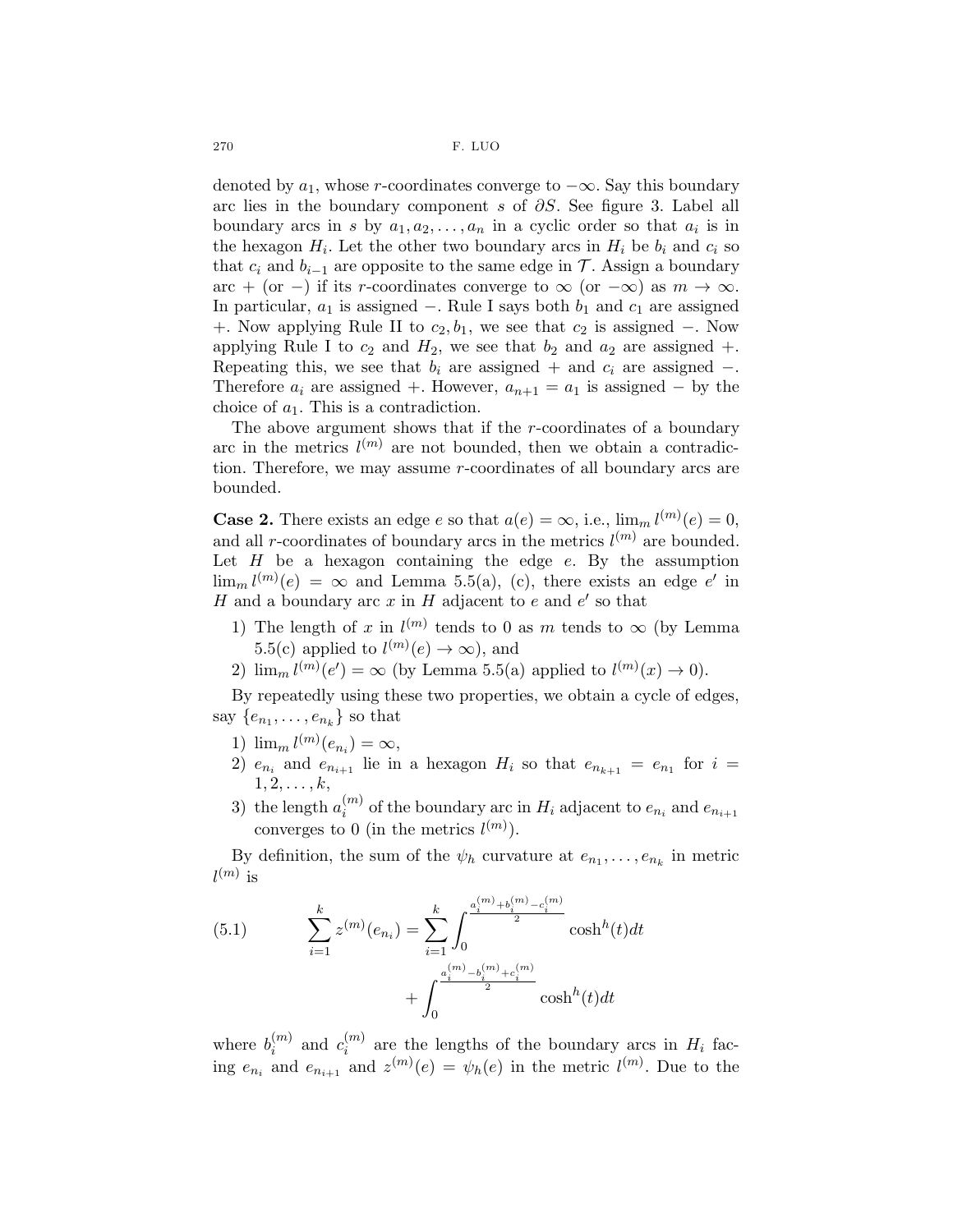assumption that all r-coordinates are bounded in the metrics  $l^{(m)}$ , the lengths of all boundary arcs are bounded. In particular,  $b_i^{(m)}$  $\binom{m}{i}$  and  $c_i^{(m)}$ i are bounded. Thus, as m tends to infinity, due to  $\lim_{m} a_i^{(m)} = 0$ , the limit of the summation  $\lim_{m} \sum_{i=1}^{k} z^{(m)}(e_{n_i}) = 0$ . But by definition  $\lim_{m} \sum_{i=1}^{k} z^{(m)}(e_{n_i}) = \sum_{i=1}^{k} b(e_{n_i}) > 0$ . This is a contradiction.

### 6. Moduli spaces of polyhedral metrics, I

In this section, we describe the spaces of all  $\phi_h$  and  $\psi_h$  curvatures on a triangulated surface for  $h = 0$  and  $h \le -1$ . The main theorems are the counterparts of Theorem 5.3 for closed triangulated surfaces.

In §6.1 we analyze how triangles degenerate in  $\mathbf{E}^2$ ,  $\mathbf{H}^2$ , and  $\mathbf{S}^2$ . The main theorems for Euclidean, hyperbolic and spherical polyhedral surfaces are proved in §6.2, §6.3, and §6.4 respectively.

6.1. Degenerations of geometric triangles. For  $K^2 = H^2$ ,  $S^2$  or  $\mathbf{E}^3$ , let  $K^2(3) \subset [0,\infty]^3$  denote the space of all triangles in  $K^2$  parameterized by the edge lengths  $l = (l_1, l_2, l_3)$ . A point  $l \in \overline{K^2(3)} - K^2(3) \subset$  $[0, \infty]^3$  is called a *degenerated triangle*. The inner angles  $\theta_1, \theta_2, \theta_3$  of a degenerated triangle l are defined as follows. Take a sequence  $l^{(n)}$  =  $(l_1^{(n)}$  $\binom{n}{1}, \binom{n}{2}, \binom{n}{3}$  in  $K^2(3)$  converging to l so that their inner angles  $(\theta_1^{(n)}$  $\mathcal{L}_1^{(n)}, \theta_2^{(n)}, \theta_3^{(n)}$  converge to  $\theta = (\theta_1, \theta_2, \theta_3) \in [0, \pi]^3$ . Then we call  $\theta_1, \theta_2, \theta_3$ inner angles of the degenerated triangle  $l$ . Note that  $\theta_i$ 's depend on the choice of the converging sequences  $l^{(n)}$ . For instance, a degenerated triangle of edge lengths 1, 1, 0 can have inner angles  $\alpha, \pi - \alpha$ , 0 for any  $\alpha \in [0, \pi]$ . We use  $\{i, j, k\} = \{1, 2, 3\}$  in this section.

6.1.1. Degenerated Euclidean triangles. For degenerated Euclidean triangles, we normalize the length by  $\sum_{i=1}^{3} l_i^{(n)} = 1$ . Then  $l_1 + l_2 + l_3 = 1$ . There are two possibilities:

(E1) One of  $l_i = 0$ , and  $l_j = l_k > 0$ . In this case,  $\theta_i = 0$ .

(E2)  $l_1, l_2, l_3 > 0$  and  $l_i = l_j + l_k$ . In this case,  $\theta_i = \pi$ ,  $\theta_j = \theta_k = 0$ .



Figure 4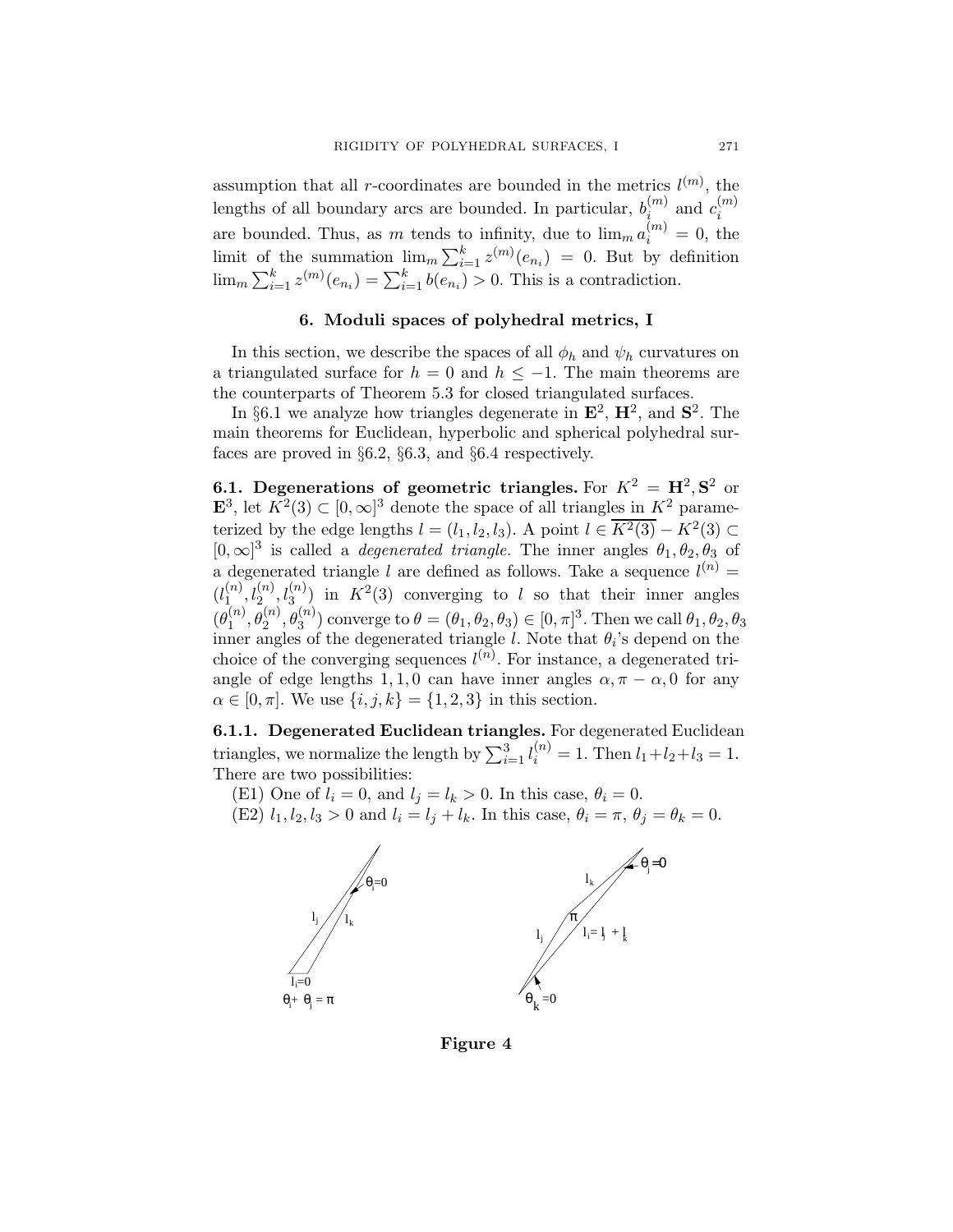6.1.2. Degenerated hyperbolic triangles. There are four types of degenerated hyperbolic triangles of lengths  $l \in [0, \infty]^3$  and angles  $\theta \in$  $[0, \pi]^3$ :

(H1) One of the edge lengths is  $\infty$ . In this case, there are two lengths  $l_i = l_j = \infty$  so that  $\theta_k = 0$ .

(H2) All edge lengths  $l_k$ 's are finite so that some  $l_i = 0$  and some  $l_j > 0$ . In this case,  $l_k = l_j > 0$  and  $\theta_i = 0$ .

(H3) All  $l_i$ 's are 0. In this case,  $\sum_{i=1}^{3} \theta_i = \pi$ .

(H4) All edge lengths are in  $\mathbf{R}_{>0}$  and  $l_i = l_j + l_k$ . In this case,  $\theta_i = \pi$ ,  $\theta_i = \theta_k = 0.$ 



Figure 5

6.1.3. Degenerated spherical triangles. The space of all spherical triangles parameterized by the edge length is  $S^2(3) = \{(l_1, l_2, l_3) \in \mathbb{R}^3 : |l_1| \leq l_2\}$  $\mathbf{R}^{3}|l_i + l_j > l_k$ , and  $l_1 + l_2 + l_3 < 2\pi$  where  $\{i, j, k\} = \{1, 2, 3\}$ . Take a degenerated spherical triangle of edge lengths  $l = (l_1, l_2, l_3)$  and inner angles  $\theta_1, \theta_2, \theta_3$ . Since the closure  $S^2(3)$  is defined by the inequalities  $l_i + l_j \geq l_k$  and  $l_1 + l_2 + l_3 \leq 2\pi$ , it follows that if  $l_i = 0$  then  $l_j = l_k$ , and if  $l_i = \pi$  then  $l_j + l_k = \pi$ . We classify degenerated spherical triangles into six types:

(S1)  $l = (0, 0, 0)$ . In this case,  $\theta_i + \theta_j + \theta_k = \pi$ .

(S2)  $l_i = 0$  and  $l_j = l_k = \pi$ . In this case,  $\theta_i = \theta_j + \theta_k - \pi$ .

(S3)  $l_i = 0$  and  $l_j = l_k \in (0, \pi)$ . In this case,  $\theta_i = 0$  and  $\theta_j + \theta_k = \pi$ .

(S4)  $l_i = \pi$  and  $l_j + l_k = \pi$  so that  $l_j, l_k \in (0, \pi)$ . In this case,  $\theta_i = \pi$ and  $\theta_i = \theta_k$ .

(S5)  $(l_1, l_2, l_3) \in (0, \pi)^3$  and  $l_i = l_j + l_k$  for some  $i, j, k$ . In this case,  $\theta_i = \pi$  and  $\theta_i = \theta_k = 0$ .

(S6)  $(l_1, l_2, l_3) \in (0, \pi)^3$  and  $l_1 + l_2 + l_3 = 2\pi$ . In this case, all  $\theta_i = \pi$ . Note that in the last two cases (S5) and (S6), each inner angle is well defined.

6.2. Moduli spaces of Euclidean polyhedral surfaces. We will prove:

**Theorem 6.1.** Suppose  $(S, \mathcal{T})$  is a closed triangulated surface so that  $E = \{e_1, \ldots, e_n\}$  is the set of all edges.

(a) The space  $\Phi_0(P_{E^2}(S,\mathcal{T})) \subset \mathbf{R}^E$  is in the affine plane

(6.1) 
$$
\mathbf{A} = \left\{ z \in \mathbf{R}^E | \sum_{e \in E} z(e) = \pi(|E| - |T|) \right\}
$$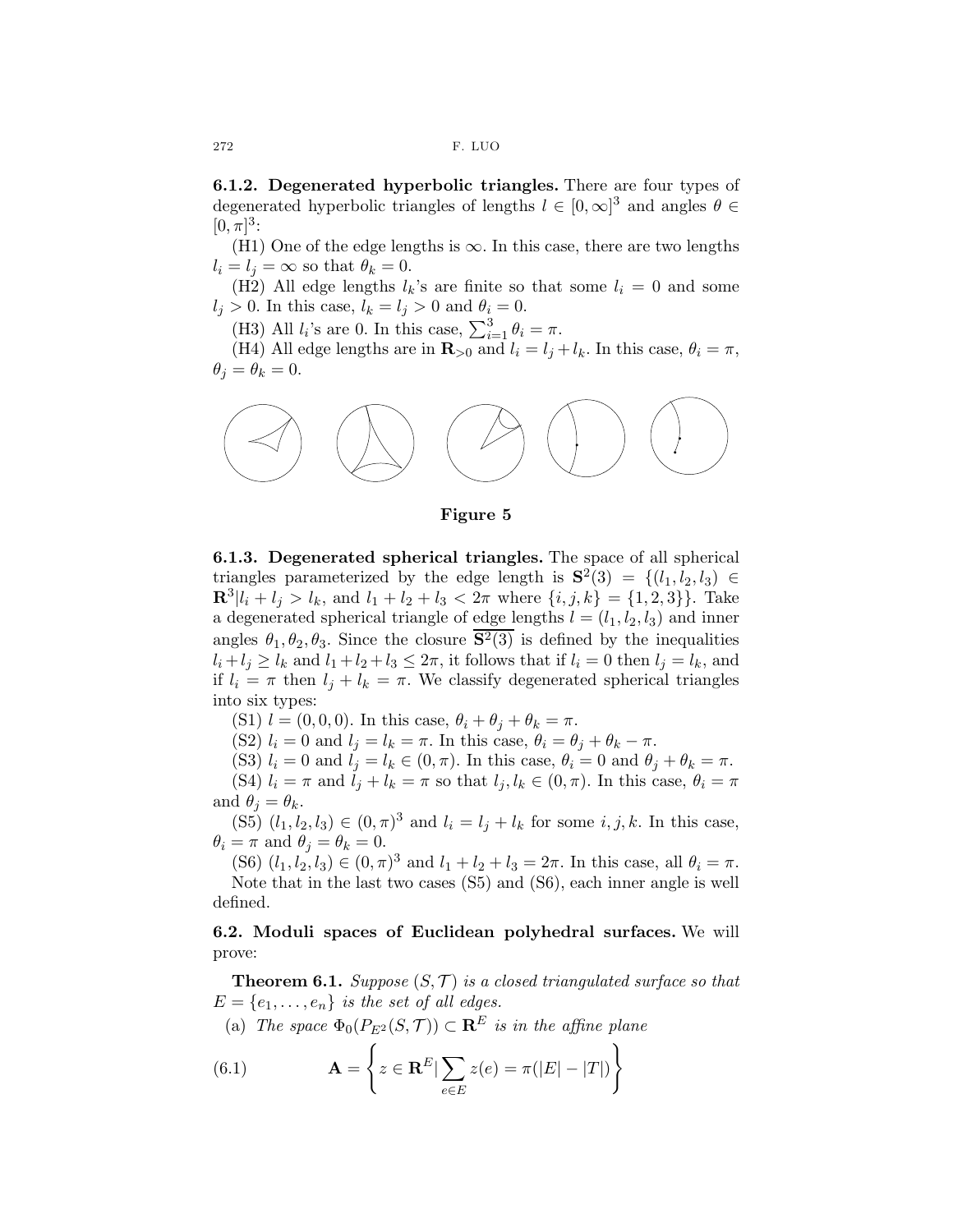

#### Figure 6

so that it is a connected component of the open set defined by the inequalities in (i) and bounded by  $\mathbf{W}_{i:jk}$  in (ii):

(i) for any proper subset  $I \subset E$  so that no triangle has exactly two edges in I,

(6.2) 
$$
\sum_{e \in I} z(e) < \pi |I| - \pi |F_I|
$$

with  $F_I = \{ \sigma \in F \mid \text{all edges of } \sigma \text{ are in } I \};$ 

- (ii) the hypersurfaces  $\mathbf{W}_{i;jk}$  which are the  $\Phi_0$  image of the codimension-1 submanifold  $\{z \in \mathbf{R}_{>0}^E | z(e_i) = z(e_j) + z(e_k) \}$ where  $e_i, e_j, e_k$  form the edges of a triangle}  $\cap P_{E^2}(S, \mathcal{T})$ .
- (b) If  $h \leq -1$ , then the space  $\Phi_h(P_{E^2}(S, \mathcal{T}))$  is a proper smooth codimension-1 submanifold in  $\mathbf{R}^E$ .

Numerical calculation shows that  $\Phi_0(P_{E^2}(S, \mathcal{T}))$  is not convex in general. Polyhedral metrics  $\{z \in \mathbf{R}_{\geq 0}^E | z(e_i) = z(e_j) + z(e_k) \text{ where } e_i, e_j, e_k\}$ form the edges of a triangle}  $\cap \overline{P_{E^2}(S,\mathcal{T})}$  are non-degenerated with respect to a different triangulation obtained by the diagonal switch surgery operation on  $\mathcal{T}$ .

Proof. To see part (a), first note that (6.1) is the Gauss-Bonnet theorem for Euclidean polyhedral surfaces. It follows that  $\Phi_0(P_{E^2}(S, \mathcal{T})) \subset$ **A**. Let  $X$  be the space of all normalized polyhedral metrics defined by  $P_{E^2}(S, \mathcal{T}) \cap \{z \in \mathbf{R}^E | \sum_{e \in E} z(e) = 1\}.$  We have  $\Phi_0(P_{E^2}(S, \mathcal{T})) = \Phi_0(X)$ by definition. It is a theorem of Rivin [36] that the map  $\Phi_0: X \to \mathbf{A}$ is an embedding. It follows that  $\Phi_0(X)$  is open and connected in **A** by dimension counting. To finish the proof, we need to analyze the boundary of  $\Phi_0(X)$  in **A**. We will show that if  $l^{(m)}$  is a sequence of polyhedral metrics in X converging to a boundary point  $p \in \overline{X} - X$ , then  $\Phi_0(l^{(m)})$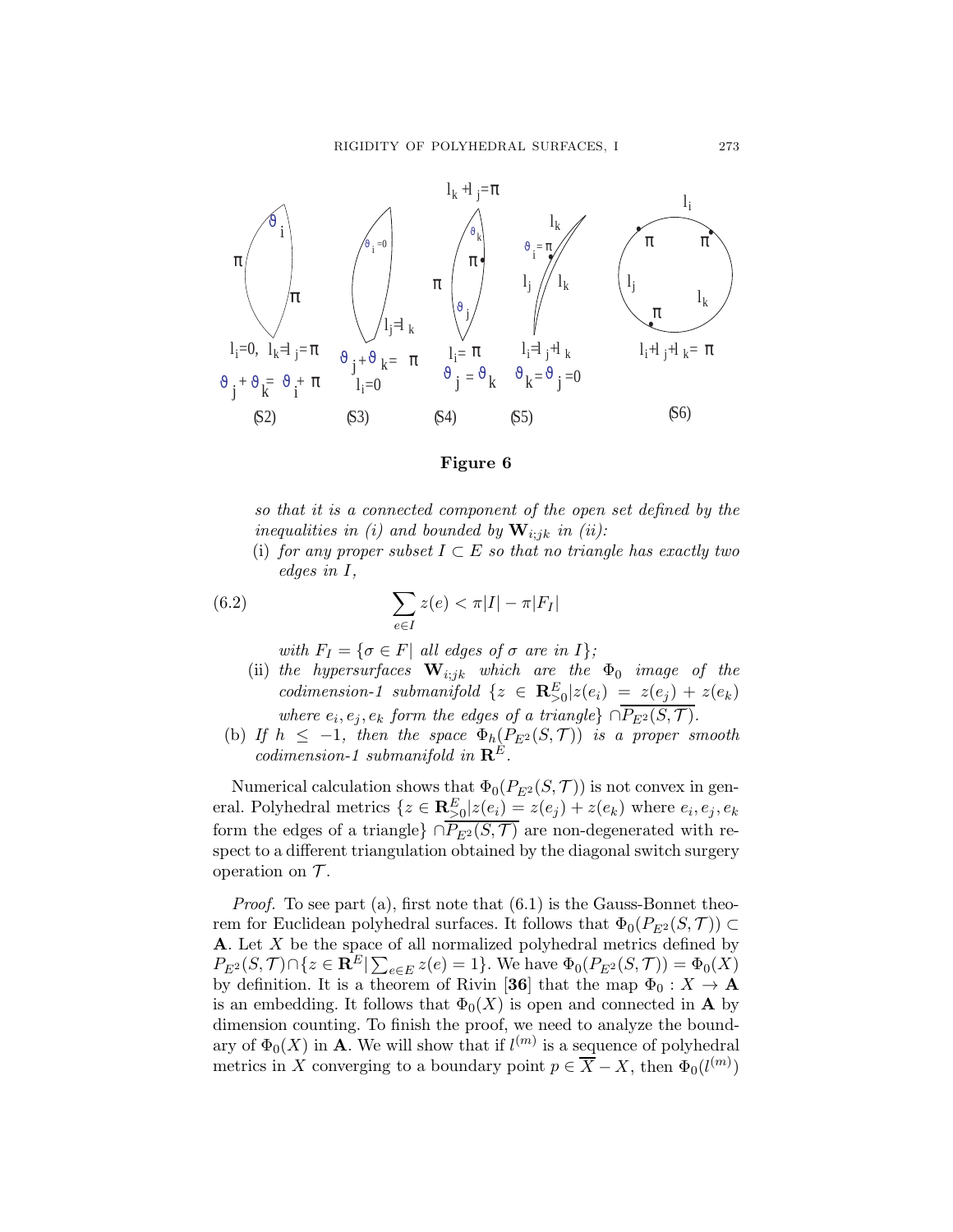274 F. LUO

contains a subsequence converging to a point either in  $\mathbf{W}_{i;jk}$  or in an affine plane where one of the inequalities in (6.2) becomes an equality. Furthermore, we will prove that (6.2) holds for all non-degenerated polyhedral metrics.

To this end, let us assume, after taking a subsequence, that angles of each triangle (in  $\mathcal{T}$ ) in metrics  $l^{(m)}$  converge and  $\Phi_0(l^{(m)})$  converges to a point  $w \in \mathbb{R}^E$ . There are two cases which could occur for the degenerated metric  $p:(1)$   $p(e) > 0$  for all  $e \in E$  and there is a triangle with edges  $e_i, e_j, e_k$  so that  $p(e_i) = p(e_j) + p(e_k)$ ; (2) the set  $I = \{e \in$  $E|p(e) = 0$   $\neq \emptyset$  and  $I \neq E$ . In case (1), by definition, we have  $w \in$  $W_{i:jk}$ . In case (2), by the triangular inequality, there is no triangle  $\sigma$ having exactly two edges in  $I$ . Let  $F_I$  be the set of all triangles with all edges in  $I$  and  $G_I$  be the set of all triangles with exactly one edge in  $I$ . For angles measured in the metric  $p$ , by definition,

(6.3) 
$$
\sum_{e \in I} \phi_0(e) = \pi |I| - \sum_{\sigma \in F_I} (a + b + c) - \sum_{\sigma \in G_I} a
$$

where the first sum is over triangles  $\sigma$  in  $F_I$  with inner angles  $a, b, c$ and the second sum is over all triangles  $\sigma$  in  $G_I$  with an inner angle a facing an edge in I. But the angle  $a = 0$  for triangles in  $G_I$  by (E2). It follows from (6.3) that  $\sum_{e \in I} \phi_0(e) = -\pi(|F_I| - |I|)$ . This shows that the point  $w$  is in an affine surface defined by an equality from condition (6.3). The above argument also shows that condition (6.2) holds for nondegenerated polyhedral metrics due to  $G_I \neq \emptyset$ ,  $a > 0$ , and  $\sum_{\sigma \in G_I} a > 0$ for non-degenerated metrics. This establishes part (a).

To see part (b) for  $h \leq -1$ , by Theorem 4.1, the restriction map  $\Phi_h|_X : X \to \mathbf{R}^E$  is an embedding and its image is a smooth codimension-1 submanifold. Thus it suffices to show that  $\Phi_h(X)$  is a closed subset of  $\mathbf{R}^E$ . To this end, take a sequence  $\{l^{(m)}\}$  of points in X converging to a point  $p \in \overline{X} - X \subset [0,1]^E$  so that angles of each triangle (in T) in metrics  $l^{(m)}$  converge. In particular, we may assume that  $\Phi_h(l^{(m)})$ converges to a point w in  $[-\infty,\infty]^E$ . We will show that one of the coordinates of w is infinite. Suppose otherwise that  $w \in \mathbb{R}^E$ . We will derive a contradiction as follows.

By the same argument as above, we see there are two cases: (1)  $p(e)$ 0 for all edges e and there is a triangle  $\sigma$  with edges  $e_i, e_j, e_k$  so that  $p(e_i) = p(e_i) + p(e_k)$ , or (2) there is an edge e so that  $p(e) = 0$ .

In the argument below, all angles and lengths are measured in the metric p. In case (1), let the inner angles of the triangle  $\sigma$  be  $\alpha, \beta, \gamma$ where  $(\alpha, \beta, \gamma) = (0, \pi, 0)$  so that  $\alpha$  faces  $e_j$ . Now let  $\sigma'$  be the triangle adjacent to  $\sigma$  along  $e_j$  and  $\alpha'$  be the angle in  $\sigma'$  facing  $e_j$ . By definition,

$$
\phi_h(e_j) = \int_{\alpha}^{\pi/2} \sin^h(t)dt + \int_{\alpha'}^{\pi/2} \sin^h(t)dt
$$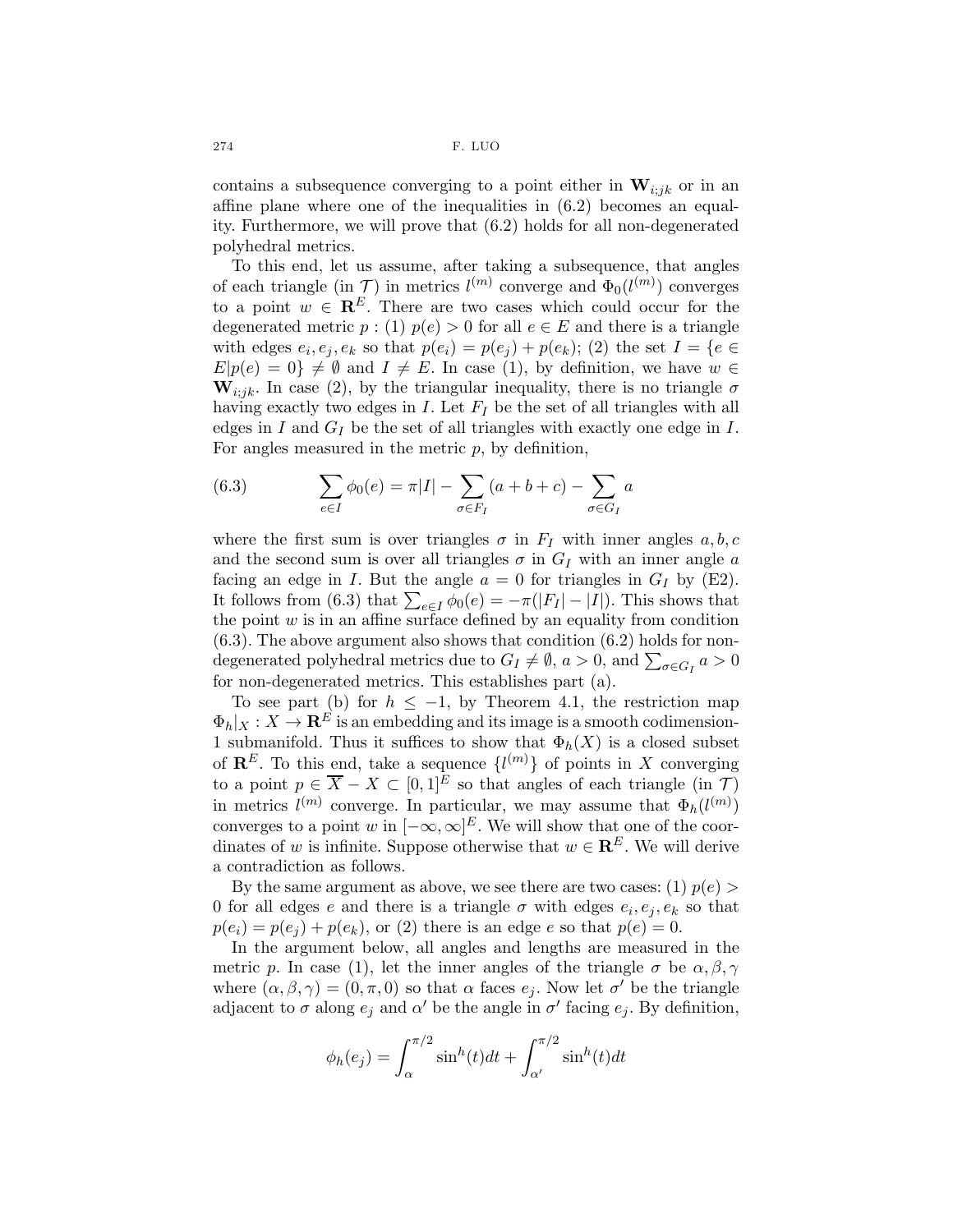is finite. Due to the divergence of  $\int_{\pi/2}^{0} \sin^{h}(t)dt = -\infty$  for  $h \le -1$  and  $\alpha = 0$ , it follows that  $\alpha' = \pi$ . Thus, the inner angles of  $\sigma'$  must be  $0, 0, \pi$ . In summary, we obtain the following rule: if  $\alpha, \alpha'$  are two angles facing an edge so that  $\alpha = 0$ , then  $\alpha' = \pi$ . Now applying this rule to triangle σ', we obtain a third  $(0,0,\pi)$ -angled triangle σ'' adjacent to σ'. Since there are only a finite number of triangles in  $T$ , by repeatedly applying this rule, we obtain an edge cycle  $\{e_{n_1}, \ldots, e_{n_k}\}$  so that  $e_{n_i}, e_{n_{i+1}}$  are adjacent to a triangle  $\sigma_i$  ( $e_{n_{k+1}} = e_{n_1}$ ) and the angle of  $\sigma_i$  facing  $e_{n_i}$ is  $\pi$ . The inner angles of  $\sigma_i$  are  $\pi$ , 0, 0. We call such an edge cycle a  $(\pi, 0, 0)$ -angled edge cycle.

**Lemma 6.2.** There are no  $(\pi, 0, 0)$ -angled edge cycles in a degenerated  $K^2$  polyhedral metric for  $K^2 = \mathbf{E}^2$ , or  $\mathbf{H}^2$ , or  $\mathbf{S}^2$ .



Figure 7

Proof. Suppose otherwise that such an edge cycle exists. Take a sequence of non-degenerated polyhedral metrics converging to the degenerated metric. We obtain a (non-degenerated) polyhedral metric l on  $(S, \mathcal{T})$  so that the inner angle of  $\sigma_i$  facing  $e_{n_i}$  is larger than the other two angles in  $\sigma_i$ . Using the fact that in a Euclidean (or hyperbolic or spherical) triangle, the larger angle faces the edge of longer length, we see that the length  $l(e_{n_i})$  of  $e_{n_i}$  is strictly larger than the length of  $l(e_{n_{i+1}})$  of  $e_{n_{i+1}}$ . Thus, we obtain

$$
l(e_{n_1}) > l(e_{n_2}) > \cdots > l(e_{n_k}) > l(e_{n_{k+1}}) = l(e_{n_1}).
$$

This is absurd.  $q.e.d.$ 

By this lemma, we conclude that case (1) does not occur.

In case (2) where some edge  $e \in E$  has length  $p(e) = 0$ , there must be some  $e' \in E$  so that  $p(e') > 0$  due to the normalization assumption  $\sum_{x \in E} p(x) = 1$ . It follows that there is a triangle  $\sigma$  having two edges  $\overline{e, e'}$  so that  $p(e) = 0$  and  $p(e') > 0$ . Thus the inner angle  $\alpha$  of  $\sigma$  facing e must be 0. By the same argument as above, if  $\alpha'$  is the other angle facing e, then  $\alpha' = \pi$ . This implies that the triangle  $\sigma'$  containing  $\alpha'$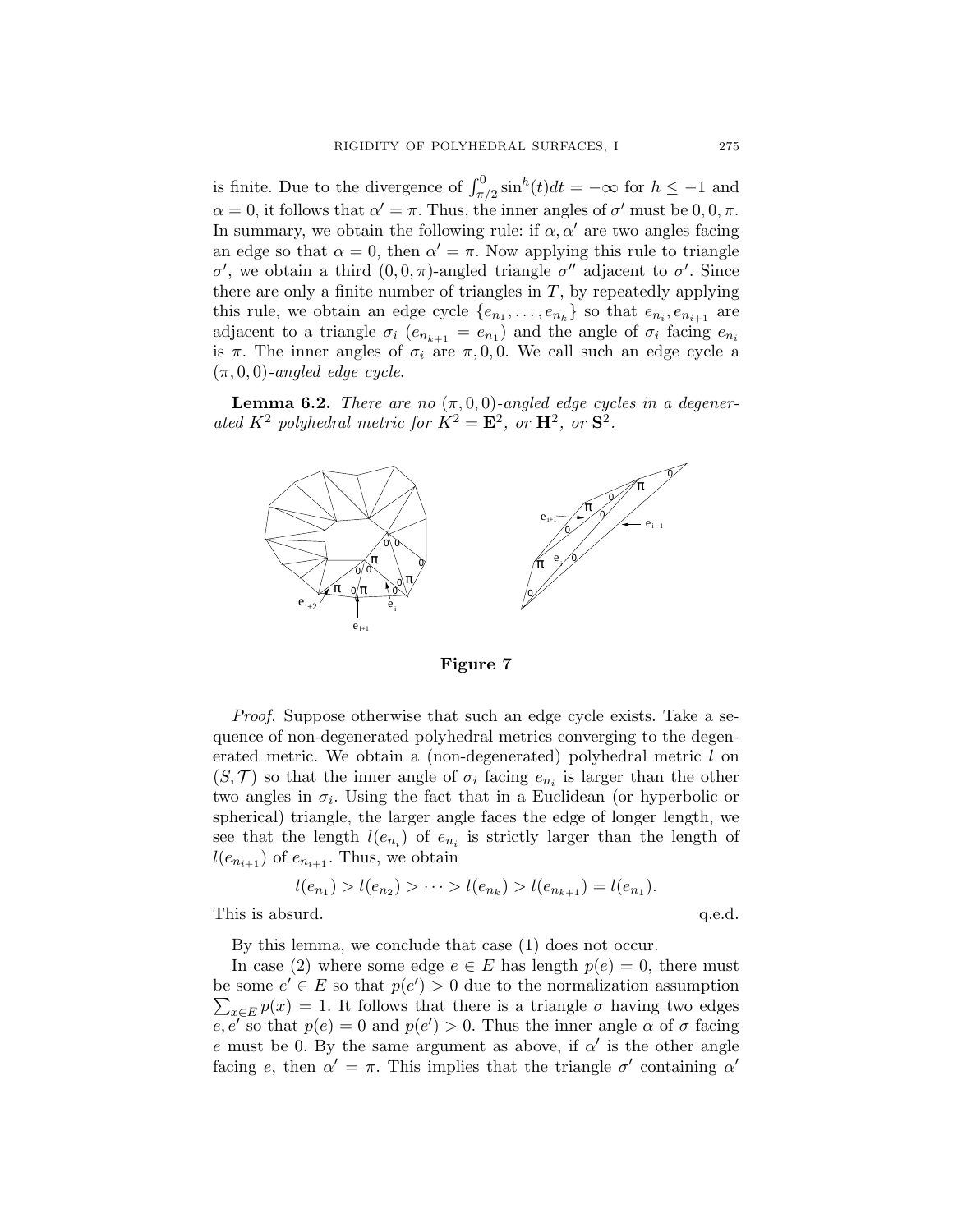must have inner angles  $(\pi, 0, 0)$ . By the same argument as above, we produce a  $(\pi, 0, 0)$ -angled edge cycle. By Lemma 6.2, this is impossible. This ends the proof of part (b).  $q.e.d.$ 

We remark that Theorem 6.1(a) is an improvement of the main result of Rivin [36].

**Corollary 6.3.** (Rivin) The space  $\Phi_0(P_{E^2}(S, \mathcal{T})) \cap [0, \infty)^E \subset \mathbf{A}$  is the convex polytope defined by condition  $(6.2)$  in Theorem 6.1 and inequalities  $0 \leq z(e) \leq \pi$  for all  $e \in E$ .

*Proof.* First, we have the obvious inequality that  $\phi_0(e) \in [-\pi, \pi]$ . We will use the same notations as above. It suffices to show that the condition  $\mathbf{W}_{i,jk}$  does not arise in the limits of  $\phi_0$  curvatures of polyhedral metrics  $\Phi_0(P_{E^2}(S,\mathcal{T})) \cap [0,\infty)^E$ . Suppose otherwise that there is a sequence of metrics  $\{l^{(m)}\}$  in  $P_{E^2}(S, \mathcal{T}) \cap \Phi_0^{-1}([0, \infty)^E)$  so that the sequence  $l^{(m)}$  converges to a degenerated polyhedral metric  $p \in \mathbf{W}_{i,jk}$ . By definition,  $p(e) \in (0, \infty)$  for all  $e \in E$  and there is a triangle  $\sigma$  with edges  $e_i, e_j, e_k$  so that  $p(e_i) = p(e_j) + p(e_k)$ . Let the two inner angles facing the edge  $e_i$  be a and a' so that a is in the triangle  $\sigma$ . Then  $a = \pi$ and the inner angles of  $\sigma$  are  $\pi$ , 0, 0. By definition  $\phi_0(e_i) = \pi - a - a'$  and  $\phi_0(e) \geq 0$  for all  $e \in E$ . It follows that  $a' = 0$ . Since the only degenerated triangles in p are  $(0,0,\pi)$ -angled triangles, this implies the triangle  $\sigma'$ adjacent to  $\sigma$  along  $e_i$  must have inner angles  $0, 0, \pi$ . To summarize, we see that the Delaunay condition that  $\phi_0(e) \in [0,\infty)$  forces the propagation of  $(0, 0, \pi)$ -angled triangles. By repeatedly using this propagation rule, we obtain a  $(0, 0, \pi)$ -angled edge cycle in the degenerated metric p. But by Lemma 6.2, this is impossible.  $q.e.d.$ 

## 6.3. Moduli space of hyperbolic polyhedral metrics. We will prove:

**Theorem 6.4.** (a) The space  $\Psi_0(P_{H^2}(S, \mathcal{T}))$  is a connected component of the open set in  $\mathbb{R}^E$  defined by the following inequalities in (i), (ii) and bounded by hypersurfaces  $\mathbf{W}_{i,jk}$ . Letting  $z \in \mathbb{R}^E$ :

- (i) For each edge cycle  $\{e_{n_1},...,e_{n_k}\}, \sum_{i=1}^k z(e_{n_i}) > 0.$
- (ii) For any subset  $I$  of  $E$  with the property that no triangle has exactly two edges in  $I$ , let  $F'_{I}$  be the set of all triangles having at least one edge in I, then

$$
\sum_{e \in I} z(e) < \frac{\pi |F'_I|}{2}.
$$

(iii) The hypersurface  $\mathbf{W}_{i,j,k}$  which is the image under  $\Psi_0$  of the codimension-1 submanifold  $\{z \in \mathbf{R}_{>0}^E | z(e_i) = z(e_j) + z(e_k) \}$ where  $e_i, e_j, e_k$  are the edges of a triangle}  $\cap P_{H^2}(S, \mathcal{T})$ .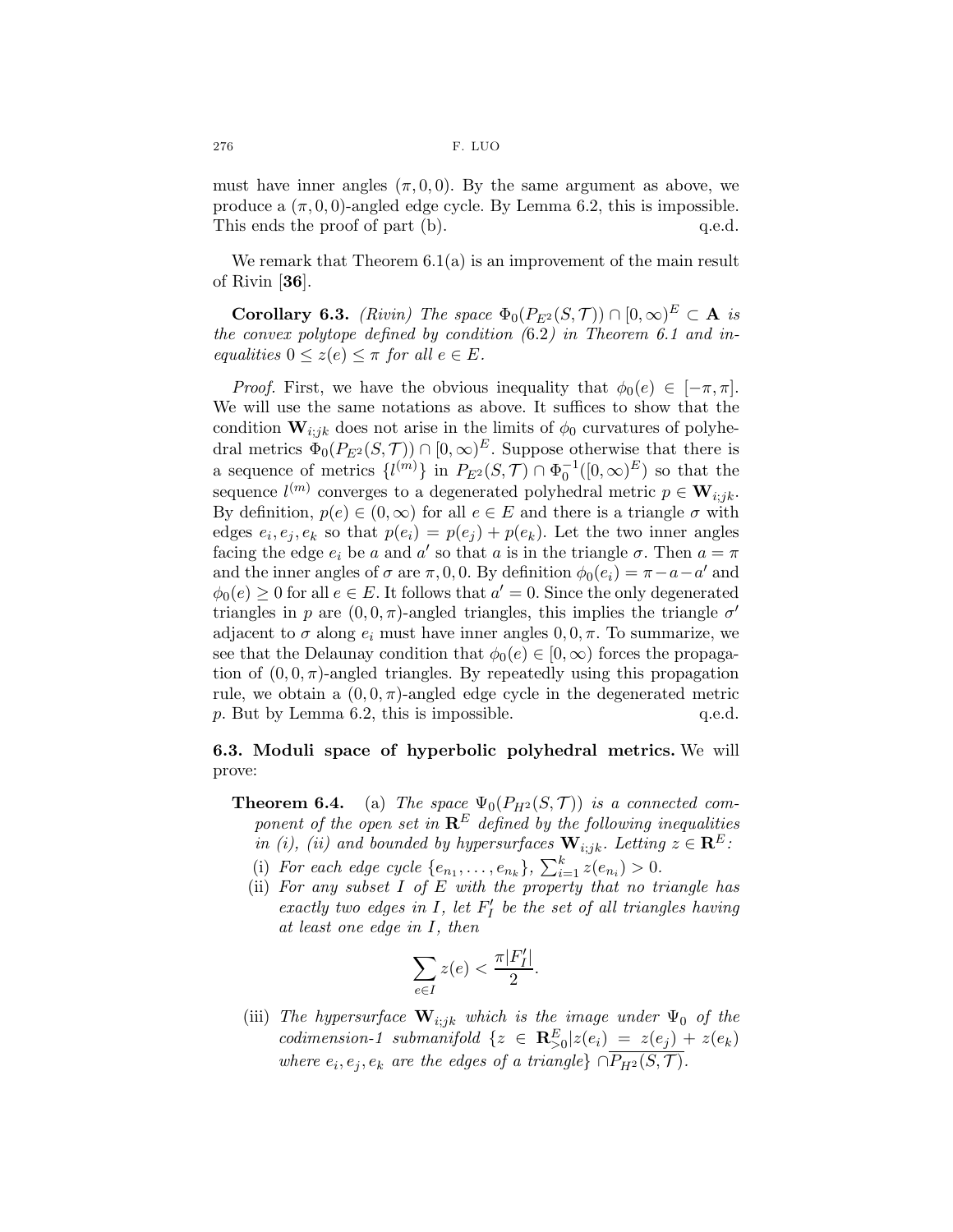(b) For  $h \leq -1$ , the space  $\Psi_h(P_{H^2}(S,T))$  is a connected component of the open set in  $\mathbf{R}^E$  bounded by  $\Phi_h(P_{F^2}(S,T))$  and inequalities (i) in part (a).

Proof. The proof of part (a) follows the same argument used in the proof of Theorem  $6.1(a)$ . We will use the same notations as in subsection 6.2. First by Leibon's rigidity theorem,  $\Psi_0$  is a smooth embedding. It follows that  $\Psi_0(P_{H^2}(S, \mathcal{T}))$  is an open connected set in  $\mathbb{R}^E$ . We need to determine its boundary. Take a sequence of points  $\{l^{(m)}\}$  converging to a boundary point p of  $P_{H^2}(S, \mathcal{T})$  in  $[0, \infty]^E$  so that the angles of each triangle (in T) in the metrics  $l^{(m)}$  converge and  $\Psi_0(l^{(m)})$  converges to w in  $\mathbb{R}^E$ . We will show that w lies either in a codimension-1 hyperplane defined by an equality in (i) or (ii), or w is in the hypersurface  $\mathbf{W}_{i;jk}$ . Furthermore, we prove that (i) and (ii) hold for points in  $P_{H^2}(S, \mathcal{T})$ .

There are four types of degenerated hyperbolic triangles  $(H1), \ldots,$  $(H4)$  that appear in the degenerated metric p as discussed in §6.1 and figure 5. In the proof below, all edge lengths and angles are measured in the degenerated metric p.

**Lemma 6.5.** In the type (H1) degeneration where  $p(e) = \infty$  for some edge e, there exists an edge cycle  $\{e_{n_1}, \ldots, e_{n_k}; \sigma_1, \ldots, \sigma_k\}$  so that the lengths of  $e_{n_i}$  are infinite and the angle between  $e_{n_i}, e_{n_{i+1}}$  in the triangle  $\sigma_i$  is 0.

*Proof.* Take a triangle  $\sigma$  adjacent to e. Then by triangle inequality for edge lengths of a triangle, there is another edge  $e'$  in  $\sigma$  so that  $p(e') = \infty$ and the angle between  $e, e'$  in  $\sigma$  is 0. Now considering the triangle  $\sigma'$ adjacent to  $\sigma$  along  $e'$  and repeating this process, we obtain an edge cycle  $\{e_{n_1}, \ldots, e_{n_k}\}$  so that the lengths of  $e_{n_i}$  are infinite and the angle between  $e_{n_i}, e_{n_{i+1}}$  in the triangle  $\sigma_i$ q.e.d.

We call the edge cycle in the lemma a  $(\infty, \infty, 0)$  edge cycle. For such an edge cycle, by the definition of  $\psi_0$ , the summation  $\sum_{i=1}^m \psi_0(e_{n_i})$  is equal to the summation  $\sum_{i=1}^{m} a_i$  where  $a_i$  is the angle between  $e_{n_i}$  and  $e_{n_{i+1}}$  in the triangle adjacent to both edges. Since  $a_i = 0$ , therefore  $\sum_{i=1}^{m} \psi_0(e_{n_i}) = 0$ . This shows that p is in the plane defined by the equality case of condition (i) for some edge cycle. It also shows that condition (i) holds for all hyperbolic polyhedral metrics in  $P_{H^2}(S, \mathcal{T})$ since  $a_i > 0$  for non-degenerated triangles.

In the type (H2) and (H3) cases that  $p(e) < \infty$  for all  $e \in E$  and some  $p(e') = 0$ , let  $I = \{e \in E | p(e) = 0\}$ . By the triangular inequalities, there is no triangle with exactly two edges in I. Take a triangle  $\sigma$  with inner angles  $\theta_i, \theta_j, \theta_k$  so that one of the edges of  $\sigma$  is in I. If all edges of the triangle are in I, then the sum  $\theta_i + \theta_j + \theta_k = \pi$ . In this case the sum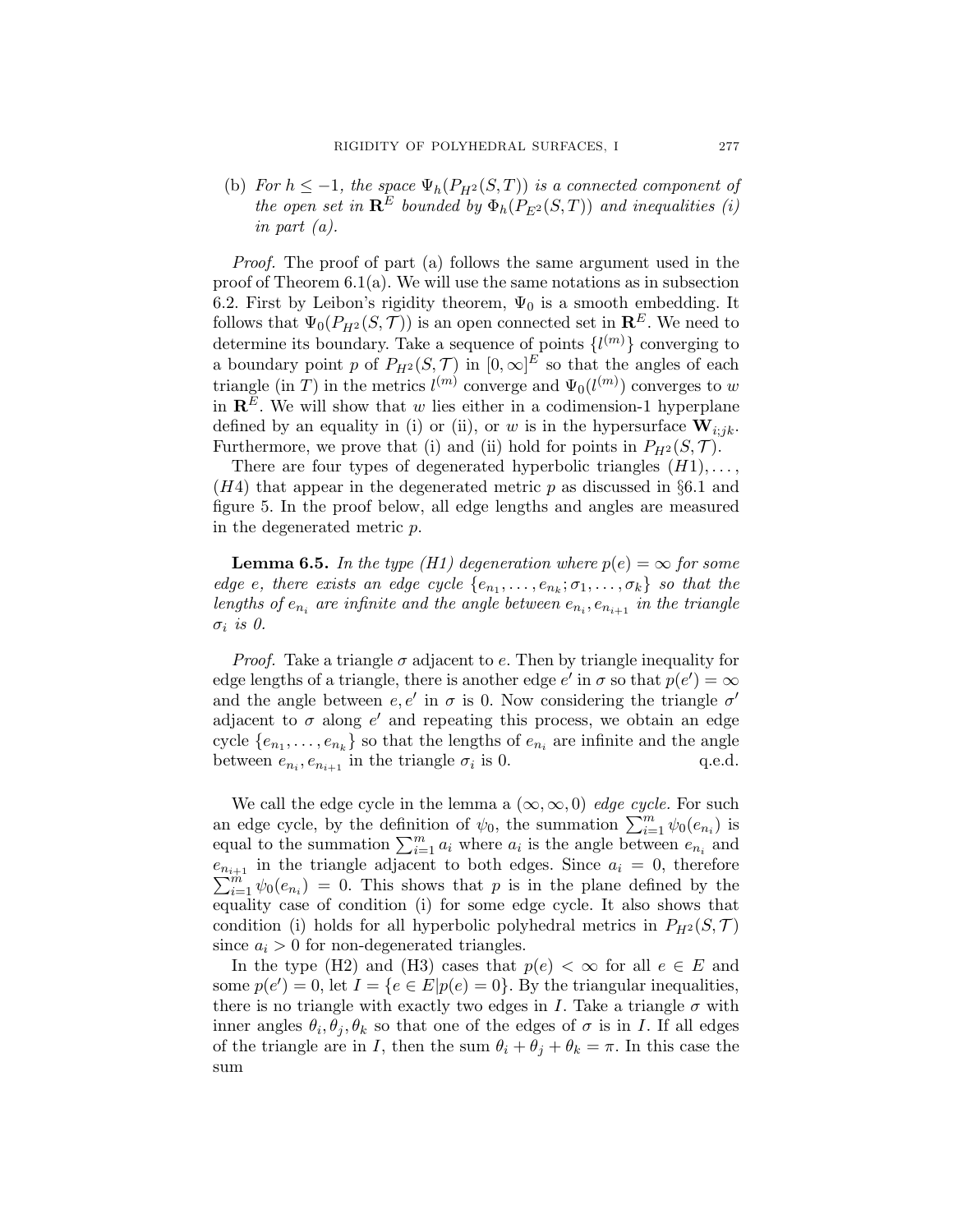278 F. LUO

(6.4) 
$$
(\theta_j + \theta_k - \theta_i)/2 + (\theta_i + \theta_k - \theta_j)/2 + (\theta_i + \theta_j - \theta_k)/2 = \pi/2.
$$

If only one edge of  $\sigma$  is in I, say the edge  $e_i$  facing  $\theta_i$  is in I, then by the assumption  $p(e_i) = 0$  and  $p(e_j) = p(e_k) > 0$ . The assumption implies that  $\theta_i = 0$  and  $\theta_j + \theta_k = \pi$ . Thus

(6.5) 
$$
(\theta_j + \theta_k - \theta_i)/2 = \pi/2.
$$

Now the summation  $\sum_{e \in I} \psi_0(e)$  can be expressed as

$$
\sum_{\sigma; e_i, e_j, e_k \in I} ((\theta_j + \theta_k - \theta_i)/2 + (\theta_i + \theta_k - \theta_j)/2 + (\theta_i + \theta_j - \theta_k)/2)
$$

$$
+\sum_{\sigma:e_i\in I,e_j\notin I}(\theta_j+\theta_k-\theta_i)/2,
$$

where the first sum is over all triangles  $\sigma$  whose three edges  $e_i, e_j, e_k$  are in I and the second sum is over all triangles  $\sigma$  with exactly one edge  $e_i$ in  $I$ . Equalities  $(6.4)$  and  $(6.5)$  show that in both cases the contribution to  $z(e)$ 's from each triangle is  $\pi/2$ . It follows that  $\sum_{e \in I} \psi_0(e) = \pi |F_I'|/2$ , i.e.,  $p$  lies in the plane defined by the equality case of condition (ii). This also shows that the inequality in condition (ii) holds for all metrics in  $P_{H^2}(S,\mathcal{T})$  since (6.4) and (6.5) become strictly less than  $\pi/2$  for nondegenerated hyperbolic triangles.

In the type (H4) degeneration, by definition,  $w \in W_{i,j,k}$ .

To prove part (b), by Theorem 4.1,  $\Psi_h: P_{H^2}(S, \mathcal{T}) \to \mathbf{R}^E$  is a smooth embedding and its image is an open subset of  $\mathbb{R}^E$ . It remains to find the boundary points of  $\Psi_h(P_{H^2}(S, \mathcal{T}))$  in  $\mathbb{R}^E$ . Take a sequence of metrics  $\{l^{(m)}\}$  converging to a boundary point p of  $P_{H^2}(S, \mathcal{T})$  in  $[0, \infty]^E$  so that angles of the triangle (in T) in metrics  $l^{(m)}$  converge and  $\Psi_h(l^{(m)})$ converges to w in  $\mathbb{R}^E$ . We will show that w is either in  $\Phi_h(P_{E^2}(S, \mathcal{T}))$ or in an affine surface defined by the equality case of (i) for some edge cycle. Furthermore, we will prove that (i) holds. There are four types of degenerations of hyperbolic triangles in  $p$  according to  $\S6.1$ . If  $p$  contains a triangle of type (H1) where there is an edge e so that  $p(e) = \infty$ , then by Lemma 6.5 there exists an edge cycle of type  $(\infty, \infty, 0)$ . Then by the same argument as in the proof of Theorem 5.3 and identity  $(5.1)$   $(\S 5.5)$ case 2) where  $\cosh(t)$  is replaced by  $\cos(t)$  and  $\lim_{m\to\infty} a_i^{(m)} = 0$ , we conclude that  $\sum_{i=1}^{m} \psi_h(e_{n_i}) = 0$  along the edge cycle. Thus the point w is in the plane defined by an equality in (i). The proof also shows that (i) holds for all edge cycles due to  $\int_0^{\frac{b+c-a}{2}} \cos^h(t)dt + \int_0^{\frac{c+a-b}{2}} \cos^h(t)dt > 0$ for  $a, b, c \in (0, \pi)$  and  $a + b + c < \pi$ .

If p satisfies  $p(e) < \infty$  for all  $e \in E$  and contains a triangle of type (H2), i.e., there are two edges  $e', e''$  with  $p(e') = 0$  and  $p(e'') > 0$ , we find a triangle  $\sigma$  with three edges  $e_i, e_j, e_k$  so that  $p(e_i) = 0$  and  $p(b_i) = p(e_k) > 0$ . Let the inner angles of  $\sigma$  be  $a, b, c$  so that  $a$  is facing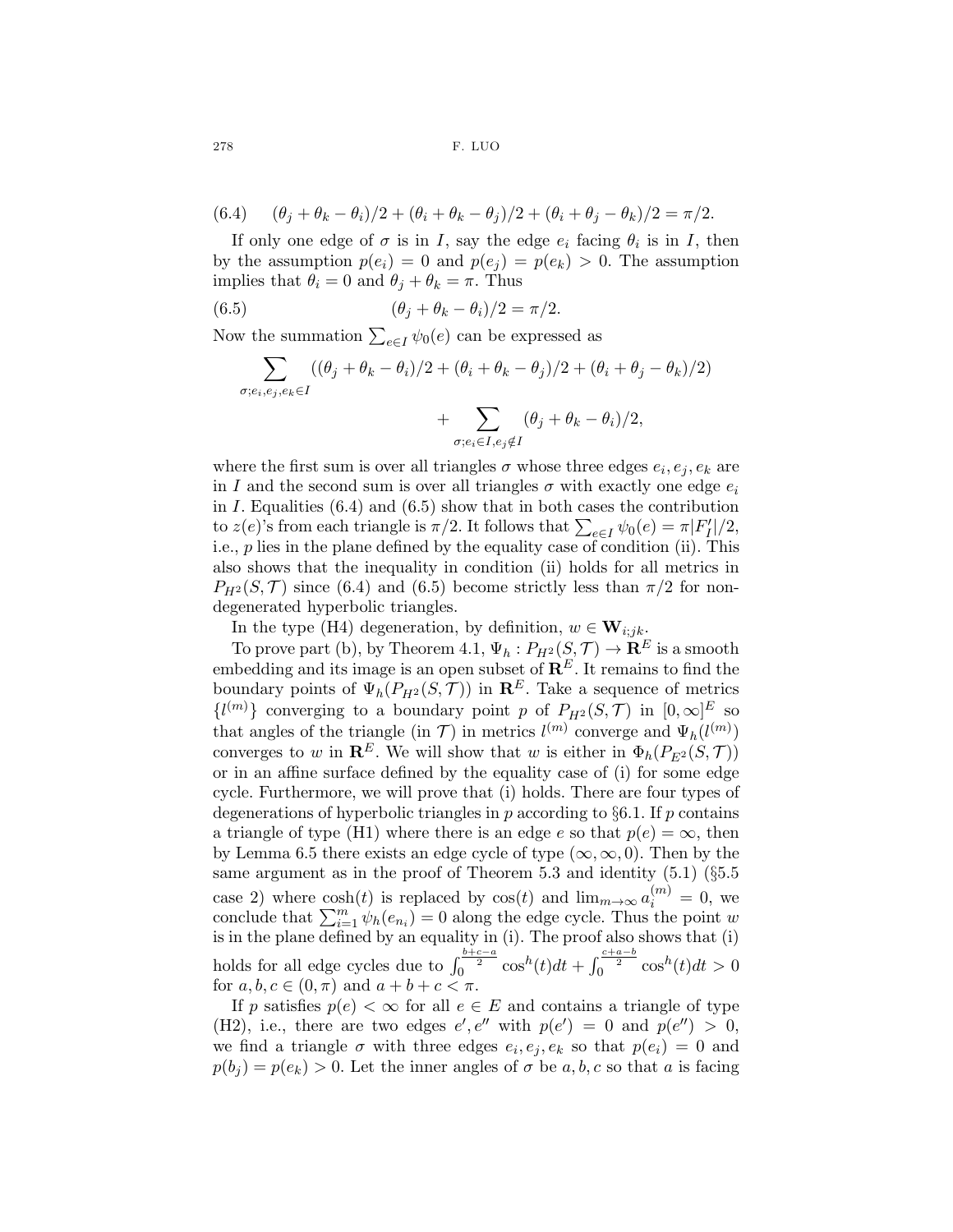$e_i$ . Let  $\sigma'$  be the triangle adjacent to  $\sigma$  along  $e_i$  so that the inner angles are  $a', b', c'$  with a' facing  $e_i$ . Then by the choice of  $\sigma$ ,  $a = 0$  and  $b+c = \pi$ . On the other hand,

$$
\psi_h(e_i) = \int_0^{\frac{b+c-a}{2}} \cos^h(t)dt + \int_0^{\frac{b'+c'-a'}{2}} \cos^h(t)dt.
$$

By the assumption  $\frac{b+c-a}{2}$  is  $\pi/2$ . Due to the divergence of  $\int_0^{\pi/2} \cos^h(t)dt$ for  $h \leq -1$  and the assumption that  $\psi_h(e_i)$  is finite, we must have  $b'+c'-a'=-\pi$ . By the assumption that  $a', b', c' \geq 0$  and  $a'+b'+c' \leq \pi$ , we must have  $(a', b', c') = (\pi, 0, 0)$ . Now by the same argument applied to  $b' = 0$ , we produce a new  $(0, 0, \pi)$ -angled triangle adjacent to  $\sigma'$ . In this way, we obtain a  $(0, 0, \pi)$ -angled edge cycle in the triangulation. By Lemma 6.2, this is impossible, i.e., type  $(H2)$  degenerated metric p does not occur.

If all edges in the  $p$  metric have zero length, then each triangle degenerates to a Euclidean triangle. Evidently if  $a + b + c = \pi$ , then  $(a+b-c)/2 = \pi/2 - c$ . Thus  $\int_0^{(a+b-c)/2} \cos^h(t) dt = \int_0^{\pi/2-c} \cos^h(t) dt =$  $\int_{c}^{\pi/2} \sinh(t) dt$ . Thus  $\psi_h(e) = \phi_h(e)$ . It follows that w is in the image  $\Phi_h(P_{E^2}(S, \mathcal{T})).$ 

In the last case all edge lengths are in  $(0, \infty)$  and p contains a triangle of type (H4), i.e., there is a triangle  $\sigma$  with edges  $e_i, e_j, e_k$  so that  $p(e_i) = p(e_i) + p(e_k)$ . Then the inner angles of  $\sigma$  are  $\pi, 0, 0$ . By the same argument as in the type (H2) degeneration, due to  $h \leq -1$ , we see that the triangle adjacent to  $\sigma$  along  $e_i$  (also,  $e_i, e_k$ ) has inner angles  $0, 0, \pi$ . It follows that there must be a  $(0, 0, \pi)$ -edge cycle in p. This again contradicts Lemma 6.2. q.e.d.

**Corollary 6.6.** *(Leibon)* The space  $\Psi_0(P_{H^2}(S, \mathcal{T})) \cap (0, \pi]^{E}$  is a convex polytope defined by condition (ii) in Theorem  $6.4(a)$ .

Proof. It suffices to show that for the Delaunay condition where  $\phi_0(e) \in (0, \pi]$ , both constraints (i) and (iii) in Theorem 6.4 are not necessary.

First of all, we show that condition (iii)  $W_{i,jk}$  does not arise in the limits of Delaunay polyhedral metrics. Suppose otherwise that there is a sequence of metrics  $\{l^{(m)}\}$  converging to  $p$  in  $P_{H^2}(S, \mathcal{T}) \cap \Psi_0^{-1}((0, \pi]^E)$  so that the angles of each triangle in metrics  $l^{(m)}$  converge and the sequence  $\Psi_0(l^{(m)})$  converges to a point  $w \in \mathbf{W}_{i,j,k}$ . In the degenerated metric p, let  $a, b, c$  be the inner angles in the triangle  $\sigma$  facing the edges  $e_i, e_j, e_k$  and let  $a', b', c'$  be angles of the triangle  $\sigma'$  adjacent to  $\sigma$  along  $e_i$  so that  $a, a'$ are facing  $e_i$ . Then  $(a, b, c) = (\pi, 0, 0)$  and  $(b + c - a)/2 = -\pi/2$ . Since  $\psi_0(e_i) = \frac{1}{2}(b+c-a+b'+c'-a') \ge 0$  and  $(b'+c'-a') \le \pi$ , it follows that  $(b' + c' - a')/2 = \pi/2$ . This in turn implies that  $\{a', b', c'\} = \{0, 0, \pi\}$ with  $a' = 0$ . In summary, the Delaunay condition that  $\psi_0(e) \in [0, \pi]$ forces the propagation of  $(0, 0, \pi)$  angled triangles. By repeatedly using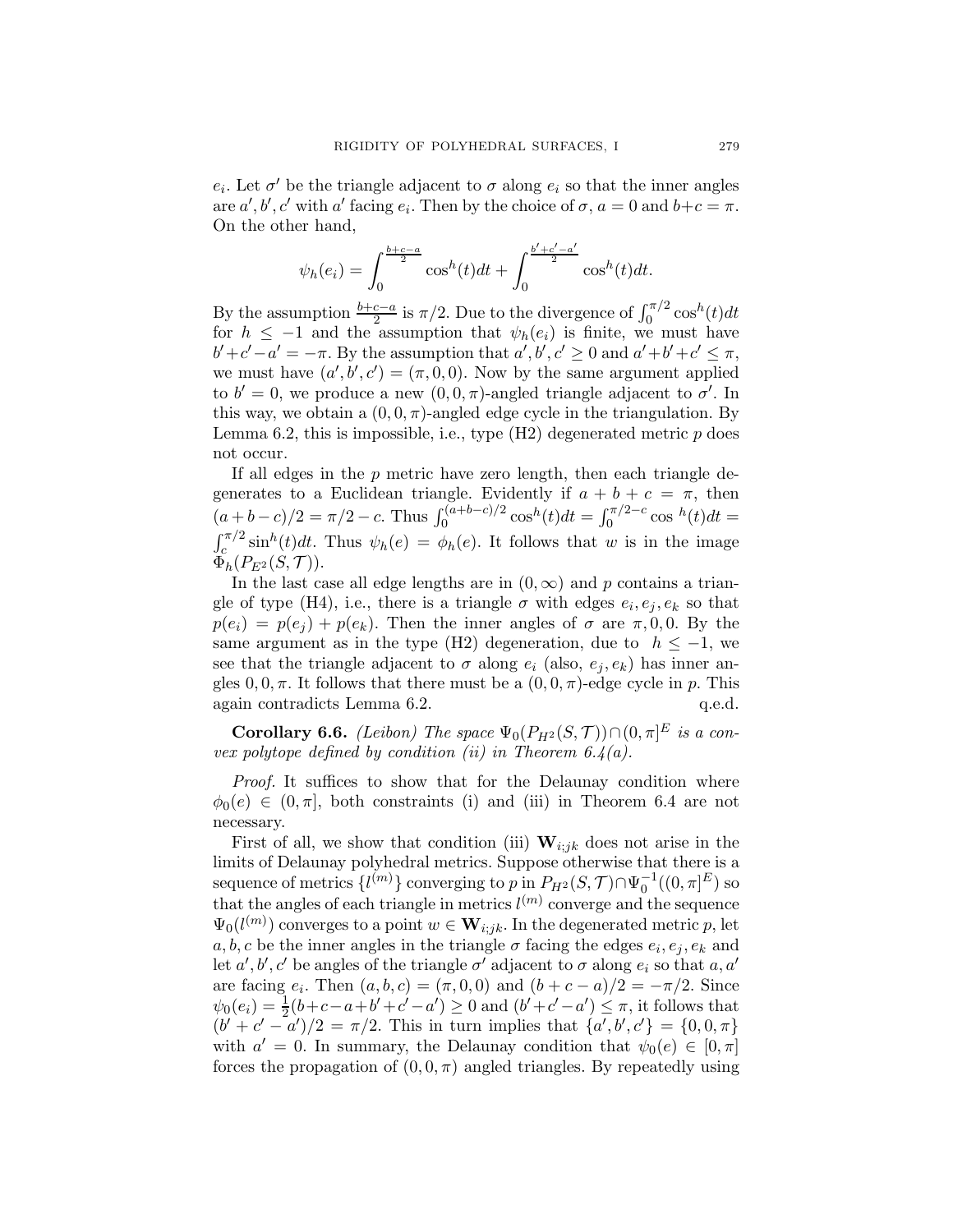this propagation rule, we construct a  $(0,0,\pi)$ -angled edge cycle in the degenerated metric p. But by Lemma 6.2, this is impossible. Finally, it is clear that condition (i) follows from the Delaunay condition that  $\psi_0(e) > 0.$  q.e.d.

6.4. The moduli space of spherical polyhedral surfaces. In this section we investigate the space of all spherical polyhedral metrics on  $(S, \mathcal{T})$  in terms of the  $\phi_h$  curvature for  $h = 0$  and  $h \leq -1$ .

A *degenerated* spherical polyhedral metric  $l$  on a triangulated surface  $(S,\mathcal{T})$  is a point in the boundary of  $P_{S^2}(S,\mathcal{T}) \subset \mathbb{R}^E$ , i.e., one of the triangles is degenerated. A degenerated spherical polyhedral metric is called a *bubble* if all triangles in the metric are of types  $(S1)$  and  $(S2)$ introduced in §6.1. Since a type (S2) triangle is represented by a region in the 2-sphere bounded by two geodesics of length  $\pi$ , i.e., a secant, geometrically a bubble polyhedral surface is obtained by taking a finite set of secants and identifying edges in pairs. Let  $\mathbf{W}_{i,jk} = \Phi_0(Y)$  where  $Y = \{z \in (0, \pi)^{\underline{E}} | z(e_i) = z(e_j) + z(e_k) \text{ where } e_i, e_j, e_k \text{ form the edges }$ of a triangle}  $\cap \overline{P_{S^2}(S, \mathcal{T})}$ . Similarly, let  $U_{ijk} = \Phi_0(Z)$  where  $Z = \{z \in \mathcal{T} \mid z \in \mathcal{T} \}$  $(0,\pi)^E|z(e_i) + z(e_j) + z(e_k) = 2\pi$  where  $e_i, e_j, e_k$  form the edges of a triangle} ∩  $\overline{P_{S^2}(S,\mathcal{T})}$ . Both of them are codimension-1 hypersurfaces in  $\mathbf{R}^E$ .

**Theorem 6.7.** Suppose  $(S, \mathcal{T})$  is a closed triangulated connected surface so that  $E$  is the set of all edges in the triangulation.

(a) The space  $\Phi_0(P_{S^2}(S, \mathcal{T}))$  of all  $\phi_0$  curvatures of spherical polyhedral metrics on  $(S, \mathcal{T})$  is a connected component of the open set in  $\mathbf{R}^E$  bounded by the hypersurfaces  $\mathbf{W}_{i,jk}, \mathbf{U}_{ijk}$  and defined by the following set of linear inequalities: for any disjoint sets  $I, J \subset E$ so that no triangle  $\sigma \in T$  has exactly three edges in J, or exactly two edges in  $I \cup J$ ,

(6.6) 
$$
\sum_{e \in I} z(e) - \sum_{e \in J} z(e) < \pi |G(I, J)| - \pi |F(I)| + \pi (|I| - |J|),
$$

where  $F(I)$  consists of all triangles with all three edges in I and  $G(I, J)$  consists of all triangles with either (1) two edges in J and one edge in I or  $(2)$  exactly one edge in J and the other two edges not in I.

(b) Let  $h \leq -1$ . The space  $\Phi_h(P_{S^2}(S, \mathcal{T}))$  of all  $\phi_h$  curvatures of spherical polyhedral metrics on  $(S, \mathcal{T})$  is a connected component of the open set in  $\mathbf{R}^E$  bounded by the  $\Phi_h$  images of the bubble degenerated spherical surfaces.

**6.4.1. Proof of Theorem 6.7(a).** By Theorem 4.1(a), the map  $\Phi_0$ :  $P_{S^2}(S,\mathcal{T}) \rightarrow \mathbb{R}^E$  is a smooth embedding. It remains to analyze the boundary of the open set  $\Omega = \Phi_0(P_{S^2}(S, \mathcal{T}))$  in  $\mathbb{R}^E$ . To this end, take a sequence  $\{l^{(m)}\}$  in  $P_{S^2}(S, \mathcal{T})$  converging to a point  $p \in \overline{P_{S^2}(S, \mathcal{T})}$  –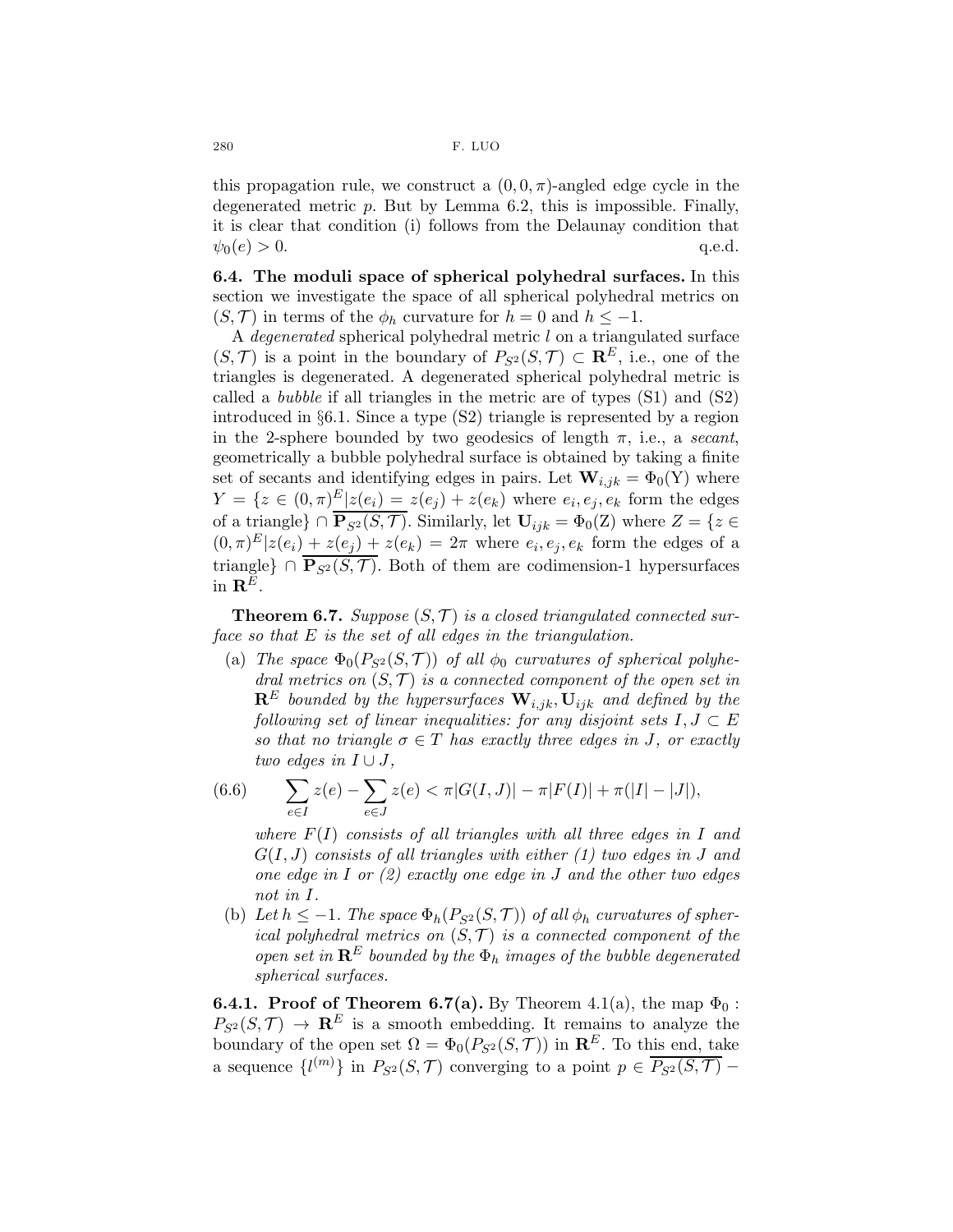$P_{S^2}(S, \mathcal{T})$  so that the angles of each triangle in metrics  $l^{(m)}$  in  $\mathcal{T}$  converge and  $\Phi_0(l^{(m)})$  converges to a point  $w \in \partial\Omega$ . If all edge lengths in the degenerated metric p are in the open interval  $(0, \pi)$ , then all degenerated triangles in the metric  $p$  are of types  $(S5)$  or  $(S6)$  due to the classification in §6.1. Thus by definition  $w \in \mathbf{W}_{i,jk}$  or  $w \in \mathbf{U}_{ijk}$  for some  $e_i, e_j, e_k$ forming edges of a triangle in  $T$ . Now if some edge lengths in the metric p are 0 or  $\pi$ , let

and

$$
I=\{e\in E|p(e)=0\}
$$

$$
J = \{e \in E | p(e) = \pi\}.
$$

We have  $I \cap J = \emptyset$  and  $I \cup J \neq \emptyset$ . Furthermore, the triangle inequality and  $l_1 + l_2 + l_3 \leq 2\pi$  for edge lengths imply that no triangle  $\sigma \in T$ has all edges in J, or exactly two edges in  $I \cup J$ . We claim that (6.6) becomes an equality for this choice of  $I, J$ . Furthermore, we shall prove that (6.6) holds for all metrics in  $P_{S^2}(S, \mathcal{T})$ .

In the proof below, all edge lengths and angles are measured in the degenerated metric p. Consider a triangle  $\sigma$  with an edge in  $I \cup J$ . Let  $\theta_i, \theta_j, \theta_k$  be the inner angles and  $e_i, e_j, e_k$  be the edges in  $\sigma$  so that  $\theta_r$ faces  $e_r$ . There are four possibilities: (I) all edges of  $\sigma$  are in I; (II) one edge of  $\sigma$  is in I and the other two edges are in J; (III) one edge of  $\sigma$ is in I and the other two are not in  $I \cup J$ ; and (IV) one edge of  $\sigma$  is in J and the other two are not in  $I \cup J$ . We will analyze the angles  $\theta_r$  in each of these four cases.

Case I: All  $e_r$ 's are in I, and thus the triangle  $\sigma$  is of type (S1). We obtain

(6.7) 
$$
\theta_i + \theta_j + \theta_k = \pi.
$$

Furthermore, the left-hand side of (6.7) is strictly greater than  $\pi$  for non-degenerated spherical triangles.

Case II:  $e_i \in I$  and  $e_j, e_k \in J$ . Thus the triangle  $\sigma$  is of type (S2). Then, by the classification,

(6.8) 
$$
\theta_i - \theta_j - \theta_k = -\pi.
$$

Furthermore, the left-hand side of (6.8) is strictly greater than  $-\pi$  for non-degenerated spherical triangles.

Case III:  $e_i \in I$  and  $e_j, e_k \notin I \cup J$ . Then  $\sigma$  is of type (S3) so that

$$
\theta_i = 0.
$$

Furthermore, the left-hand side of (6.9) is strictly greater than 0 for non-degenerated triangles.

Case IV,  $e_i \in J$  and  $e_j, e_k \notin I \cup J$ . Then  $\sigma$  is of type (S4) and

$$
(6.10) \t -\theta_i = -\pi.
$$

Furthermore, the left-hand side of  $(6.10)$  is strictly greater than  $-\pi$  for non-degenerated triangles.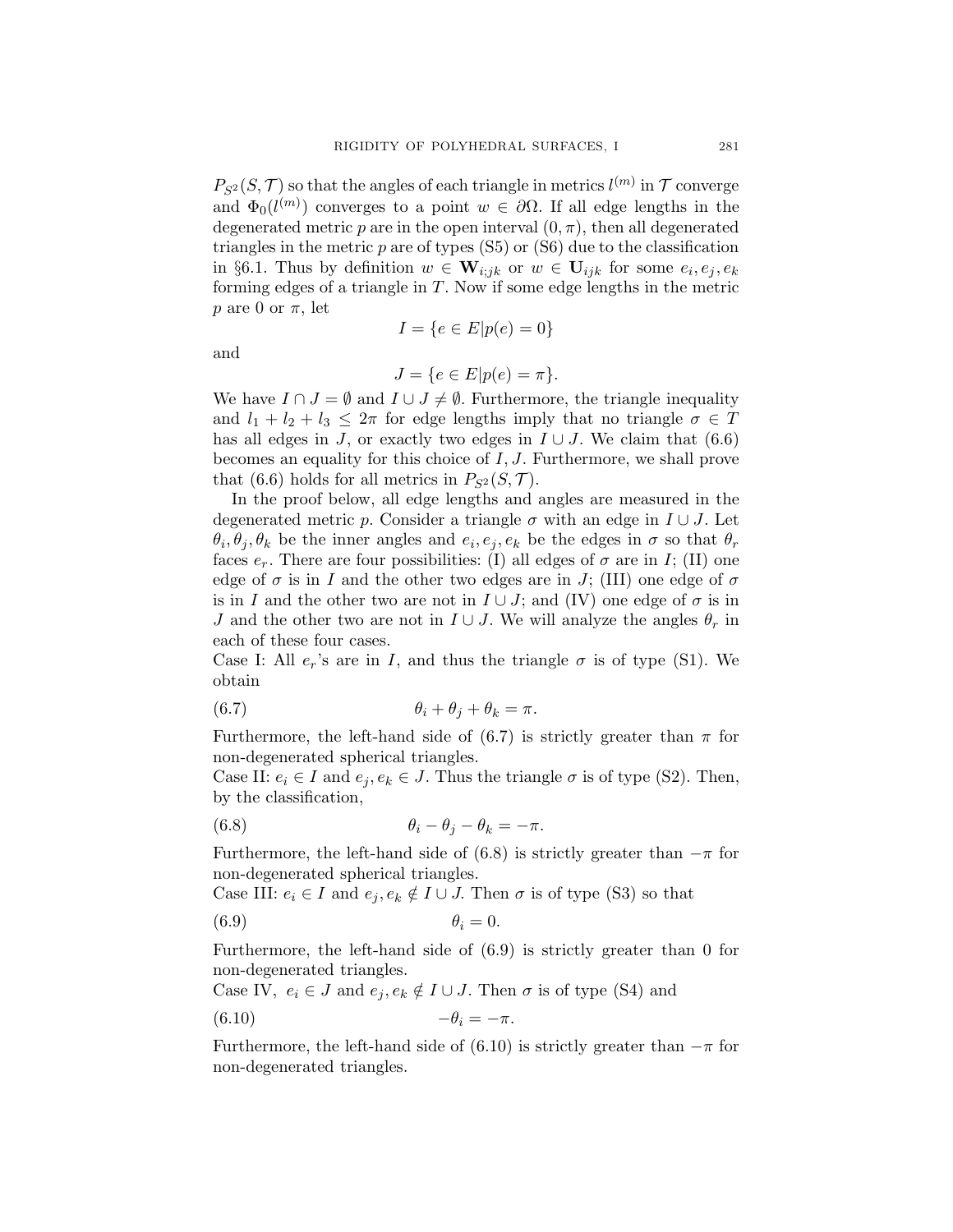282 F. LUO

Now the left-hand side of (6.6) can be expressed as

$$
(6.11)\ \sum_{e \in I} \phi_0(e) - \sum_{e \in J} \phi_0(e) = -\sum_{e \in I} (\alpha + \beta) + \sum_{e \in J} (\alpha + \beta) + \pi(|I| - |J|)
$$

where  $\alpha, \beta$  are angles facing the edge e.

Break the first two summations in the right-hand side of (6.11) into groups according to the triangles of cases I, II, III, and IV. Then

(6.12) 
$$
- \sum_{e \in I} (\alpha + \beta) + \sum_{e \in J} (\alpha + \beta)
$$

$$
= - \sum_{\sigma \in \text{ case } I} (\theta_i + \theta_j + \theta_k) - \sum_{\sigma \in \text{ case } II} (\theta_i - \theta_j - \theta_k)
$$

$$
- \sum_{\sigma \in \text{ case } III} \theta_i - \sum_{\sigma \in \text{ case } IV} (-\theta_i).
$$

By equalities (6.7)–(6.10), the expression (6.12) is  $-\pi|F(I)|+\pi|G(I\cup J)|$ . This verifies that the condition (6.6) becomes an equality for the degenerated metric p. On the other hand, for a non-degenerated spherical triangle, the left-hand sides of  $(6.7)$ – $(6.10)$  become strictly greater than the right-hand side. Thus the above argument shows (6.11) is strictly less than  $\pi |G(I \cup J)| - \pi |F(I)|$  for any metric in  $P_{S^2}(S, \mathcal{T})$ , i.e., (6.6) holds for non-degenerated metrics.

**6.4.2.** A proof of Theorem 6.7(b). By Theorem 4.1(a), the map  $\Phi_h$ :  $P_{S^2}(S,\mathcal{T}) \rightarrow \mathbf{R}^E$  is a smooth embedding. To prove Theorem 6.7(b), we need to show that boundary points of  $\Phi_h(P_{S^2}(S, \mathcal{T}))$  in  $\mathbb{R}^E$  come from the images of the bubbled metrics under  $\Phi_h$ . To this end, take a sequence of points  $\{l^{(m)}\}$  in  $P_{S^2}(S, \mathcal{T})$  converging to a point  $p \in$  $\overline{P_{S^2}(S,\mathcal{T})} - P_{S^2}(S,T) \subset [0,\infty]^E$  so that inner angles of each triangle in metrics  $l^{(m)}$  in  $\mathcal T$  converge and  $\Phi_h(l^{(m)})$  converge to  $w \in \mathbb{R}^E$ . The goal is to show that all triangles in the metric  $p$  are of types  $(S1)$  or  $(S2)$ . All angles are measured in the metric p below.

**Lemma 6.8.** If  $\alpha$  and  $\beta$  are two angles facing an edge so that  $\alpha \in \mathbb{R}$  ${0, \pi}, \text{ then } \beta = \pi - \alpha \in \{0, \pi\}.$ 

Indeed, this is due to the assumption that  $\int_{\alpha}^{\pi/2} \sin^h(t) dt +$  $\int_{\beta}^{\pi/2} \sin^h(t) dt \in \mathbf{R}$  and both integrals  $\int_0^{\pi/2} \sin^h(t) dt$  and  $\int_{\pi}^{\pi/2} \sin^h(t) dt$ diverge.

**Proposition 6.9.** No triangle in p has inner angles equal to 0 or  $\pi$ .

*Proof.* We begin by introducing some terminologies. If  $\theta \in \{0, \pi\}$  and  $l \in [0, \pi]$ , by a  $[\theta, l]$ -triangle we mean a degenerated spherical triangle with one inner angle  $\theta$  so that the length of the opposite edge is l. Thus, it suffices to show that there are no  $[\theta, l]$ -triangles in p. Suppose otherwise, by Lemma 6.8, p contains both  $[0, l]$ - and  $[\pi, l]$ -triangles. Let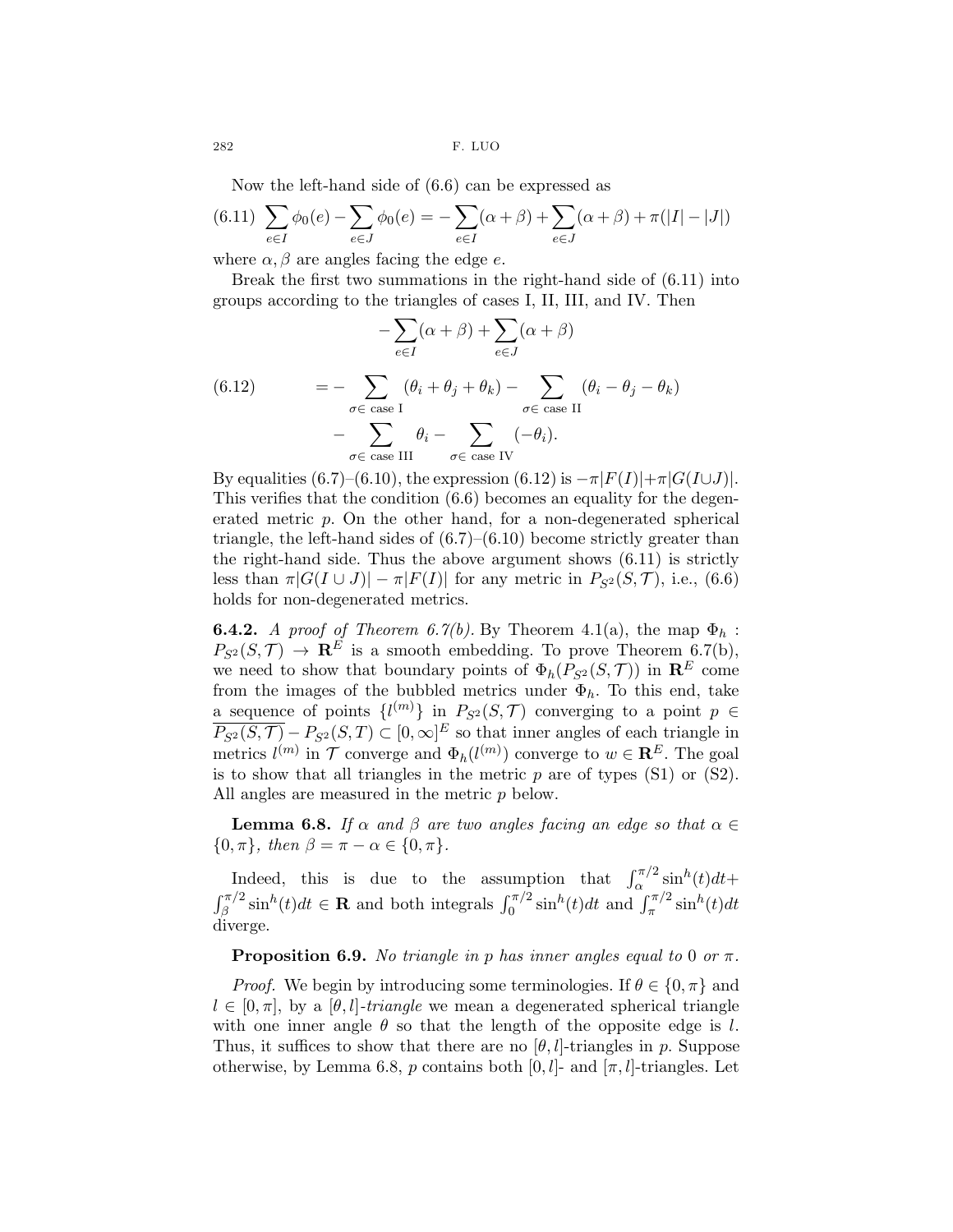$\sigma$  be such a triangle of angles  $\theta_1, \theta_2, \theta_3$  and opposite edge lengths  $l_1, l_2, l_3$ where  $\theta_1 = 0$  or  $\pi$ . We will discuss three cases according to  $l_1 = \pi$ , 0 or is in  $(0, \pi)$ .

Case 1:  $l_1 = \pi$ . By Lemma 6.8, we may assume that  $\theta_1 = 0$ , i.e.,  $\sigma$  is a  $[0, \pi]$ -triangle. According to the classification in subsection 6.1, the type of a  $[0, \pi]$ -triangle is (S2) so that the inner angles  $(\theta_1, \theta_2, \theta_3) = (0, 0, \pi)$ and the opposite edge lengths  $(l_1, l_2, l_3) = (\pi, 0, \pi)$ . Let  $\tau$  be the triangle adjacent to the  $l_3$ -th edge of  $\sigma$  and let  $\beta$  be the angle in  $\tau$  facing the l<sub>3</sub>-th edge. By Lemma 6.8,  $\beta = \pi - \theta_3 = 0$ . Thus  $\tau$  is a [0,  $\pi$ ]-triangle. In summary, we see that  $[0, \pi]$ -triangles propagate through one of its edges. In particular, there exists an edge cycle so that each triangle in the cycle is a  $[0, \pi]$ -triangle. Since the inner angles of a  $[0, \pi]$ -triangle are  $0, 0, \pi$  and by Lemma 6.8, this edge cycle is a  $\{0, 0, \pi\}$ -angled edge cycle. According to Lemma 6.2, this is impossible. Therefore, there are no  $[0, \pi]$ -triangle in p. By Lemma 6.8, there are no  $[\pi, \pi]$ -triangles in the metric p.

Case 2:  $l_1 = 0$ . By Lemma 6.8, we may assume that  $\sigma$  is a  $[\pi, 0]$ -triangle where  $\theta_1 = \pi$  and  $l_1 = 0$ . According to the classification in subsection 6.1, the type of  $\sigma$  must be either (S1) or (S2). If  $\sigma$  is of type (S2), then its angles and lengths are:  $(\theta_1, \theta_2, \theta_3) = (\pi, \pi, \pi)$  and  $(l_1, l_2, l_3) = (0, \pi, \pi)$ . Thus  $\sigma$  is a  $[\pi, \pi]$ -triangle. This is impossible by case 1. Thus  $\sigma$  must be of type (S1). In this case, the angles of  $\sigma$  must be  $(\theta_1, \theta_2, \theta_3) = (\pi, 0, 0)$ and lengths  $(l_1, l_2, l_3) = (0, 0, 0)$ . Let  $\tau$  be the triangle adjacent to  $\sigma$ along the *l*<sub>2</sub>-th edge. Then due to  $\theta_2 = 0$  and Lemma 6.8, the angle of  $\tau$ facing the  $l_2$ -th edge is  $\pi$ . It follows that  $\tau$  is a  $[\pi, 0]$ -triangle. Thus we see that a  $[\pi, 0]$ -triangle propagates through one of its edges. Therefore, we obtain an edge cycle so that all triangles in the cycle are of type  $[\pi, 0]$ . By the analysis above, each such  $[\pi, 0]$ -triangle of type (S1) has inner angles  $0, 0, \pi$ . Therefore, we obtain a  $\{0, 0, \pi\}$ -angled edge cycle. This contradicts Lemma 6.2. Using Lemma 6.8, we see that there are no  $[0, 0]$ -triangles in  $p$ .

Case 3:  $l_1 \in (0, \pi)$ . By Lemma 6.8, we may assume that  $\sigma$  is a  $[0, l_1]$ triangle. According to the classification of degenerated triangles, the triangle  $\sigma$  must be of types (S3), (S4), or (S5).

If  $\sigma$  is of type (S3), then  $(\theta_1, \theta_2, \theta_3) = (0, \pi, 0)$  and  $(l_1, l_2, l_3) =$  $(l_1, l_1, 0)$ . Thus  $\sigma$  is also a [0, 0]-triangle. According to case 2, this cannot occur.

If  $\sigma$  is of type (S4), then  $(\theta_1, \theta_2, \theta_3) = (0, 0, \pi)$  and  $(l_1, l_2, l_3) = (l_1, \pi$  $l_1, \pi$ ). This implies that  $\sigma$  is a  $[\pi, \pi]$ -triangle which is impossible by case 1.

Thus the type of  $\sigma$  must be (S5) so that  $(\theta_1, \theta_2, \theta_3) = (0, 0, \pi)$  and  $(l_1, l_2, l_3) = (l_1, l_2, l_1 + l_2) \in (0, \pi)^3$ . Let  $\tau$  be a triangle adjacent to  $\sigma$ along the  $l_3$ -th edge. Due to  $\theta_3 = \pi$  and Lemma 6.8, the inner angle of  $\tau$  facing the l<sub>3</sub>-th edge must be 0. Thus  $\tau$  is a [0, l<sub>3</sub>]-triangle where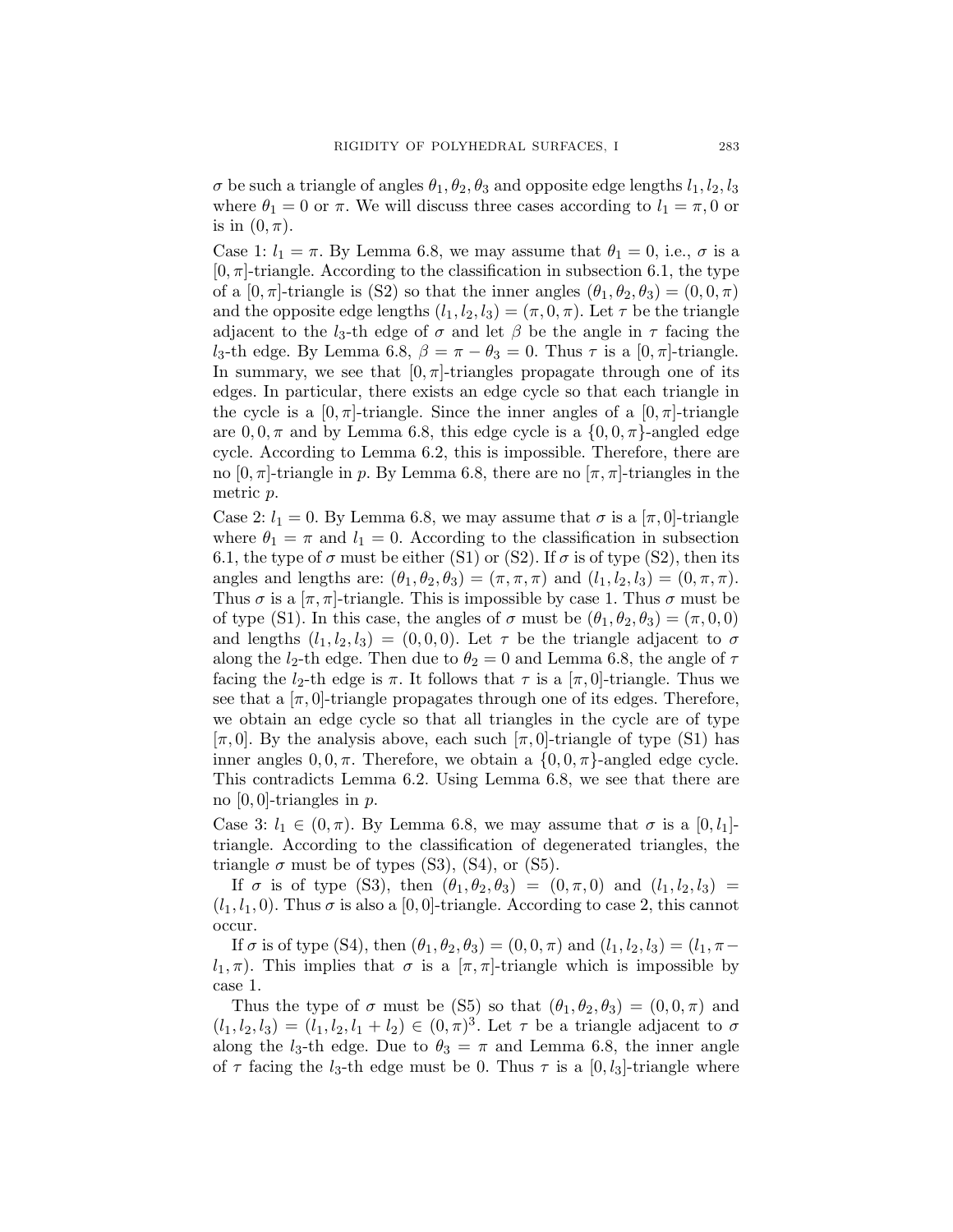$l_3 \in (0, \pi)$ . Thus a type (S5) [0, l<sub>1</sub>]-triangle propagates through one of its edges. By the discussion above, a type  $(S5)$ ,  $[0, l_3]$ -triangle has inner angles  $0, 0, \pi$ , and it follows that there exists a  $\{0, 0, \pi\}$ -angled edge cycle in the metric p. This contradicts Lemma 6.2. q.e.d. cycle in the metric  $p$ . This contradicts Lemma 6.2.

Now to finish the proof, we see that all degenerated triangles in  $p$  are of types  $(S1)$  or  $(S2)$ . We claim all triangles in p are of types  $(S1)$  or (S2). This is due to the fact that any triangle adjacent to a triangle of types (S1) or (S2) along an edge must be degenerated (since all edge lengths of types (S1) and (S2) are 0 or  $\pi$ ). By assumption, these adjacent triangles must be of types (S1) or (S2). Since the surface is connected and the metric  $p$  is degenerated, it follows that all triangles in  $p$  are of types  $(S1)$  or  $(S2)$ .

## 7. Moduli spaces of polyhedral surfaces, II: circle packing metrics

In Thurston's notes [43], he showed that the space of all discrete curvatures  $k_0$  of Euclidean or hyperbolic circle packing metrics on a triangulated surface is a convex polytope. (Also see  $[15]$ ,  $[32]$ ,  $[30]$ ,  $[10]$ for different proofs.) The goal of this section is to give a description of the space of all  $k_h$  curvatures when  $h \leq -1$ .

Let  $(S, \mathcal{T})$  be a triangulated closed surface so that E and V are sets of all edges and vertices. Let  $CP_{K^2}(S, \mathcal{T})$  be the space of all circle packing metrics on  $(S, \mathcal{T})$  in  $K^2$  geometry where  $K^2 = \mathbf{S}^2, \mathbf{E}^2$ , or  $\mathbf{H}^2$ . Recall that  $K_h: CP_{K^2}(S, \mathcal{T}) \to \mathbf{R}^V$  sends a circle packing metric to its  $k_h$ -th discrete curvature.

**Theorem 7.1.** Suppose  $h \leq -1$  and  $(S, \mathcal{T})$  is a closed triangulated surface.

- (a) The space  $K_h(CP_{E^2}(S, \mathcal{T}))$  is a proper codimension-1 hypersurface in  $\mathbf{R}^V$ .
- (b) The space  $K_h(CP_{H^2}(S,\mathcal{T}))$  is an open set whose boundary is contained in  $K_h(CP_{E^2}(S,\mathcal{T}))$  in  $\mathbf{R}^V$ .

7.1. Degeneration of Euclidean and hyperbolic triangles. The following result on degeneration of triangles will be used to analyze the singularities that appear in the variational framework. Part of the lemma was proved already in [30] and [43].

**Lemma 7.2.** ([30], [43]). Suppose a Euclidean or hyperbolic triangle has edge lengths  $l_1, l_2, l_3$  and opposite angles  $\theta_1, \theta_2, \theta_3$ . Let  $\{i, j, k\} =$  $\{1, 2, 3\}$  and  $l_i = r_j + r_k$ .

(a) If the triangle is hyperbolic, then  $\theta_i \leq 2 \tan^{-1}(\frac{1}{\sqrt{2 \sin^{-1}(1-\frac{1}{\sqrt{2 \sin^{-1}(1-\frac{1}{\sqrt{2 \sin^{-1}(1-\frac{1}{\sqrt{2 \cos^{-1}(1-\frac{1}{\sqrt{2 \cos^{-1}(1-\frac{1}{\sqrt{2 \cos^{-1}(1-\frac{1}{\sqrt{2 \cos^{-1}(1-\frac{1}{\sqrt{2 \cos^{-1}(1-\frac{1}{\sqrt{2 \cos^{-1}(1-\frac{1}{\sqrt{2 \cos^{-1}(1-\frac{1}{\sqrt{2 \cos^{-1}(1-\frac$  $\frac{1}{2\sinh(r_i)}$ ). In particular,  $\lim_{r_i\to\infty} \theta_i(r_1,r_2,r_3) = 0$  so that the convergence is uniform in  $r = (r_1, r_2, r_3)$ .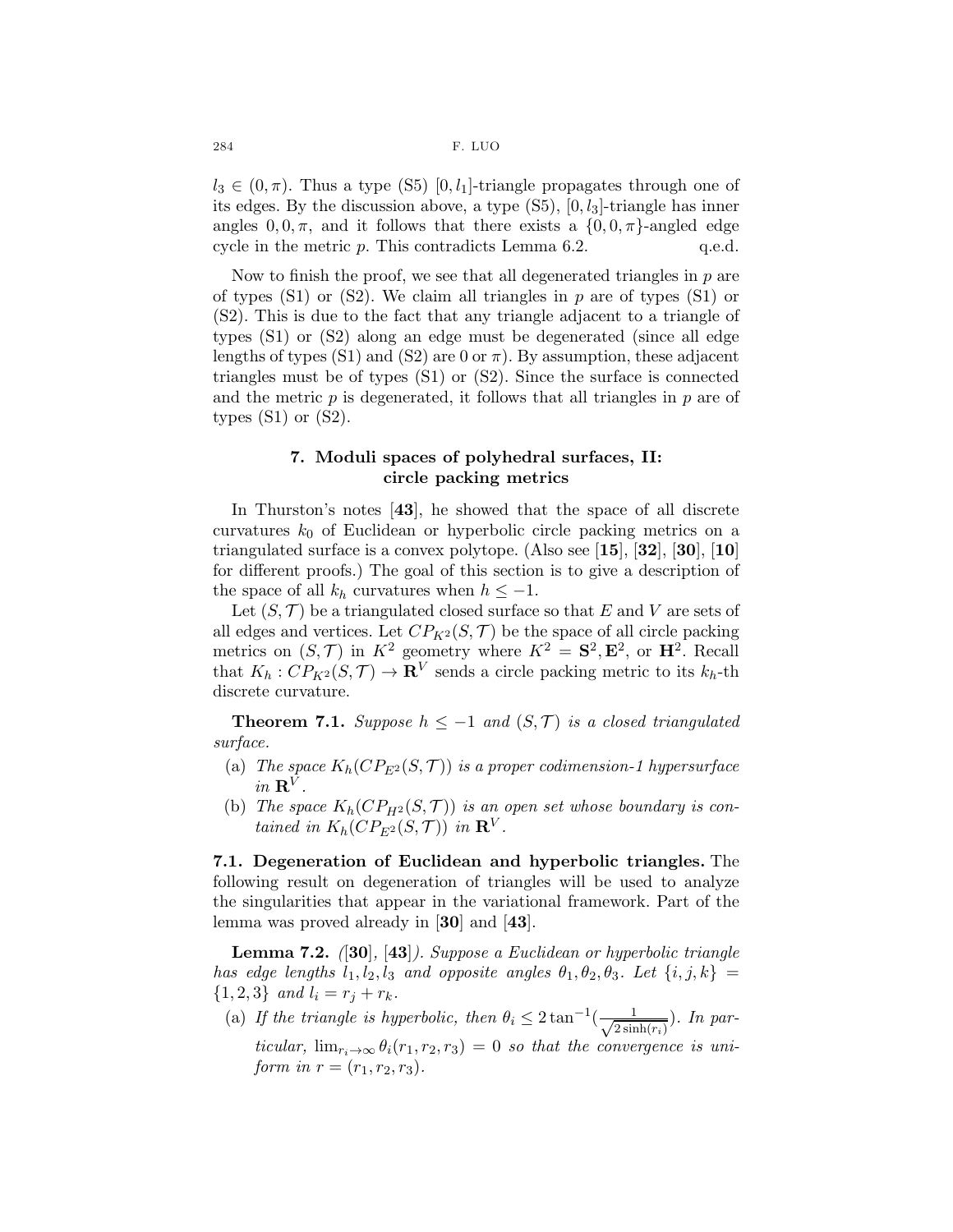- (b) If the triangle is hyperbolic and  $l_i \rightarrow \infty$ , then after taking a subsequence, one of  $l_i$  or  $l_k$ , say  $l_j$ , tends to  $\infty$ , so that the angle  $\theta_k$ between  $l_i$ -th and  $l_j$ -th edges tends to zero.
- (c) Suppose  $r_i \geq c$  for a fixed constant  $c > 0$ . Then  $\lim_{r_i \to 0} \theta_i(r_1, r_2)$ ,  $r_3$ ) = 0 and the convergence is uniform in  $(r_1, r_2, r_3)$ .



### Figure 8

Proof. To see (a), recall that the tangent law for hyperbolic triangle (2.10) says,

$$
\tan^2(\theta_i/2) = \frac{\sinh(r_j)\sinh(r_k)}{\sinh(r_i)\sinh(r_1 + r_2 + r_3)}
$$

.

Due to  $sinh(x + y) \ge 2 sinh(x) sinh(y)$  for  $x, y > 0$ , it follows that

(7.1) 
$$
\tan^2(\theta_i/2) \leq \frac{\sinh(r_j)\sinh(r_k)}{\sinh(r_i)\sinh(r_j+r_k)} \leq \frac{1}{2\sinh(r_i)}.
$$

Thus part (a) holds.

Part (b) follows from part (a). Indeed, since  $l_i = r_j + r_k$  and  $l_i$  tends to infinity, one of  $r_j$  or  $r_k$  must tend to infinity after taking a subsequence. Say  $r_k$  tends to infinity. Then due to  $l_j \geq r_k$ ,  $l_j$  converges to infinity. By part (a),  $\theta_k$  tends to 0.

To see part (c) for hyperbolic triangles, using (7.1), we obtain

$$
\tan^2(\theta_i/2) \le \frac{\sinh(r_j)}{\sinh(r_i)} \frac{\sinh(r_k)}{\sinh(r_j + r_k)}
$$

$$
\le \frac{\sinh(r_j)}{\sinh(c)} \frac{\sinh(r_k)}{\sinh(r_j + r_k)}
$$

$$
\le \frac{\sinh(r_j)}{\sinh(c)}.
$$

Thus part (c) follows.

To see part (c) for Euclidean triangles, recall that the radius of the inscribed circle of a Euclidean triangle is  $R = \sqrt{\frac{r_1r_2r_3}{r_1+r_2+r_3}}$ . Thus by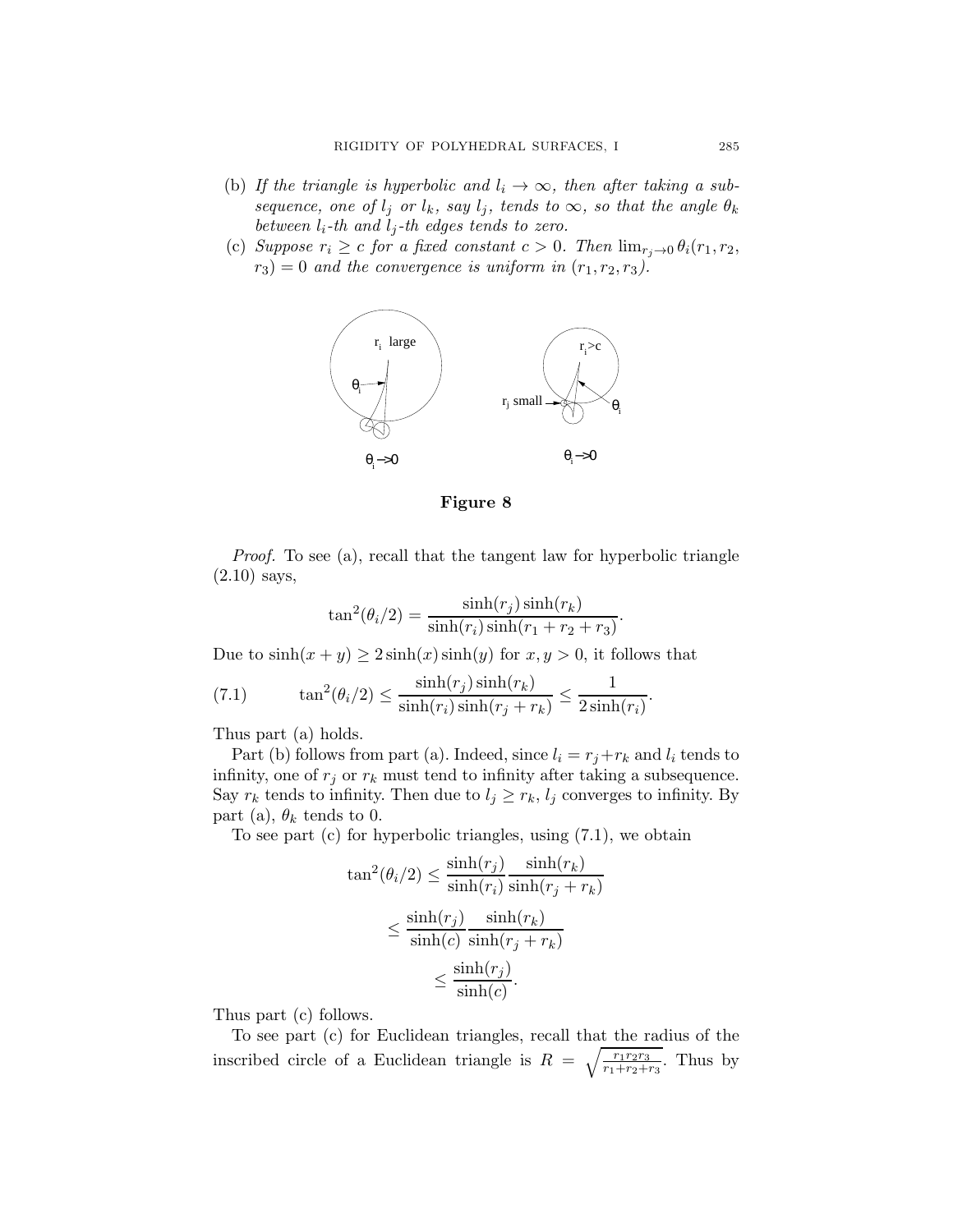286 F. LUO

 $tan(\theta_i/2) = \frac{R}{r_i}$ , we obtain

$$
\tan^2(\theta_i/2) = \frac{r_j r_k}{r_i(r_1 + r_2 + r_3)} \le \frac{r_j}{c}.
$$

Thus we obtain the uniform convergence of  $\theta_i$  to 0.

We remark that a geometric way to see part (a) is as follows. Make the i-th vertex the Euclidean center of the Poincare disk model. For large radius  $r_i$ , the Euclidean diameter of the hyperbolic disk C of radius  $r_i$ centered at the origin is almost 1. This forces the Euclidean diameter of any hyperbolic disk tangent to C to be very small. Thus the angle  $\theta_i$ is very small no matter how one chooses the radii  $r_i$  and  $r_k$ . q.e.d.

7.2. A proof of Theorem 7.1 (a). We identify the space  $CP_{E^2}(S, \mathcal{T})$ of all Euclidean circle packing metrics with  $\mathbf{R}_{>0}^V$  by the radius parameter. Let  $X = \{r \in \mathbf{R}_{>0}^V | \sum_{v \in V} r(v) = 1\}$  be the space of all normalized circle packing metrics. By definition and Theorem 4.1,  $K_h(X) =$  $K_h(CP_{E^2}(S,\mathcal{T}))$  where  $K_h$  :  $X \to \mathbf{R}^V$  is an embedding and its image is a codimension-1 smooth submanifold. It remains to show that when  $h \leq -1$ ,  $K_h(X)$  is a closed subset of  $\mathbf{R}^V$ . To this end, take a sequence of points  $\{r^{(m)}\}$  in X so that  $K_h(r^{(m)})$  converges to a point in  $\mathbf{R}^V$ . We will prove that  $\{r^{(m)}\}$  contains a convergent subsequence in X.

Since the space  $X$  is bounded, by taking a subsequence if necessary, we may assume that  $r^{(m)}$  converges to a point p in the closure  $\bar{X}$  of X in [0,∞)<sup>*V*</sup> and the inner angles of each triangle in metrics  $r^{(m)}$  converge. If  $p \in X$ , we are done. If otherwise, the set  $I = \{v \in V | p(v) = 0\}$  is non-empty and  $I \neq V$ . Since the surface S is connected, there exists a triangle  $\sigma \in T$  with vertices, say  $v_1, v_2, v_3$ , so that  $p(v_2) = 0$  and  $p(v_1) > 0.$ 

We claim that  $\lim_{m\to\infty} k_h^{(m)}$  $\binom{m}{h}(v_1) = \infty$  where  $k_h^{(m)}$  $h^{(m)}$  is the  $k_h$  curvature in the metrics  $r^{(m)}$ . This will contradict the assumption that  $\lim_{m} K_h(r^{(m)})$  is in  $\mathbf{R}^V$ .

To see the claim, consider those triangles  $\tau$  having  $v_1$  as a vertex. Let  $\theta$  be the inner angle in  $\tau$  at the vertex  $v_1$ . By definition,

(7.2) 
$$
k_h(v_1) = (2 - m/2)\pi - \sum_{\tau} \int_{\pi/2}^{\theta} \tan^h(t/2) dt
$$

where the sum is over all such triangles  $\tau$  and m is the degree of  $v_1$ .

We now analyze the angle  $\theta$ . If  $v_i$  and  $v_k$  are the other two vertices of  $\tau$ , then there are two cases: (1) both  $p(v_i)$  and  $p(r_k)$  are positive or (2) one of  $p(v_j)$ ,  $p(v_k)$  is zero. In case (1), the triangle  $\tau$  is non-degenerated since  $p(v_1) > 0$  and thus  $\theta \in (0, \pi)$ . The contribution of  $\int_{\pi/2}^{\theta} \tan^h(t/2) dt$ to the sum (7.2) is finite. In case (2), say  $p(r_i) = 0$ , by Lemma 7.2(c), the angle  $\theta$  in the metrics  $r^{(m)}$  converges to 0 as m tends to infinity. Thus the contribution of the term from the triangle  $\tau$  to (7.2) is negative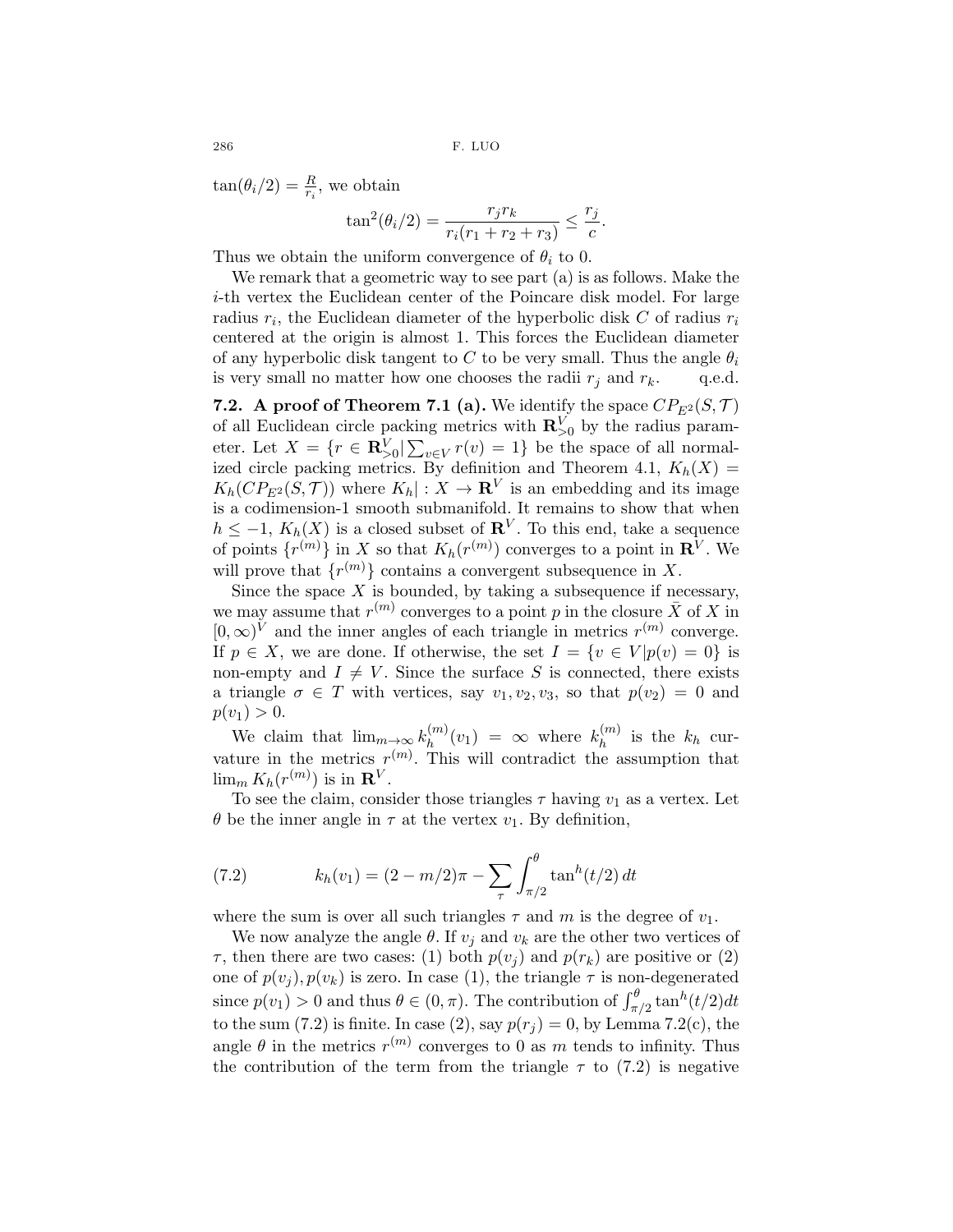infinity (i.e.,  $\int_{\pi/2}^0 \tan^h(t)dt = -\infty$ , due to  $h \le -1$ ). By the choice of  $v_1, v_2, v_3, p(v_2) = 0$  and  $p(v_1) > 0$ , it follows that case (2) exists. This establishes the claim and hence the proof of Theorem 7.1(a).

**7.3.** A proof of Theorem 7.1(b). We again identify  $CP_{H^2}(S, \mathcal{T})$  with  $\mathbf{R}_{\geq 0}^V$  by the radius parameter. By Theorem 4.1, the map  $K_h: \mathbf{R}_{\geq 0}^V \to$  $\mathbf{R}^V$  is an embedding. The goal is to prove the image  $K_h(\mathbf{R}_{>0}^V)$  is a domain bounded by  $K_h(CP_{E^2}(S, \mathcal{T}))$ , i.e., boundary points of  $K_h(\mathbf{R}_{>0}^V)$ are in  $K_h(CP_{E^2}(S, \mathcal{T}))$ . To this end, take a sequence  $\{r^{(m)}\}$  converging to a boundary point  $p \in [0, \infty]^V$  of  $\mathbb{R}^V_{>0}$  so that  $K_h(r^{(m)})$  converges to a point  $w \in \mathbb{R}^V$ . We may assume, after taking a subsequence, that the inner angles of each triangle in metrics  $r^{(m)}$  converge. We will show that  $w \in K_h(CP_{E^2}(S, \mathcal{T})).$ 

Since the point p is in the boundary of  $\mathbb{R}_{\geq 0}^V$  in  $[0,\infty]^V$ , there are three possibilities: (1) there is a vertex v so that  $p(v) = \infty$ , (2)  $p(v) < \infty$  for all  $v \in V$  and there are  $v_1, v_2 \in V$  so that  $p(v_2) = 0$  and  $p(v_1) > 0$ , or (3)  $p(v) = 0$  for all  $v \in V$ .

In the first case, say  $p(v_1) = \infty$ . Then by Lemma 7.2(a), all angles  $\theta$  at vertex  $v_1$  converge to 0 uniformly. It follows that the h-th discrete curvature at  $v_1$ ,  $k_h(v_1) = (2 - m/2)\pi - \sum_{\theta} \int_{\pi/2}^{\theta} \tan^h(t/2) dt$  diverges to  $\infty$  due to  $h \leq -1$ . This contradicts  $\lim_{m} K_h(r^{(m)}) \in \mathbf{R}^V$ .

In case  $(2)$ , exactly the same argument used in  $\S 7.2$  works due to the fact that Lemma 7.2(c) holds for Euclidean and hyperbolic triangles. This again contradicts  $\lim_{m} K_h(r^{(m)}) \in \mathbf{R}^V$ .

The only case left is that  $p(v) = 0$  for all  $v \in V$ . In this case, the metrics  $r^{(m)}$  are degenerating to Euclidean circle packing metrics after a scaling. By Theorem 7.1(a) where  $K_h(CP_{E^2}(S, \mathcal{T}))$  is closed in  $\mathbb{R}^V$ , it follows that  $\lim_{m} K_h(r^{(m)})$  is in  $K_h(CP_{E^2}(S, \mathcal{T}))$ .

### 8. Open Problems

8.1. The space of all geometric triangulations with prescribed curvature. The investigation in the previous sections leads us to propose the following.

**Conjecture 8.1.** Suppose  $(S, \mathcal{T})$  is a closed triangulated surface. Let  $\Pi: P_{K^2}(S,\mathcal{T}) \to \mathbf{R}^V$  be the curvature map sending a metric l to its  $k_0$ curvature and  $p \in \mathbf{R}^V$ .

- (a) For  $K^2 = \mathbf{E}^2$  or  $\mathbf{H}^2$ , the space  $\Pi^{-1}(p)$  is either the empty set or a smooth manifold diffeomorphic to  $\mathbf{R}^{|E|-|V|}$ .
- (b) For  $K^2 = S^2$ , the space  $\Pi^{-1}(p)$  is either the empty set or a smooth manifold diffeomorphic to  $\mathbf{R}^{|E|-|V|+\mu}$  where  $\mu$  is the dimension of the group of conformal automorphisms of a spherical polyhedral metric  $l \in \Pi^{-1}(p)$ .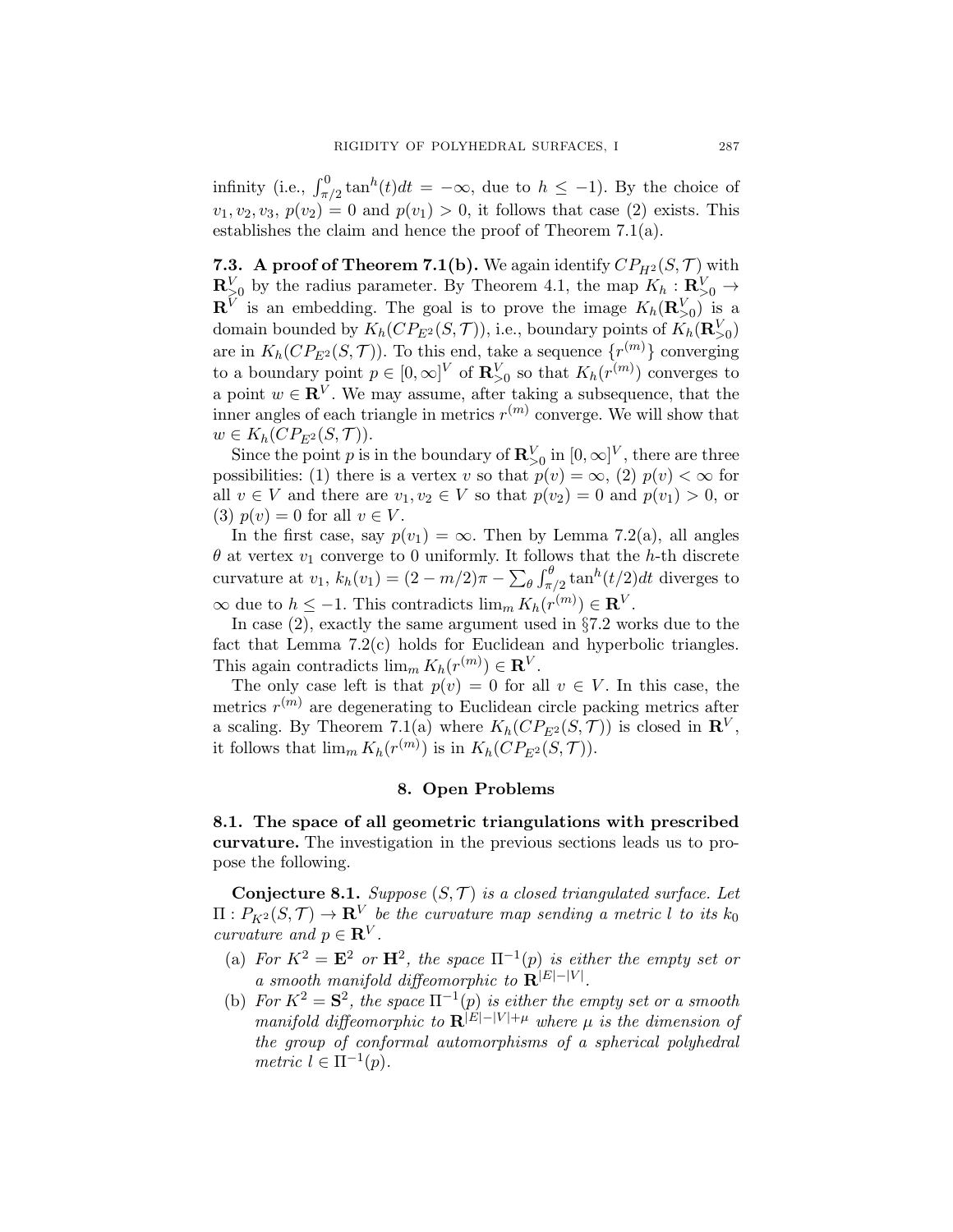288 F. LUO

One supporting evidence comes from Teichmüller spaces on surfaces with boundary so that the boundary lengths are prescribed. This was discussed in subsection 5.3. The conjecture for  $S = S^2$  was first investigated by S. S. Cairns in [8]. It was also related to the work of E. Steinitz [40] on the moduli space of all convex polytopes in the 3-space of the same combinatorial type. Cairns was trying to show that for spherical polyhedral metrics on  $(\mathbf{S}^2, \mathcal{T}), \Pi^{-1}(0)$  is either homeomorphic to a Euclidean space or is the empty set. His first proof in 1941 contained a gap and later in [8] he proved that the set  $\Pi^{-1}(0)$  is connected. The question whether  $\Pi^{-1}(0)$  is a cell for spherical polyhedral metrics on the 2-sphere became Cairns conjecture ([2]). In [2], E. Bloch, R. Connelly, and D. Henderson proved that for Euclidean polyhedral metrics on a simplicially triangulated disk, the space  $\Pi^{-1}(0)$  is homeomorphic to a Euclidean space. Another evidence for the conjecture comes from the work of [36] and [25]. They show that the space of all Delaunay  $\mathbf{E}^2$  or  $\mathbf{H}^2$  polyhedral metrics (i.e.,  $\psi_0(e) \geq 0$ ) with prescribed discrete curvature is a cell.

The following result implies that the spaces  $\Pi^{-1}(p)$  are smooth manifolds in the Euclidean and hyperbolic cases.

**Proposition 8.2.** Suppose  $(S, \mathcal{T})$  is a closed triangulated surface. Then

- (a) The curvature map  $\Pi: P_{H^2}(S, \mathcal{T}) \to \mathbf{R}^V$  is a submersion.
- (b) The curvature map  $\Pi$  defined on  $P_{E^2}(S, \mathcal{T})$  is a submersion to the affine space

$$
\mathbf{A} = \left\{ z \in \mathbf{R}^V | \sum_{v \in v} z(v) = 2\pi \chi(S) \right\}
$$

of  $\mathbb{R}^V$  defined by the Gauss-Bonnet identity.

*Proof.* We will use the following notation. If v is a vertex and e is an edge having v as a vertex, we denote it by  $e > v$ . Given v, the set of elements in  ${e \in E | e > v}$  will be counted with multiplicity, i.e., if the two end points of  $e$  are  $v$ , then  $e$  will be counted twice. The following simple lemma was proved in [36] and [25].

**Lemma 8.3.** Suppose  $v$  is a vertex.

- (a) (Rivin) For a Euclidean polyhedral metric,  $\sum_{e>v} \phi_0(e) = 2\pi$  $k(v);$
- (b)  $(Leibon) \sum_{e>v} \psi_0(e) = 2\pi k(v).$

**Lemma 8.4.** The linear map  $L: \mathbf{R}^E \to \mathbf{R}^V$  sending a vector  $z \in \mathbf{R}^E$ to  $\sum_{e>v} z(e)$  is an epimorphism.

*Proof.* For a finite set Z, we identify the dual space of  $\mathbb{R}^Z$  with  $\mathbb{R}^Z$  using the standard basis. Then the dual map  $L^* : \mathbf{R}^V \to \mathbf{R}^E$  is  $L^*(f)(e) =$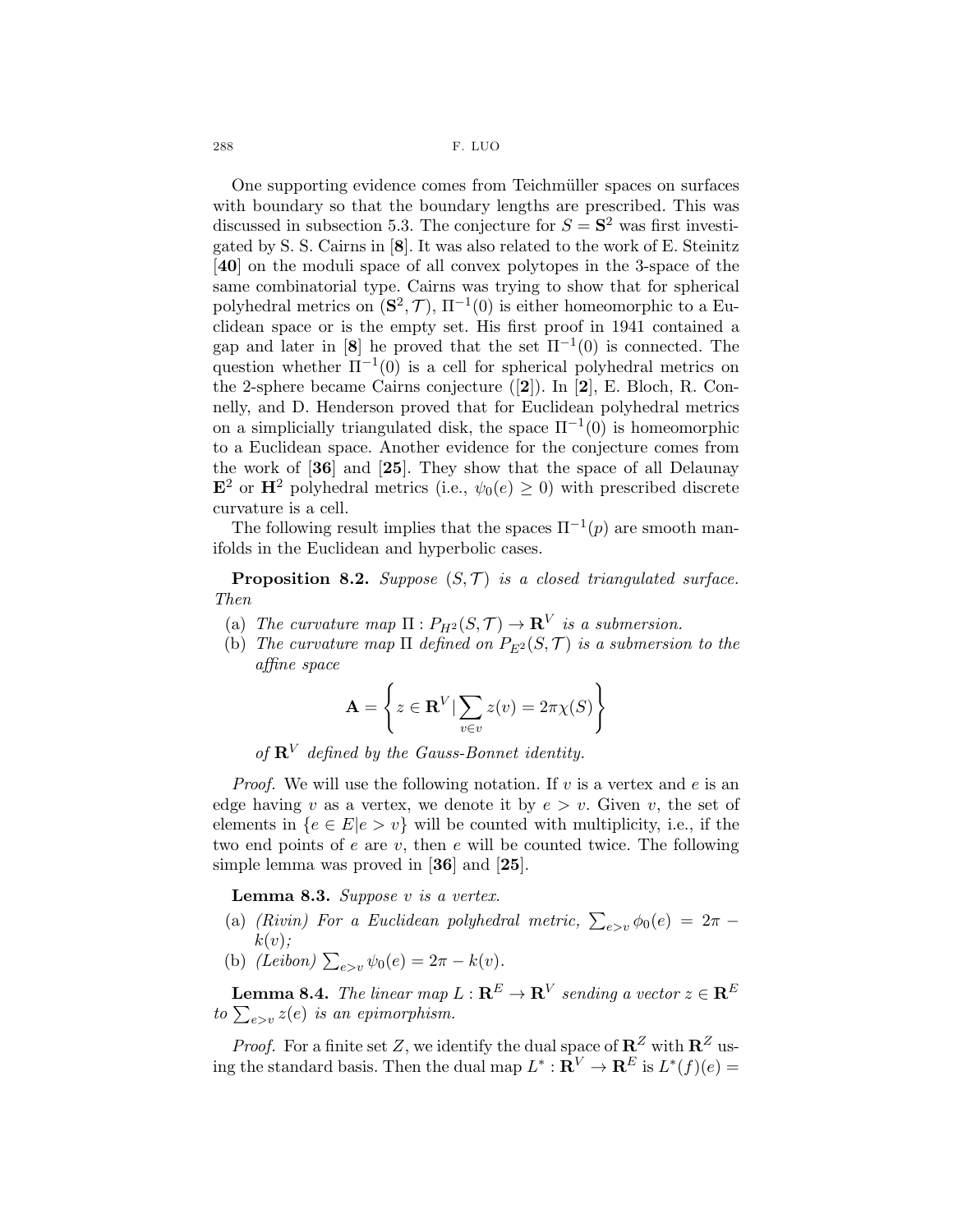$\sum_{v \leq e} f(v)$  for  $e \in E$ . It suffices to show that  $L^*$  is injective. To see this, suppose  $f \in \mathbb{R}^V$  so that  $L^*(f) = 0$ , i.e.,  $f(v) = -f(v')$  whenever  $v, v'$ are end points of an edge. Then  $f = 0$  follows by considering a triangle with vertices  $v, v', v''$ . Indeed, we have  $f(v) = -f(v') = f(v'') = -f(v)$ . Thus  $f(v) = 0$ . q.e.d.

Now to prove Proposition 8.2(a), consider the affine map  $A: \mathbb{R}^E \to$  $\mathbf{R}^V$  so that  $A(z)(v) = 2\pi - \sum_{e>v} z(e)$ . Then Lemma 8.3 shows that  $\Pi = A \circ \Psi_0$ . It follows that  $D(\Pi) = -LD(\Psi_0)$ . Now by Lemma 8.4, the derivative of A is  $-L$  which is surjective. By Leibon's theorem,  $D(\Psi_0)$  is onto. Therefore,  $D(\Pi)$  is onto. To prove Proposition 8.2(b), by Lemma 8.3, we have  $\Pi = A \circ \Phi_0$ . By Rivin's rigidity theorem, the rank of  $D(\Phi_0)$  is  $|E| - 1$ . By Lemma 8.4, it follows that the rank of  $D(\Pi)$  is at least  $|V| - 1$ . But on the other hand, by the Gauss-Bonnet formula,  $\Pi(P_{E^2}(S, \mathcal{T}))$  lies in the affine space  $\{z \in \mathbf{R}^V | \sum_{v \in V} z(v) = 2\pi \chi(S)\}.$ Thus, the rank of  $D(\Pi)$  is  $|V| - 1$  and  $\Pi$  is a submersion to the affine space. space.  $q.e.d.$ 

The special case of Conjecture 8.1 addresses the space  $\Pi^{-1}(0)$ , i.e., the space of all geometric triangulations of constant curvature metrics on a surface. There exists the obvious map  $\phi : \Pi^{-1}(0) \to Teich(S)$  from  $\Pi^{-1}(0)$  to the Teichmüller space by forgetting the triangulation. The fiber  $\phi^{-1}(0)$  can be interpreted as the space of all geodesic triangulations isotopic to  $\mathcal T$  in a fixed constant curvature metric. There are two related questions for  $\phi$ . Namely, when is  $\Pi^{-1}(0)$  non-empty and when is  $\phi$  surjective? Both of these questions have been solved by a combination of the works of various authors, especially  $[13]$ . Call a triangulation geometric if there exists a constant curvature metric on the surface so that each cell in the triangulation is geodesic, i.e., the triangulation is isotopic to a geodesic triangulation in some constant curvature metric. The question whether  $\Pi^{-1}(0)$  is non-empty is the same as asking if the triangulation is geometric. This was solved in the work of Koebe, Thurston [43], Colin de Verdière  $[11]$ ,  $[13]$ , Marden-Rodin [30], and others.

Recall that a triangulation of a space is called *simplicial* if the triangulation is isomorphic to a simplicial complex. We summarize the above discussion into the following.

### **Proposition 8.5.** Suppose  $\mathcal T$  is a triangulation of a closed surface S.

- (a)  $(43)$ , [11], [24], [30]) A triangulation  $\mathcal T$  is the geometric triangulation in some constant curvature metric on S if and only if the lift of the triangulation to the universal cover is simplicial.
- (b)  $(13)$  If  $\mathcal T$  is a geometric triangulation in some constant curvature metric, then  $\mathcal T$  is isotopic to a geodesic triangulation in any constant curvature metric.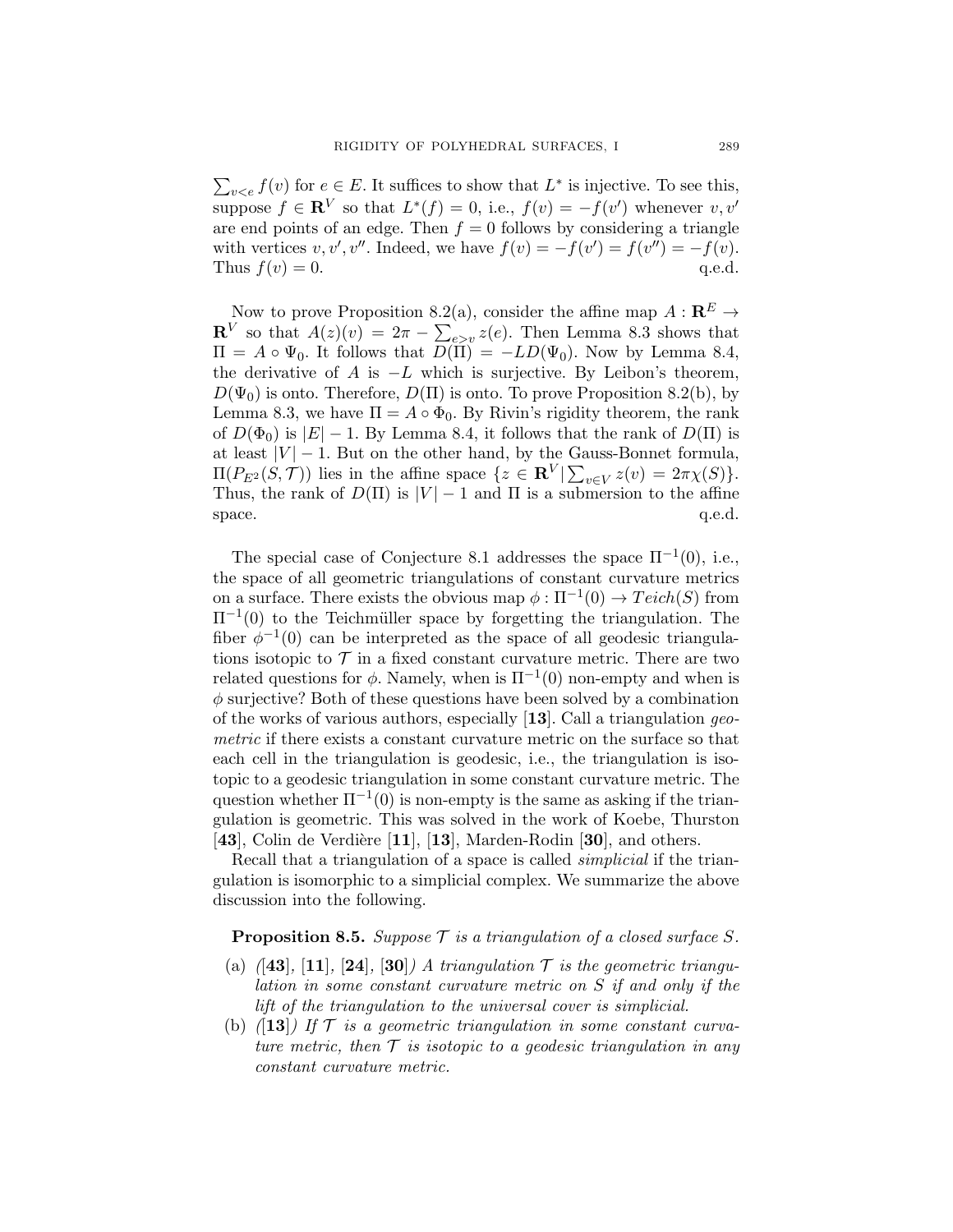290 F. LUO

A triangulation  $\mathcal T$  of a closed surface S is said to support an angle structure if one can assign each vertex in each triangle a positive number, called angle, so that the sum of the angles at each vertex is  $2\pi$ , and each triangle with these angle assignments becomes a  $K^2$  geometric triangle where  $K^2 = H^2$  if  $\chi(S) < 0$ ,  $K^2 = E^2$  if  $\chi(S) = 0$ , and  $K^2 = S^2$ if  $\chi(S) > 0$ . It can be shown ([11], [10]) that for closed triangulated surfaces of non-positive Euler characteristic, the existence of an angle structure is equivalent to the fact that the triangulation is geometric. However, R. Stong [41] has constructed a non-geometric triangulation of the 2-sphere which supports an angle structure. See also the related work of [17].

8.2. Global rigidity of polyhedral metrics in various curvatures. Those non-convex or concave energy functions in Theorems 3.2 and 3.4 have the corresponding variational principles on triangulated surfaces.

#### Problem For any  $h \in \mathbf{R}$ ,

- (a) show that a hyperbolic polyhedral surface is determined by its  $\phi_h$ curvature;
- (b) show that a spherical polyhedral surface is determined by its  $\psi_h$ curvature.

8.3. Cellular decompositions of the Teichmüller spaces. One interesting consequence of Theorem 7.1 and Lemma 7.2 concerns the cell decompositions of the Teichmüller space, first observed in [33] for  $\psi_0$ curvature.

Recall that the arc-complex of a compact surface S with boundary is the following simplicial complex, denoted by  $A(S)$ . The vertices of  $A(S)$  are isotopy classes [a] of proper arcs a in S which are homotopically non-trivial relative to the boundary of S. A simplex in  $A(S)$  is a collection of distinct vertices  $[a_1], \ldots, [a_k]$  so that  $a_i \cap a_j = \emptyset$  for all  $i \neq j$ . For instance, the isotopy class of an ideal triangulation corresponds to a simplex of maximal dimension in  $A(S)$ . The non-fillable subcomplex  $A_{\infty}(S)$  of  $A(S)$  consists of those simplexes  $([a_1], \ldots, [a_k])$  so that one component of  $S - \bigcup_{i=1}^{k} a_i$  is not simply connected. The simplexes in  $A(S) - A_{\infty}(S)$  are called *fillable*.

As a convention in this subsection, if  $X$  is a simplicial complex, then |X| denotes the geometric realization of X. If  $\sigma$  is a simplex with vertices  $v_1, \ldots, v_k$ , then the product space  $int(\sigma) \times \mathbf{R}_{>0} = {\sum_{i=1}^k h_i v_i | h_i} >$  $[0, \sum_{i=1}^{k} h_i = 1] \times \mathbf{R}_{>0}$  can be identified naturally with the open cone over  $int(\sigma)$ , denoted by  $c(\sigma) = {\sum_{i=1}^{k} c_i v_i | c_i > 0}$  by sending  $(\sum_i h_i v_i, \lambda)$ to  $\lambda \sum_i h_i v_i$ . Using this convention, the product space  $(|A(S)| - |S|)$  $A_{\infty}(S)| \times \mathbf{R}_{>0}$  can be naturally identified with the union of all open cones over interior points of fillable simplexes in  $|A(S)|$ , i.e., each point in  $(|A(S)| - |A_{\infty}(S)|) \times \mathbf{R}_{>0}$  is of the form  $x = \sum_{i=1}^{k} c_i [a_i]$  where  $c_i > 0$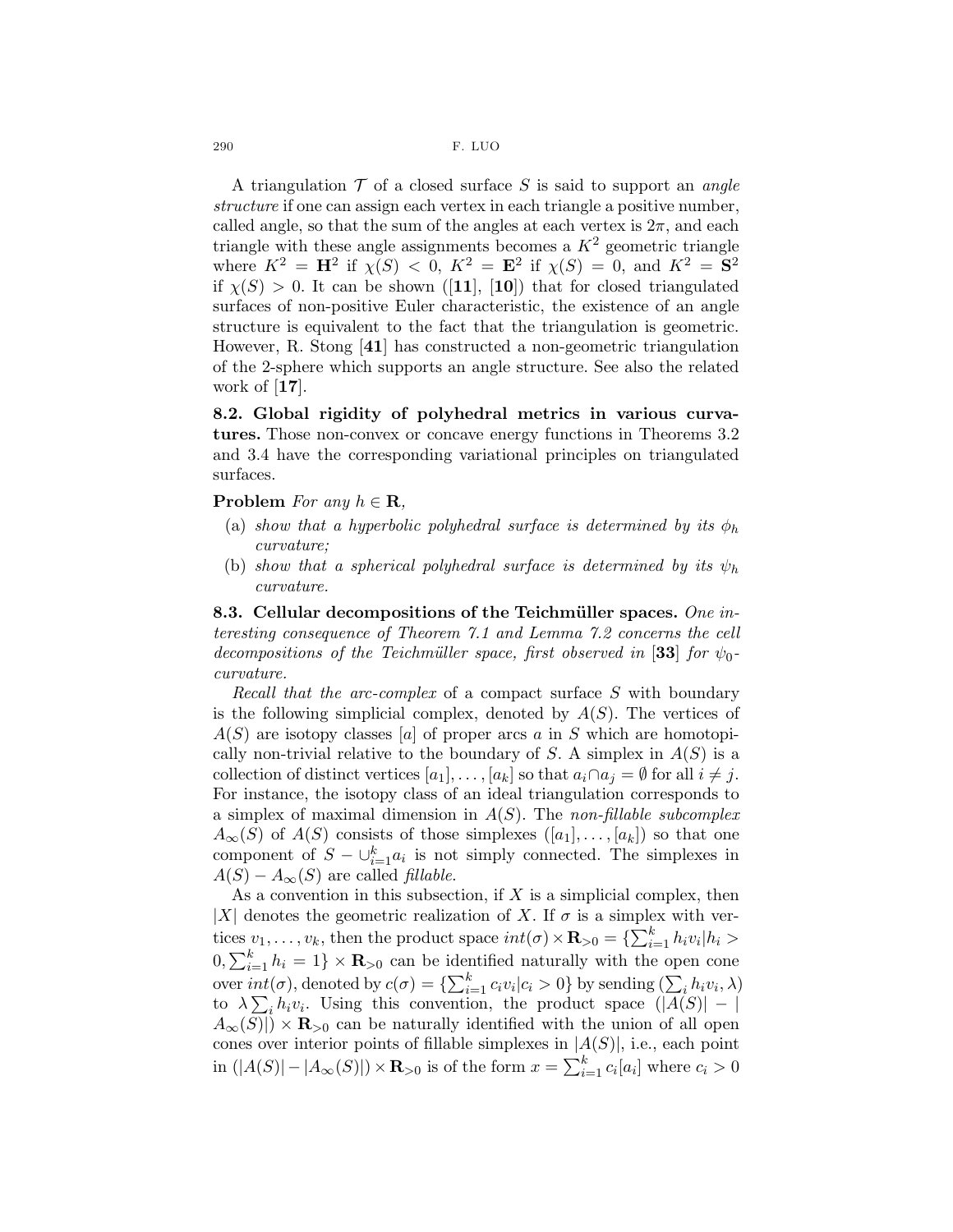for exactly one fillable simplex  $([a_1], \ldots, [a_k])$ . For  $x = \sum_{i=1}^k c_i [a_i]$  in  $(|A(S)| - |A_{\infty}(S)| \times \mathbf{R}_{>0}$ , let  $([a_1], \ldots, [a_n])$  be an ideal triangulation containing the fillable simplex  $([a_1], \ldots, [a_k])$ . Assign each edge  $[a_i]$  the positive number  $z_i = c_i$  if  $i \leq k$  and zero otherwise. Then this assignment z satisfies the positive edge cycle condition in Theorem 5.3 for the ideal triangulation  $([a_1], \ldots, [a_n])$ . By Theorem 5.3 for  $h \geq 0$ , there exists a hyperbolic metric on S whose  $\psi_h$ -coordinate in the ideal triangulation  $([a_1], \ldots, [a_n])$  is z. For the  $\psi_0$ -coordinate, this fact has also been established by Hazel [21].

On the other hand, the following results of Ushijima [44] and Kojima [24] show that:

Theorem 8.6. For a compact hyperbolic surface S with totally geodesic boundary, there is an ideal triangulation so that the  $\psi_0$ -coordinate of the metric in the ideal triangulation is non-negative. Furthermore, the set of all edges in the ideal triangulation with positive  $\psi_0$ -coordinate form a fillable simplex in  $A(S)$  and the fillable simplex is unique.

Combining with the observation that  $\psi_0(e) > 0$  if and only if  $\psi_h(e) > 0$ 0, we can replace positivity of the  $\psi_0$ -coordinate in Theorem 8.6 by  $\psi_h$ . As a consequence, one can define an injective map

$$
\Pi_h: Teich(S) \to (|A(S)| - |A_{\infty}(S)|) \times \mathbf{R}_{>0}
$$

by sending the equivalence class of a hyperbolic metric to th e point  $\sum_{i=1}^{n} z_i [a_i]$  where  $(a_1, \ldots, a_n)$  is the ideal triangulation produced in Theorem 8.6 and  $z_i$  is the  $\psi_h$ -coordinate of the metric at the *i*-th edge in the ideal triangulation. The discussion above shows that  $\Pi_h$  is onto. Thus we obtain (see also  $[20]$ ):

Corollary 8.7. For any compact surface with boundary and of negative Euler characteristic and  $h \geq 0$ , the map

 $\Pi_h : Teich(S) \to (|A(S)| - |A_{\infty}(S)|) \times \mathbf{R}_{>0}$ 

is a homeomorphism equivariant under the action of the mapping class group. In particular, for each h, the map  $\Pi_h$  produces a natural celldecomposition of the moduli space of surfaces with boundary.

We remark that the underlying cells for various  $h$ 's are the same. The attaching maps for the cells are different. In particular, if  $h \neq$ h' and  $h, h' \geq 0$ , then  $\prod_{h'}^{-1} \prod_h$  is a self-homeomorphism of the Teichmüller space preserving the cell-structure derived from  $\Pi_0$  and commuting with the action of the mapping class group, i.e., it induces a self-homeomorphism of the moduli space of the surface. These selfhomeomorphisms of  $Teich(S)$  deserve a further study. For instance, we do not know if these maps are smooth. Finally, Guo's result [16] for  $\psi_h$ with  $h < 0$  also produces cellular structures on the Teichmüller space  $Teich(S)$ .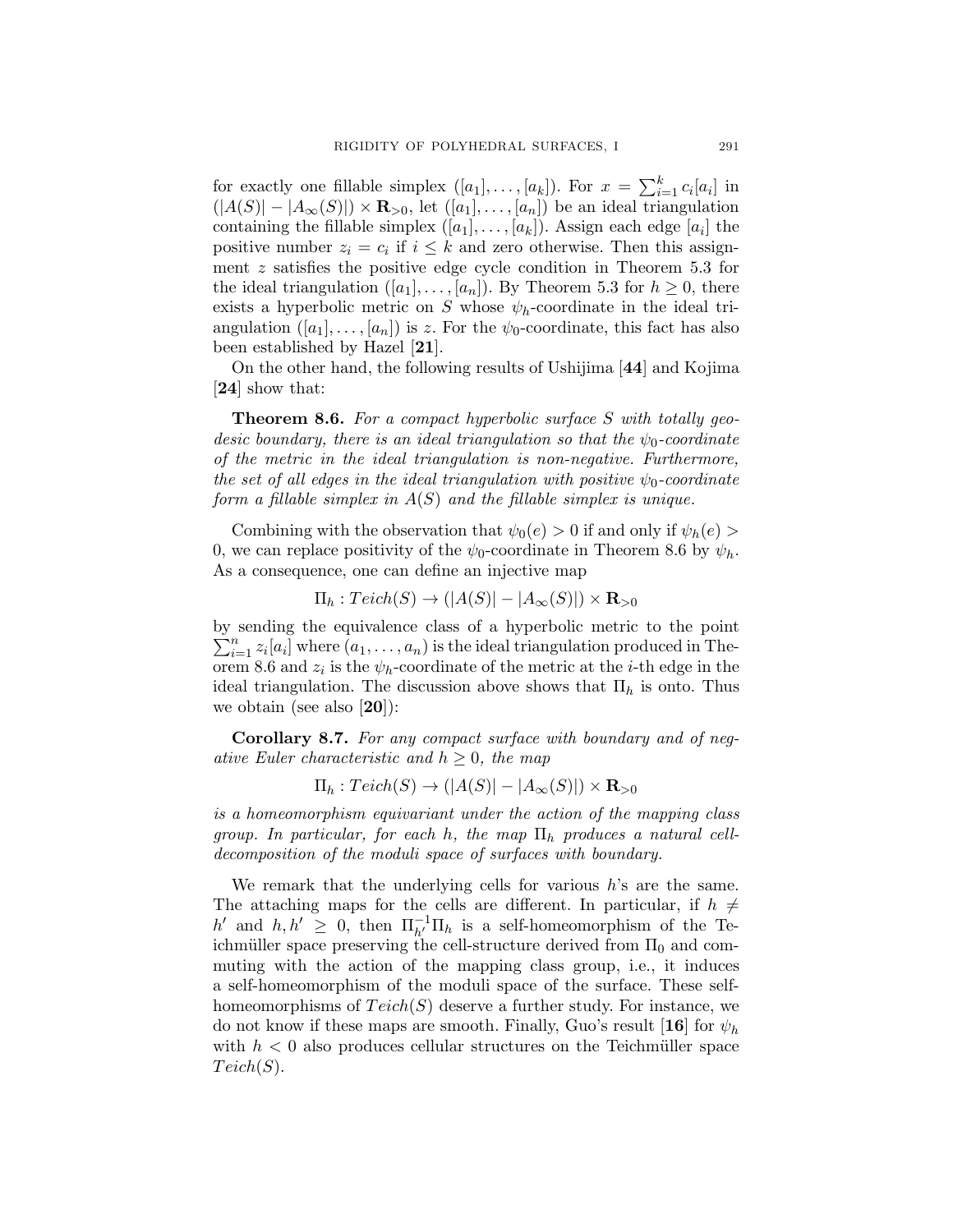8.4. Miscellaneous remarks. It will be interesting to know if these edge invariants  $\phi_h, \psi_h$ , and  $k_h$  correspond to some curvatures in Riemannian geometry as triangulations become finer and converge to a Riemannian metric.

#### Appendix A. Proof of uniqueness of the 1-forms

The goal of this appendix is to prove the uniqueness part of Theorem 1.11.

**Theorem 1.11.** For the cosine law function  $y = y(x)$ , all closed 1forms of the form  $w = \sum_{i=1}^3 f(y_i) dg(x_i)$  where  $f,g$  are two non-constant smooth functions, are up to scaling and complex conjugation

$$
\omega_h = \sum_{i=1}^3 \int^{y_i} \sin^h(t) dt d\left(\int^{x_i} \sin^{-h-1}(t) dt\right) = \sum_{i=1}^3 \frac{\int^{y_i} \sin^h(t) dt}{\sin^{h+1}(x_i)} dx_i
$$

for some  $h \in \mathbf{C}$ .

All closed 1-forms of the form  $\sum_{i=1}^{3} f(y_i) dg(r_i)$  where  $f, g$  are two non-constant smooth functions, are up to scaling and complex conjugation

$$
\eta_h = \sum_{i=1}^3 \int^{y_i} \tan^h(t/2) dt d(\int^{r_i} \cos^{-h-1}(t) dt) = \sum_{i=1}^3 \frac{\int^{y_i} \tan^h(t/2) dt}{\cos^{h+1}(r_i)} dr_i
$$

for some  $h \in \mathbb{C}$ . In particular, all closed 1-forms are holomorphic or anti-holomorphic.

*Proof.* Let 
$$
\{i, j, k\} = \{1, 2, 3\}.
$$
 q.e.d.

**Lemma A1.** Suppose  $y = y(x)$  is the cosine law function and f, g are two smooth non-constant functions.

- (a) If  $f(y_i)/g(x_i)$  is independent of the indices for all x, then there are constants h,  $\mu$ ,  $c_1$ ,  $c_2$  so that  $f(t) = c_1 \sinh(t) \sinh(t)$  and  $g(t) =$  $c_2 \sinh(t) \sinh(\bar{t}).$
- (b) If  $r_i = 1/2(x_j + x_k x_i)$ , and  $f(y_i)/g(r_i)$  is independent of the indices for all r, then there are constants h,  $\mu$ ,  $c_1$ ,  $c_2$  so that  $f(t) =$  $c_1 \tan^h(t) \tan^{\mu}(\bar{t})$  and  $g(t) = c_2 \cos^h(t) \cos^{\mu}(\bar{t}).$

*Proof.* We use  $f_z$  and  $f_{\bar{z}}$  to denote the partial derivatives  $\frac{\partial f}{\partial z}$  and ∂f  $\frac{\partial f}{\partial \bar{z}}$  respectively. Note that  $\partial y_i/\partial \bar{x}_j = 0$ . Taking  $\frac{\partial}{\partial x_k}$  to the identity  $\frac{f(y_i)}{g(x_i)} = \frac{f(y_j)}{g(x_j)}$  $\frac{f(y_j)}{g(x_j)}$ , we obtain

$$
\frac{f_z(y_i)}{g(x_i)}\frac{\partial y_i}{\partial x_k} = \frac{f_z(y_j)}{g(x_j)}\frac{\partial y_j}{\partial x_k}
$$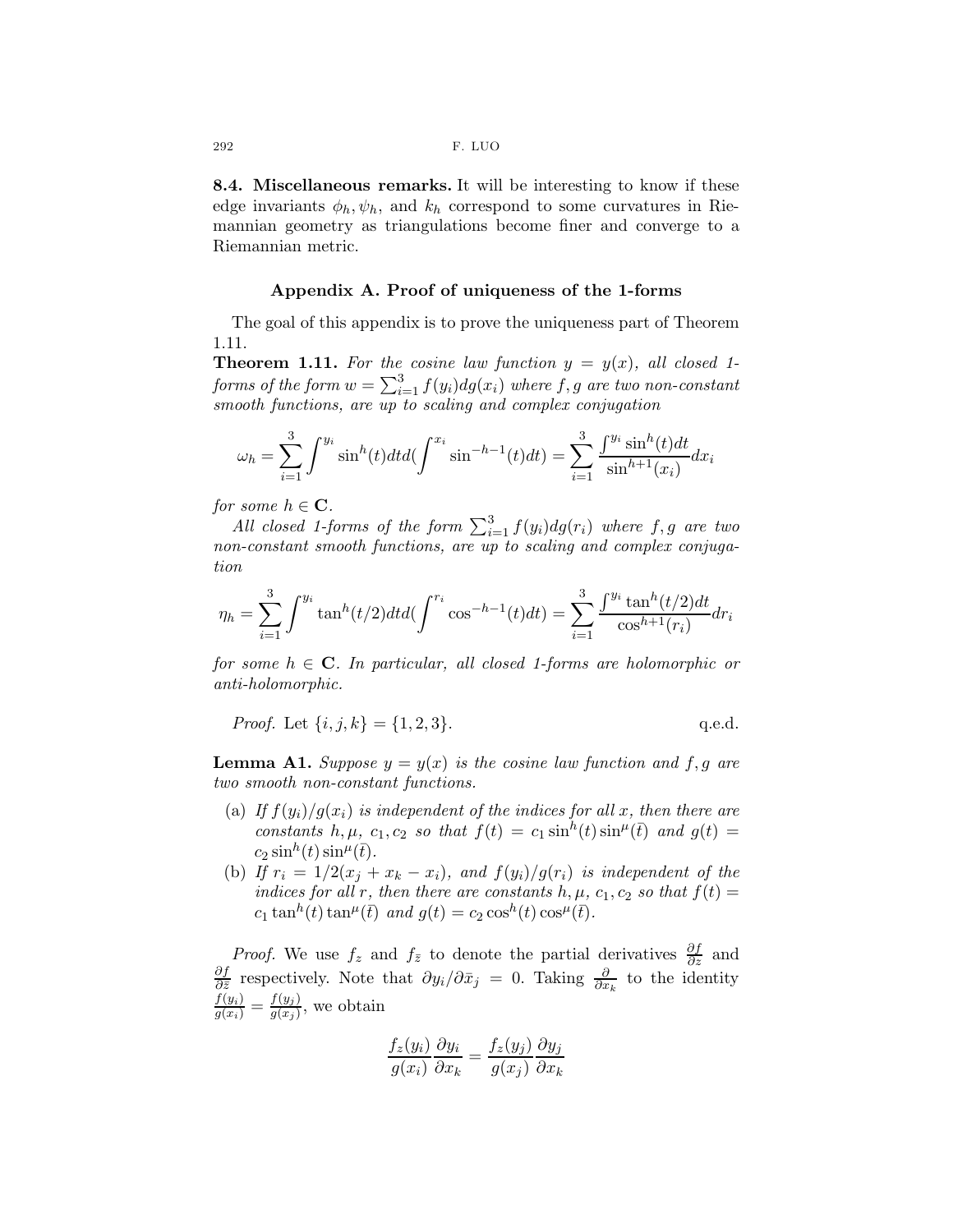By the derivative cosine law that  $\frac{\partial y_i/\partial x_k}{\partial y_j/\partial x_k} = \frac{\sin(y_i)\cos(y_j)}{\sin(y_j)\cos(y_i)}$  $\frac{\sin(y_i)\cos(y_j)}{\sin(y_j)\cos(y_i)}$  and  $\frac{f(y_i)}{g(x_i)}$  =  $f(y_j)$  $\frac{f(y_j)}{g(x_j)}$ , we obtain

$$
\frac{f_z(y_i)\sin(y_i)}{f(y_i)\cos(y_i)} = \frac{f_z(y_j)\sin(y_j)}{f(y_j)\cos(y_j)}.
$$

The variables  $y_i, y_j$  are independent. This shows that there is a constant  $h \in \mathbf{C}$  so that

$$
\frac{f_z(t)}{f(t)} = h \cot(t),
$$

i.e.,

$$
\frac{\partial \ln(f(z))}{\partial z} = \frac{\partial (h \ln \sin(z))}{\partial z}.
$$

If we take  $\frac{\partial}{\partial \bar{x}_k}$  to the equation  $\frac{f(y_i)}{g(x_i)} = \frac{f(y_j)}{g(x_j)}$  $\frac{f(y_j)}{g(x_j)}$  and use  $\partial y_i / \partial \bar{x}_k = 0$ , we obtain, by the same argument as above,

$$
\frac{\partial(\ln f(z))}{\partial \bar{z}} = \frac{\partial(\mu \ln \sin(\bar{z}))}{\partial \bar{z}}
$$

for some constant  $\mu \in \mathbf{C}$ . This implies that  $f(z) = c_1 \sin^h(z) \sin^{\mu}(\bar{z})$ . Now substituting it back to  $f(y_i)/g(x_i)$  and using the sine law, we obtain that  $\frac{g(x_i)}{\sin^h(x_i)\sin^h(\bar{x}_i)}$  is independent of the indices *i*. Thus it must be a constant. This shows that  $g(z) = c_2 \sin^h(z) \sin^{\mu}(\bar{z})$  for some constant  $c_2$ .

The proof of the second part (b) is exactly the same as part (a) where we use the tangent law that  $tan(y_i/2)/cos(r_i)$  is independent of i instead of the sine law. QED.

To prove the uniqueness part of Theorem 1.11, we write the closed 1-form  $w = \sum_{i=1}^{3} f(y_i) dg(x_i)$  as

$$
w = \sum_{i=1}^{3} f(y_i)g_z(x_i)dx_i + f(y_i)g_{\bar{z}}(x_i)d\bar{x}_i.
$$

The 1-form w is closed if and only if for  $i \neq j$ , the expressions  $\frac{\partial (f(y_i)g_z(x_i))}{\partial x_j}$ and  $\frac{\partial (f(y_i)g_{\bar{z}}(x_i))}{\partial \bar{x}_j}$  are symmetric in *i*, *j* and

.

(A.1) 
$$
\frac{\partial (f(y_i)g_z(x_i))}{\partial \bar{x}_j} = \frac{\partial (f(y_j)g_{\bar{z}}(x_j))}{\partial x_i}
$$

The symmetry of *i*, *j* in  $\frac{\partial (f(y_i)g_z(x_i))}{\partial x_j}$  and Theorem 2.1 show that

$$
f_z(y_i)g_z(x_i)\sin(x_i) = f_z(y_j)g_z(x_j)\sin(x_j).
$$

By Lemma A1, there are constants  $c_1, c_2, \alpha, \beta$  so that

(A.2) 
$$
f_z(t) = c_1 \sin^\alpha(t) \sin^\beta(\bar{t})
$$

and

(A.3) 
$$
g_z(t) = c_2 \sin^{-\alpha - 1}(t) \sin^{-\beta}(\bar{t}).
$$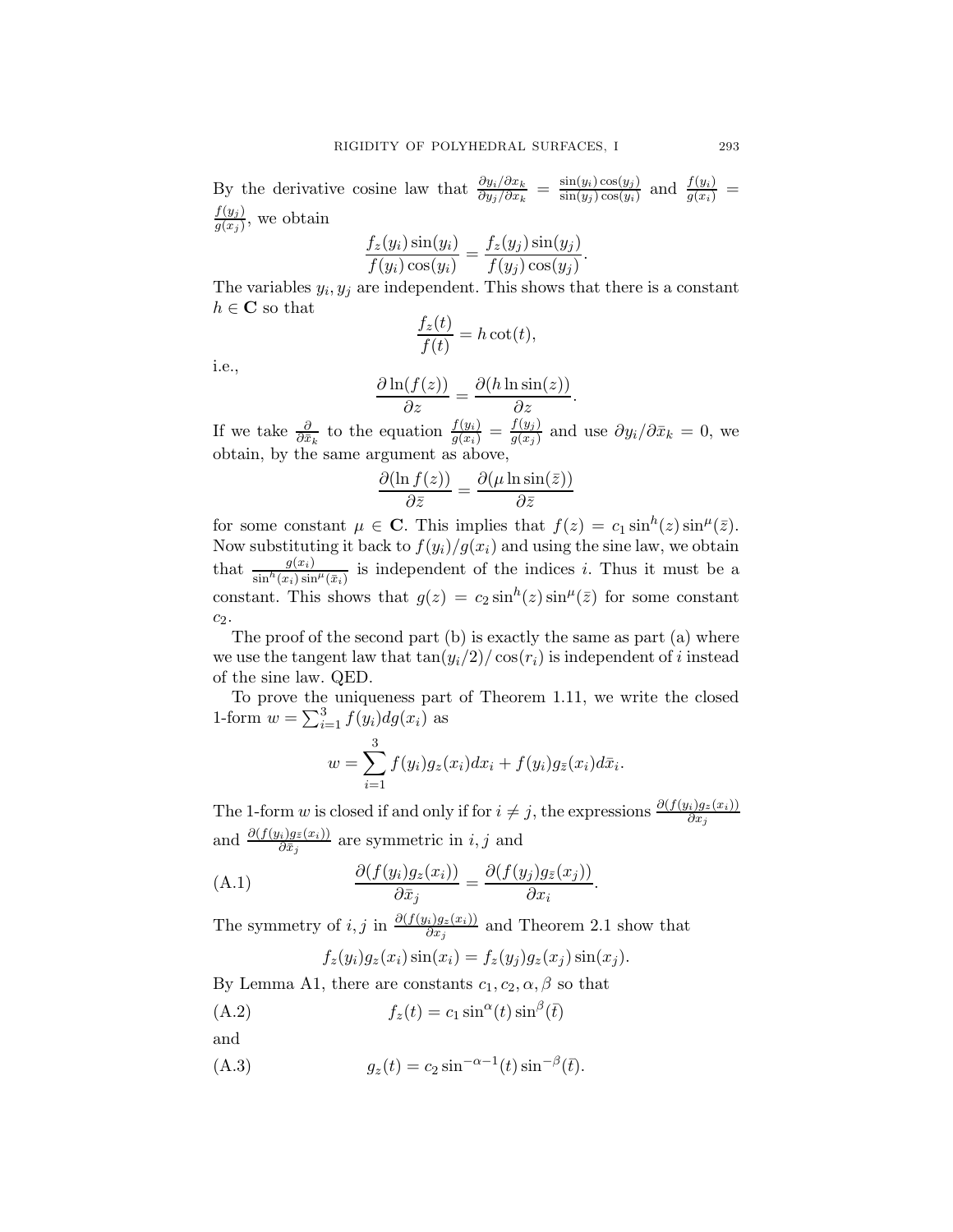By the same argument using the symmetry of  $i, j$  in  $\frac{\partial (f(y_i)g_{\bar{x}}(x_i))}{\partial \bar{x}_j}$ , we obtain

(A.4) 
$$
f_{\bar{z}}(t) = c_3 \sin^h(t) \sin^{\mu}(\bar{t})
$$

and

(A.5) 
$$
g_{\bar{z}}(t) = c_4 \sin^{-h}(t) \sin^{-\mu-1}(\bar{t})
$$

for some constants  $c_3, c_4, h, \mu$ . Substituting  $(A.2)$ – $(A.5)$  into  $(A.1)$ , we obtain

$$
c_2c_3\sin^h(y_i)\sin^{\mu}(\bar{y}_i)\sin^{-\alpha-1}(x_i)\sin^{-\beta+1}(\bar{x}_i)\cos(\bar{y}_k)\bar{B}
$$

$$
(A.6) \qquad = c_1 c_4 \sin^{\alpha}(y_j) \sin^{\beta}(\bar{y}_j) \sin^{-h+1}(x_j) \sin^{-\mu-1}(\bar{x}_j) \cos(y_k)B,
$$

where  $B = \frac{\sin(x_i)}{\sin(y_i)}$  $\frac{\sin(x_i)}{\sin(y_i)}$  is a function symmetric in  $i, j, k$ . We claim  $(A.6)$ implies that  $c_1c_2c_3c_4 = 0$ . Indeed, suppose otherwise that  $c_1c_2c_3c_4 \neq 0$ . We will derive a contradiction as follows. Identity  $(A.6)$  can be written as

$$
c_2c_3\sin^{h-\alpha-1}(y_i)\sin^{\mu+1-\beta}(\bar{y}_i)\cos(\bar{y}_k)B^{-\alpha-1}(\bar{B})^{-\beta+2}
$$
  
=  $c_1c_4\sin^{-h+\alpha+1}(y_j)\sin^{-\mu-1+\beta}(\bar{y}_j)\cos(y_k)B^{-h+2}(\bar{B})^{-\mu-1}$ .

As a consequence, we conclude that

$$
(A.7) \quad (\sin^{h-\alpha-1}(y_i)\sin^{\mu+1-\beta}(\bar{y}_i))(\sin^{h-\alpha-1}(y_j)\sin^{\mu+1-\beta}(\bar{y}_j))\frac{\cos(\bar{y}_k)}{\cos(y_k)}
$$

is independent of the indices  $i, j, k$ . In particular, identity  $(A.7)$  is equal to

$$
(\sin^{h-\alpha-1}(y_i)\sin^{\mu+1-\beta}(\bar{y}_i))(\sin^{h-\alpha-1}(y_k)\sin^{\mu+1-\beta}(\bar{y}_k))\frac{\cos(\bar{y}_j)}{\cos(y_j)}.
$$

This shows that

$$
\begin{aligned} \left(\sin^{h-\alpha-1}(y_k)\sin^{\mu+1-\beta}(\bar{y}_k)\right) & \frac{\cos(y_k)}{\cos(\bar{y}_k)}\\ & = \left(\sin^{h-\alpha-1}(y_j)\sin^{\mu+1-\beta}(\bar{y}_j)\right) & \frac{\cos(y_j)}{\cos(\bar{y}_j)}.\end{aligned}
$$

Since  $y_i, y_k$  are independent variables, both sides must be constant. But that is impossible.

As a consequence, we see that  $c_1c_2c_3c_4 = 0$ . Since we assume that f and g are non-constant functions, we have  $|c_1|+|c_3|\neq 0$  and  $|c_2|+|c_4|\neq 0$ 0. Now if  $c_3 = 0$ , then  $c_1 \neq 0$  due to  $|c_1| + |c_3| > 0$ . But (A.6) shows that  $c_1c_4 = 0$ . Since  $c_1 \neq 0$ , we must have  $c_4 = 0$ . This shows, by (A.4) and (A.5), that  $f_{\bar{z}}=g_{\bar{z}}=0$ , i.e., f and g are holomorphic. By  $(A.2)$  and  $(A.3)$ , due to the holomorphic property of  $f, g$ , it follows that  $\beta = -0$ , i.e.,  $f(z) = c_1 \int^z \sin^\alpha(t) dt$  and  $g(z) = c_2 \int^z \sin^{-\alpha-1}(t) dt$ . The same argument shows that if  $c_1 = 0$ , then  $f, g$  are anti-holomorphic,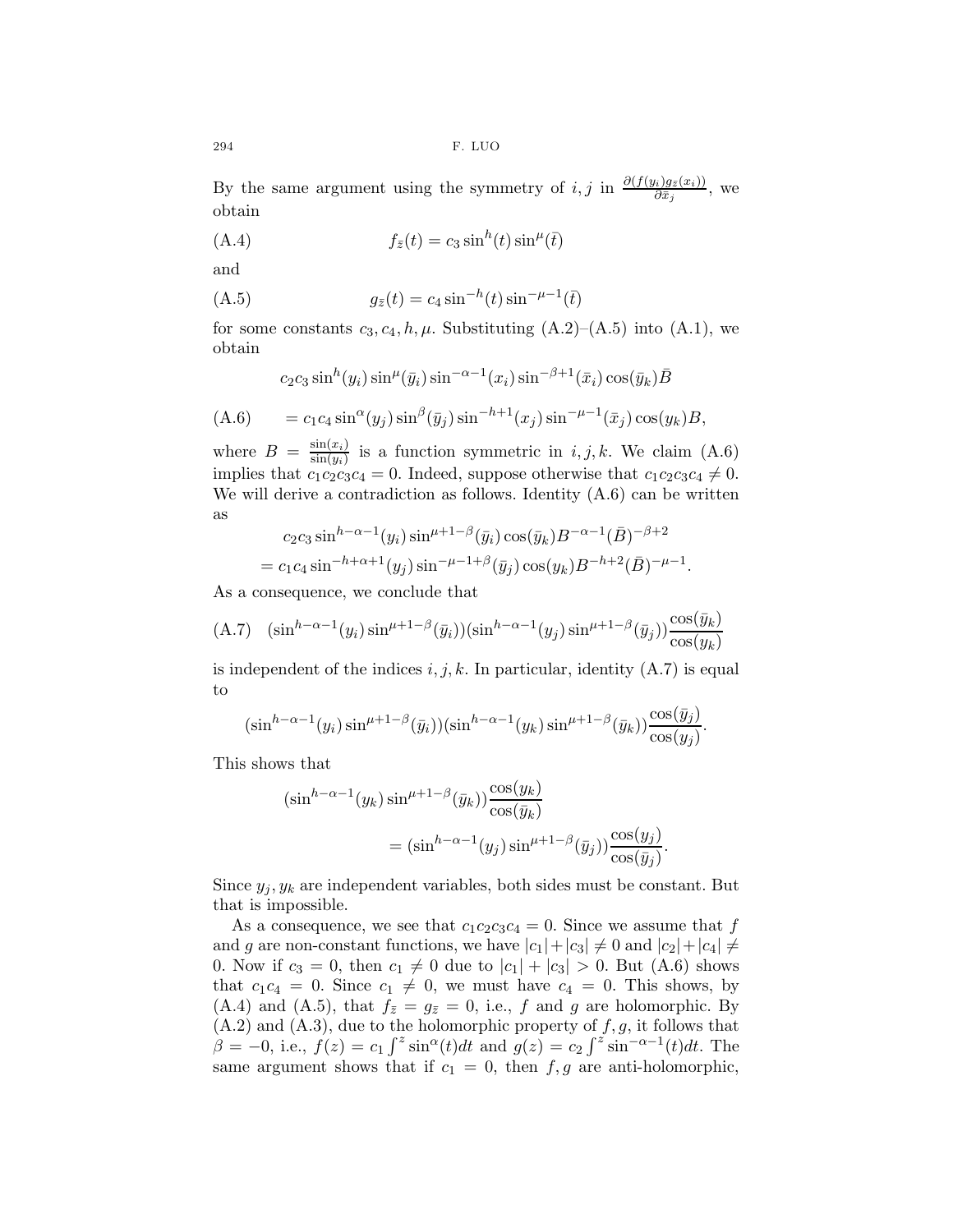given by  $(A.4)$  and  $(A.5)$  with  $h = 0$ . This establishes Theorem 1.11 for the  $w_h$  family.

The proof for the forms  $w = \sum_{i=1}^{3} f(y_i) dg(r_i)$  is exactly the same, using the tangent law (that  $\tan(y_i/2)/\cos(r_i)$  is independent of the indices) and Lemma  $A1(b)$ .  $q.e.d.$ 

## Appendix B. Derivative Cosine Law of the Second Kind

Suppose that  $y = y(x)$  is the cosine law function so that

(B.1) 
$$
\cos(y_i) = \frac{\cos(x_i) + \cos(x_j)\cos(x_k)}{\sin(x_j)\sin(x_k)}
$$

where  $\{i, j, k\} = \{1, 2, 3\}$ . This convention of  $\{i, j, k\} = \{1, 2, 3\}$  is assumed in this appendix.

Then we know that

(B.2) 
$$
\cos(x_i) = \frac{\cos(y_i) - \cos(y_j)\cos(y_k)}{\sin(y_j)\sin(y_k)}.
$$

Identity (B.2) shows that

(B.3) 
$$
\cos(y_i) = \cos(y_j)\cos(y_k) + \sin(y_j)\sin(y_k)\cos(x_i).
$$

We consider  $y_i = y_i(y_j, y_k, x_i)$  and  $x_j = x_j(y_j, y_k, x_i)$  as functions of  $y_j, y_k$  and  $x_i$ . Let  $A_{ijk}^* = \sin(y_i)\sin(y_j)\sin(x_k)$  and  $A_{ijk} = \sin(x_i)\sin(x_j)$  $\sin(y_k)$ . Both  $A^*_{ijk}$  and  $A_{ijk}$  are independent of the indices due to the sine law.

**Derivative cosine law II.** The derivatives of functions  $y_i = y_i(y_i, y_k, x_i)$ and  $x_j = x_j(y_j, y_k, x_i)$  satisfy

(B.4) 
$$
\frac{\partial y_i}{\partial y_j} = \cos(x_k)
$$

(B.5) 
$$
\frac{\partial y_i}{\partial x_i} = \frac{A_{ijk}^*}{\sin(y_i)} = \frac{A_{ijk}}{\sin(x_i)}
$$

(B.6) 
$$
\frac{\partial x_j}{\partial y_k} = -\sin(x_j)\cot(y_i)
$$

(B.7) 
$$
\frac{\partial x_j}{\partial y_j} = \frac{\sin(x_k)}{\sin(y_i)}
$$

(B.8) 
$$
\frac{\partial x_j}{\partial x_i} = -\frac{\sin(x_j)\cos(x_k)}{\sin(x_i)}
$$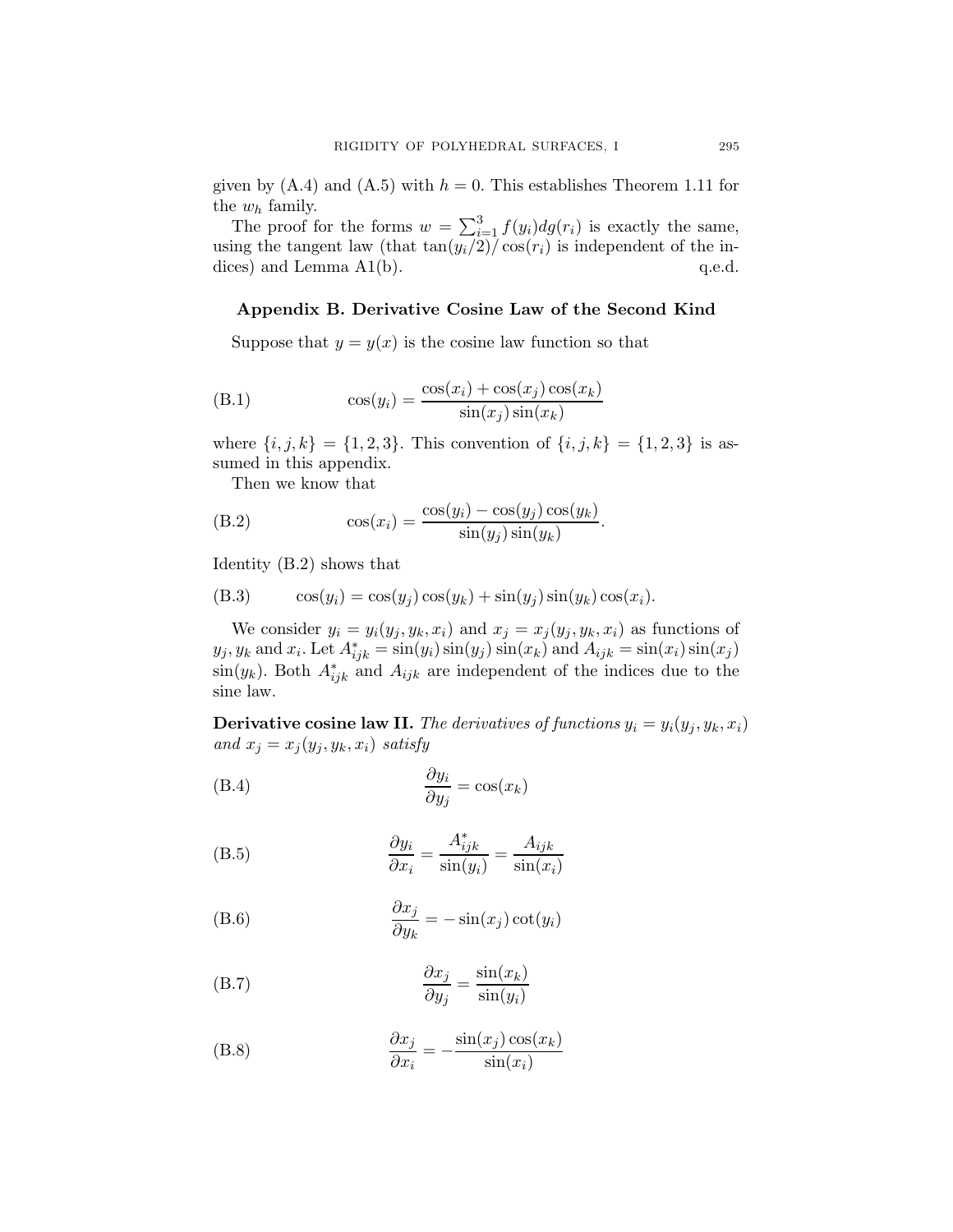296 F. LUO

*Proof.* Taking derivative  $\partial/\partial x_i$  to (B.3), we have

$$
-\sin(y_i)\frac{\partial y_i}{\partial x_i} = -\sin(y_j)\sin(y_k)\sin(x_i).
$$

Dividing it by  $-\sin(y_i)$ , we obtain (B.5).

To see (B.4), take  $\partial/\partial y_j$  to (B.3). We obtain

(B.9) 
$$
-\sin(y_i)\frac{\partial y_i}{\partial y_j} = -\sin(y_j)\cos(y_k) + \cos(y_j)\sin(y_k)\cos(x_i).
$$

Let  $c_i = \cos(x_i)$  and  $s_i = \sin(x_i)$ . By the sine law, then, (B.9) can be written as

$$
\frac{\partial y_i}{\partial y_j} = \frac{\sin(y_j)}{\sin(y_i)} \cos(y_k) - \cos(y_j) \cos(x_i) \frac{\sin(y_k)}{\sin(y_i)}
$$

$$
= \frac{s_j \cos(y_k)}{s_i} - \frac{\cos(y_j) \cos(x_i) s_k}{s_i}
$$

$$
= \frac{1}{s_i} (s_j \frac{c_k + c_i c_j}{s_i s_j} - s_k c_i \frac{c_j + c_i c_k}{s_i s_k})
$$

$$
= \frac{1}{s_i^2} (c_k + c_i c_j - c_i c_j - c_i^2 c_k)
$$

$$
= \frac{1}{s_i^2} (c_k s_i^2)
$$

$$
= c_k.
$$

This verifies (B.4).

To see the partial derivatives of  $x_j = x_j (y_j, y_k, x_i)$ , we use the sine law

$$
(B.10) \qquad \qquad \sin(x_j) = \sin(x_i)\sin(y_j)/\sin(y_i).
$$

Take the partial derivative of  $(B.10)$  with respect to  $y_k$ . We obtain

$$
\cos(x_j)\frac{\partial x_j}{\partial y_k} = -\sin(x_i)\sin(y_j)\frac{\cos(y_i)}{\sin^2(y_i)}\frac{\partial y_i}{\partial y_k}.
$$

By (B.4), we obtain that

$$
\frac{\partial x_j}{\partial y_k} = -\frac{\sin(x_i)\sin(y_j)\cos(y_i)}{\sin^2(y_i)}
$$

$$
= -\sin(x_j)\cot(y_i)
$$

where the last equation is due to the sine law. This establishes (B.6).

To see  $(B.7)$ , we take the partial derivative with respect to  $x_i$  of (B.10). It becomes

$$
\cos(x_j)\frac{\partial x_j}{\partial x_i} = \frac{\sin(y_j)}{\sin^2(y_i)}(\cos(x_i)\sin(y_i) - \sin(x_i)\cos(y_i)\partial y_i/\partial x_i).
$$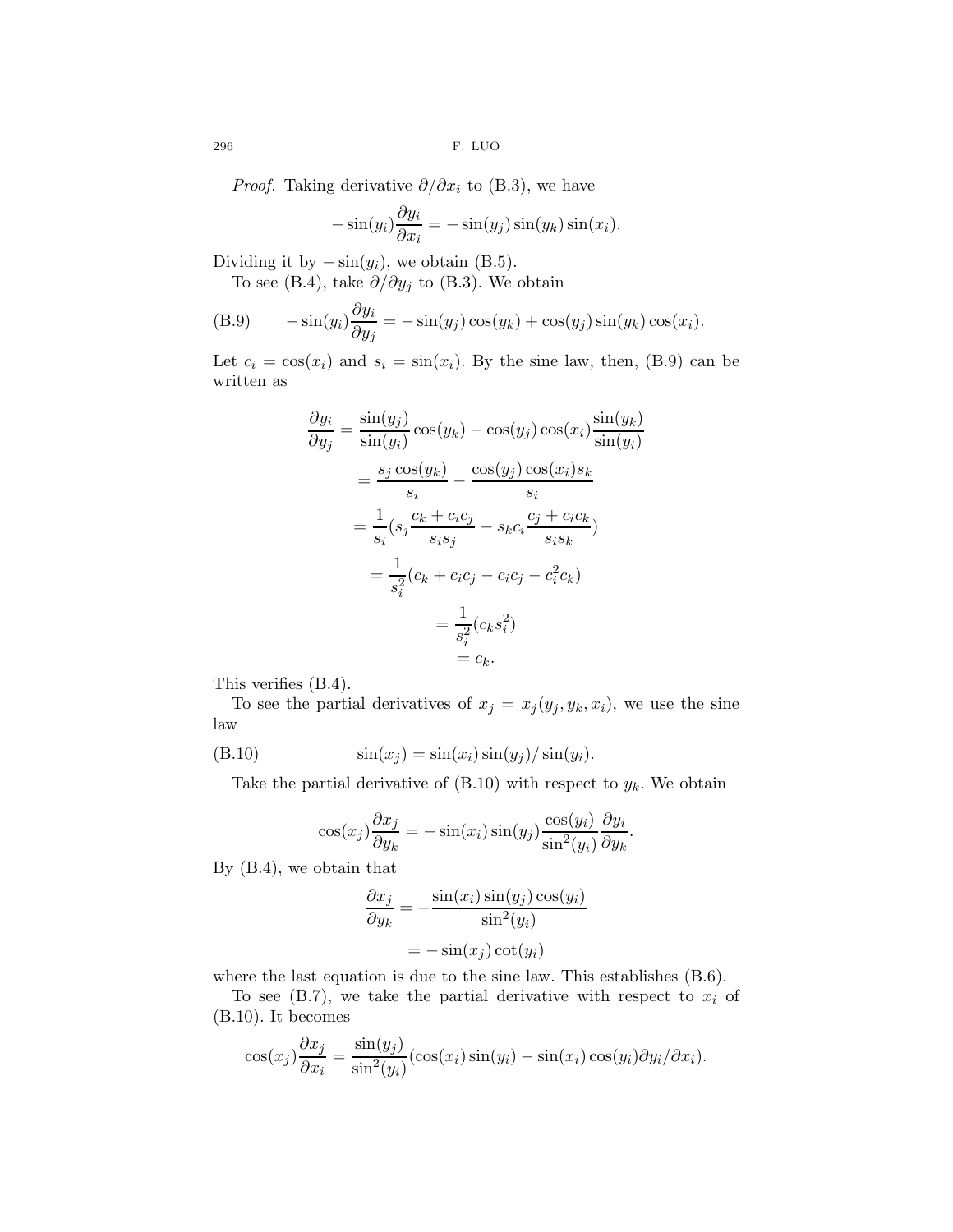Using identity (B.5) and the sine law, the above is

$$
\frac{\cos(x_i)\sin(y_i) - \cos(y_i)A_{ijk}}{\sin^2(y_i)}\sin(y_j)
$$

$$
= \frac{\cos(x_i)\sin(y_i) - \cos(y_i)\sin(y_i)\sin(x_j)\sin(x_k)}{\sin^2(y_i)}\sin(y_j)
$$

$$
= \frac{\cos(x_i) - (\cos(x_i) + \cos(x_j)\cos(x_k))}{\sin(y_i)}\sin(y_j)
$$

$$
= -\frac{\cos(x_j)\cos(x_k)}{\sin(y_i)}\sin(y_j)
$$

$$
= -\frac{\cos(x_j)\cos(x_k)}{\sin(x_i)}\sin(x_j).
$$

Now dividing both sides by  $cos(x_i)$ , we obtain identity (B.8).

Finally, take the partial derivative with respect to  $y_j$  to (B.10). Using (B.4) and the sine law, we obtain

$$
\cos(x_j)\frac{\partial x_j}{\partial y_j} = \sin(x_i)\frac{\cos(y_j)\sin(y_i) - \sin(y_j)\cos(y_i)\partial y_i/\partial y_j}{\sin^2(y_i)}
$$

$$
(B.11) \qquad \qquad = \frac{\sin(x_i)}{\sin^2(y_i)} (\cos(y_j)\sin(y_i) - \sin(y_j)\cos(y_i)\cos(x_k)).
$$

Let  $C_r = \cos(y_r)$  and  $S_r = \sin(y_r)$ . Then by (B.2), equation (B.11) becomes

$$
= \frac{\sin(x_i)}{S_i^2} \left( C_j S_i - S_j C_i \frac{C_k - C_i C_j}{S_i S_j} \right)
$$
  

$$
= \frac{\sin(x_i)}{S_i^3} (C_j S_i^2 - C_i C_k + C_i^2 C_j)
$$
  

$$
= \frac{\sin(x_i) S_k}{S_i^2} \left( \frac{C_j - C_i C_k}{S_i S_k} \right)
$$
  

$$
= \frac{S_k \sin(x_i) \cos(x_j)}{S_i^2}
$$
  

$$
= \frac{\sin(x_k) \cos(x_j)}{\sin(y_i)}.
$$

Dividing both sides by  $cos(x_j)$ , we obtain (B.7). q.e.d.

We remark that identity (B.6) for Euclidean triangles was in [10], Lemma  $A1(d)$ .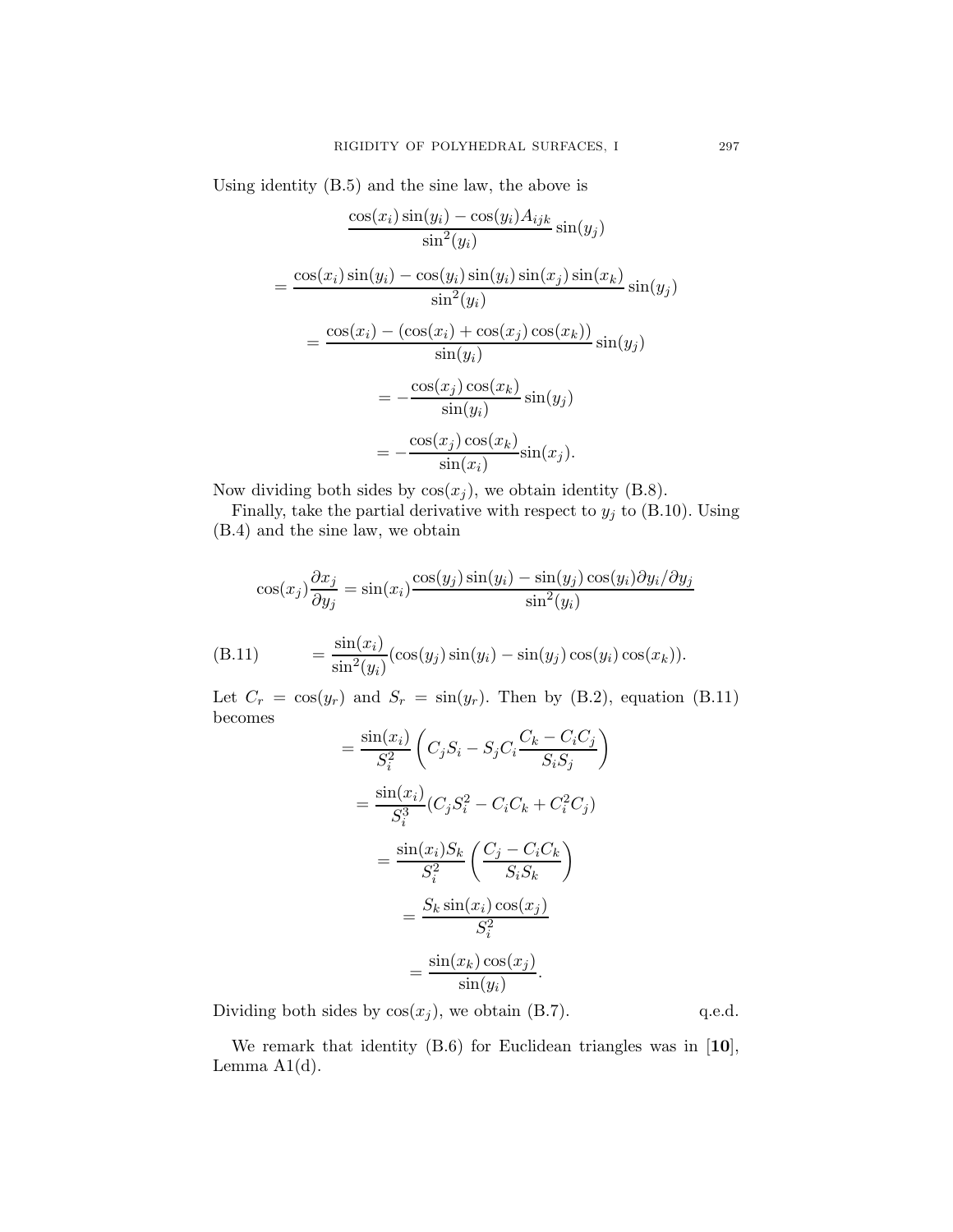Corollary B2. Let  $h \in \mathbf{C}$ .

(a) Consider  $y_j, y_k, x_i$  as variables and  $x_i$  fixed. Then the differential 1-form

$$
\frac{\int^{x_j} \sin^h(t)dt}{\sin^{h+1}(y_j)} dy_j + \frac{\int^{x_k} \sin^h(t)dt}{\sin^{h+1}(y_k)} dy_k
$$

is closed.

(b) ([19]) Consider  $y_i, y_k, x_i$  as variables and  $x_i$  fixed. Then the differential 1-form

$$
\left(\int^{x_k} \sin^h(t)dt\right) \sin^{h-1}(y_j)dy_j + \left(\int^{x_j} \sin^h(t)dt\right) \sin^{h-1}(y_k)dy_k
$$

is closed.

(c) ([19]) Consider  $x_i, x_j, x_k$  as variables and  $x_i$  fixed. Then the differential 1-form

$$
\left(\int^{y_k} \sin^h(t)dt\right) \sin^{h+1}(x_j)dx_j + \left(\int^{y_j} \sin^h(t)dt\right) \sin^{h+1}(x_k)dx_k
$$

is closed.

The proof is a simple application of identities (B.6) and (B.7) in the above theorem. We omit the detail. The integrations of the 1-forms for  $h = 0, -1$  in part (b) for geometric triangles were first discovered by Bobenko-Springborn [7]. Bobenko-Springborn showed the integral of the 1-form for  $h = 0$  can be identified with the dilogarithmic function. In the work of [19], a further study of the applications of the derivative cosine law of the second kind are carried out.

### Appendix C. Relationship to the Lobachevsky Function

In the special cases of  $h = \pm 1$  or 0, some of integrations  $\int^u w_h$  and  $\int^u \eta_h$  in Theorem 1.11 and Corollary B2 or their Legendre transformations have been found explicitly by various authors. We give a brief summary in this appendix.

Following Milnor [31], let  $\Lambda(z) = \int_0^z -\ln(2\sin(t))dt$  be the (complex valued) Lobachevsky function defined as a multi-valued complex analytic function (depending on the choice of the branch of  $\ln(t)$  and the path). This function is related to the dilogarithm function (see [31]).

Let  $y = y(x)$  be the cosine function defined by (1.8),  $x_i = r_j + r_k$  for  ${i, j, k} = {1, 2, 3}$  and  $r = (r_1, r_2, r_3)$ . Then we have:

Proposition C1. The following identities hold up to addition of a constant.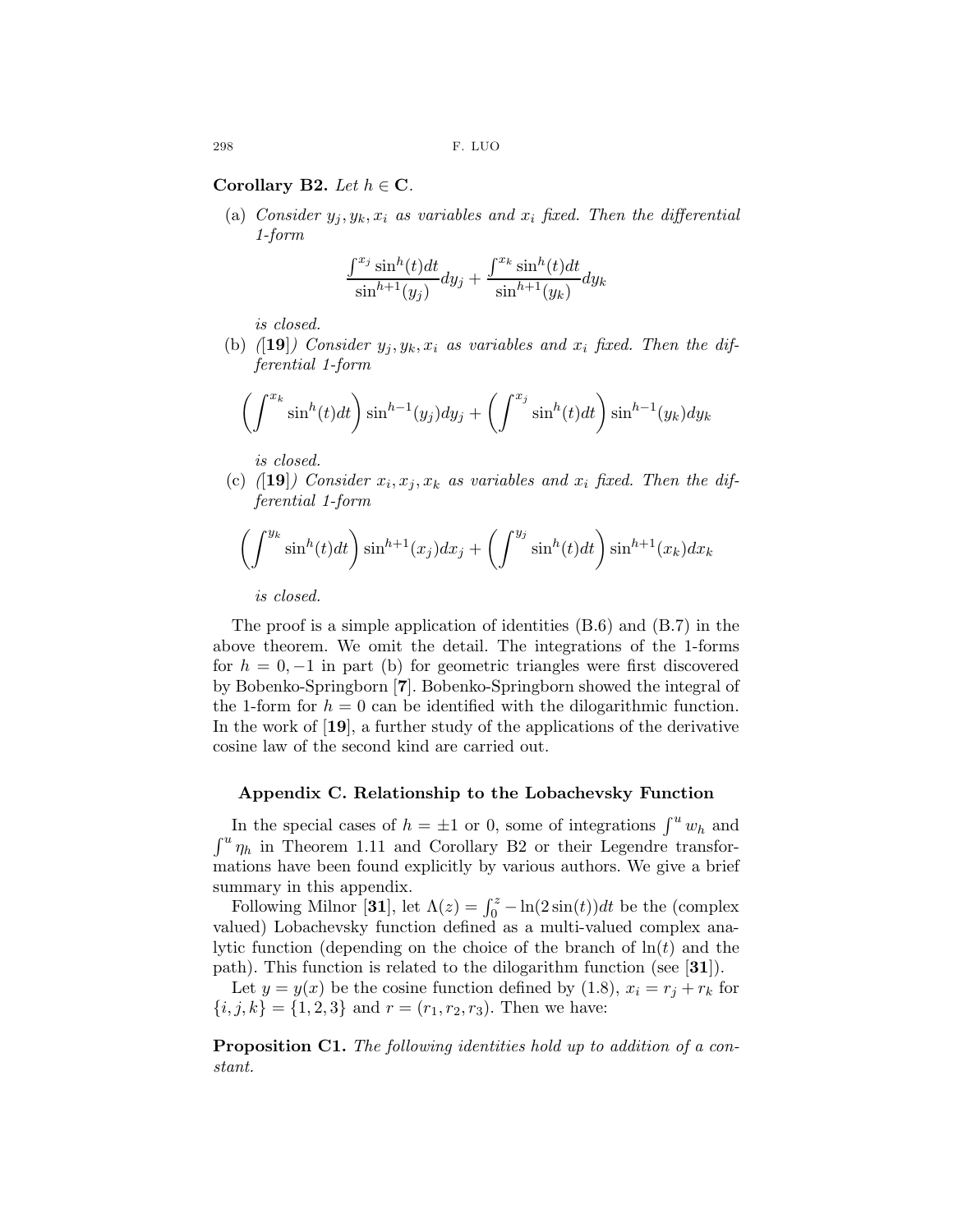(a) ([26])  
\n(C.1)  
\n
$$
\int^x \sum_{i=1}^3 \ln \tan(y_i/2) dx_i = -\sum_{i=1}^3 \Lambda(\pi/2 - r_i) + \Lambda(\pi/2 - r_1 - r_2 - r_3) + \sqrt{-1}\pi \left(\sum_{i=1}^3 r_i\right)
$$

(b)  $(Leibon [25])$ 

(C.2) 
$$
\int^r 2 \ln \sin(y_i/2) dr_i = \sum_{i=1}^3 [\Lambda(\pi/2 - r_i) + \Lambda(r_i + r_{i+1}) + \sqrt{-1}\pi r_i] + \Lambda(\pi/2 - r_1 - r_2 - r_3)
$$

where  $r_4 = r_1$ .

(c) (Bobenko-Springborn [7]) Consider  $x_1, x_2, y_3$  as variables and fixing y3. The integral

(C.3) 
$$
\int^{(x_1, x_2)} \ln \tan(y_1/2) dx_2 + \ln \tan(y_2/2) dx_1
$$

$$
= \Lambda(\pi/2 - r_1) + \Lambda(\pi/2 - r_2) - \Lambda(\pi/2 - r_3) + \Lambda(\pi/2 - r_1 - r_2 - r_3)
$$

$$
+ \sqrt{-1}\pi/2(x_1 + x_2) + c,
$$

where the constant c depends only on  $y_3$ .

Proof. The proof is straightforward by checking the derivatives of both sides. In part (a), the partial derivative with respect to  $x_i$  of the left-hand side is  $ln(tan(y_i/2))$  by definition. By the tangent law (2.10), we have

$$
2\ln(\tan(y_i/2)) = \ln \cos(r_i) + \ln \cos(r_1 + r_2 + r_3) - \ln \cos(r_j) - \ln \cos(r_k) + \sqrt{-1}\pi.
$$

The right-hand side of the above equation is the  $x_i$ -th partial derivative of the right-hand side of (C.1) by the definition of the Lobachevsky function.

In part (b), we use the following identity:

$$
\sin^2(y_i/2) = \frac{1 - \cos(y_i)}{2} = \frac{\sin(x_j)\sin(x_k) - \cos(x_i) - \cos(x_j)\cos(x_k)}{2\sin(x_j)\sin(x_k)}
$$

$$
= -\frac{\cos(r_i)\cos(r_1 + r_2 + r_3)}{\sin(r_i + r_k)\sin(r_i + r_j)}.
$$

Now take the logarithm of this function and compare with the partial derivatives of the right-hand side of (C.2).

The proof of  $(C.3)$  is the same as above. We omit the details. q.e.d.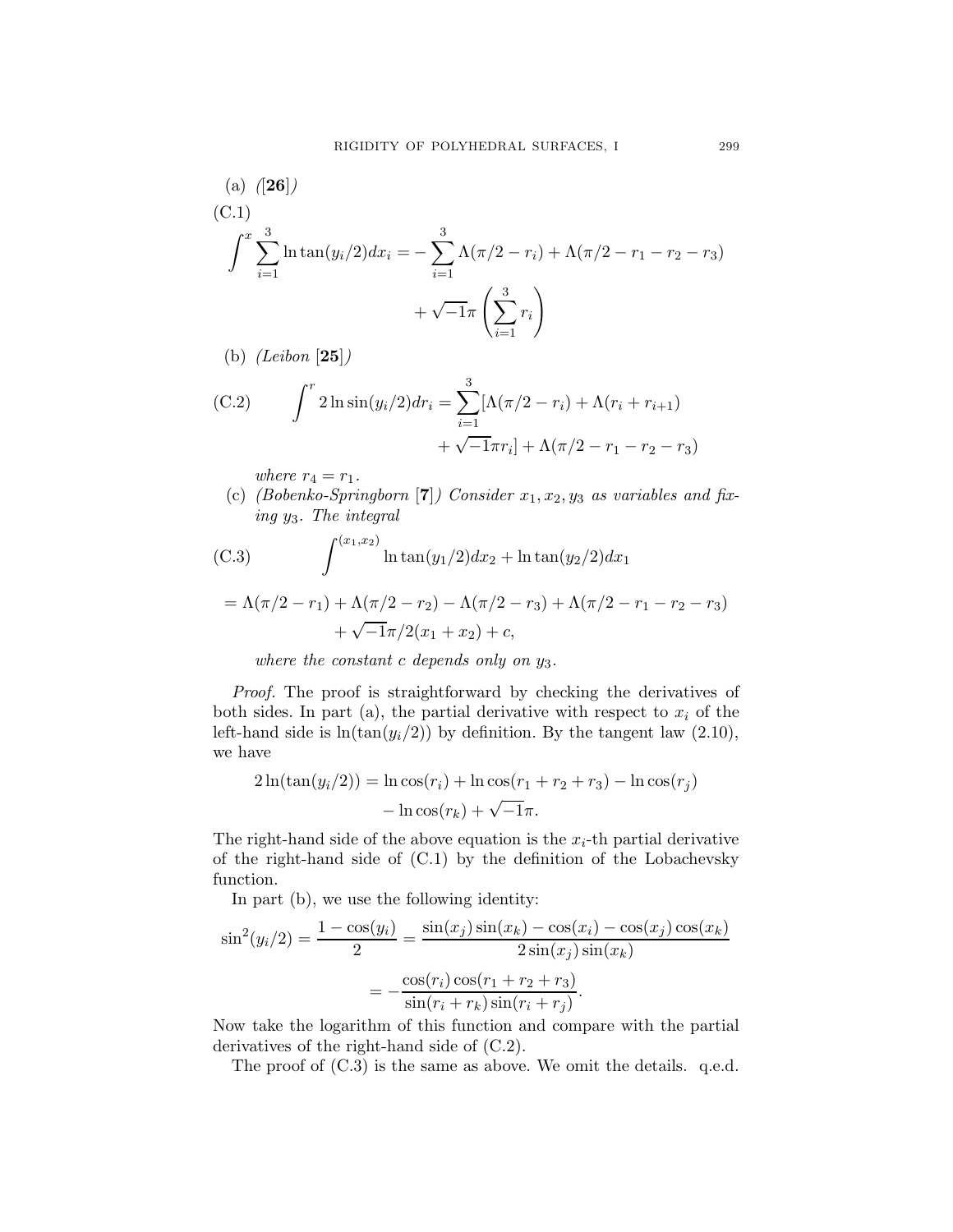300 F. LUO

These integrations in the cases of spherical or hyperbolic triangles have geometric interpretations. To be more precise, for  $x, y$  to be the inner angles and edge lengths of a spherical triangle, the integral in Proposition C1(a) is the volume of the ideal hyperbolic octahedron which is the convex hull of the six intersection points of the three circles at the sphere at infinity forming a triangle of inner angles  $x_1, x_2, x_3$  (see [26]). If  $x, y$  are the inner angles and edge lengths of a hyperbolic triangle, Leibon  $[25]$  showed that the integral in Proposition  $C1(b)$  is the volume of the ideal prism which is the convex hull of the six intersection points at the sphere at infinity of the three circles forming a triangle of inner angles  $x_1, x_2, x_3$ . For a spherical triangle of inner angles  $x_1, x_2, x_3$ , the integral in Proposition C1(b) was shown by P. Doyle [25] to be the volume of the hyperbolic tetrahedron with exactly three vertices at infinity and a finite vertex  $v$  so that the dihedral angles at the edges from  $v$  are  $x_1, x_2, x_3.$ 

#### References

- [1] E.M. Andreev, Convex polyhedra in Lobachevsky spaces, (Russian) Mat. Sb. (N.S.) 81 (123) 1970 445–478.
- [2] E.D. Bloch, R. Connelly & D.W. Henderson, The space of simplexwise linear homeomorphisms of a convex 2-disk, Topology  $23$  (1984), no. 2, 161–175.
- [3] F. Bonahon & X. Liu, Representations of the quantum Teichmüller space and invariants of surface diffeomorphisms Geom. Topol. 11 (2007), 889–937.
- [4] B.H. Bowditch & D.B.A Epstein, Natural triangulations associated to a surface, Topology 27 (1988), no. 1, 91–117.
- [5] W. Brägger, Kreispackungen und Triangulierungen, Enseign. Math., 38:200–217, 1992.
- [6] P. Buser, Geometry and spectra of compact Riemann surfaces, Progress in Mathematics, 106, Birkhauser Boston, Inc., Boston, MA, 1992.
- [7] A.I. Bobenko, B.A. Springborn, Variational principles for circle patterns and Koebe's theorem, Trans. Amer. Math. Soc. 356 (2004), no. 2, 659–689.
- [8] S.S. Cairns, Isotopic deformations of geodesic complexes on the 2-sphere and on the plane, Ann. of Math.  $(2)$  45,  $(1944)$ , 207–217.
- [9] H. Cohn, R. Kenyon & J. Propp, A variational principle for domino tiling, J. Amer. Math. Soc. 14 (2001), no. 2, 297–346.
- [10] B. Chow & F. Luo, Combinatorial Ricci flows on surfaces, J. Differential Geom. 63 (2003), no. 1, 97–129.
- [11] Y. Colin de Verdière, Un principe variationnel pour les empilements de cercles, Invent. Math. 104 (1991), no. 3, 655–669.
- [12] Y. Colin de Verdière, private communication.
- $[13]$  Y. Colin de Verdière, Comment rendre géodésique une triangulation d'une surface, Enseign. Math.  $(2)$  37  $(1991)$ , no. 3-4, 201-212.
- [14] V.V. Fok & L.O. Chekhov, Quantum Teichm¨uller spaces (Russian) Teoret, Mat. Fiz. 120 (1999), 511–528; translation in Theoret. and Math. Phys. 120 (1999), 1245–1259.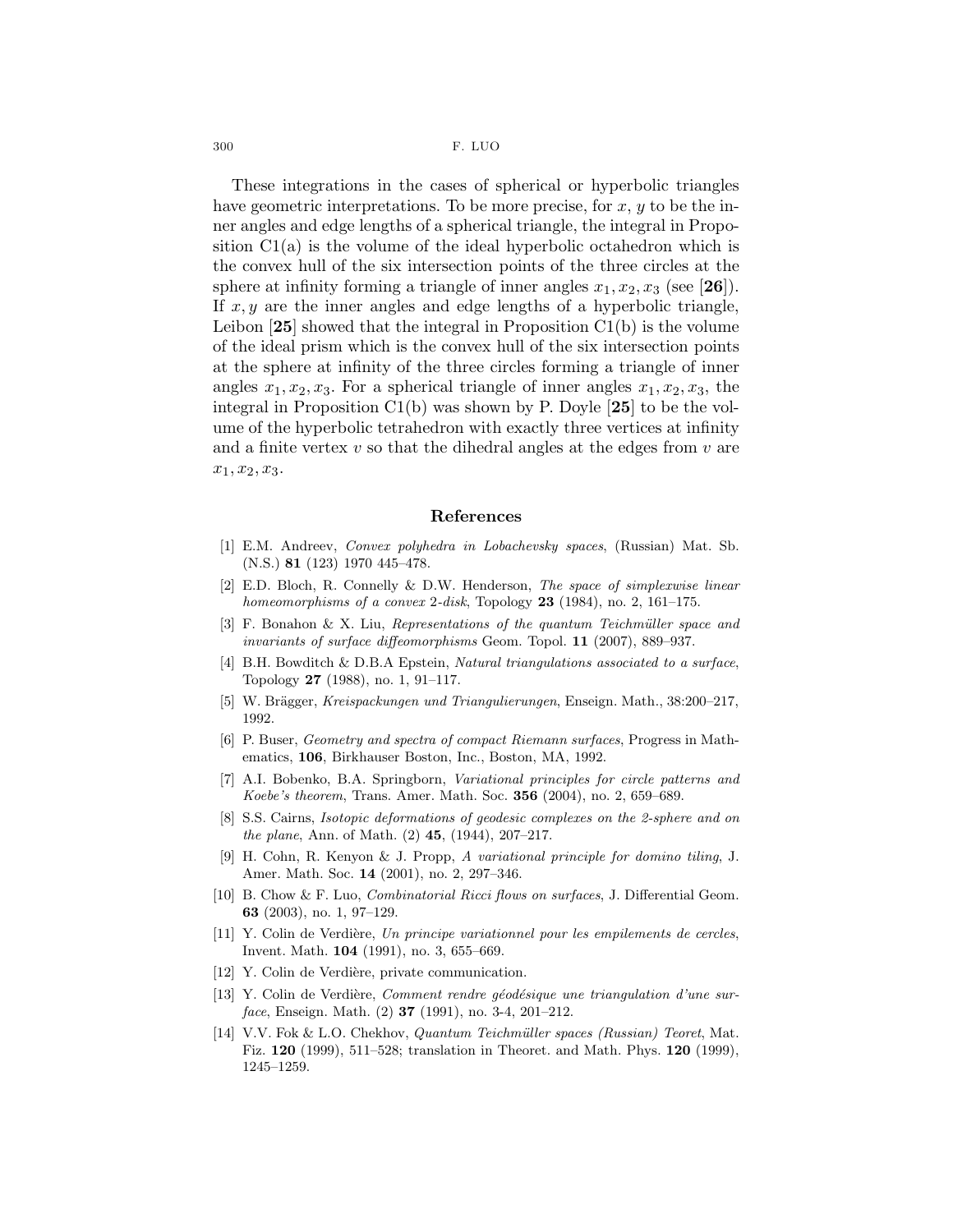- [15] B. Garrett, Circle packings and polyhedral surfaces, Discrete Comput. Geom. 8 (1992), no. 4, 429–440.
- [16] R. Guo, On parameterizations of Teichmüller spaces of surfaces with boundary, J. Differential Geom. 82 (2009), no. 3, 629–640.
- [17] R. Guo, Geometric angle structures on triangulated surfaces, Proc. Amer. Math. Soc. 135 (2007), no. 9, 3005–3011 (electronic).
- [18] R. Guo, Local rigidity of inversive distance circle packing, Trans. Amer. Math. Soc. 363 (2011), no. 9, 4757–4776.
- [19] R. Guo & F. Luo, Rigidity of polyhedral surfaces, II. Geom. Topol. 13 (2009), no. 3, 1265–1312.
- $[20]$  R. Guo & F. Luo, Cell decompositions of Teichmüller spaces of surfaces with boundary, Pacific J. Math. 253 (2011), no. 2, 423–438.
- [21] G. Hazel, *Triangulating Teichmüller space using the Ricci flow*, Ph.D. thesis, UC San Diego, 2004, http://math.ucsd.edu/ thesis/thesis/ghazel/ghazel.pdf
- [22] Y. Imayoshi & M. Taniguchi, An introduction to Teichmüller spaces, Translated and revised from the Japanese by the authors. Springer-Verlag, Tokyo, 1992.
- [23] R. Kashaev, Quantization of Teichmüller spaces and the quantum dilogarithm, Lett. Math. Phys. 43 (1998), 105–115.
- [24] S. Kojima, Polyhedral decomposition of hyperbolic 3-manifolds with totally geodesic boundary, Aspects of low-dimensional manifolds, 93–112, Adv. Stud. Pure Math., 20, Kinokuniya, Tokyo, 1992.
- [25] G. Leibon, Characterizing the Delaunay decompositions of compact hyperbolic surfaces, Geom. Topol. 6 (2002), 361–391.
- [26] F. Luo, A characterization of spherical polyhedron surfaces, J. Differential Geom. 74 (2006), no. 3, 407–424.
- [27] F. Luo, On Teichmüller spaces of surfaces with boundary, Duke Journal of Math, 139, no. 3 (2007), 463–482.
- [28] F. Luo, Volume and angle structures on 3-manifolds, Asian J. Math. 11 (2007), no. 4, 555–566.
- [29] F. Luo, Rigidity of polyhedral surfaces, III, Geom. Topol. 15 (2011), no. 4, 2299– 2319.
- [30] A. Marden & B. Rodin, Burt, On Thurston's formulation and proof of Andreev's theorem, Computational methods and function theory (Valparalo, 1989), 103– 115, Lecture Notes in Math., 1435, Springer, Berlin, 1990.
- [31] J. Milnor, computation of volume, chapter 7 of Thurston's note on geometry and topology of 3-manifolds, at www.msri.org/publications/books/gt3m/.
- [32] D. Minda & B. Rodin, Circle packing and Riemann surfaces, J. Anal. Math. 57 (1991), 221–249.
- [33] G. Mondello, Triangulated Riemann surfaces with boundary and the Weil-Petersson Poisson structure, J. Differential Geom. 81 (2009), no. 2, 391–436.
- [34] R.C. Penner, *Decorated Teichmüller theory of bordered surfaces*, Comm. Anal. Geom. 12 (2004), no. 4, 793–820.
- [35] U. Pinkall & K. Polthier, Computing discrete minimal surfaces and their conjugates, Experiment. Math. 2 (1993), no. 1, 15–36.
- [36] I. Rivin, Euclidean structures on simplicial surfaces and hyperbolic volume, Ann. of Math. (2) 139 (1994), no. 3, 553–580.